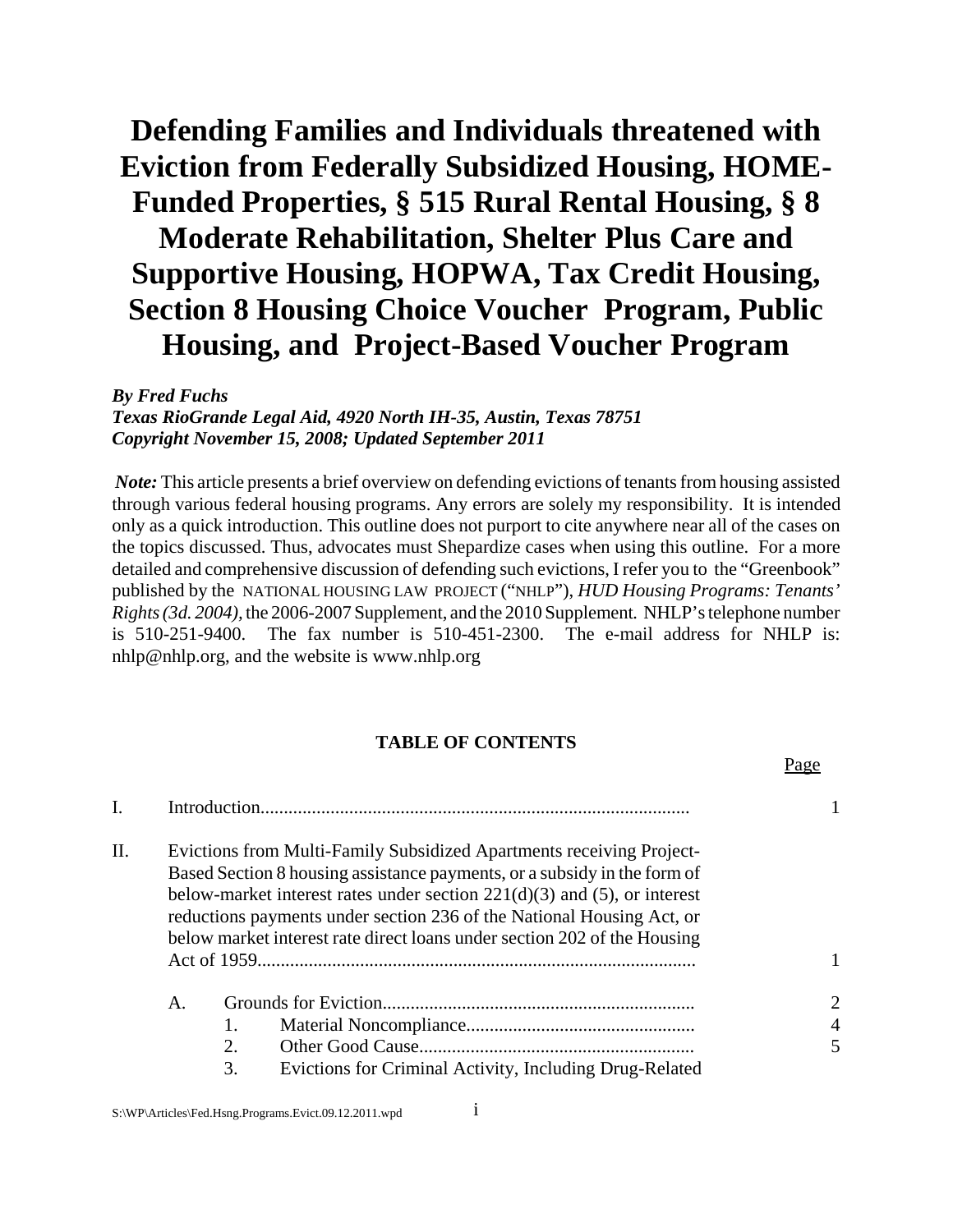| <b>B.</b> |                                                                  |  |
|-----------|------------------------------------------------------------------|--|
|           | 1.                                                               |  |
|           | 2.                                                               |  |
|           | 3.<br>Thirty Day Notice Required for Good Cause Eviction         |  |
| C.        |                                                                  |  |
| D.        |                                                                  |  |
| E.        |                                                                  |  |
|           | Tenant Right to Rent Decrease when Income Decreases.<br>1.       |  |
|           | 2.                                                               |  |
|           | 3.<br>Reasonable Accommodation on Rent Payment Due               |  |
|           |                                                                  |  |
| F.        | Minimum Rent Tenants and Eviction for Nonpayment                 |  |
|           | 1.                                                               |  |
|           | Hardship Exemption and Interplay with Utility Allowance.<br>2.   |  |
|           | 3.<br>Effective Date of Hardship Exemption and Temporary- and    |  |
|           |                                                                  |  |
|           | Process when Tenant Does not Qualify, When Hardship is<br>4.     |  |
|           | Temporary, and When Hardship is Long-Term                        |  |
| G.        | Evictions for Nonpayment of Other Charges - Possible Defenses,   |  |
|           |                                                                  |  |
| H.        |                                                                  |  |
| I.        | Evictions for Fraud or Failure to Report Income Changes          |  |
|           | Distinguishing between Fraud and Negligent or Accidental<br>1.   |  |
|           |                                                                  |  |
|           | 2.                                                               |  |
|           |                                                                  |  |
| J.        | Evictions for Non-Rent Lease Violations and Fair Housing Act     |  |
|           |                                                                  |  |
| Κ.        | Evictions Premised on Criminal Activity or Drug-Related Criminal |  |
|           |                                                                  |  |
| L.        | Eviction Defense When PHA or Owner Failed to Communicate with    |  |
|           |                                                                  |  |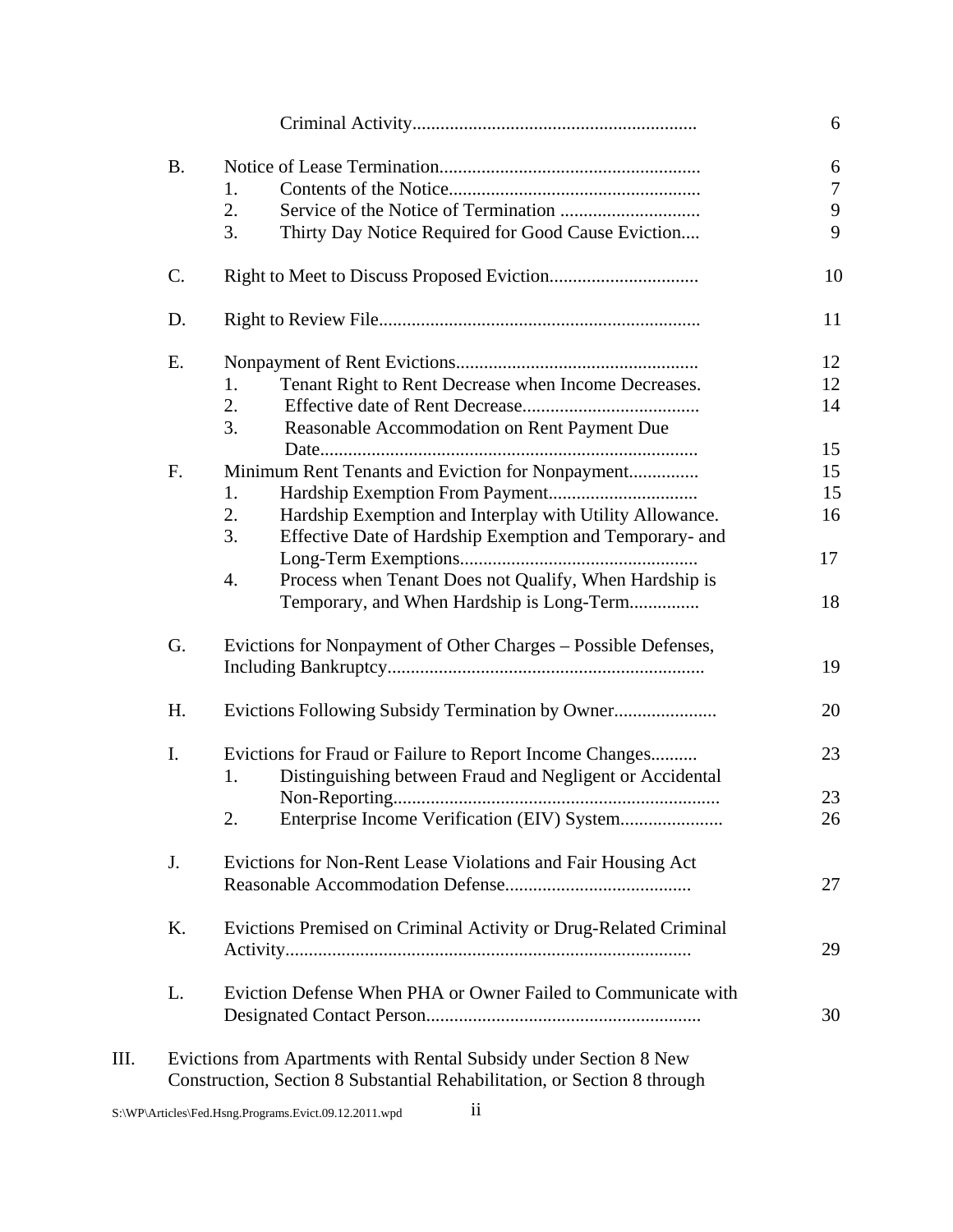|       |                                                                                                                                  |                                                                        | 31 |
|-------|----------------------------------------------------------------------------------------------------------------------------------|------------------------------------------------------------------------|----|
|       | A.                                                                                                                               |                                                                        | 31 |
|       | <b>B.</b>                                                                                                                        |                                                                        | 32 |
|       | C.                                                                                                                               | Landlord May not Rely on Any Grounds not Stated in Notice              | 33 |
| IV.   |                                                                                                                                  | Evictions from Apartments with Rental Subsidy under Section 8 Moderate | 33 |
|       |                                                                                                                                  |                                                                        |    |
|       | A.                                                                                                                               |                                                                        | 33 |
|       | <b>B.</b>                                                                                                                        |                                                                        | 34 |
|       | C.                                                                                                                               |                                                                        | 35 |
|       | D.                                                                                                                               |                                                                        | 36 |
| V.    | Evictions from Apartments Financed under Section 515 Rural Rental<br>Housing Program and with Rental Subsidy under Section 8 New |                                                                        |    |
|       |                                                                                                                                  | Construction for Section 515 Rural Rental Housing Program              | 36 |
|       | A.                                                                                                                               |                                                                        | 36 |
|       | <b>B.</b>                                                                                                                        | Opportunity to Cure Required Prior to Termination of Lease             | 37 |
|       | C.                                                                                                                               |                                                                        | 38 |
|       | D.                                                                                                                               | Manner of Delivery of Notice of Lease Termination                      | 39 |
|       | Ε.                                                                                                                               |                                                                        |    |
|       |                                                                                                                                  | Rural Housing Service Grievance Procedure Does Not Apply to            | 39 |
| VI.   |                                                                                                                                  | Evictions from Properties Funded through the HOME Investment           | 40 |
| VII.  | Eviction from Shelter Plus Care Housing and Supportive Housing                                                                   |                                                                        | 41 |
|       |                                                                                                                                  |                                                                        |    |
| VIII. |                                                                                                                                  | Evictions from Housing Funded through Housing Opportunities            |    |
|       |                                                                                                                                  |                                                                        | 44 |
| IX.   |                                                                                                                                  |                                                                        | 46 |
| Χ.    | Eviction of Section 8 Housing Choice Voucher Program Tenants                                                                     |                                                                        | 48 |
|       | A.                                                                                                                               |                                                                        | 48 |
|       | <b>B.</b>                                                                                                                        | Notice of Lease Termination and Right to Continued Participation       | 50 |
| XI.   |                                                                                                                                  |                                                                        | 54 |
|       | А.                                                                                                                               |                                                                        | 54 |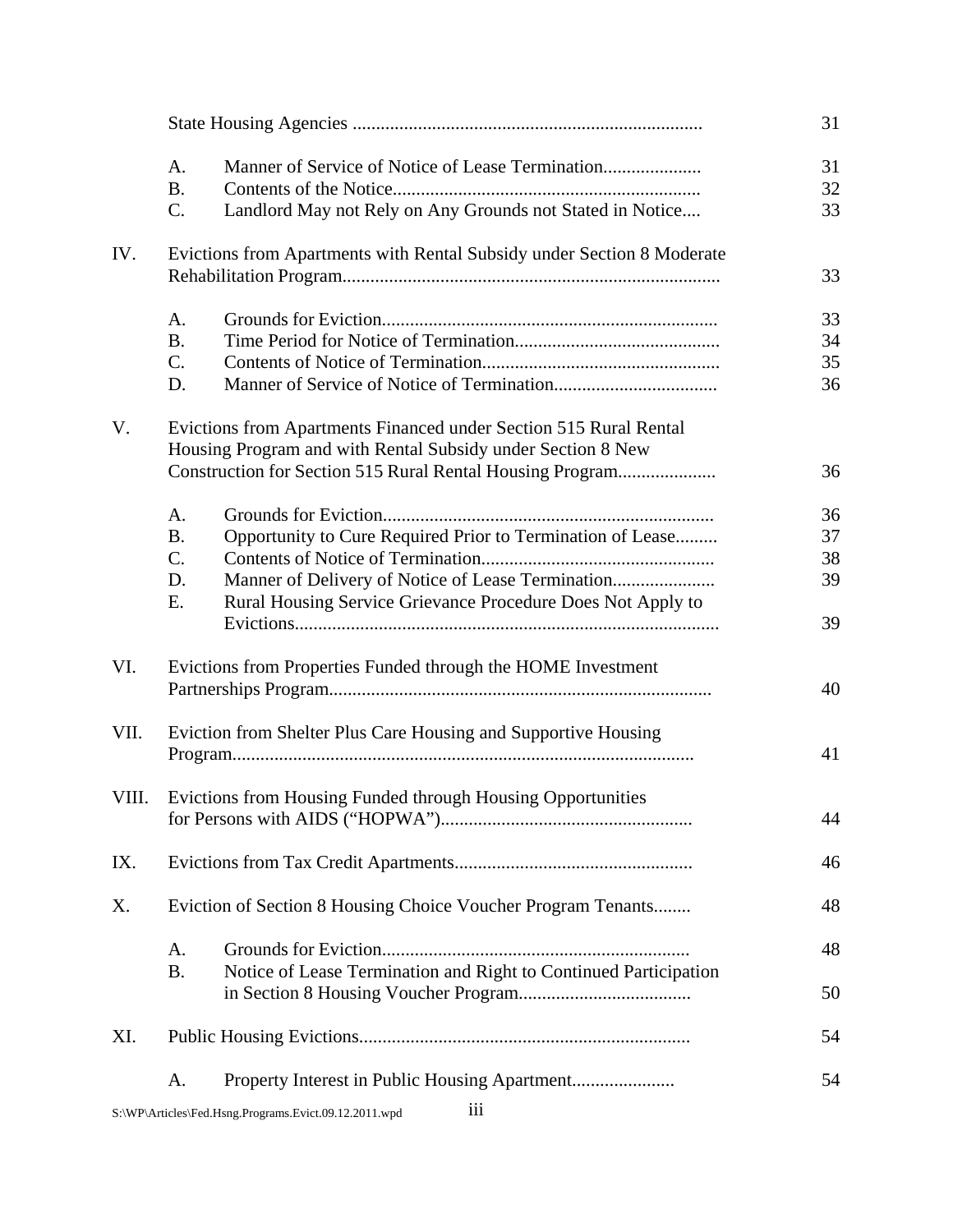| <b>B.</b> |                                                                    | 55 |
|-----------|--------------------------------------------------------------------|----|
| C.        |                                                                    | 57 |
| D.        |                                                                    | 59 |
|           | 1.                                                                 | 60 |
|           | 2.<br>Grievances and Nonpayment of Rent Evictions                  | 60 |
|           | 3.<br>Grievance Hearing Procedural Rights                          | 61 |
| Ε.        | Evictions for Serious Lease Violation or Other Good Cause          | 63 |
| F.        | Eviction for Discovery of Facts After Admission                    | 64 |
| G.        | Eviction of Sex Offenders With Lifetime Registration               |    |
|           |                                                                    | 65 |
| H.        |                                                                    | 66 |
|           | 1.                                                                 | 66 |
|           | 2.                                                                 | 69 |
|           | 3.                                                                 | 69 |
|           | 4.<br>Enterprise Income Verification (EIV) System                  | 70 |
|           | 5.                                                                 | 71 |
| I.        | Evictions Premised on Criminal Activity or Drug-Related            |    |
|           |                                                                    | 71 |
|           | Tenant's control - Federally Subsidized Housing, Section 8 Housing | 72 |
| A         |                                                                    | 72 |
| <b>B.</b> |                                                                    | 72 |
| C.        |                                                                    | 73 |
| D.        |                                                                    | 73 |
| Ε.        | Proof of Criminal Activity or Drug-Related Criminal Activity.      | 74 |
|           |                                                                    | 74 |
|           | 2. Application of the Exclusionary Rule in Eviction Proceedings.   | 75 |
| F.        | Evictions for Felonies and Criminal Activity Occurring Prior       |    |
|           |                                                                    | 75 |
| G.        |                                                                    | 76 |
| H.        | Guests and Other Persons Under Tenant's Control                    | 77 |
|           | Supreme Court Decision in Department of Housing and<br>1.          |    |
|           |                                                                    | 77 |
|           | PHAs and Owners Have Discretion not to Evict. Tenants<br>2.        |    |
|           | May Assert Contract, State Law, and Common Law                     |    |
|           |                                                                    | 79 |
|           | 3.<br>Determination Whether Person Accused of Illegal Activity     |    |
|           | Is Guest or Other Person Other Tenant's Control                    | 81 |
| I.        | Evictions Based on Domestic Violence, Dating Violence or           |    |
|           |                                                                    | 82 |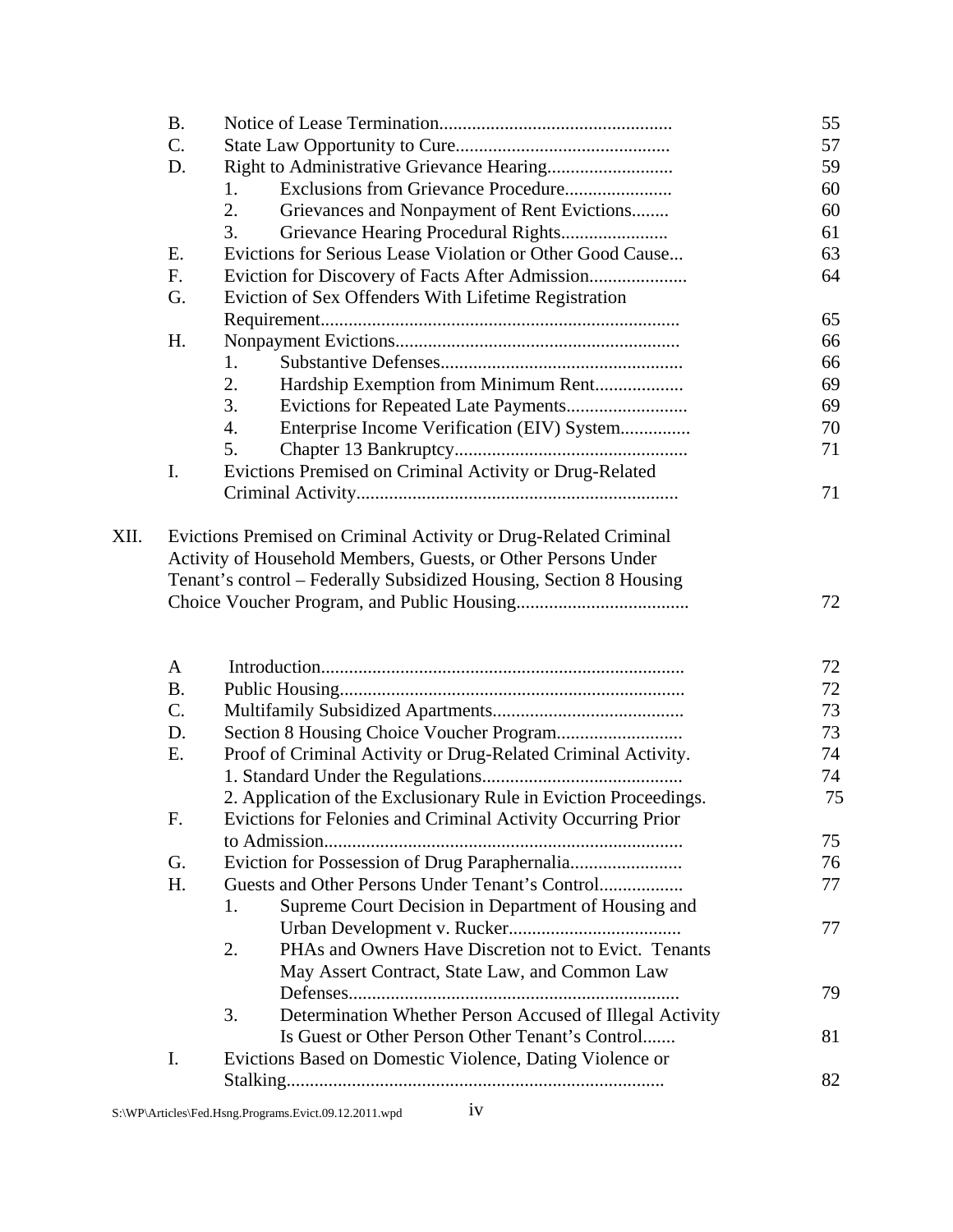|       |                                                      | Defending Evictions with Reasonable Accommodation Provision<br>of Fair Housing Act and Section 504 of the Rehabilitation Act |    |
|-------|------------------------------------------------------|------------------------------------------------------------------------------------------------------------------------------|----|
|       |                                                      |                                                                                                                              | 84 |
|       | Κ.                                                   | Defending Evictions When PHA Failed to Communicate with                                                                      |    |
|       |                                                      |                                                                                                                              | 84 |
| XIII. | Evictions from Project-Based Voucher Program Housing |                                                                                                                              | 84 |
|       |                                                      |                                                                                                                              | 85 |

# **I. Introduction.**

This article is intended as a primer on the rights of tenants threatened with eviction from (1) rental housing programs funded by HUD, (2) rental housing funded with tax credits through the Internal Revenue Service Code, and (3) rental housing funded through the Department of Agriculture.

II. **Evictions from Multi-Family Subsidized Apartments receiving Project-Based Section 8 housing assistance payments, or a subsidy in the form of below-market interest rates under section 221(d)(3) and (5), or interest reductions payments under section 236 of the National Housing Act, or below market interest rate direct loans under section 202 of the Housing Act of 1959.** 

This section of the article applies to evictions from multi family apartment complexes that receive the benefit of rental subsidy in the form of (1) below-market interest rates under section  $221(d)(3)$  of the National Housing Act;<sup>1</sup> (2) interest reduction payments under section 236 of the National Housing Act;<sup>2</sup> (3) below-market interest rate direct loans under section 202 of the Housing Act of 1959;<sup>3</sup> and apartment complexes receiving project-based housing assistance payments under

<sup>1</sup> 12 U.S.C.A. § 1715*l* (d)(3), (5) (West 2001 & Supp. 2011).

<sup>&</sup>lt;sup>2</sup> *Id.* at § 1715z-1 (West 2001).

<sup>&</sup>lt;sup>3</sup> *Id.* at § 1701q (West 2001 & Supp. 2011). S:\WP\Articles\Fed.Hsng.Programs.Evict.09.12.2011.wpd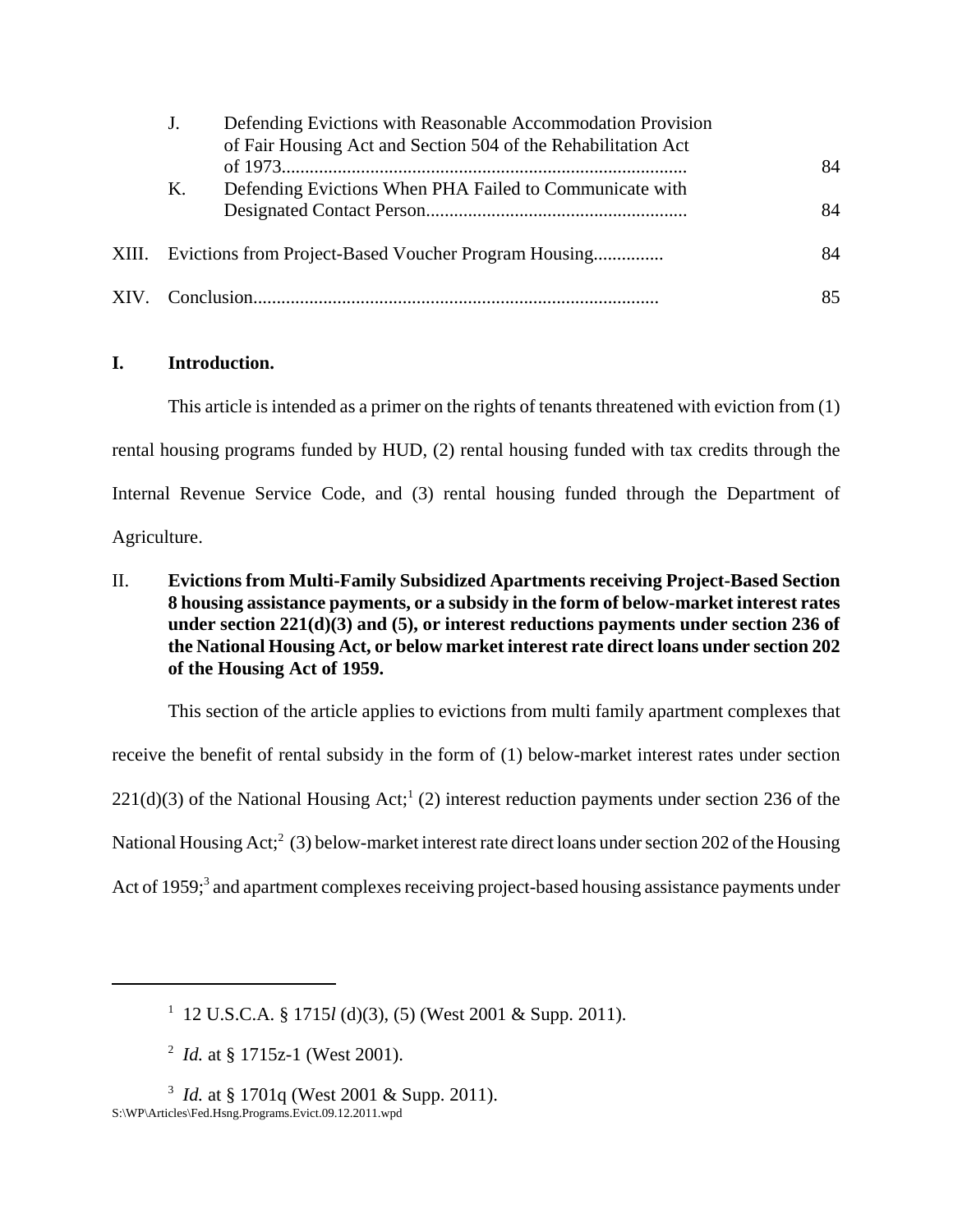Section 8.<sup>4</sup> Much of this discussion in Section II also applies to evictions from housing funded through Section 8 new construction<sup>5</sup>, Section 8 substantial rehabilitation,<sup>6</sup> and Section 8 through state housing agencies properties.<sup>7</sup> The primary differences are noted in Section III of this article.

#### A. Grounds for Eviction.

 Congress has mandated that subsidized owners with project-based Section 8 contracts use leases that provide for termination of tenancy for any criminal activity that threatens health, safety, or right to peaceful enjoyment of the premises by other tenants; any criminal activity that threatens the health, safety, or right to peaceful enjoyment of their residences by persons residing in the immediate vicinity of the premises; or any drug-related criminal activity **on or near** such premises, engaged in by the tenant, any member of the tenant's household, or any guest or other person under the tenant's control.<sup>8</sup> The statutory mandate is implemented in governing regulations for the preceding programs set forth primarily at 24 C.F.R. Part 247 and § 5.850 - § 5.861 (2011). The United States Department of Housing and Urban Development ("HUD") has also published a handbook, *HUD Handbook 4350.3*, that fleshes out somewhat the regulations.*9*

<sup>6</sup> *Id.* Part 881.

<sup>7</sup> *Id.* Part 883.

9 UNITED STATES DEPARTMENT OF HOUSING AND URBAN DEVELOPMENT, *Handbook 4350.3, Rev-1, Occupancy Requirements of Subsidized Multifamily Housing Programs*, chp.8, § 3, at paras. 8-11 - 8-16. (May 2003, as revised with CHG-2 effective June 29, 2007 and CHG-3 issued June 23, 2009) (hereafter referred to as *Handbook 4350.3.*). These are the regulations and the handbook that (continued...)

<sup>4</sup> 42 U.S.C.A. §1437f (West 2003 & Pamph. Supp. 2010).

<sup>5</sup> 24 C.F.R. Part 880 (2011).

 $8$  42 U.S.C. A. § 1437f(d) (West Pamph. Supp. 2010); (emphasis added); 42 U.S.C.A. § 13662 (West 2005) (statutory termination of tenancy provisions for illegal drug use and alcohol abuse).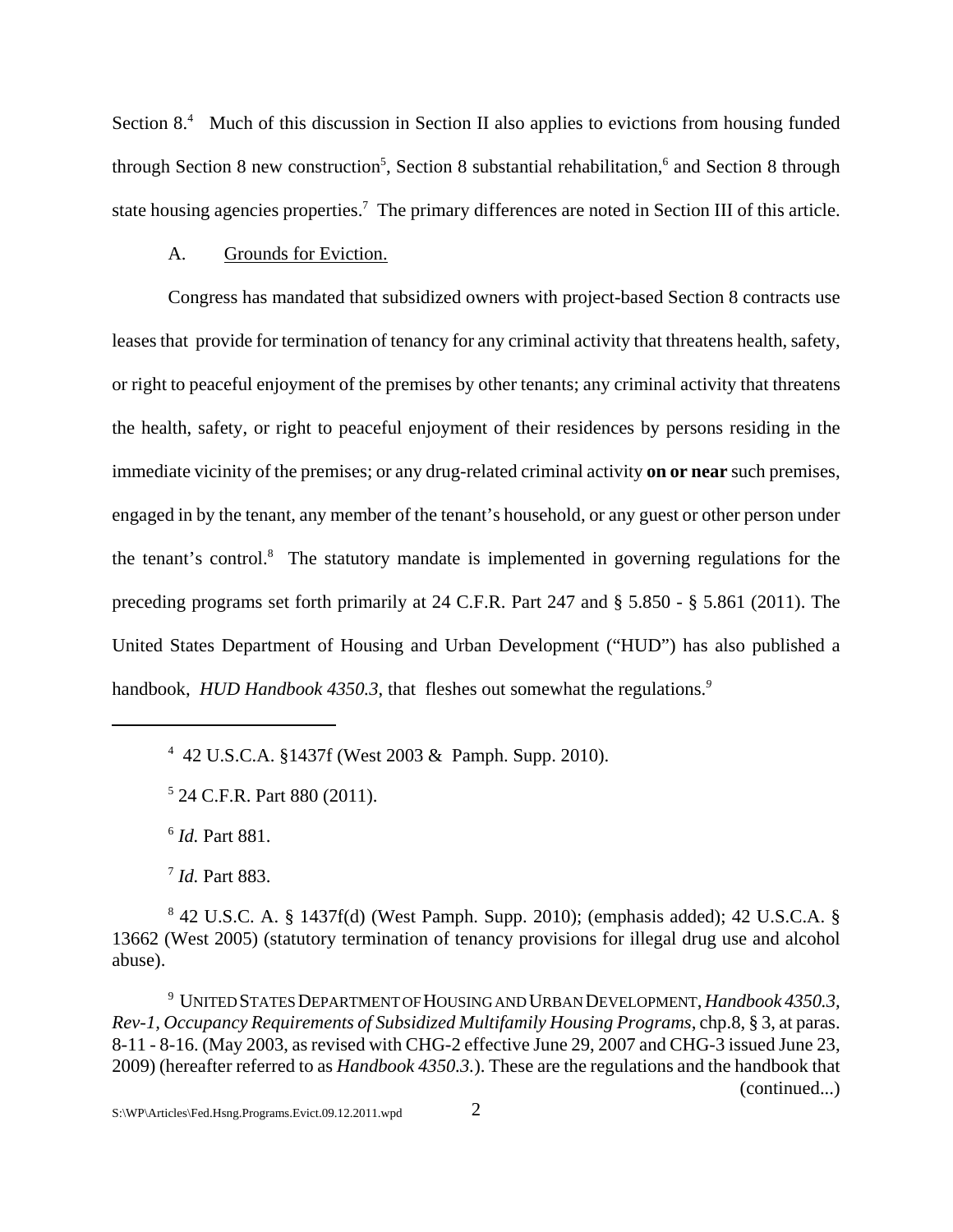A subsidized housing landlord may not terminate any tenancy except for (1) material noncompliance with the rental agreement; (2) material failure to carry out obligations under any state landlord and tenant act; (3) criminal activity by the tenant, a household member, guest, or other person under the tenant's control that threatens the health, safety, or right to peaceful enjoyment of the premises by other residents, including property management staff residing on the premises; (4) criminal activity by the tenant, a household member, guest, or other person under the tenant's control that threatens the health, safety, or right to peaceful enjoyment of their residences by persons residing in the immediate vicinity of the premises; (5) drug-related criminal activity engaged in on or near the premises by any tenant, household member, or guest, and any such activity engaged in on the premises by any other person under the tenant's control; (6) illegal use of a drug by a household member or a pattern of illegal drug use that interferes with the health, safety, or right to peaceful enjoyment of the premises by other residents; (7) alcohol abuse by the tenant or a household member; (8) violation by the tenant of a condition of probation or parole imposed under federal or state law; (9) fleeing by the tenant to avoid prosecution or confinement after conviction of a felony; and (10) other good cause.<sup>10</sup> To the extent a lease provides for termination of the tenancy without cause, the lease provision is invalid.<sup>11</sup> Thus, even at the end of the lease term, the

9 (...continued)

govern evictions from the apartments identified in the preceding paragraph.

<sup>10 24</sup> C.F.R. § 247.3(a); § 5.858 - § 5.861 (2011) (The regulations at Part 5 were first promulgated in 2001 and address evictions for criminal activity, illegal drug-related activity, alcohol abuse, violation of terms of probation or parole, and fleeing to avoid prosecution or confinement after conviction for a felony.); *Handbook 4350.3*, chp. 8, § 3, paras. 8-11 - 8-16.

 $11$  24 C.F.R. § 247.3(a).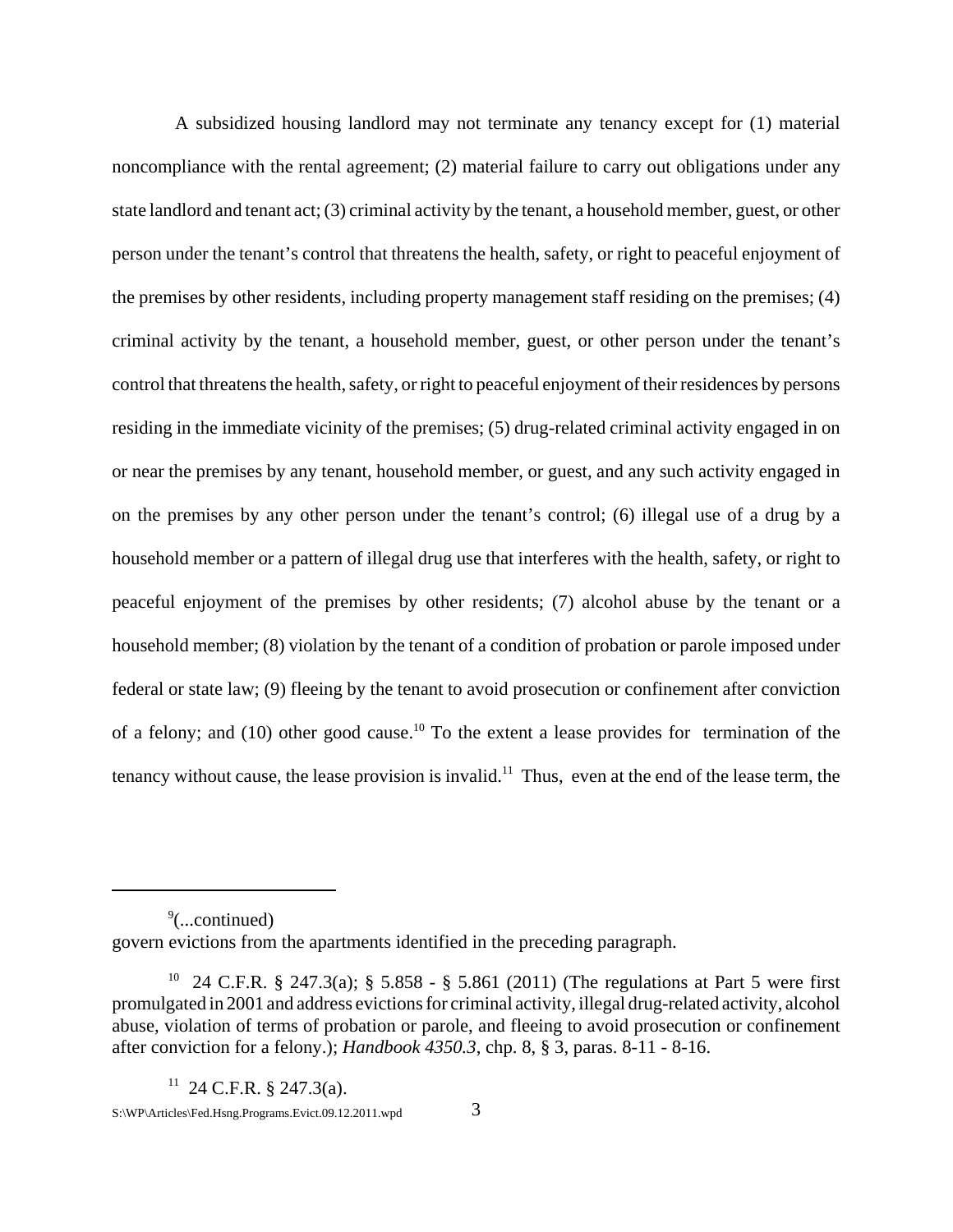subsidized housing landlord may terminate the tenancy only for cause.<sup>12</sup>

#### 1. Material Noncompliance.

The regulations define the phrase *material noncompliance* as including one or more substantial violations of the rental agreement; repeated minor lease violations that disrupt the livability of the apartment complex, adversely affect the health or safety of any person or the right of any tenant to the quiet enjoyment of the leased premises and related facilities, interfere with the management of the apartments, or have an adverse financial effect on the apartments; nonpayment of rent or other financial obligations under the lease; failure to timely supply information necessary for annual and interim recertifications of the family's income and family composition; and knowingly providing incomplete or inaccurate information required by the landlord to verify tenant income and family composition.<sup>13</sup> The late payment of rent after the due date but within the grace period constitutes a minor violation of the lease.14 Material noncompliance requires a pattern of repeated minor violations, not isolated incidents.15

With respect to minor violations, the subsidized landlord must not only show the violation

 $13$  24 C.F.R. § 247.3 (c) (2011).

14 *Id*. at § 247.3 (c) (4).

<sup>12</sup> *Id*.; *Handbook 4350.3,* chp. 8, § 3, para. 8-12-C*; Horizon Homes of Davenport v. Nunn,* 684 N.W.2d 221 (Iowa 2004); *Kennedy v. Andover Place Apartments*, 203 S.W.3d 495, 497 (Tex. App. – Houston [14 th Dist.] 2006, no pet.); *911 Glen Oaks Apartments v. Wallace*, 88 S.W.3d 281, 285 (Tex. App. – Corpus Christi 2002, no pet.); *Newhouse v. Settegast Heights Village Apartments*, 717 S.W.2d 131 (Tex. App. – Houston [14th Dist.] 1986, no writ).

<sup>15</sup> *Waimanalo Village Residents' Corp. v. Young*, 956 P.2d 1285, 1300 (Haw. Ct. App. 1998); *Mid-Northern Management, Inc. v. Heinzeroth*, 599 N.E.2d 568, 574 (Ill. App. Ct. 1992); *Millennium Hills Housing Development Fund Corp. v. Patterson*, No. HULT 165-09, 2009 N.Y. Misc. LEXIS 2822, \*\*7-9 (N.Y. Dist. Ct. Oct. 16, 2009)(refusing to evict for housekeeping which was cured, minor damage to outside of building, and termination of electrical service for a few days).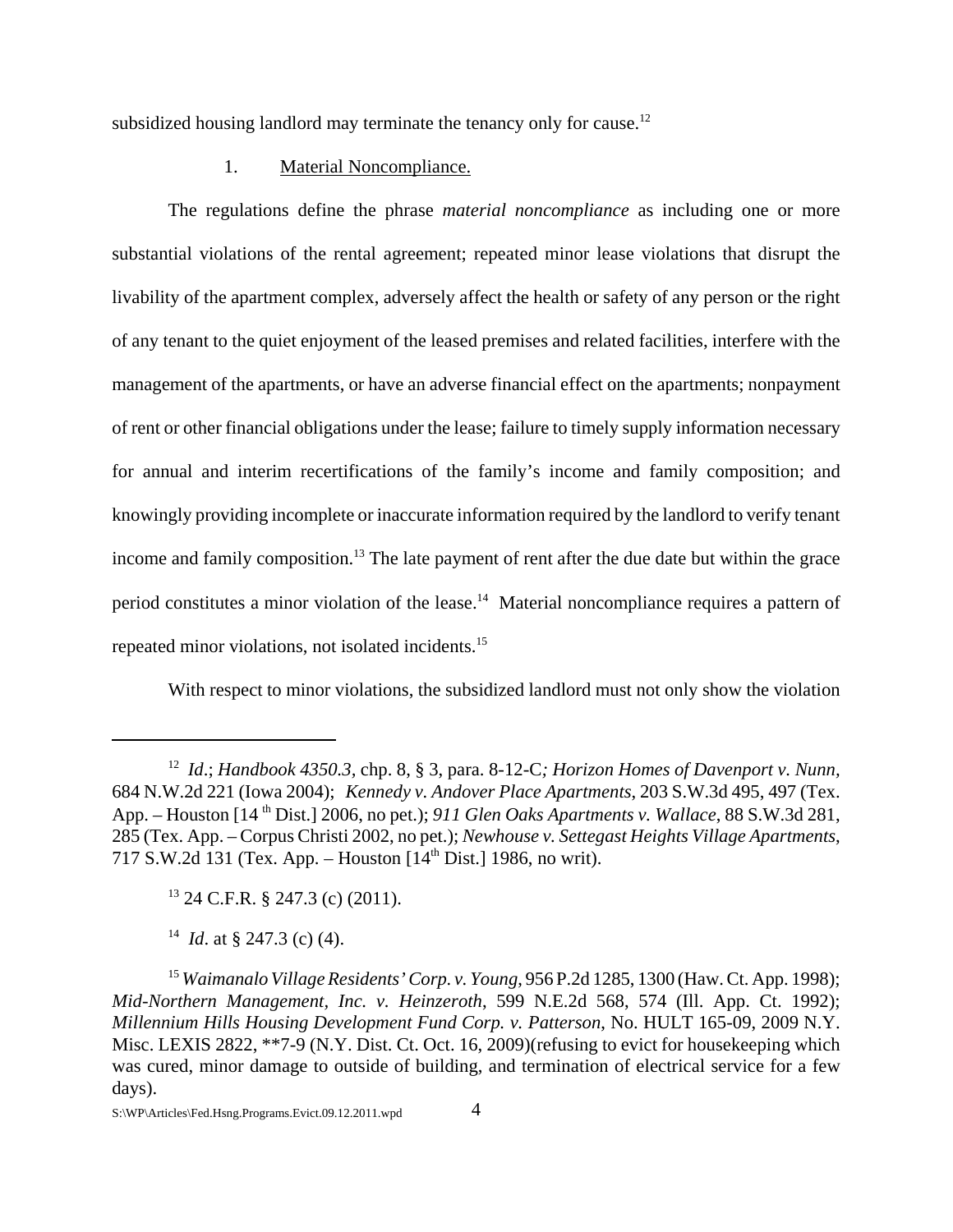is repeated but also that it disrupts the livability of the apartments, or adversely affects the health or safety of any person or the right of any tenant to the quiet enjoyment of the leased premises and related facilities, or interferes with the management of the apartments, or has an adverse financial effect on the apartment complex.<sup>16</sup> HUD gives the following non-comprehensive list of examples of minor lease violations: unauthorized occupants; failing to pay the utilities; damaging or destroying the unit or property; behaving in a manner that continuously disrupts the right of other residents to enjoy the property; and failing to pay the cost of all repairs caused by neglect or carelessness of the tenant. $17$ 

# 2. Other Good Cause

 The phrase *other good cause* is not defined under regulations. But, the conduct of a tenant cannot be deemed *other good cause* for the eviction unless the landlord has given the tenant prior notice that such conduct constitutes a basis for termination of the tenancy.18 Since subsidized owners use form leases and do not bargain over the terms of the lease, any ambiguity on whether an act

<sup>17</sup> *See Handbook 4350.3*, chp. 8, § 3, at para. 8-13-A-4-d.

<sup>16</sup> *See* 24 C.F.R. § 247.3(c)(2) (2011); *Oak Glen of Edina v. Brewington*, 642 N.W.2d 481 (Minn. Ct. App. 2002) (in eviction for repeated late payments or any repeated minor violation of the lease, the landlord must also satisfy one of the preconditions of § 247.3(c)(2)); *see also Nealy v. Southlawn Palms Apartments*, 196 S.W.3d 386, 395 (Tex. App. – Houston [1<sup>st</sup>. Dist.], 2006, no pet.) (refusing to evict tenant when only proof was claim by owner that it had received two reports that tenant had exposed her buttocks on two occasions; noting that "reports are nothing more than allegations which this Court will not term as "good cause" for evicting a tenant in federally subsidized housing."); 911 *Glen Oak Apartments v. Wallace*, 88 S.W.3d 281 (Tex. App. – Corpus Christi 2002, no pet.) (upholding trial court finding that landlord failed to prove that tenant had violated the lease by numerous loud disturbances that threatened the health and safety of other tenants); *compareChancellor Manor v. Gales*, 649 N.W.2d 892 (Minn. Ct. App. 2002) (holding that filing more than seventy late rent notices and evictions constituted an adverse financial effect on the subsidized owner).

<sup>&</sup>lt;sup>18</sup> 24 C.F.R. § 247.3(b) (2011). Such notice must be in writing and served on the tenant by first class mail and hand delivery.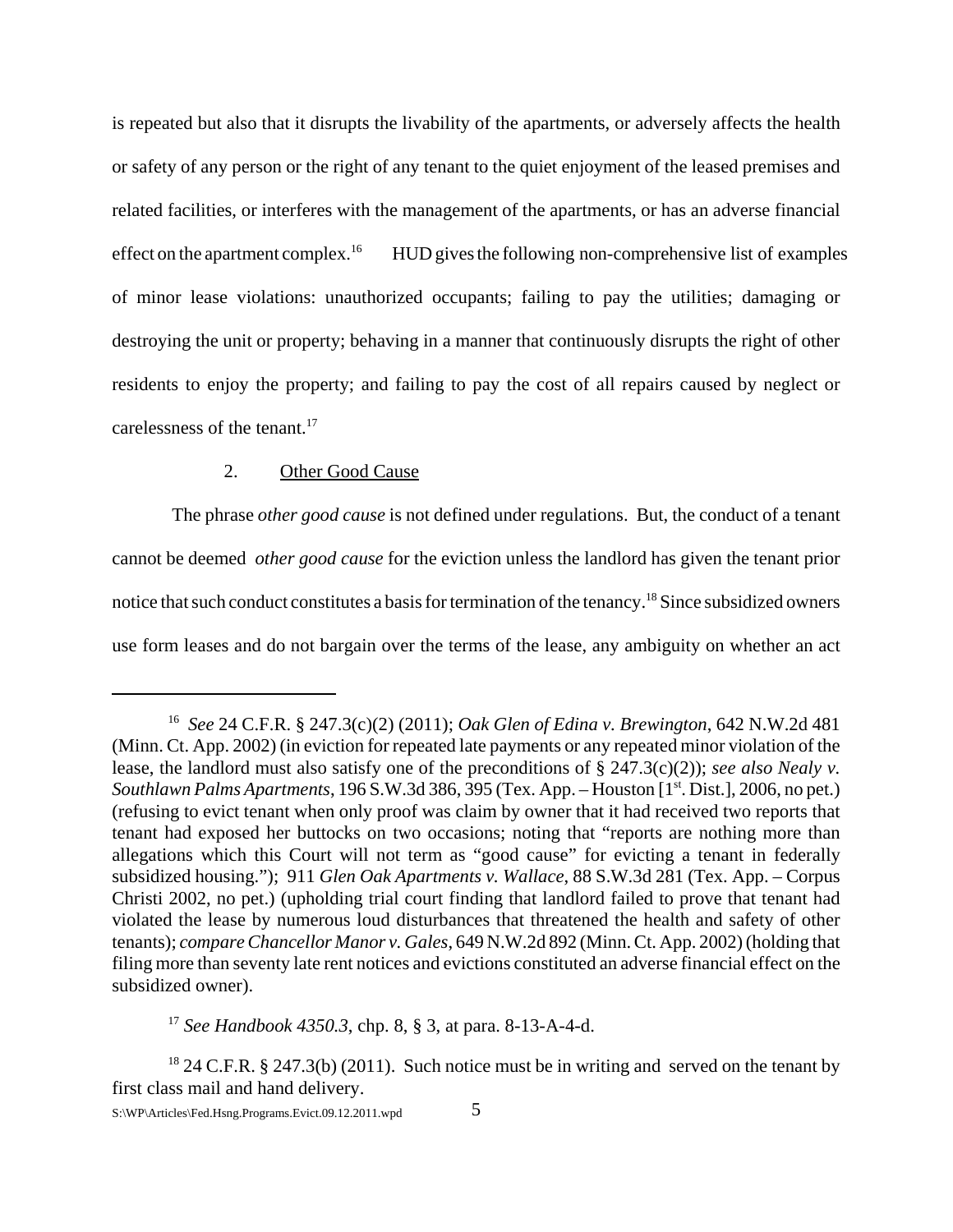constitutes good cause or material noncompliance should be resolved in the tenant's favor.<sup>19</sup> Thus, if the landlord has not given the tenant prior written notice that the conduct on which the eviction is premised constitutes a basis for eviction and the ground for eviction does not clearly fit within the definition of material noncompliance, alcohol abuse, criminal activity, or illegal drug activity, the tenant should argue that the eviction is for *other good cause*. In such case, since the tenant has not been given prior written notice that the conduct could result in eviction, the landlord cannot evict the tenant for the conduct. $20$ 

In addition, when the eviction is based on *other good cause*, the termination date must be effective at the end of the lease term and not during the lease term.<sup>21</sup> Thus, for example, if the tenant is six months into a one year lease, the landlord may not evict on grounds that fall under the definition of *other good cause* until the lease term has expired. On the other hand, if the tenant's lease term has expired or the lease is on a month-to-month basis, the landlord may evict for *other good cause* after giving the proper thirty-day notice of proposed termination. Of course, the owner must prove good cause in court and cannot simply show that the lease has expired and that he has given proper notice of termination.

3. Evictions for Criminal Activity, Including Drug-Related Criminal Activity.

See discussion in this outline at Section XIII.

B. Notice of Lease Termination.

<sup>19</sup> *See e.g.*, *Sirtex Oil Industry v. Erigan*, 403 S.W.2d 784, 789 (Tex. 1966) (lease will be most strongly construed against the lessor).

<sup>20</sup> *See Millennium Hills Housing Development Fund Corp. v. Patterson*, No. HULT 165-09, 2009 N.Y. Misc. LEXIS 2822, \*8 (N.Y. Dist. Ct. Oct. 16, 2009)

<sup>&</sup>lt;sup>21</sup> 24 C.F.R. § 247.4 (c)  $(2011)$ . S:\WP\Articles\Fed.Hsng.Programs.Evict.09.12.2011.wpd 6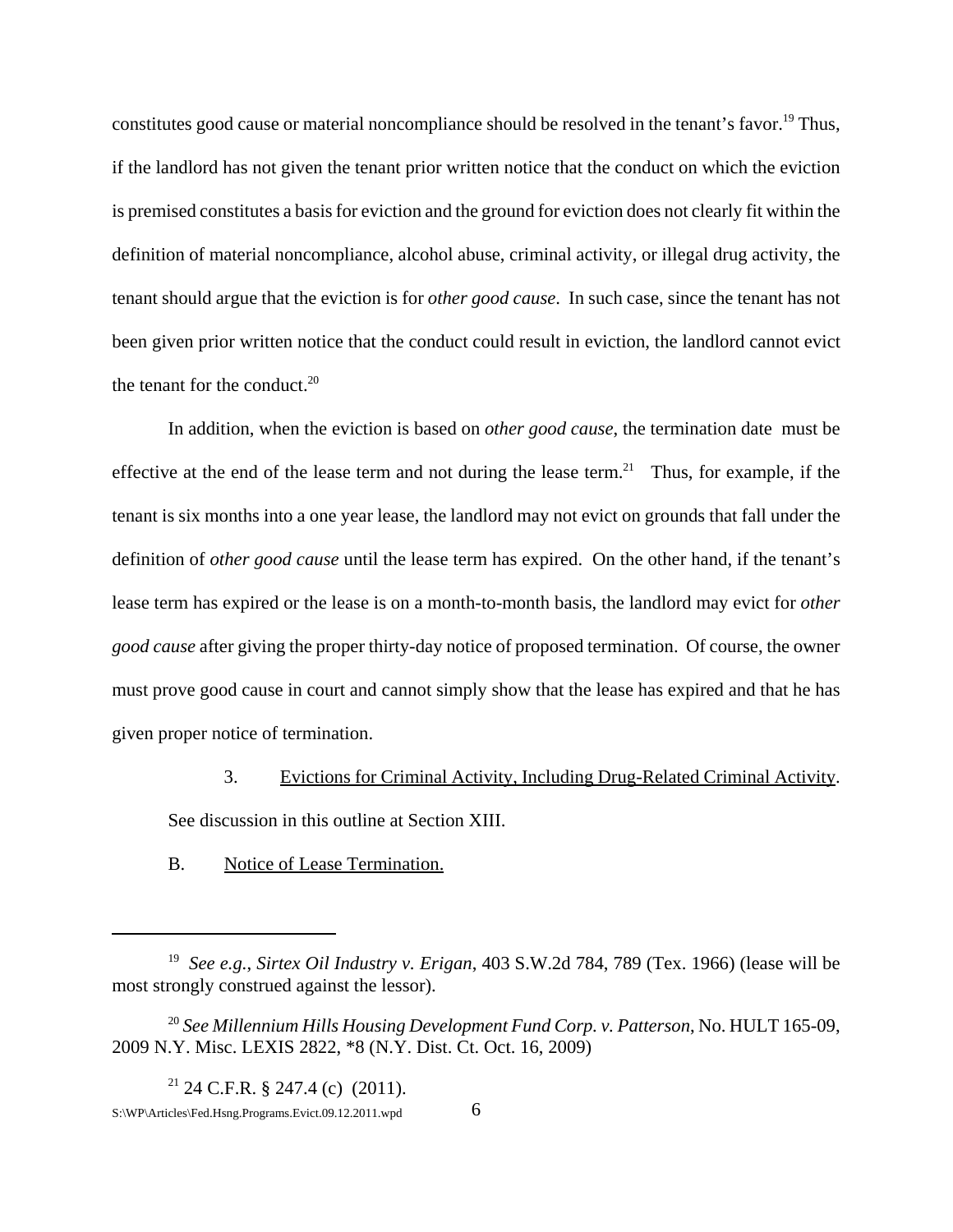#### 1. Contents of the Notice.

The notice of termination must comply with certain requirements. It must state the date the tenancy is terminated; state the reasons for the eviction with sufficient specificity to enable the tenant to prepare a defense; advise the tenant that if he or she remains in the apartment on the date specified for termination, the landlord may seek to enforce the termination only by bringing a judicial action, at which time the tenant may present a defense; $^{22}$  advise the tenant that he has ten days in which to discuss the proposed termination of tenancy with the landlord; <sup>23</sup> and advise that persons with disabilities have the right to request reasonable accommodations to participate in the hearing process.<sup>24</sup> In addition, the landlord must also comply with all requirements of state law.<sup>25</sup> No termination is valid unless the landlord has complied with the federal notice requirements.<sup>26</sup>

Subsidized landlords frequently fail to give adequate notice of termination. As noted, it is

<sup>23</sup> *Handbook 4350.3.* at chp. 8, § 3, para.8-13-B-2(c)(4). The requirement that the tenant be notified of an opportunity to discuss the proposed eviction is imposed by *Handbook 4350.3*; it is not included in 24 C.F.R Part 247. The regulations for the Section 8 new construction program, however, do include a requirement that the owner advise the tenant of the tenant's right to respond to the owner. 24 C.F.R. § 880.607 (c)(1) (2011). The right to respond established by the Section 8 new construction regulations is also applicable to the Section 8 substantial rehabilitation program and the Section 8 through state housing agencies program. See 24 C.F.R. § 881.601 (2011) (substantial rehabilitation); § 883.701 (2011) (Section 8 for state housing agencies).

<sup>24</sup> *Handbook 4350.3.* at chp. 8, § 3, para.8-13-B-2(c)(5). This is a new requirement imposed by HUD with its CHG-2 revisions to the Handbook effective June 29, 2007.

25 See *24* C.F.R. § 247.6(c) ("A tenant may rely on State or local law governing eviction procedures where such law provides the tenant procedural rights which are in addition to those provided by this subpart, except where such State or local law has been preempted. ..."); *Rowe v. Pierce*, 622 F. Supp. 1030 (D.D.C. 1985); *Kennedy v. Andover Place Apartments*, 203 S.W.3d 495, 498 (Tex. App. – Houston  $[14<sup>th</sup> Dist.]$  2006, no pet.).

26 24 C.F.R. § 247.3(a) (2011); *Leake v. Ellicott Redevelopment Phase II*, 470 F. Supp. 600, 602 (W.D. N.Y. 1979); *Timber Ridge v. Caldwell*, 672 S.E.2d 735 (N.C. Ct. App. 2009). S:\WP\Articles\Fed.Hsng.Programs.Evict.09.12.2011.wpd 7

 $22$  24 C.F.R. § 247.4(a) (2011).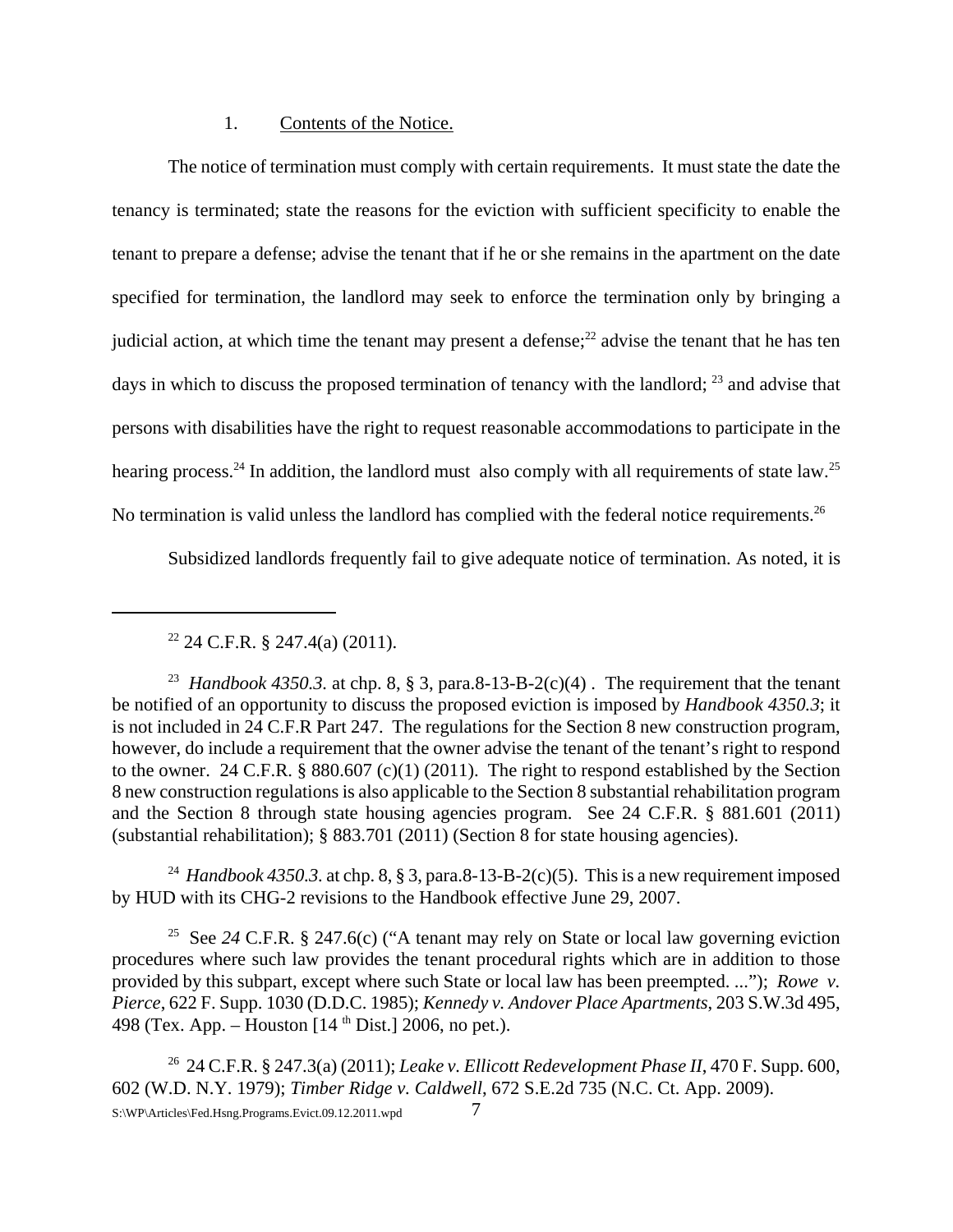a defense to eviction when the landlord fails to give proper notice of lease termination.<sup>27</sup> Although the notice may appear at first blush to comply with the regulations, it should be closely scrutinized. One frequent mistake is failure of the notice to state the reasons for the eviction with sufficient specificity. Conclusory allegations that the tenant is being evicted for "violation of paragraph six of the lease," "material noncompliance with the lease," or for "conduct that disturbs the quiet enjoyment of the premises neighbors" are all insufficient.<sup>28</sup> Another common mistake is the failure

<sup>28</sup> *See e.g.*, *Fairview Co. v. Idowu*, 559 N.Y.S.2d 925, 928-30 (N.Y. Civil Ct. 1990) (termination notice not sufficiently specific); *Associated Estates Corp. v. Bartell*, 492 N.E.2d 841, 846 (Ohio Ct. App. 1985) (notice that claimed "serious, repeated damage to unit. Repeated disturbance." was inadequate because it did not refer to specific instances of conduct; *Moon v. Spring Creek Apartments*, *supra*, note 27 (termination notice failed to meet the specificity requirement mandated by the federal regulations and constitutional due process and, therefore, tenant's lease was not lawfully terminated); *see also Escalera v. New York City Housing Authority*, 425 F.2d 853, 862 (2d Cir.), *cert denied*, 400 U.S. 853 (1970) (public housing – termination notices (continued...)

<sup>27</sup> *See, e.g*.*, Leake v. Ellicott Redevelopment Phase II*, *supra* note 26, 470 F. Supp. at 602 (finding termination notice failed to comply with the requirements of 24 C.F.R. Part 450, the predecessor to Part 247); *Stewart v. Tacoma Rescue Mission*, 228 P.3d 1289 (Wash. Ct. App. 2010 (reversing judgment of eviction because the termination notice did not adequately identify "threatening and intimidating behavior); *Riverview Towers Associates v. Jones*, 817 A.2d 324 (N.J. Super. Ct. App. Div. 2003) (landlord must comply with HUD lease termination notice requirements); *Lincoln Terrace Associates, Ltd., v. Kelly*, 635 S.E.2d 434, 438 (N.C. Ct. App. 2006) (subsidized landlord failed to prove that notice of termination complied with lease requirements); *Hedco v. Blanchette*, 763 A.2d 639 (R.I. 2000) (notice of proposed termination that failed to specify the termination date of the lease but that merely stated "unless you make payment of all rent in arrears within ten (10) days of the date that this Notice was mailed to you, your tenancy will be terminated and an eviction notice may be initiated in court against you on or after June 29, 1998," does not comply with the requirement of 24 C.F.R.  $\S$  247.4(a)(1), which requires a specific termination date for a federally subsidized tenancy); *Moon v. Spring Creek Apartments*, 11 S.W.3d 427 (Tex. App. – Texarkana 2000, no pet.) (termination notice failed to meet the specificity requirement mandated by the federal regulations and constitutional due process and, therefore, tenant's lease was not lawfully terminated); *Lakeside Gardens v. Lashay*, No. 2007AP1246, 2008 Wisc. App. LEXIS 43, \*3-8 (Wis. Ct. App. Jan. 16, 2008) (subsidized owner must comply with federal rules relating to notice of lease termination even if the terms are not included in the lease)*; see also Swords to Plowshares v. Smith,* 294 F. Supp. 2d 1067, 1070-72 (N.D. Cal. 2002) (recognizing that landlord must comply with applicable federal regulations when serving lease termination notice).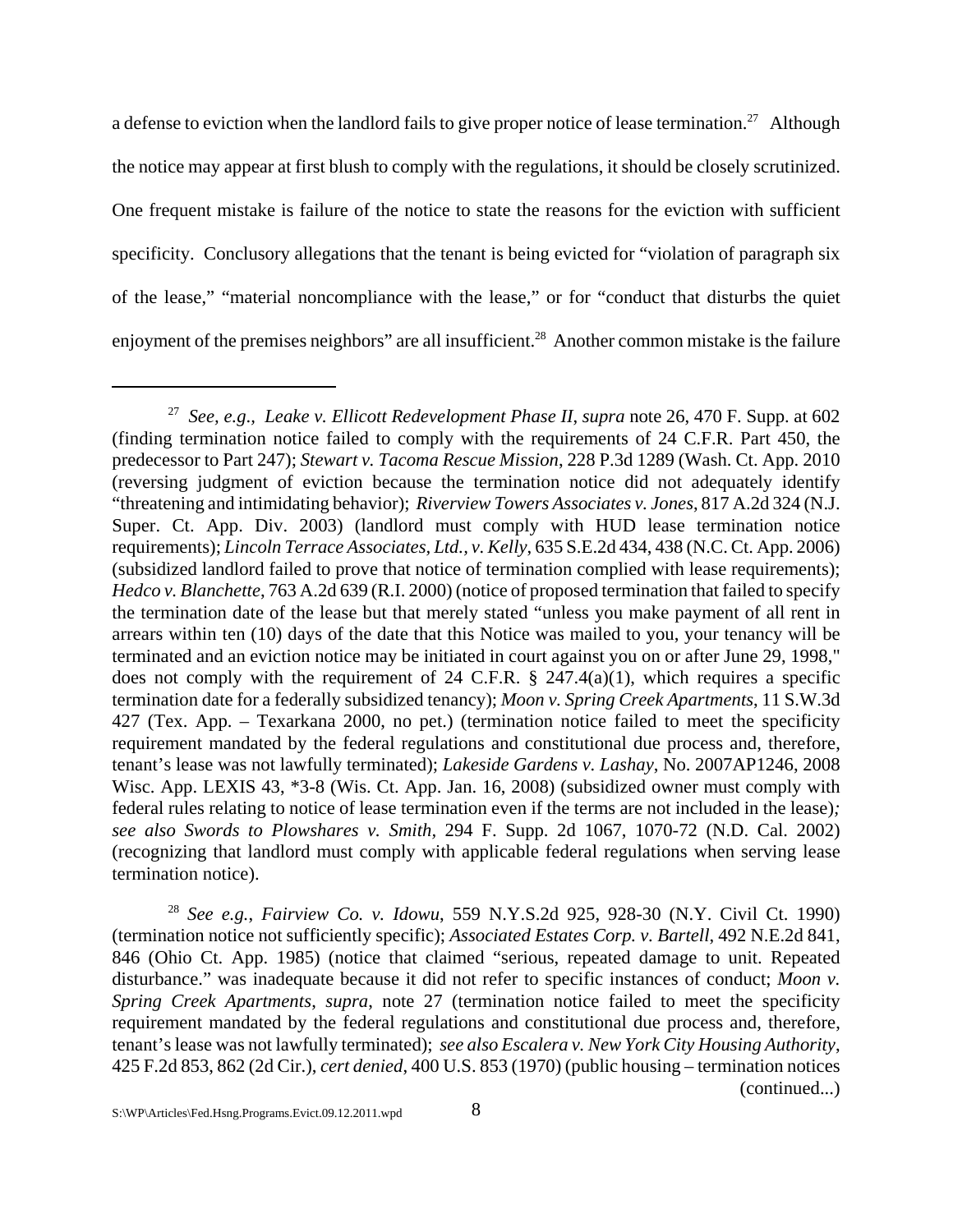to state the date of the termination of the tenancy; a statement that the lease will be terminated a certain number of days after delivery of the notice is insufficient.29 In nonpayment of rent cases the notice must state both the dollar amount of the balance due on the rent account and the date of the computation.<sup>30</sup> Because federally subsidized landlords may not evict for unpaid late fees,<sup>31</sup> the inclusion of late fees on the notice of lease termination violates the law. $32$ 

#### 2. Service of the Notice of Termination.

The notice of termination must be served on the tenant by mailing it to the tenant by firstclass mail and by serving a copy on any adult person answering the door at the apartment, or, if no adult responds, by placing the notice under or through the door or by attaching it to the door.<sup>33</sup> Service is not effective until both notices have been served.<sup>34</sup> The notice is deemed received on the date on which it is mailed or the date on which the notice is delivered to the apartment, whichever is later. $35$ 

## 3. Thirty Day Notice Required for Good Cause.

 $28$ (...continued)

must adequately inform tenant of nature of evidence against him).

29 *See* 24 C.F.R. § 247.4(a) (2011); *Hedco v. Blanchette*, *supra* note 27.

30 24 C.F.R. at § 247.4(e); *Fairview Co. v. Idowu*, *supra* note 28, 559 N.Y.S.2d at 929; *see Leake v. Ellicott Redevelopment Phase II*, *supra* note 26, 470 F. Supp. at 602.

 $31$  Handbook 4350.3, at chp. 6, § 3, para. 6-23E.

<sup>32</sup> *Seldin Co. v. Calabro,* 702 N.W.2d 504 (Iowa Ct. App. 2005).

<sup>33</sup> 24 C.F.R § 247.4(b) (2011).

34 *Id.*; *Leake v. Ellicott Redevelopment Phase II*, *supra* note 26, 470 F. Supp. at 602.

35 *Id.*

S:\WP\Articles\Fed.Hsng.Programs.Evict.09.12.2011.wpd 9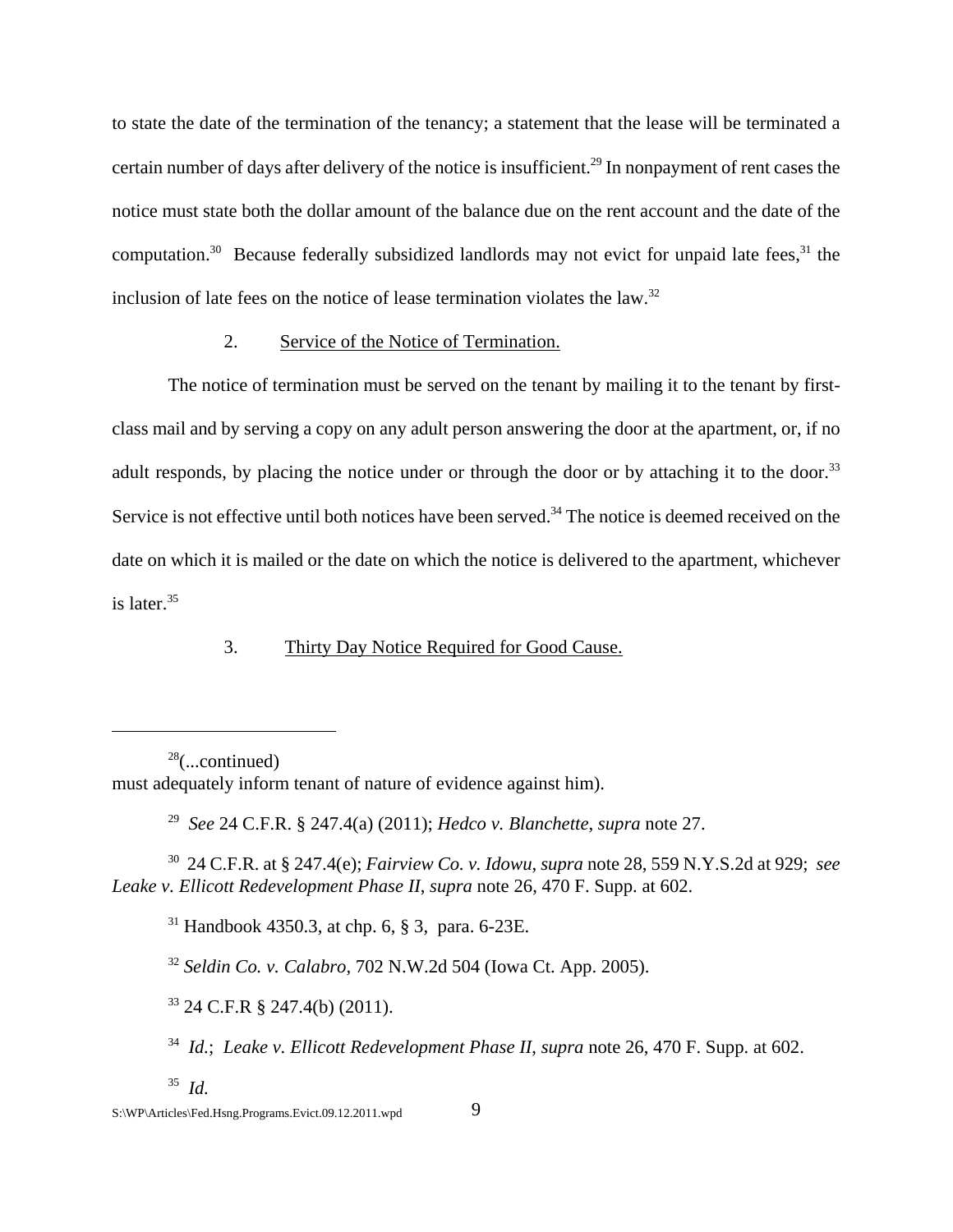A thirty-day notice of termination is required for termination based on good cause.<sup>36</sup> In evictions for criminal activity, alcohol abuse, material noncompliance, or material failure to carry out obligations under a state landlord and tenant act, the notice period is determined by the lease agreement and state law.<sup>37</sup> The landlord may not rely on any grounds in court which are different from the reasons set forth in the termination notice, except those grounds of which the landlord had no knowledge at the time the termination notice was sent.<sup>38</sup>

## C. Right to Meet to Discuss Proposed Eviction.

As noted, the notice of termination must state that the tenant has ten days in which to discuss the proposed eviction with the landlord.<sup>39</sup> Although this does not entitle the tenant to a formal grievance hearing as is available in public housing evictions based on non-criminal conduct, it does at least ensure that the tenant has an opportunity to talk with management. The tenant should always utilize this meeting as both an opportunity to resolve the eviction and as an informal discovery opportunity.

The meeting requirement may lead to several possible defenses. For example, if management refuses to meaningfully discus the proposed termination but merely insists that the tenant must move, the tenant should argue that the landlord has failed to comply with the meeting requirement of the lease and *Handbook 4350.3,* because *Handbook 4350.3* and the lease require a

37 *Id.*

39 *Handbook 4350.3.* at chp. 8, § 3, para. 8-13-B-2(c)(4) .  $S:\W{P\triangle^{\text{tricles}}}\text{Fed.}$ Hsng.Programs.Evict.09.12.2011.wpd  $10$ 

<sup>36</sup> *Id*. at § 247.4 (c).

<sup>38</sup> *Id*. at § 247.6(b). But section 8 new construction landlords may not rely on any grounds that are different from the grounds set forth in the termination notice. S*ee* 24 C.F.R. § 880.607(c)(3) (2011); *Ross v. Broadway Towers, Inc.*, 228 S.W.3d 113, 120-21 (Tenn. Ct. App. 2006), *cert denied*, 552 U.S. 1019 (2007).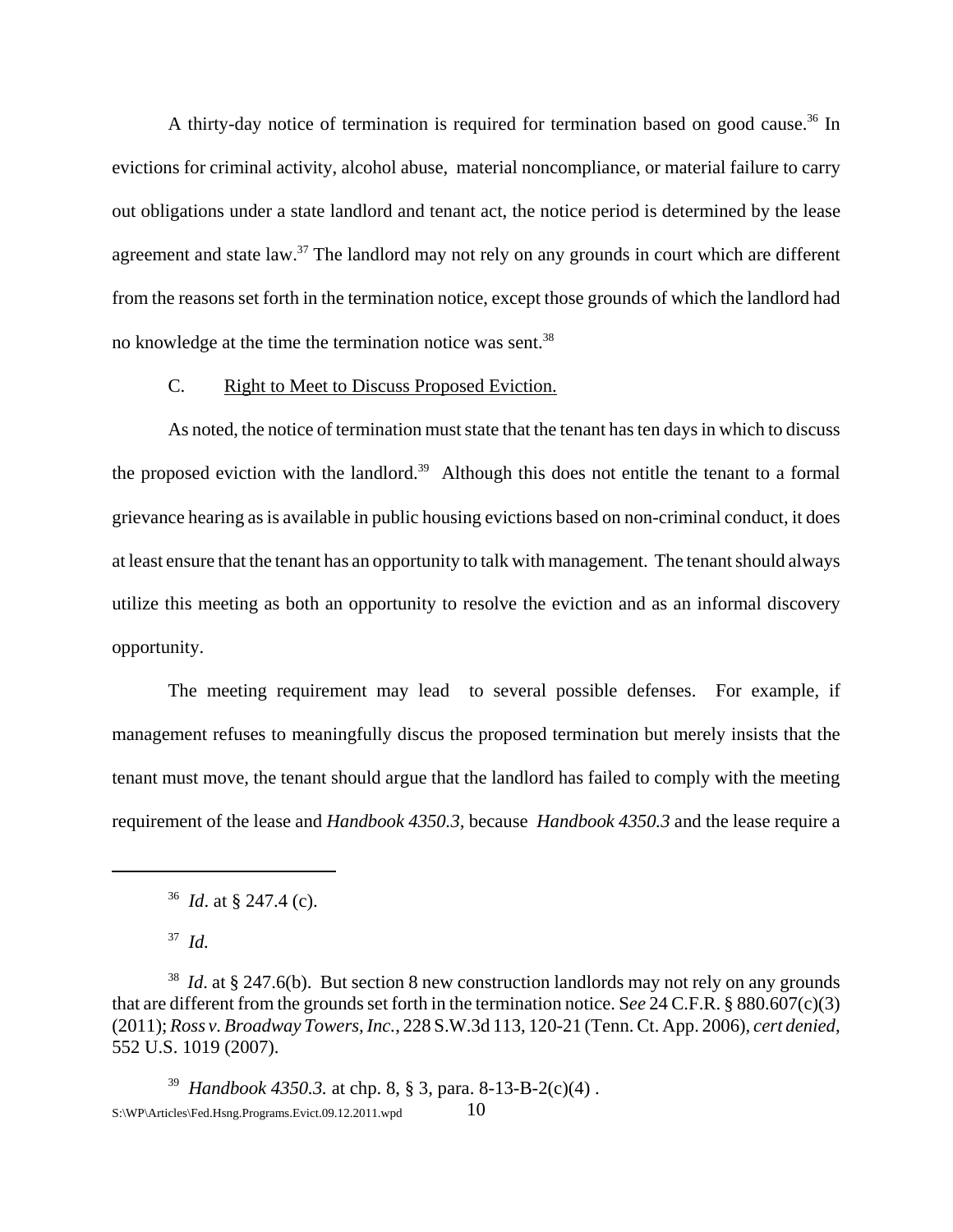discussion.<sup>40</sup> The lease is a contract. Just as the landlord has a right to enforce the contract, the tenant has a contract right to enforce the discussion provision. Judges who may not regularly see federally subsidized eviction cases and who may be unfamiliar with the importance of the tenant rights can certainly understand an argument based on the lease contract.

 In addition, the tenant should use the ten-day meeting requirement as an opportunity to cure any breach of the lease (for instance, by tendering any rent owed or by ceasing any conduct of which management has complained). If the landlord proceeds with the eviction, the tenant should argue that the ten-day period should be construed as a cure period. $41$ 

## D. **Right to Review File.**

Advocates should also use the meeting requirement as an opportunity for informal discovery about the landlord's case. This can be accomplished by asking questions of the landlord about the underlying facts for the eviction and by reviewing the tenant's file. Often, however, landlords or their attorneys refuse to allow review of the tenant's file. Unlike HUD, such owners are not

<sup>40</sup> *See id.*; *Gorsuch Homes, Inc. v. Wooten*, 597 N.E.2d 554, 560 (Ohio Ct. App. 1992) (The purpose of the meeting "is to attempt to resolve the controversy in a mutually satisfactory matter, that will, if possible, avoid the tenant's loss of subsidized housing while protecting the rights of the landlord."); *Crossroads Somerset Ltd. v. Newland*, 531 N.E.2d 327, 331-32 (Ohio Ct. App. 1987) (same).

<sup>41</sup> *Cf*. *Housing Authority of the City of Everett v. Terry*, 114 Wash. 2d 558, 78 P.2d 745 (Wash. 1990) (en banc) (holding that state law cure provision not preempted by federal public housing eviction and grievance regulations). With respect to evictions premised upon criminal activity, at least two courts have held that a state law opportunity to cure does not apply to federally subsidized housing evictions premised upon criminal activity. *See Scarborough v. Winn Residential L.L.P.*, 890 A.2d 249, 258 (D.C. 2006); *Hous. Auth. Of City of Norwalk v. Brown*, 19 A.3d 252 (Conn. App. Ct. 2011); *but see Housing Authority of Covington v. Turner*, 295 S.W.3d 123 (Ky. Ct. App. 2009) (applying state law right to cure to PHA action to evict tenant for drug activity of nephew and refusing to evict).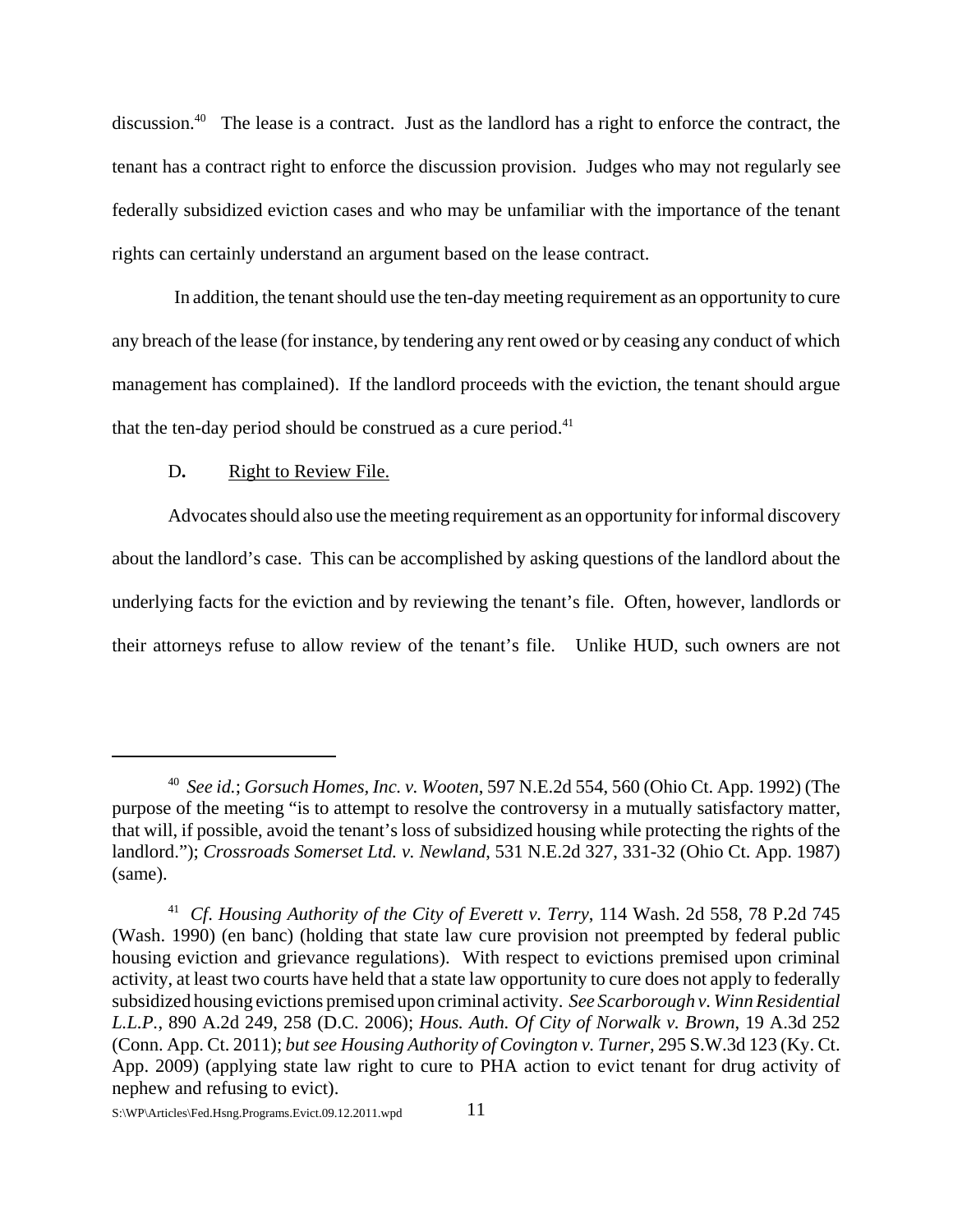covered by the Freedom of Information Act.<sup>42</sup> But, with the revisions to HUD Handbook  $4350.3$ effective June 29, 2007, HUD mandated that owners permit tenants and their authorized representatives to review the tenant's file.<sup>43</sup> Sometime an owner can be convinced to allow review of the file with the argument that settlement is more likely when both parties fully understand the strength of each other's position. When landlords simply shut the door, however, the tenant should aggressively use the discovery process in the eviction proceeding to obtain the tenant's file.

 Competent advocacy requires review of the landlord's tenant file, because it can lead to many possible defenses. For example, the landlord may claim nonpayment of rent, but may have failed to properly calculate the tenant's rent. That can be determined only by reviewing the HUD Form 50059 completed by the landlord on the tenant. Or, the file may reveal that the landlord retaliated against the tenant by sending a notice of lease termination after the tenant complained about failure to repair or management practices.

#### E. Nonpayment of Rent Evictions.

#### 1. Tenant Right to Rent Decrease when Income Decreases.

Evictions for alleged nonpayment of rent must always be scrutinized especially carefully, because many possible defenses are available. If the facts show that the eviction is truly for nonpayment of rent (as distinguished from nonpayment of other charges), the reason for the default should be examined. If, for example, the tenant did not pay because of a decrease in income, the

<sup>42</sup> *See* 24 C.F.R. Part 15 (2011) (public access to HUD records).

<sup>43</sup> *Handbook 4350.3*, chp. 4, § 3, at para. 4-22-E; chp. 5, § 3 at para. 5-23-C (effective June 29, 2007).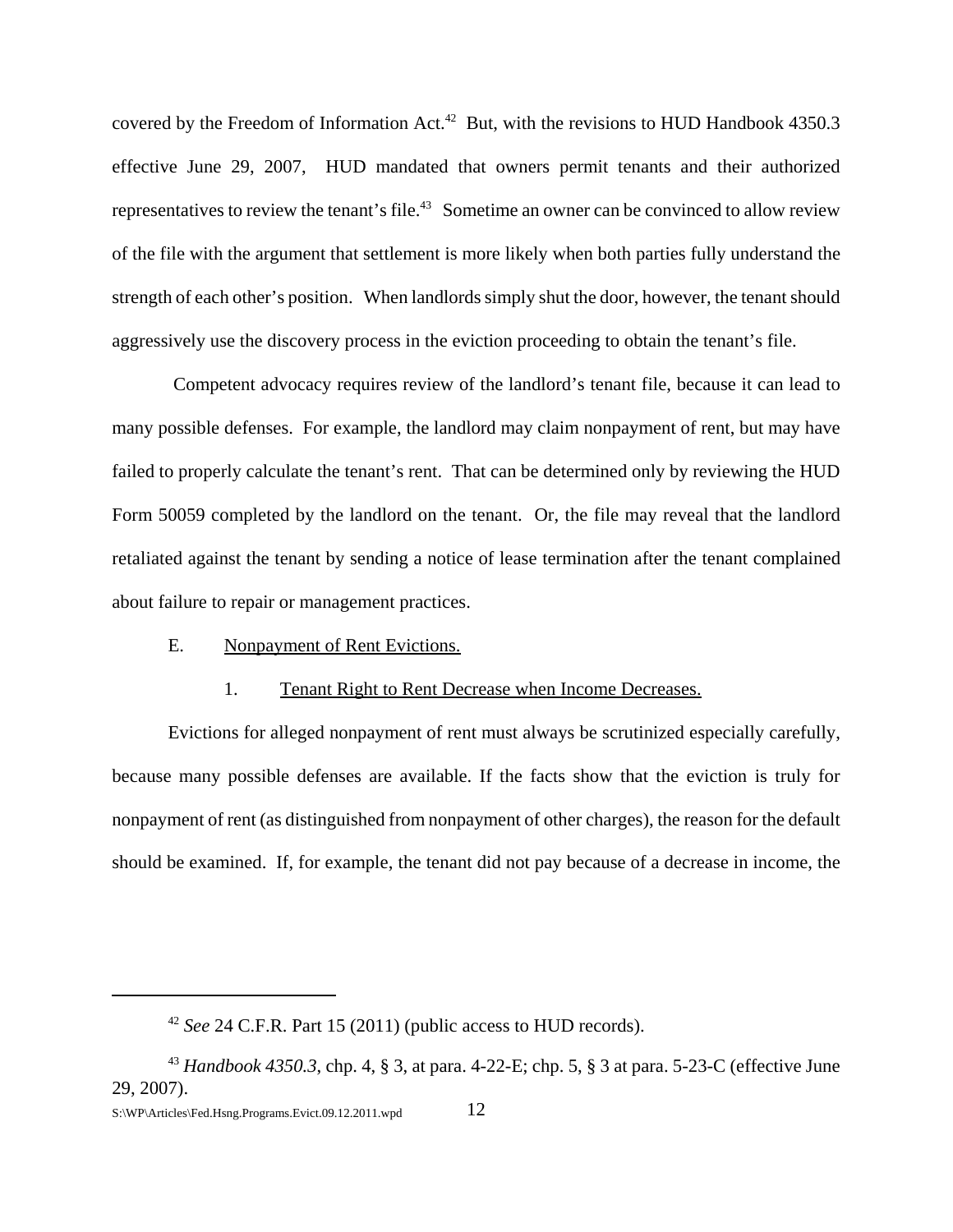tenant family is entitled to have its rent reduced.<sup>44</sup> Only two exceptions to this rule exist.<sup>45</sup> First, an owner may refuse to process an interim adjustment when the tenant reports a decrease in income if the decrease was caused by a deliberate action of the tenant to avoid paying rent.<sup>46</sup> This will almost never be the reason a tenant suffers a decrease in income. Second, the owner may refuse to decrease the tenant's rent if the owner has confirmation that the decrease will last less than one month.<sup>47</sup> HUD gives the owner the right, however, to process an interim recertification if it chooses but cautions that an owner must implement this policy consistently for all tenants.<sup>48</sup>

Therefore, in a case when the owner is resisting processing an interim adjustment, the tenant should remind the owner that the owner clearly has the right to process an interim adjustment and that failure to do so may not be done in a discriminatory manner. In such a case, it may be necessary in the eviction to obtain discovery of the owner's records relating to requests by other tenants of interim adjustments. If the tenant can show inconsistent or discriminatory treatment, the tenant will

<sup>46</sup> *Id.*

<sup>47</sup> *Id.*

<sup>48</sup> *Id.* 

<sup>44</sup> *See* 24 C.F.R. § 5.657 (c) (2011) ("A family may request an interim reexamination of family income because of any changes since the last examination. The owner must make the interim reexamination within a reasonable time after the family request."); *Handbook 4350.3*, at chp. 7, § 2, para. 7-13, "Effective Date of Interim Recertifications;" *see City of Albuquerque v. Brooks,* 844 P.2d 822, 824 (N.M. 1992) (it is an equitable defense in public housing eviction for failure to pay back rent that tenant is indigent and unable to pay); *Housing Authority of St. Louis County v. Boone*, 747 S.W.2d 311 (Mo. App. 1988) (public housing – holding that after the separation of husband and wife , the remaining spouse is liable only for adjusted rent based upon the household's new income level); *Maxton Housing Authority v. McLean*, 313 N.C. 277, 328 S.E. 2d 290(N.C. 1985) (public housing – holding that after separation, remaining spouse's public housing rent should be based on new income).

<sup>45</sup> *Handbook 4350.3*, chp. 7, § 2, at para. 7-11-D.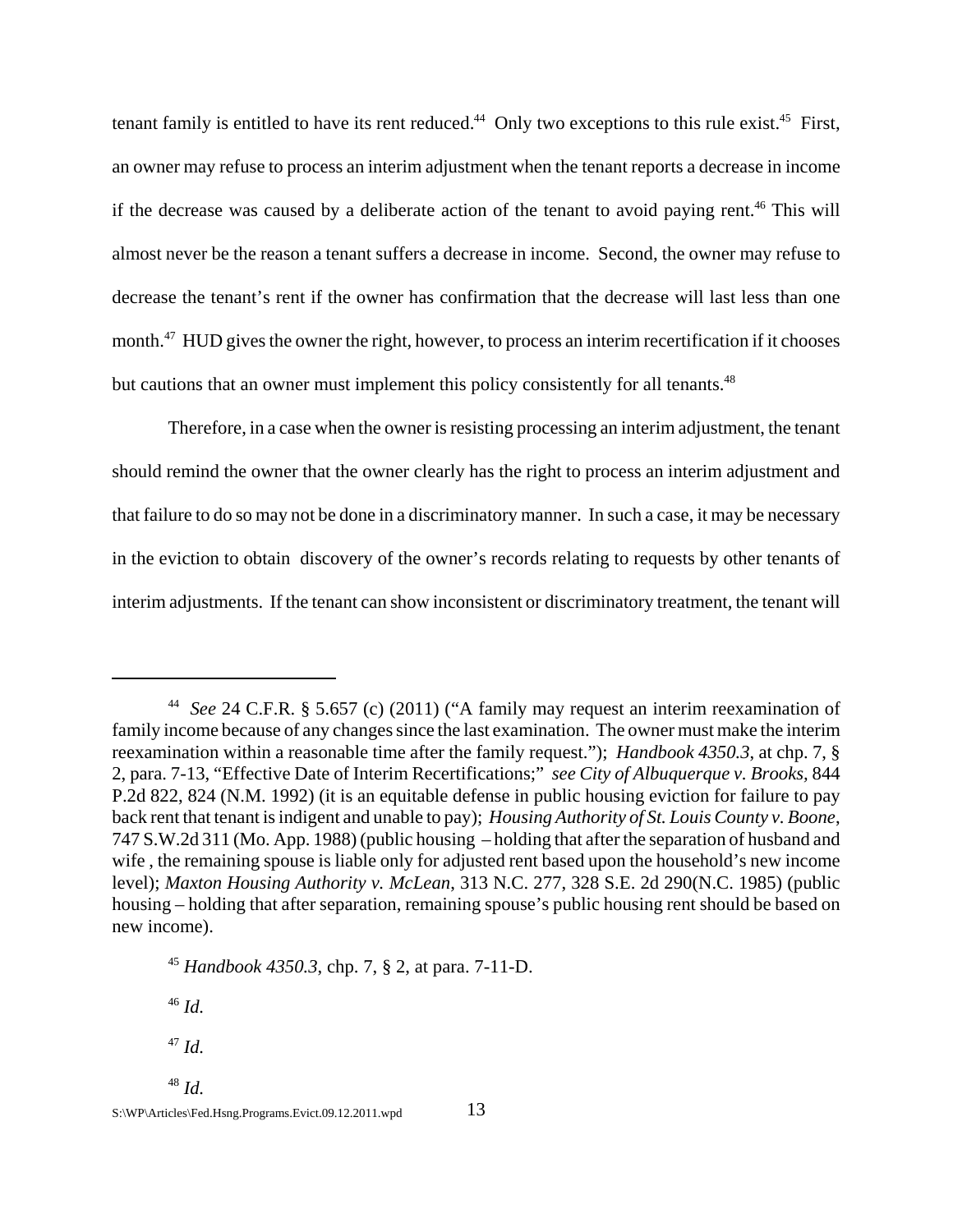have a defense to the eviction.<sup>49</sup>

#### 2. Effective date of Rent Decrease.

 Issues often arise over the effective date of the rent decrease. Owners frequently attempt to make the rent decrease effective the month following the owner's action in completing the interim recertification after the tenant reports the loss of income. *Handbook 4350.3*, however, is quite clear that if the tenant complies with interim reporting requirements, rent decreases must be effective on the "first day of the month after the date of action that caused the interim certification."50 The action causing the interim certification is the loss of income (for example, a loss of a job or reduction in child support), and not the recertification action by the owner.

In addition, owners often do not properly retroactively reduce a tenant's rent when the tenant delays in reporting a loss of income. Take the following example: Ms. Jones loses her job in early January. She first reports the loss of income in March. The landlord reduces Ms. Jones's rent effective April 1 and files an eviction lawsuit for the unpaid rent for February and March. The lease imposes no time requirement on reporting decreases in income, but it does require that income increases be reported in ten days. Here, the owner should reduce Ms. Jones's rent retroactive to February 1. Ms. Jones complied with her interim reporting requirement, because the lease does not mandate that she report the income loss within a certain reporting period. Thus, under *Handbook* 4350.3, she is entitled to have the rent decreased effective February 1.<sup>51</sup>

(In these cases in which the defense depends on the provisions in *Handbook 4350.3*, the

<sup>51</sup> *See id.*

<sup>49</sup> *See id.* 

 $50$  *Id.*, at chp. 7,  $\S$  2, para. 7-13, "Effective Date of Interim Recertifications."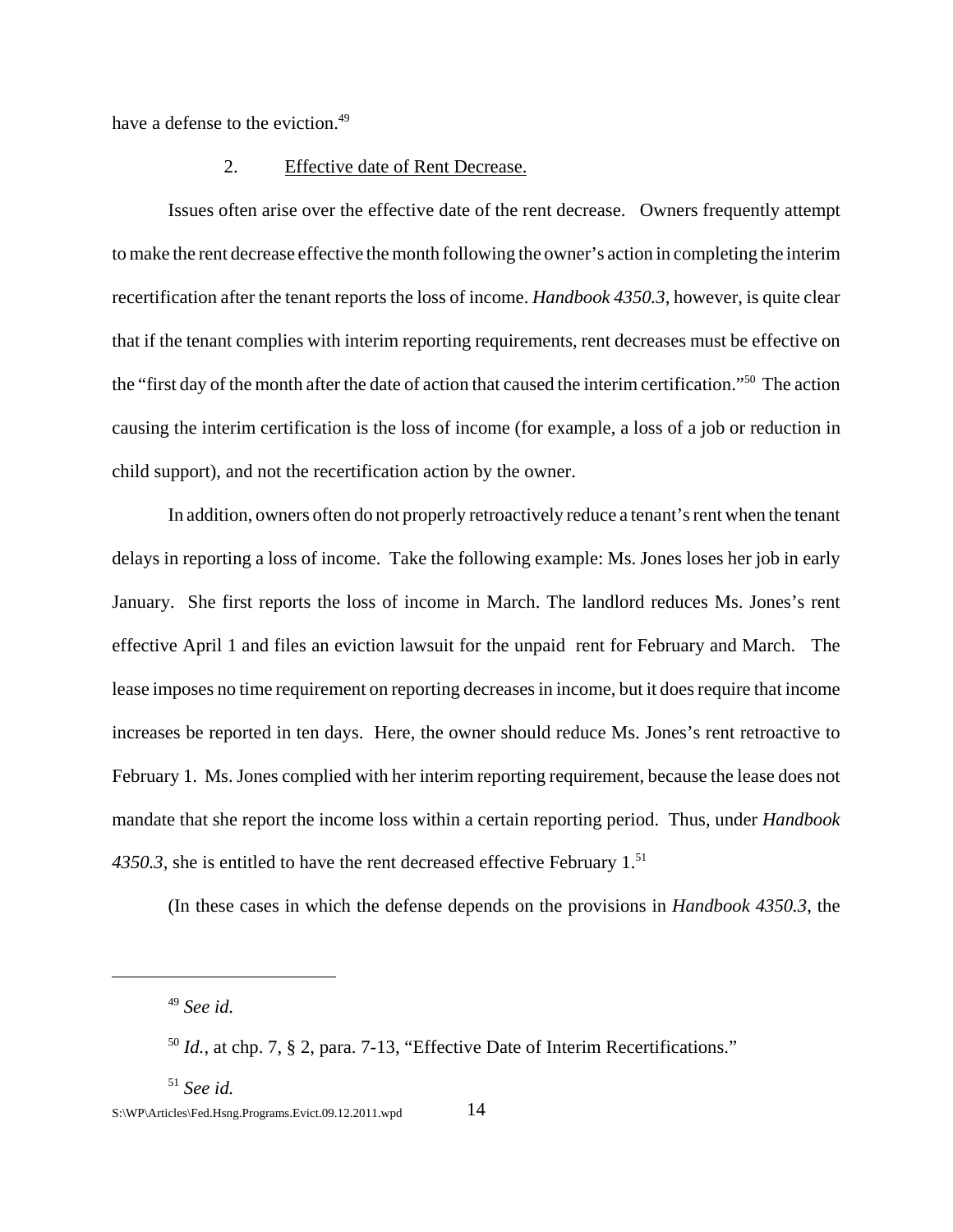advocate must make sure that the applicable section of *Handbook 4350.3* are entered into evidence. Unlike statutes and regulations, the court will not take judicial notice of handbooks. The handbook can be proved up through the manager's testimony. My experience is that managers pride themselves on familiarity with the handbook even if they misinterpret it, and they will authenticate it for you.)

#### 3 . Reasonable Accommodation on Rent Payment Due Date.

If the tenant is a person with disabilities who receives Social Security Disability payments after the rent due date in the lease, the tenant may request as a reasonable accommodation that the owner modify the rent due date. A tenant affirmatively sued in one case and subsequently settled with the owner agreeing to take a partial payment for one month, thus allowing the tenant to use his full disability check for the present month to pay in advance in the future.<sup>52</sup>

## F. Minimum Rent Tenants and Eviction for Nonpayment.

#### 1. Hardship Exemption From Payment.

 Evictions of minimum rent tenants raise unique issues. Although Congress mandated minimum rents with the passage of the Quality Housing and Work Responsibility Act of 1998<sup>53</sup>, it recognized that situations would arise in which a family would be unable to pay the minimum rent. Thus, Congress created an exception for hardship circumstances.<sup>54</sup> Congress required that a

<sup>52</sup> For a discussion of the case, see NATIONAL HOUSING LAW PROJECT, *Management Company Agrees to Change Rent Due Date for Disabled Resident*, 37 Housing Law Bulletin 137 (August 2007); *see generally* the discussion in this article at section II-J on reasonable accommodations.

<sup>53</sup> Pub. L. No. 105-276, 112 Stat. 2461, 2518 (October 21, 1998) (codified in scattered sections of Title 42 of the United States Code).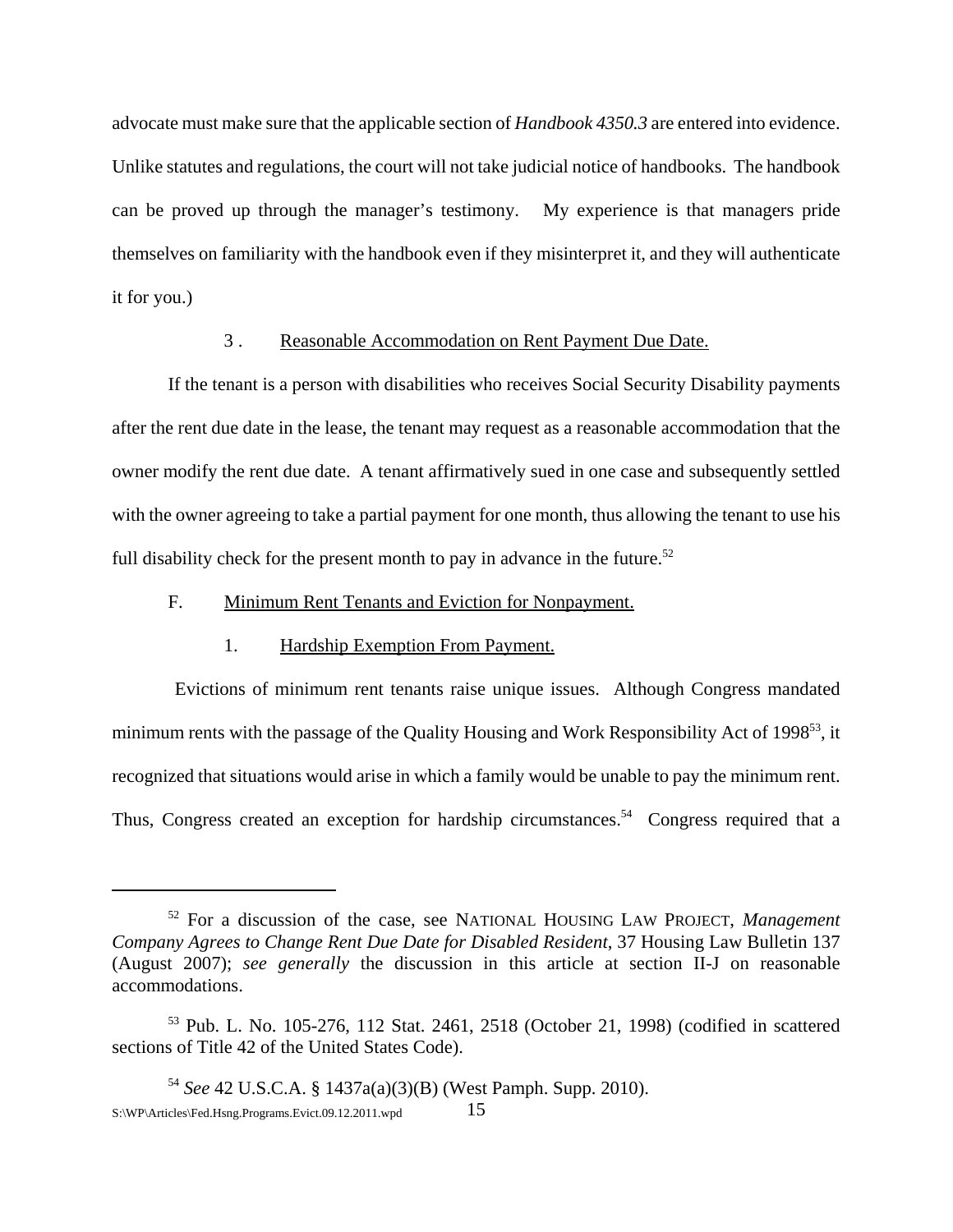hardship exemption be granted to families unable to pay the minimum rent because of financial hardship in the following circumstances: (1) the family has lost eligibility for or is waiting on an eligibility determination for a federal, state or local assistance program; (2) the family would be evicted as a result of the minimum rent requirement; (3) the income of the family has decreased because of changed circumstances, including loss of employment; (4) a death in the family has occurred; and  $(5)$  such other circumstances determined by HUD.<sup>55</sup> When HUD published implementing regulations, it did not expand the list of circumstances but tracked the hardship circumstances established by Congress.<sup>56</sup> Public housing authorities ("PHAs") and project-based Section 8 landlords, are free, however, to establish other circumstances in their local policies.<sup>57</sup>

## 2. Hardship Exemption and Interplay with Utility Allowance.

If the tenant is being evicted for nonpayment of the \$25 minimum rent, the tenant may have a hardship exemption defense to the eviction.<sup>58</sup> This includes cases in which a minimum rent tenant receives a utility reimbursement check to pay for utilities and the eviction is based not on nonpayment of the \$25 but on the tenant's failure to maintain utility service.<sup>59</sup> The tenant's failure to maintain utility service, however, may be attributable to a qualifying hardship. For example, if a tenant is on the minimum rent of \$25 and entitled to a utility allowance of \$45, that tenant will

<sup>59</sup> Minimum rent tenants who pay their own utilities are entitled to a utility allowance and utility reimbursements when the allowance exceeds the total tenant payment. *See generally* 24 C.F.R. § 5.628 (total tenant payment), § 5.632 (utility reimbursements), and 5.634 (tenant rent). The \$25 minimum rent must be adjusted by any utility allowance for which the family is eligible. *See* 24 C.F.R. § 5.632, § 5.634 (2011).

<sup>55</sup> *Id.*

<sup>56</sup> *See* 24 C.F.R. § 5.630(b) (2011); *HUD Handbook 4350*, at chp. 5, § 3, para. 5-26-D.

 $57$  24 C.F.R. at § 5.630(b)(1)(v) (2011).

<sup>58</sup> *See* 42 U.S.C.A. § 1437a(a)(3) (West Pamph. Supp. 2010); 24 C.F.R. § 5.630 (2011).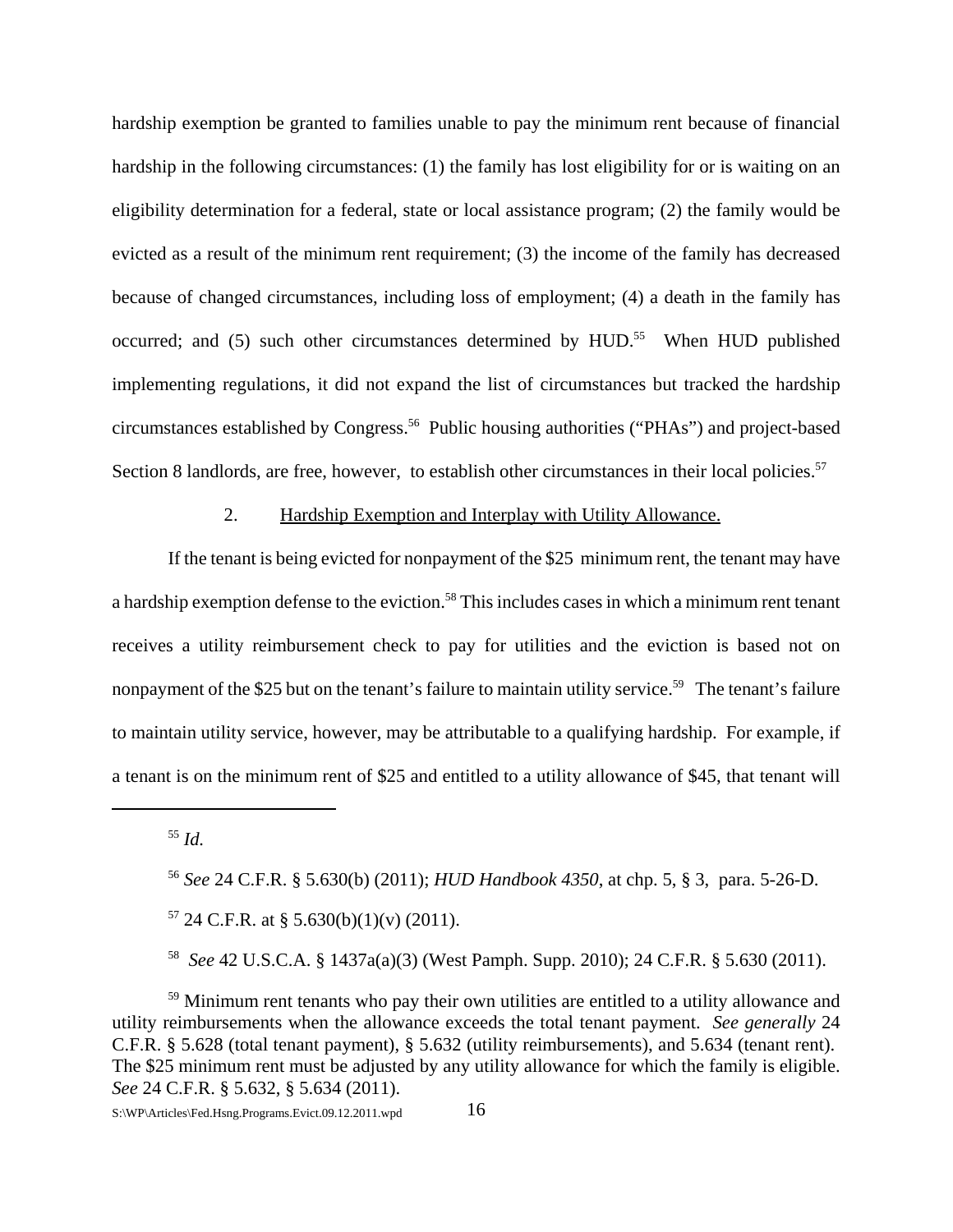receive a monthly utility reimbursement check of \$20.

But, if the tenant is granted a hardship exemption from payment of the minimum rent, the tenant will receive a utility reimbursement check of \$45. If the tenant's utility bill is averaging \$40 each month, the exemption from the minimum rent will give the tenant \$45 to apply to the utility bill rather than \$20. That extra \$25 may mean the difference between homelessness and shelter. In sum, although the eviction on its face may seem to be a straightforward failure to maintain utility service, it should be closely examined to determine whether a hardship exemption from the minimum rent might prevent the eviction.

# 3. Effective Date of Hardship Exemption and Temporary and Long-Term Exemptions.

In any nonpayment of the minimum rent case, the advocate should immediately request that the landlord grant the tenant a hardship exemption from the minimum rent. $^{60}$  That will start the clock running on the effective date for implementation of the hardship exemption and can help set up a defense to the unpaid rent due before the request. If a family requests a financial hardship exemption, the project-based Section 8 landlord must suspend the minimum rent beginning the month following the family's request. $61$  The suspension continues until the landlord determines

<sup>60</sup> The regulations and *Handbook 4350.3* do not contain a requirement that subsidized owners notify minimum rent tenants of the right to request a hardship exemption. But, when a subsidized owner fails to do so and a resulting nonpayment of rent eviction could have been avoided, the tenant should craft an argument under state law theories of equity, estoppel, and due process that the landlord may not evict. *Cf. Bella Vista Apartments v. Herzner*, 796 N.E.2d 593 (Ohio Ct. Common Pleas 2003) (applying equity and refusing to evict tenant who moved in his wife and three children without getting approval from the subsidized landlord). Public housing authorities, on the other hand, must "advise any family who pays the minimum rent of the right to request the exemption. UNITED STATES DEPARTMENT OF HOUSING AND URBAN DEVELOPMENT, *Public Housing Occupancy Guidebook,* chp.. 13, at § 13.1 (June 2003).

 $61$  24 C.F.R. § 5.630(b)(2)(ii) (2011).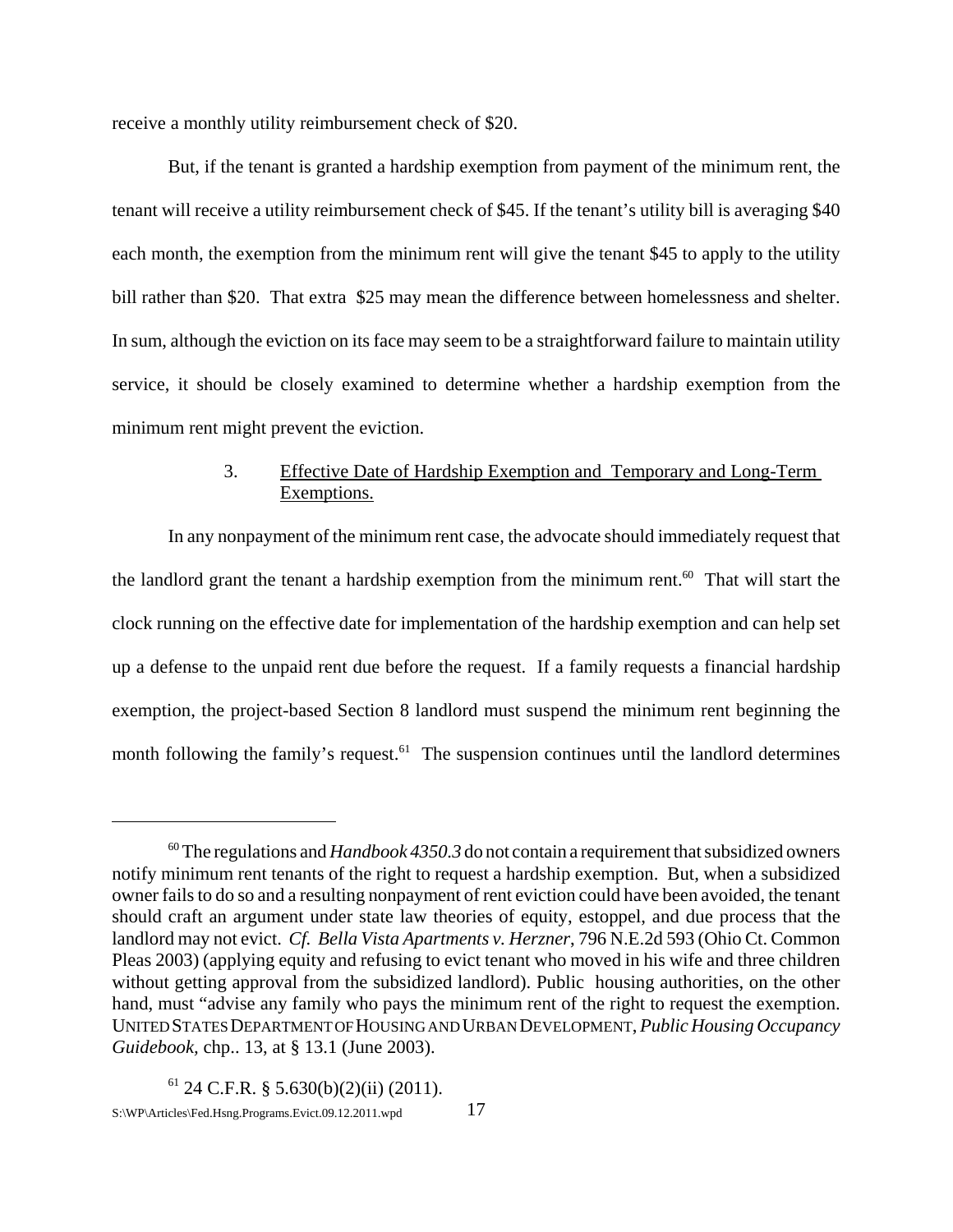whether a hardship exists and whether it is temporary or long term. $62$ 

In addition, PHAs are prohibited from evicting the family for nonpayment of the minimum rent during the ninety days following the family's request for a hardship exemption even if the PHA determines that the family does not qualify for a financial hardship exemption.<sup>63</sup> Unfortunately, this same ninety day protection does not apply to project-based Section 8 landlords who determine that the family does not qualify for an exemption. $64$ 

It is not perfectly clear under the regulations whether a family is protected from eviction for any unpaid minimum rent that came due before the family requested an exemption. It can be argued that the family is protected for the ninety day period. The family cannot avail itself of the hardship exemption until the month following the request, but one can argue that the eviction protection prohibits eviction for the ninety day period – even for unpaid minimum rent due prior to the request for a hardship exemption. This makes sense because most families will first request a hardship exemption only after they have defaulted on paying the minimum rent. The family can then use the ninety day period to pay any minimum rent that came due before the request for the hardship exemption.

# 4. Process when Tenant Does not Qualify, When Hardship is Temporary, and When Hardship is Long-Term.

When the tenant requests a hardship exemption, three different results are possible. First, if the owner determines there is no qualifying hardship, the owner must immediately reinstate the

<sup>62</sup> *Id.*

<sup>&</sup>lt;sup>63</sup> *See id.* at § 5.630(b)(2)(i)(c).

<sup>&</sup>lt;sup>64</sup> *See id.*; § 5.630(b)(2)(ii) (directing that project-based Section 8 landlords suspend the minimum rent until they determine whether a qualifying hardship exists and whether it is temporary or long term but imposing no mandatory ninety day suspension period.)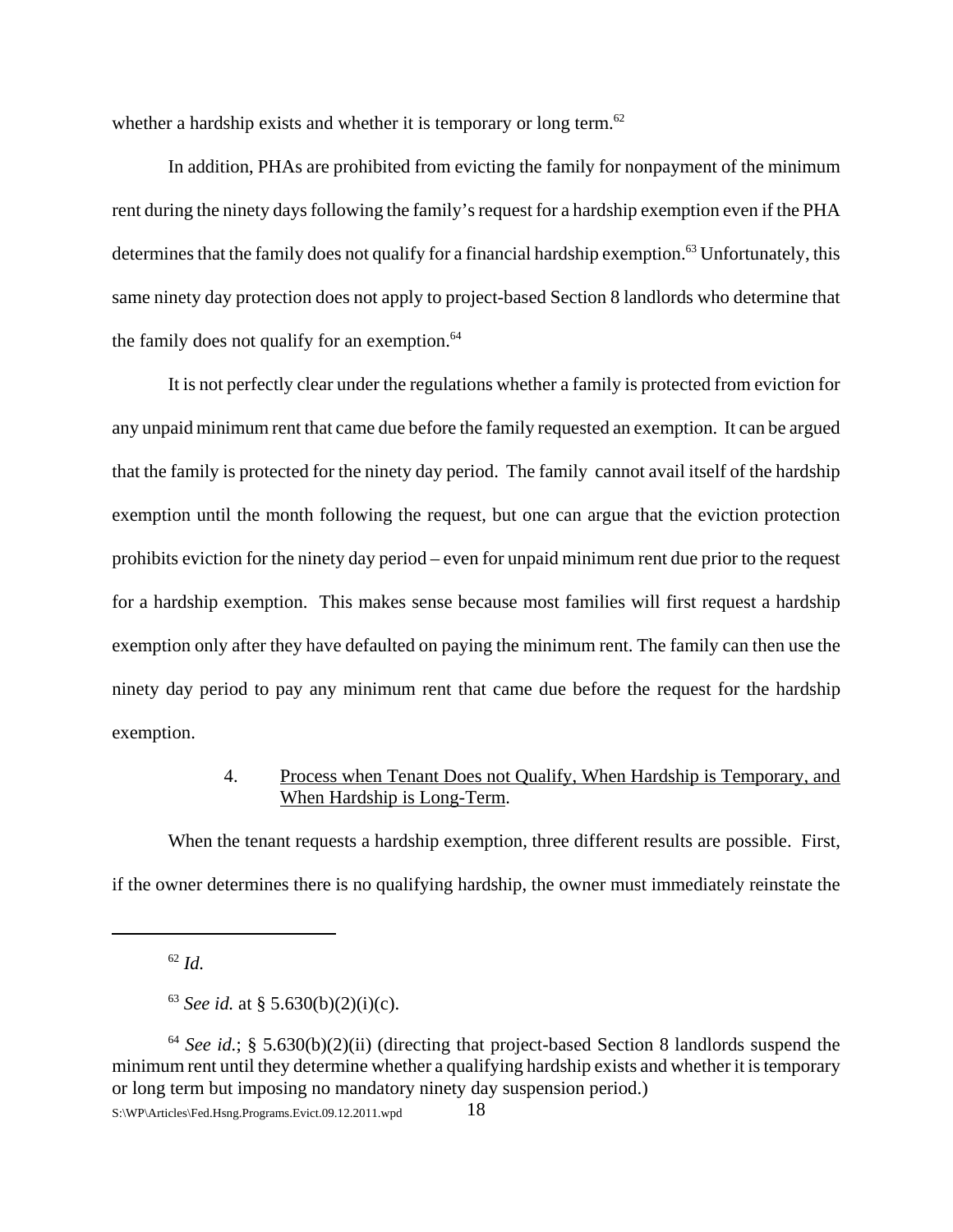minimum rent, and the tenant is responsible for paying any minimum rent that was not paid from the date the rent was suspended. $65$  The owner is required to enter into a reasonable repayment agreement.<sup>66</sup> Second, if the owner determines the hardship is temporary, the owner may not impose the minimum rent requirement until ninety days after the suspension.<sup>67</sup> At the end of the ninety days, however, the tenant is responsible for paying the minimum rent retroactive to the date of the suspension.<sup>68</sup> Here again, the owner must permit the tenant to pay under the terms of a reasonable repayment agreement.<sup>69</sup> Third, if the owners determines the hardship is long term, the owner must exempt the tenant from the minimum rent until such time the hardship no longer exists.<sup>70</sup> But, the owner must recertify the tenant every ninety days.<sup>71</sup>

# G. Evictions for Nonpayment of Other Charges – Possible Defenses, Including Bankruptcy.

Evictions for alleged nonpayment of rent must also be reviewed to determine whether the alleged nonpayment of rent is really nonpayment of charges other than rent. For example, the eviction for nonpayment of rent may have resulted from the subsidized owner applying rent payments by the tenant to late charges, repair charges, or other amounts owed by tenant. Unless the lease or state law specifically allows the owner to determine how payments are to be applied, the

- $67$  24 C.F.R. § 5.630(b)(2)(ii) (c) (2011).
- <sup>68</sup> *Id.*
- <sup>69</sup> *Id.*

<sup>70</sup> *Id.* at § 5.630(b)(2)(iii)(B).

<sup>71</sup> *Handbook 4350.3*, chp. 5, § 4, at para. 5-26-D-3-b(4). S:\WP\Articles\Fed.Hsng.Programs.Evict.09.12.2011.wpd 19

 $65$  *Id.* § 5.630(b)(2)(iii)(A).

<sup>66</sup> *Handbook 4350.3*, chp. 5, § 4, at para. 5-26-D-3-b(2).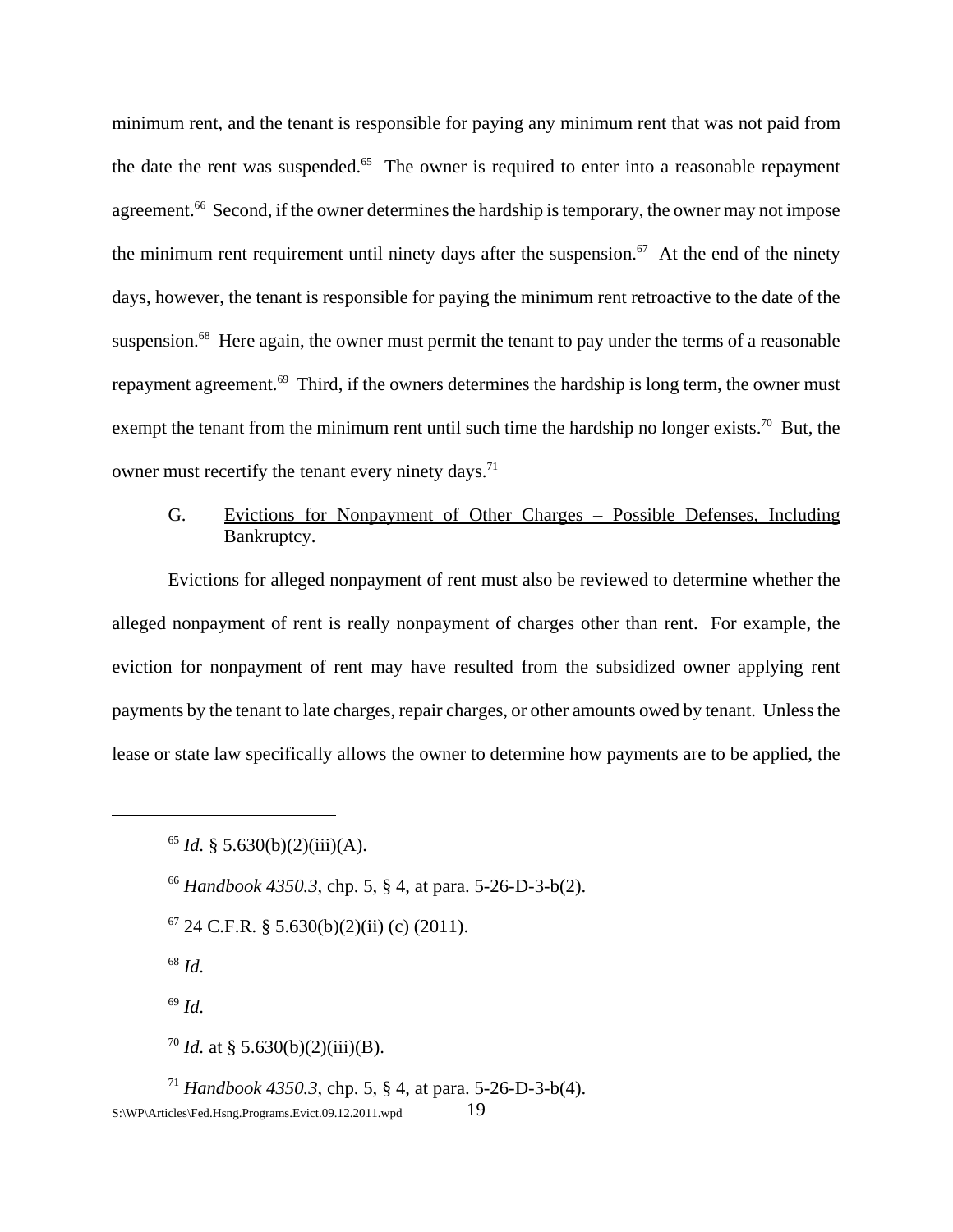owner's unilateral action in supplying rent payments to other charges may be illegal.<sup>72</sup> The tenant in such a case may have notice defenses or defenses to the validity of the particular charges assessed by the landlord. For instance, subsidized owners are prohibited from evicting for failure to pay late charges<sup>73</sup> and must pay the cost of repairs resulting from normal wear and tear.<sup>74</sup> Finally, when all else fails, Chapter 13 bankruptcy may be appropriate as a legal measure to prevent the tenant's eviction for nonpayment of rent. 75

## H. Evictions Following Subsidy Terminations by Owner.

Some nonpayment of rent evictions result when the owner claims the tenant failed to comply with the annual recertification requirement, and the owner raises the rent to the fair market rent. HUD requires the owners to follow specific notice procedures.<sup>76</sup> Notices should be carefully scrutinized for compliance with all HUD requirements. The owner is not entitled to evict the tenant

75 *See e.g., Stoltz v. Brattleboro Housing Authority (In re Stoltz)*, 315 F.3d 80 (2d Cir. 2002); *Brattleboro Housing Authority v. Stoltz (In re Stoltz)*, 197 F.3d 625 (2d. Cir. 1999); *Biggs v. Hous. Auth. of City of Pittsburgh*, No. 07cv0007, 2007 U.S. Dist. LEXIS 14232 (W.D. Pa. Feb. 28, 2007, *appeal dism'd sub nom*. *In re Biggs*, 271 Fed. Appx. 286 (3d Cir. 2008). Use of Chapter 13 bankruptcy as a tool to defend evictions is a topic onto itself and beyond the scope of this article.

 $72$  At least one HUD regional office has taken the position that an owner's policy of applying rent payments to accrued late charges is illegal. See letter from Lionel Jenkins, Director, Housing Management, Providence Rhode Island Regional Office, to Muriel Varieur of PROMAC, Inc. (July 29, 1991) (on file with the National Housing Law Project).

<sup>73</sup> *Handbook 4350.3* at chp. 6, § 3, para. 6-23-F; *Community Realty Management Inc. v. Harris*, 714 A.2d 282, 292-93 (N.J. 1998); *Seldin Co. v. Calabro*, 702 N.W.2d 504 (Iowa Ct. App. 2005).

<sup>74</sup> *See Handbook 4350.3*, at chp. 6, § 3, para. 6-25-C (permitting owner to charge for damages cause by carelessness, misuse, or neglect by tenant, household members or visitors); The lease will also impose a repair obligation upon the subsidized owner; *see also Gorsuch Homes, Inc. v. Wooten*, 597 N.E.2d 554 (Ohio Ct. App. 1992) (holding that failure of a subsidized housing tenant to pay disputed damages cannot be deemed to be a material breach of the lease.).

<sup>76</sup> *Handbook 4350.3*, at chp. 7. S:\WP\Articles\Fed.Hsng.Programs.Evict.09.12.2011.wpd 20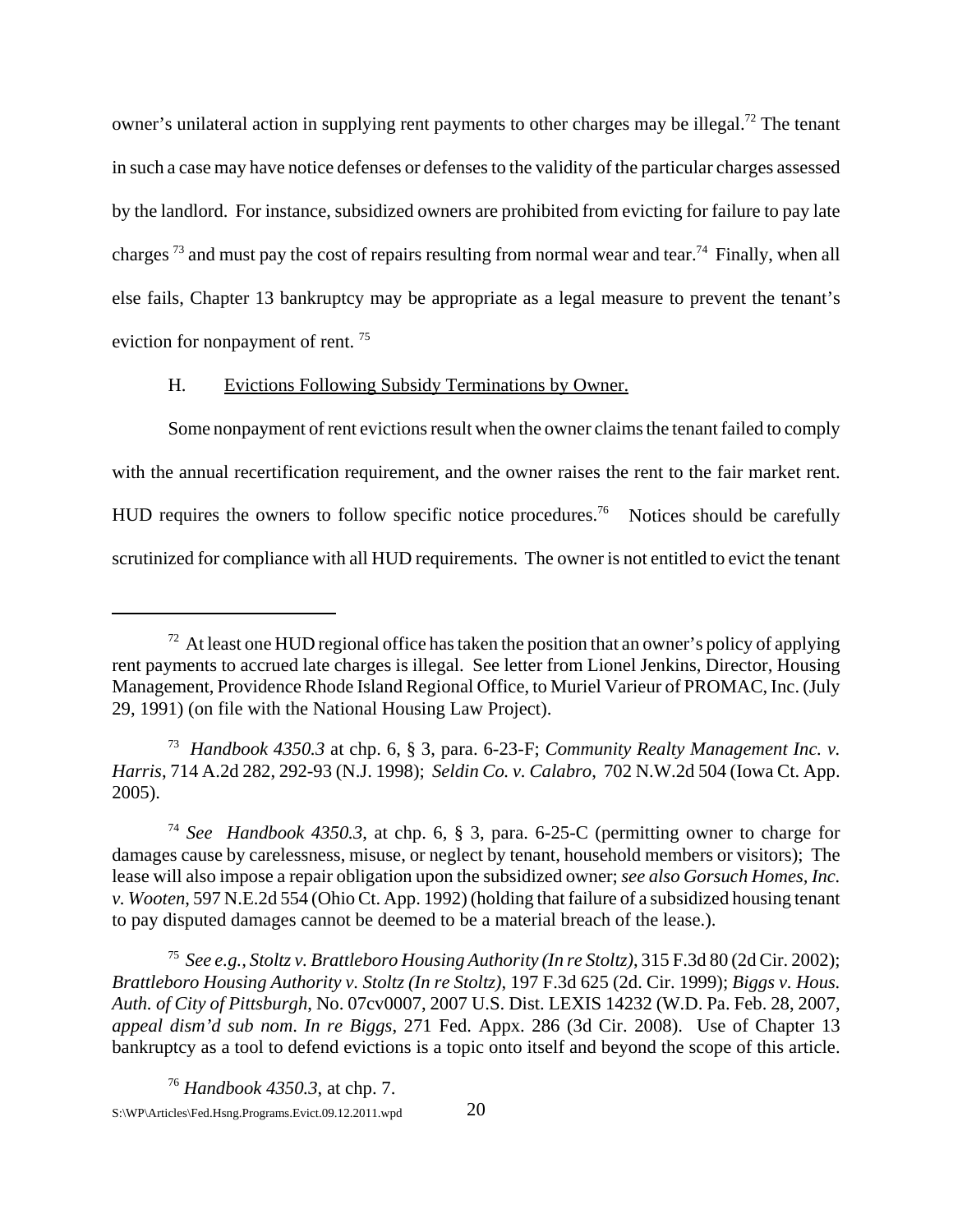when the owner does not scrupulously follow those procedures.<sup>77</sup>

Subsidized owners may also terminate the tenant's rental subsidy in certain other limited circumstances, but those circumstances are very limited,78 and an owner may do so only in strict compliance with the notice procedures set forth in the lease and *Handbook 4350.3*. 79 An owner may not terminate assistance because of alleged lease violations and then seek to evict the tenant on the basis of nonpayment of the fair market rent.<sup>80</sup> HUD's form family model lease for subsidized

<sup>78</sup> The owner may terminate the tenant's rental subsidy if (1) the tenant fails to provide required information at the time of the annual recertification; (2) the tenants fails to sign required consent and verifications forms; (3) the tenant's income has increased such that it is sufficient to pay the full contract rent; (3) the tenant fails to move to a different-sized unit within thirty days after notification from the owner that the unit of the required size is available; (4) a tenant is receiving housing subsidy assistance but the owner is unable to establish citizenship or eligible immigration status for any family members; or (5) a student enrolled at an institution of higher education does not meet the eligibility requirements for Section 8 assistance. *Handbook 4350.3*, chp. 8, § 1, at para. 8-5; *see Bay Towers Co. v. Hankinson*, No. 62159/07, 2008 N.Y. Misc. LEXIS 7269 (N.Y. Civ. Ct. Dec. 15, 2008) (holding tenant's rent subsidy terminated illegally because landlord failed to give her minimum of thirty days to transfer to smaller apartment and landlord failed to respond to her reasonable accommodation request to provide her with moving assistance because of her health); *see also Homesavers Council of Greenfield Gardens, Inc. v. Sanchez*, 874 N.E.2d 497 (Mass. App. Ct. 2007). In *Homesavers* a Section 236 landlord terminated the tenant's section 8 subsidy, without notice to the tenant, because the value of the subsidy at the time was minimal because of the tenant's income and transferred it to another apartment. The landlord subsequently filed an eviction when the tenant lost her job and was unable to pay the section 236 rent. The parties settled the eviction with the landlord agreeing to reinstate the tenant's section 8 subsidy. The court upholds emotional distress damages of \$5,000 and attorney's fees award).

<sup>77</sup> *See, e. g., Beekman MHA HDFC v.* Owens, 920 N.Y.S.2d 240, \*\*3-4 (N.Y. Civ. Ct. 2010); Good *Neighbor Apt Associates v. Rosario*, No. 073743/07, 2008 N.Y. Misc. LEXIS 4584 (N.Y. Civ. Ct. June 20, 2008); *Lower East Side I Associates LLC v. Estevez*, 787 N.Y.S.2d 636 (N.Y. Civ. Ct. 2004); *East Harlem Pilot Block Building 1 HFDC v. Cordero*, 763 N.Y.S.2d 203 (N.Y. Civ. Ct. 2003); *Terrace 100, L.P. v. Holly*, No. SP0774/10, 2010 N.Y. Misc. LEXIS 3188 (N.Y. Dist. Ct. July 14, 2010) (dismissing eviction for failure to pay fair market rent because the third reminder notice to recertify failed to inform the tenant of the increased amount in rent upon failure to recertify as required by Handbook 4350.3).

<sup>79</sup> *See id.* at para. 8-1-A.

<sup>80</sup> *See Jessie v. Jerusalem Apartments*, No. 12-06-00113-CV, 2006 Tex. App. LEXIS 9142 (continued...)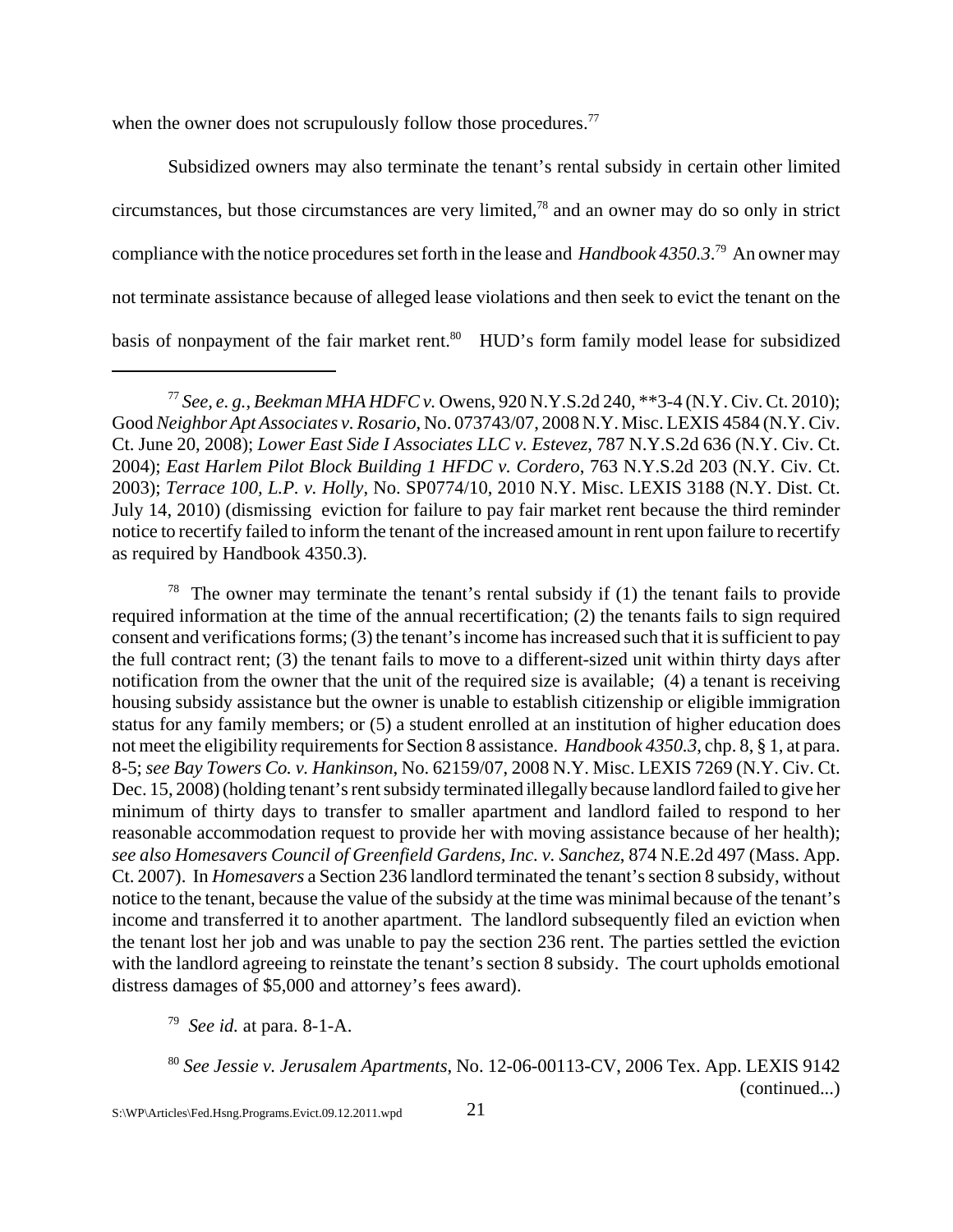program requires that the landlord give the tenant notice and an opportunity to meet with the owner to discuss the proposed termination of assistance in two circumstances: (1) when the tenant does not provide requested recertification information within ten days after receipt of the landlord's notice of intent to terminate assistance and (2) the tenant's income has increased such that the tenant is required to pay the full fair market rent.<sup>81</sup>

When the termination of assistance is based on the family's failure to establish citizenship or eligible immigration status, the owner must also notify the tenant and give the tenant an opportunity for a hearing.82 Interestingly, the opportunity for a hearing requirement is not required by the lease or *Handbook 4350.3* when the subsidy termination results because of the tenant's failure to move to a different-sized unit.<sup>83</sup> But, in any case in which the owner has terminated the tenant's assistance, the tenant should maintain that the tenant has a property right in the subsidy, and due process requires notice and an opportunity for a hearing prior to the termination of the subsidy. 84

80(...continued) (Tex. App. – Tyler Oct. 25, 2006, no pet.).

<sup>81</sup> HUD Family Model Lease for Subsidized Programs, at para. 17. The form lease is set forth in Appendix 4-A of *Handbook 4350.3.*

82 See 24 C.F.R. §5.514 (2011); *Handbook 4350.3*, chp. 8, § 1, at para. 8-7-C.

<sup>83</sup> *See Handbook 4350.3*, chp. 8, § 1, at para. 8-5; HUD Family Model Lease for Subsidized Programs, at para. 17

 $84$  *See Holbrook v. Pitt,* 643 F.2d 1261, 1277-78 ( $7<sup>th</sup>$  Cir. 1981) (finding government action and property right in project-based Section 8s subsidy); *Anast v. Commonwealth Apartments*, 956 F. Supp. 792, 797-99 (N.D. Ill. 1994) (finding government action on part of Section 8 Substantial Rehabilitation landlord in evicting tenant); *American Property Management Co. V. Green-Talaefard*, 552 N.E.2d 14 (III. Ct. App. 1990)(court holds that tenant's rental subsidy may not be terminated without notice and an opportunity for hearing). The presence of a property right for an existing tenant in the subsidy is clear. *See id.* The more difficult issue is establishing the presence (continued...)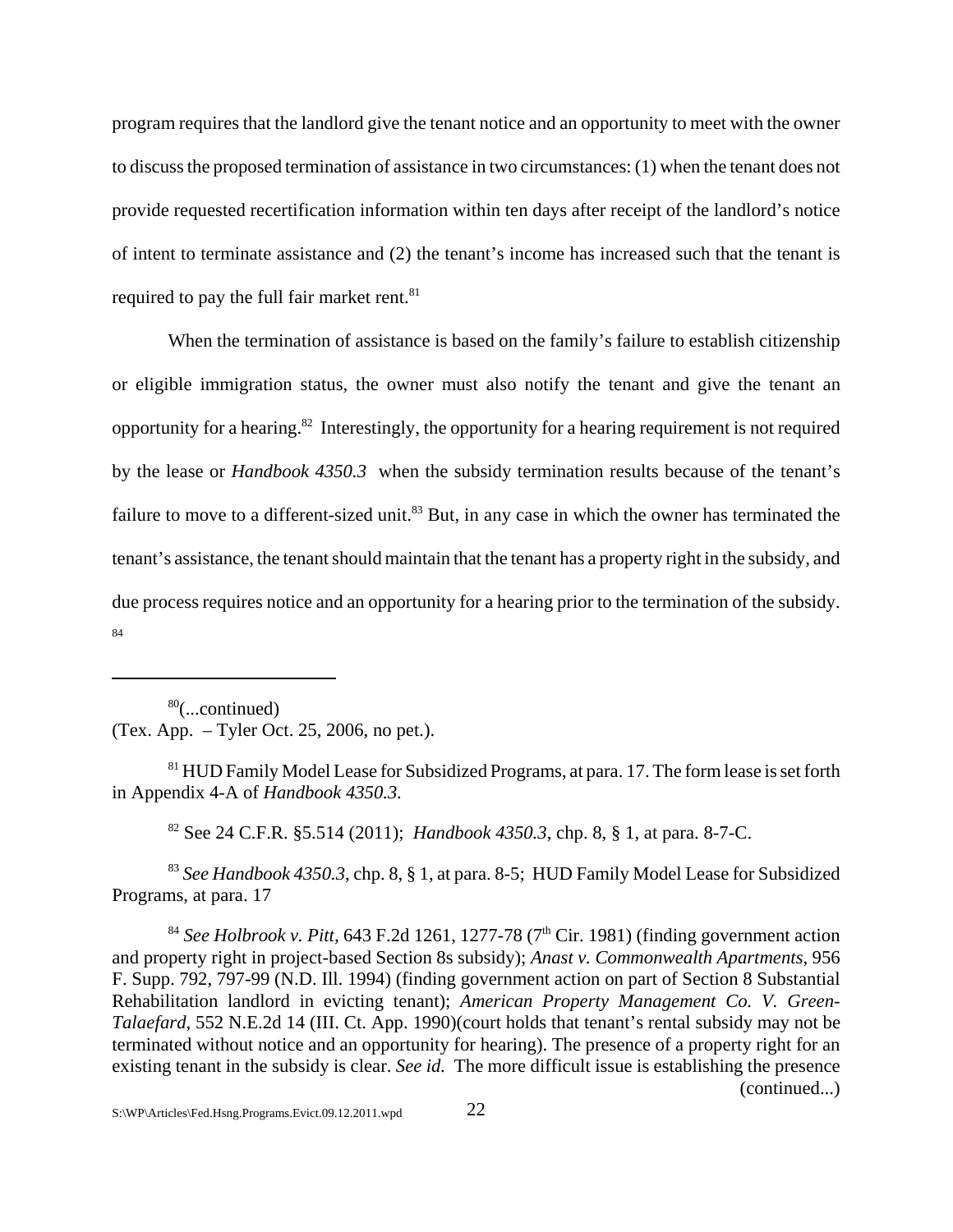If the owner terminates the subsidy on an impermissible ground or fails to comply with the proper procedures in terminating the tenant's subsidy and increasing the tenant's rent, the underlying termination of the tenant's rental subsidy is invalid and the owner should not prevail in an eviction based on nonpayment of the full fair market rent.<sup>85</sup>

## I. Evictions for Fraud or Failure to Report Income Changes.

# 1. Distinguishing between Fraud and Negligent or Accidental Non-Reporting.

Evictions for alleged fraud by the tenant present special issues. A common error is to label a tenant's action fraud when the action or failure to act is either negligent or unintentional. Fraud is an intentional deception resulting in payment of Section 8 funds in violation of program rules.<sup>86</sup> Tenant errors resulting because tenants misunderstand or forget the rules do not constitute fraud.<sup>87</sup>

<sup>85</sup> *See Handbook 4350.3,* chp. 8, at para. 8-1-A ("Owners are authorized to terminate assistance only in limited circumstances and after following required procedures to ensure that tenants have received proper notice and an opportunity to respond.") *Lower East Side I Associates LLC v. Estevez*, *supra* note 77, 787 N.Y.S.2d 636 (refusing to evict tenant for untimely annual recertification when owner failed to send notices required by *Handbook 4350.3*).

86 24 C.F.R. Part 792 (2011); *Handbook 4350.3*, chp. 8, § 4, at paras. 8-17 (procedures for addressing discrepancies and errors); 8-18 (procedures for addressing fraud).

<sup>87</sup> *See Handbook 4350.3*, chp. 8, § 4, at para. 8-18-B. S:\WP\Articles\Fed.Hsng.Programs.Evict.09.12.2011.wpd 23

 $84$ (...continued)

of sufficient governmental action to implicate the fourteenth amendment. *See, e.g.*, *Miller v. Hartwood Apartments, Ltd., 689 F.2d 1239 (5<sup>th</sup> Cir. 1982); <i>Hodges v. Metts, 676 F.2d 1133 (6<sup>th</sup> Cir.* 1982). Although the doctrine of state action has dramatically evolved since the late 1970's and depends on the extent of the participation of the government in the particular challenged action, *compare Brentwood Academy v. Tennessee Secondary School Athletic Assn.*, 531 U.S. 288 (2001) (finding state action sufficient to implicate fourteenth amendment) *with American Mfrs. Mutual Ins. Co. v. Sullivan*, 526 U.S. 40 (1999) (finding insufficient state action to implicate fourteenth amendment), the requisite governmental action implicating due process will be present if HUD directs the termination of the subsidy. *See, e.g., Watson v. U. S. Dept. of Housing and Urban Development,* 645 F. Supp. 345 (S. D. Ohio 1986) (assuming state action without discussion and focusing on existence of property right).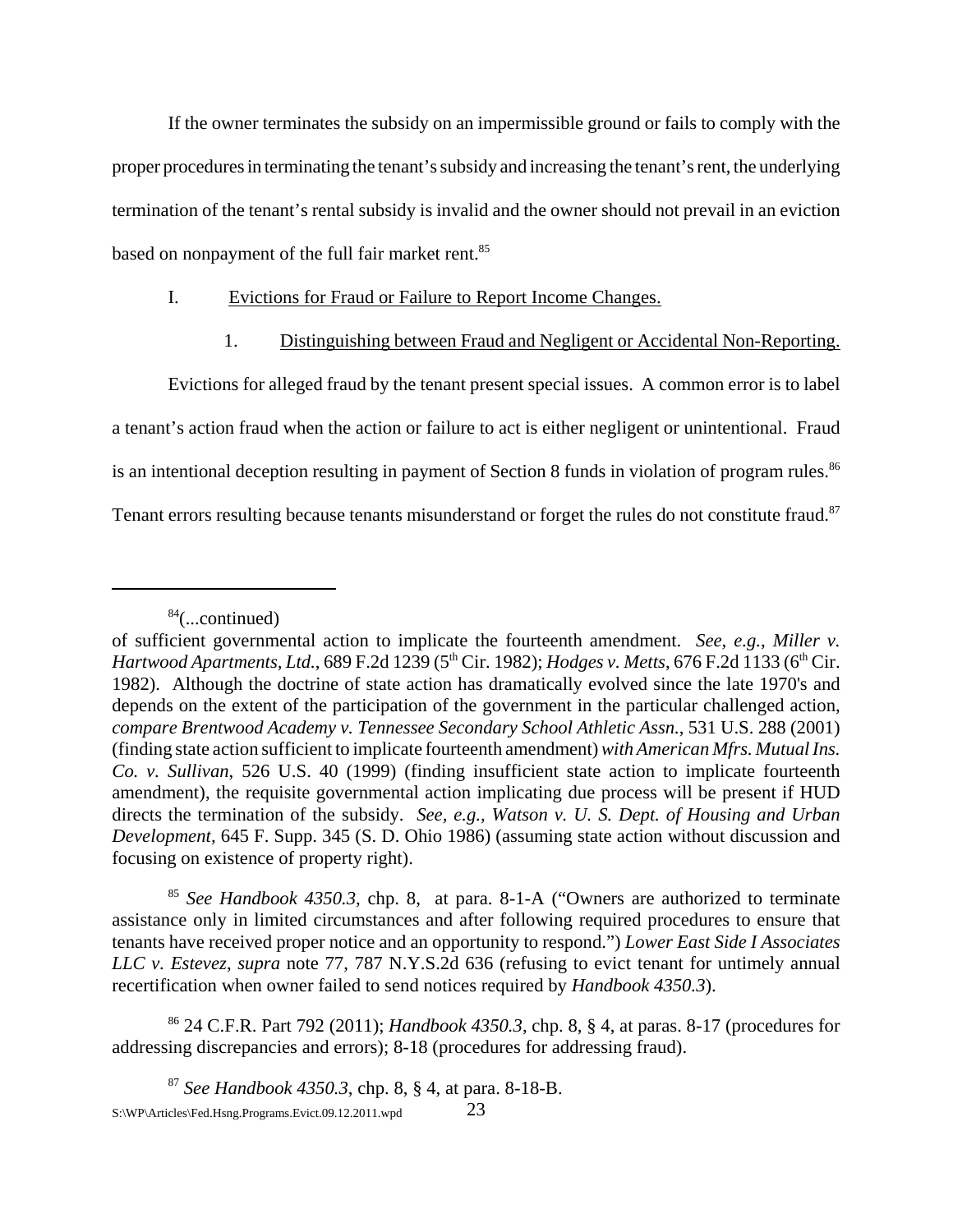When the owner discovers that the tenant has failed to report a change in income<sup>88</sup> or inaccurately reported information, the owner is required to notify the tenant in writing and give the tenant ten days to meet with the owner to discuss the allegations.<sup>89</sup> If the owner fails to follow the procedure set forth in *Handbook 4350.3*, the owner may not prevail in an eviction suit against the tenant.<sup>90</sup> If the tenant acted unintentionally or acted based upon a misunderstanding, the owner has no basis to evict if the tenant agrees to enter into a repayment agreement.<sup>91</sup> Moreover, although an unemployed tenant may have an obligation to report income from an occasional one-day job, such income should not affect the tenant's rent because it is temporary, nonrecurring, and sporadic. $92$ When this is the case, the tenant's failure to report does not constitute fraud, because the income, if reported, should not be counted in calculating the tenant's rent. Thus, no Section 8 subsidy would be improperly paid as a result of the failure to report the sporadic income.<sup>93</sup>

HUD gives the following as an example of an unintentional program violation: The tenant reports his full time job but does not report a part-time job of another family member where the

<sup>93</sup> *Id.* at § 792.103.

<sup>&</sup>lt;sup>88</sup> The HUD Model Family Lease for Subsidized Owners requires tenants to immediately report that a household member has moved out, an adult family member who was reported as unemployed on the most recent certification obtains employment, or the household's income cumulatively increases by \$200 or more a month.

<sup>89</sup> *Handbook 4350.3*, chp. 8, § 4, at para. 8-17-C, D.

<sup>90</sup> *See Southeast Grand Street Guild HDFC, Inc. v. Holland*, 897 N.Y.S.2d 869 (N.Y. Civ. Ct. 2010); *Kingsbridge Court Associates v. Hamlette*, 906 N.Y.S.2d 773 (N.Y. Civ. Ct. 2009).

<sup>91</sup> *Handbook 4350.3*, chp. 8, § 4, at para. 8-17-E.

 $92$  24 C.F.R. § 5.609 ) (c) (2011).

S:\WP\Articles\Fed.Hsng.Programs.Evict.09.12.2011.wpd 24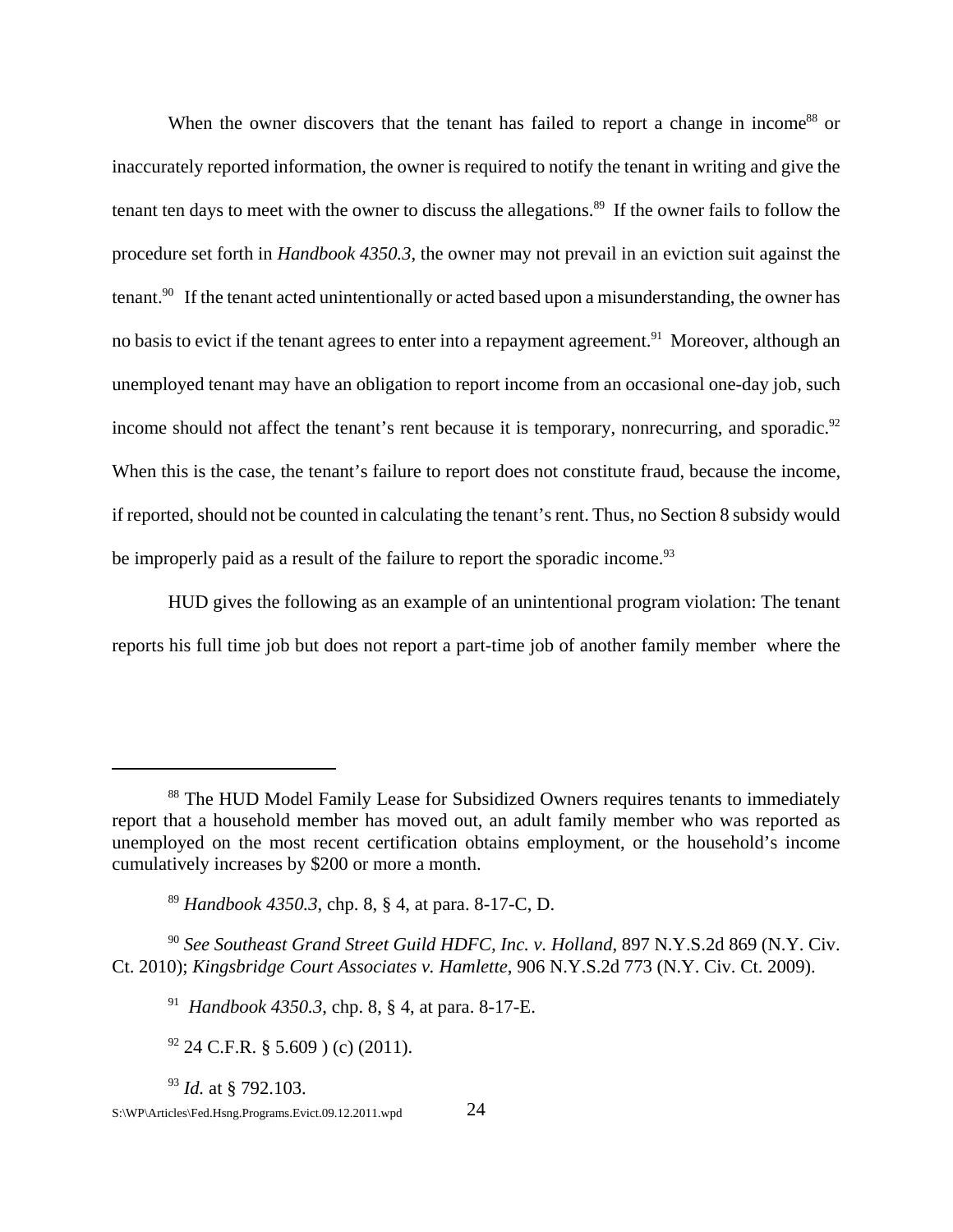work is on an as-needed basis, with the income uncertain, small in amount, and infrequent.<sup>94</sup> In this instance, the tenant should be allowed to sign a repayment agreement and not be evicted.<sup>95</sup> Tenant error also occurs when the tenant obtains employment and does not promptly report it but reports it at the next annual recertification or after receiving a letter from management that it has received a report that the tenant has gone to work.

Owners too often conclude this is fraud and attempt eviction on that basis. The tenant's defense here is that the action was not fraud; therefore, the landlord may only require repayment for the time period the tenant delayed in reporting the change but may not evict the tenant.<sup>96</sup> On the other hand, fraud is more likely if the act was done repeatedly, the tenant falsified or altered documents, or the tenant signed recertification paperwork under penalty of perjury listing some income but not other income.<sup>97</sup> Fraud requires that the tenant have received some increased subsidy.<sup>98</sup>

#### 2. Enterprise Income Verification (EIV) System.

Effective January 31, 2010, HUD began requiring subsidized owners to use its EIV System.<sup>99</sup> This is the program under which HUD reports to subsidized owners all income from all

<sup>95</sup> *Id.*

<sup>96</sup> *See id.*

<sup>97</sup> *Id.,* at para. 8-17-F.

98 24 C.F.R. § 792.103 (2011); *Greene Avenue Associates, v. Cardwell,* 743 N.Y.S.2d 842 (N.Y. Civ. Ct. 2002) (refusing to evict tenant for fraud in not reporting presence of granddaughter because tenant received no personal gain in the form of an increased subsidy).

<sup>99</sup> *See* 24 C.F.R. 5.233 (2011).

<sup>94</sup>*Handbook 4350.3*, chp. 8, § 4, at para. 8-17-E.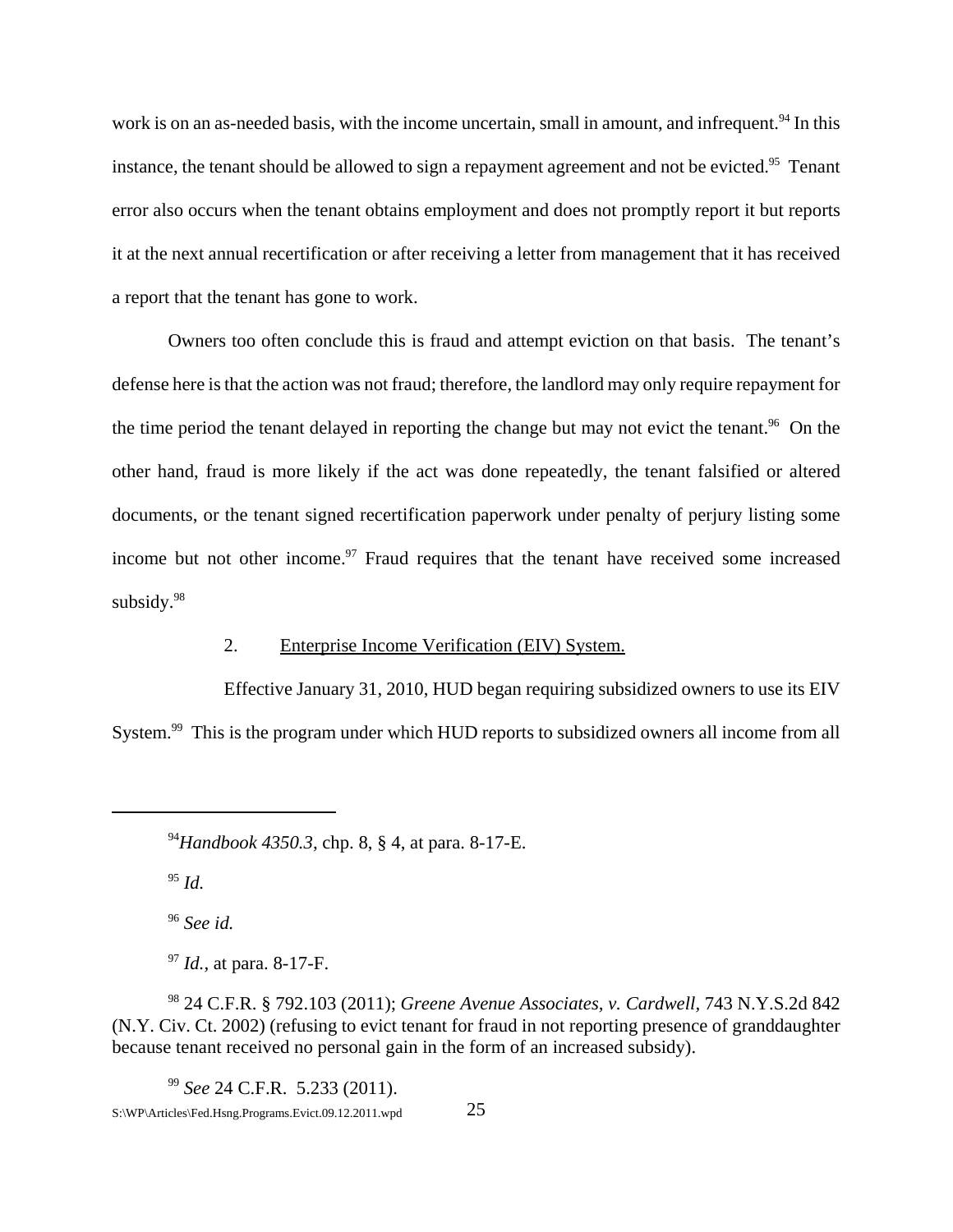sources reported on all members of a subsidized household.<sup>100</sup> HUD has operated the system under a series of notices. It issued the most recent notice – H 2011-21 – on August 17, 2011.<sup>101</sup> HUD has included procedural safeguards in the EIV System prohibiting owners from terminating assistance or taking any adverse action against an individual based solely on the data in the EIV system.<sup>102</sup> The owner must notify the tenant of the results of any third party verification and ask the tenant to come to the office to discuss the results.<sup>103</sup>

If the owner determines that the tenant knowingly provided incomplete or inaccurate information, the Notice does not mandate eviction but states that the owner "must follow the guidance in Chapter 8, Section 3 of Handbook 4350.3 REV-1 for terminating the tenant's tenancy."104 If an owner files an eviction lawsuit without complying with the procedural requirements of Notice H 2011 -21, tenants should seek dismissal using the same arguments used in those cases where owners increase a tenant's rent to the fair market rent without following the procedural requirements.105

Notice H 2011-21 requires that tenants reimburse owners when they were charged less rent

<sup>103</sup> *Id.*§ 5.236(c); Notice H 2011-21, at IX-A (on p. 39).

<sup>104</sup> Notice H 2011-21, at IX-A (on p. 39).

<sup>105</sup> *See* cases cited in n. 90, *supra*.  $S:\W{P\}$ Articles\Fed.Hsng.Programs.Evict.09.12.2011.wpd  $26$ 

<sup>100</sup> *See id.* at § 5.234.

<sup>101</sup> *See* United States Department of Housing and Urban Development, Notice H 2011-21, *Enterprise Income Verification (EIV) System*, (issued August 17, 2011; expires August 31, 2012) (hereafter Notice H 2011-21).

<sup>102</sup> *See* 24 C.F.R. § 5.236(b) (2011).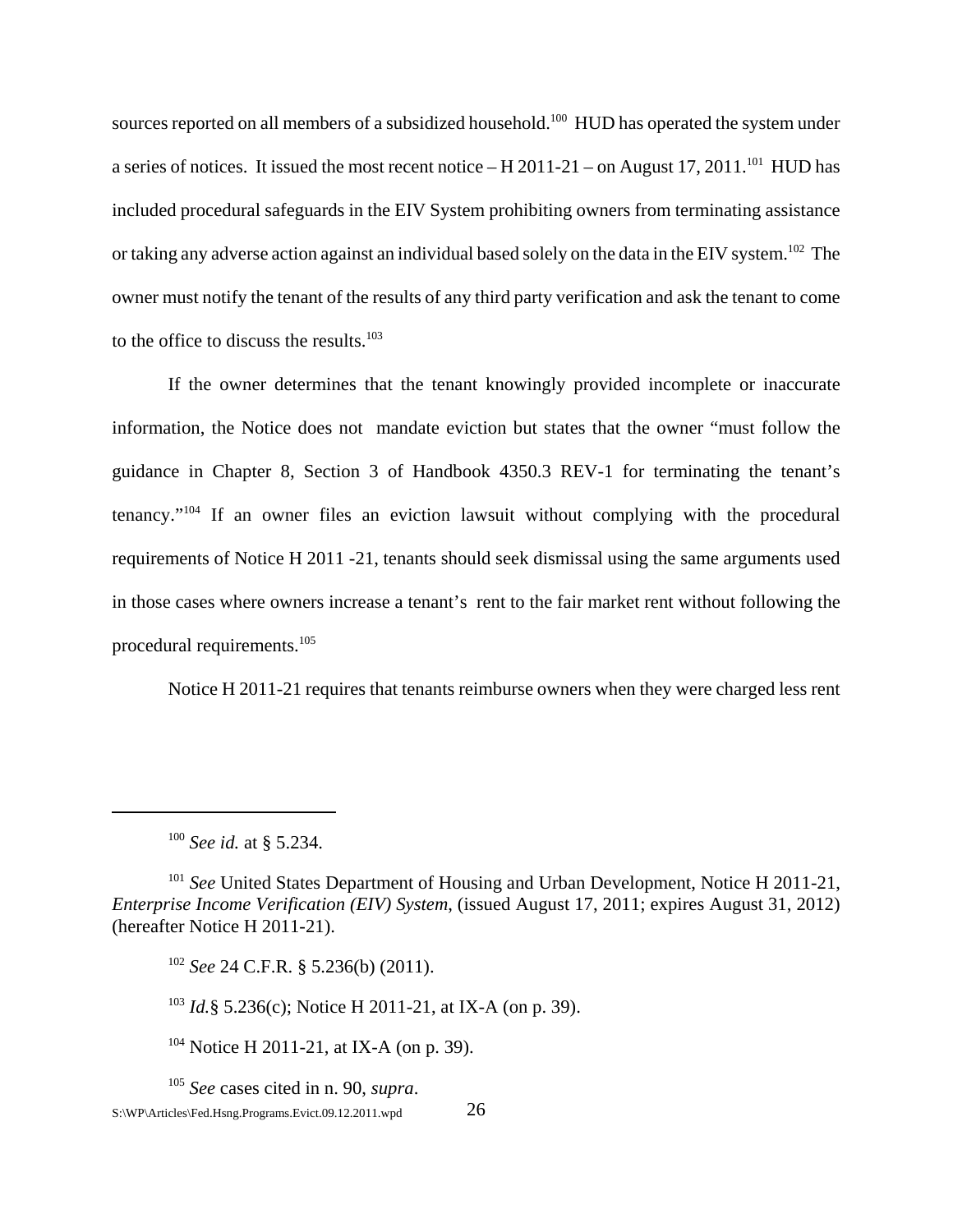than required under HUD's regulations because they failed to correctly report income.106 The Notice provides that a tenant may repay by entering into a repayment agreement.<sup>107</sup> It also provides that both the owner and the tenant must agree on the terms of the repayment agreement.<sup>108</sup> Finally, it provides that the monthly payment plus the amount of the tenant's total tenant payment "should not exceed 40 percent of the family's monthly adjusted income"<sup>109</sup> When an owner establishes a repayment agreement in violation of the requirements of Notice H 2011-21 and files an eviction suit for default, the tenant should assert the owner's noncompliance with the Notice as a defense to the eviction suit.

# J. Evictions for Non-Rent Lease Violations and Fair Housing Act Reasonable Accommodation Defense.

Finally, especially with respect to evictions premised on misconduct, including criminal activity, tenants may have defenses under the Fair Housing Act. Such claims may be raised as affirmative defense to the eviction.<sup>110</sup> In addition, if the tenant is a person with a mental or physical disability, the tenant may have a defense under the Fair Housing Act and Rehabilitation Act of 1973, which require that federally subsidized owners provide some accommodation for an

<sup>107</sup> *Id.* at C-2 (on p. 40).

<sup>106</sup> Notice H 2011-21, at IX-C (on pp. 40-42).

<sup>108</sup> *Id.* at C-3 (on p. 41).

<sup>109</sup> *Id.*

<sup>110</sup> *See Newell v. Rolling Hills Apartments*, 134 F. Supp. 2d 1026, 1036-39 (N.D. Iowa 2001). The Supremacy Clause of the United States Constitution requires that state courts consider federal claims or defenses. *See Flynn v. 3900 Watson Place, Inc.*, 63 F. Supp.2d 18, 23 (D.D.C. 1999); *Fayyumi v. City of Hickory Hills*, 18 F. Supp.2d 909, 912 (N.D. Ill. 1998); *Rodriguez v. Westhab*, 833 F. Supp. 425 (S.D. N.Y. 1993) (state eviction court must consider tenant's defense to eviction under Fair Housing Act).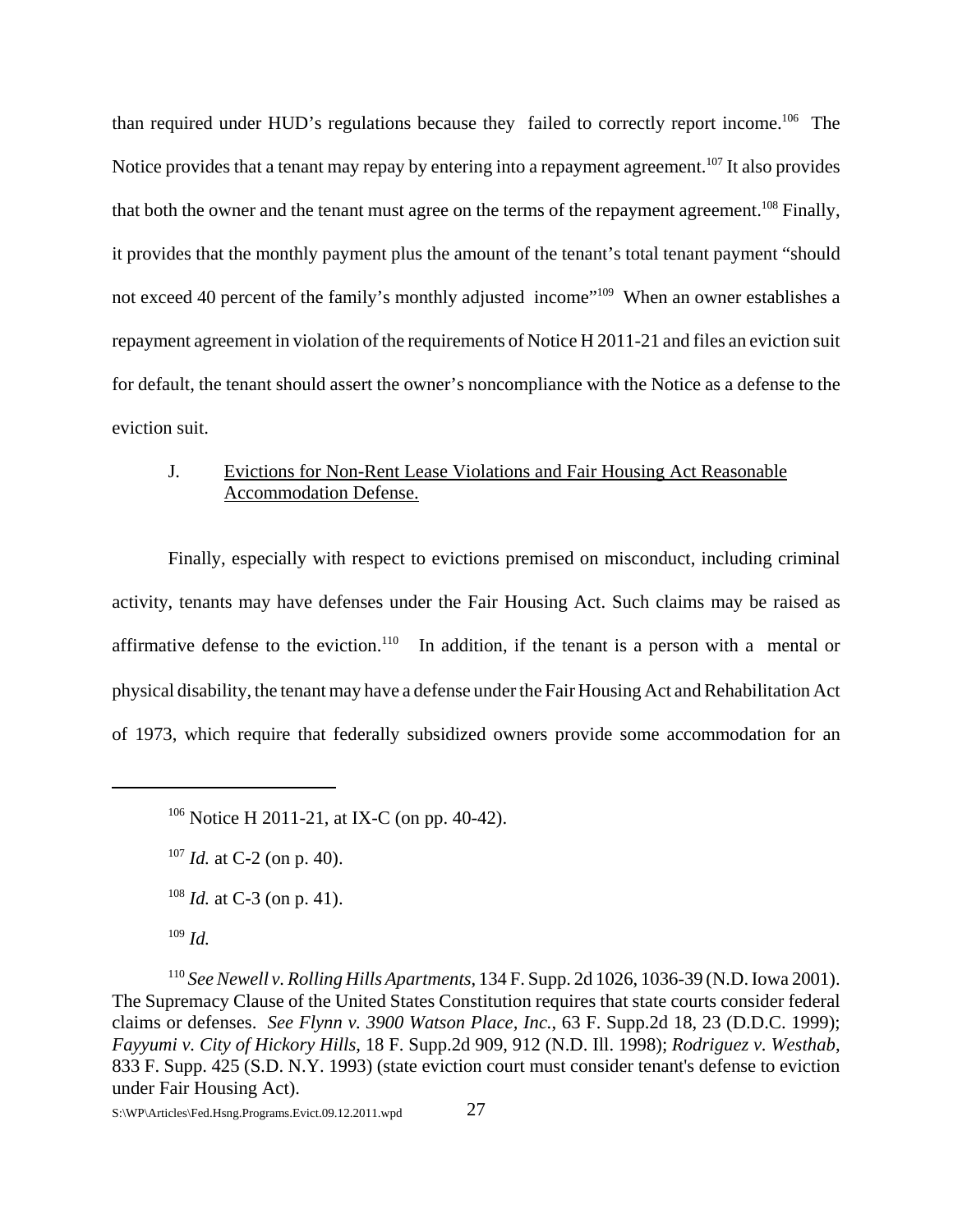otherwise qualified tenant's disability.111 For example, in a 2010 case, the court refused to evict a

If the landlord rejects a request for an accommodation and refuses to engage in an interactive back-and-forth exchange for an accommodation that would avoid an eviction, tenants should raise as a defense to the eviction, the landlord's refusal to engage in an interactive process. Although the Fair Housing Act does not include specific language imposing an obligation on landlords to engage in an interactive process for reaching appropriate reasonable accommodations, such a process does allow both parties to explore the availability and feasibility of various accommodations. *See Jankowski Lee & Associates v. Cisneros*, 91 F.3d 891, 895 (7<sup>th</sup> Cir. 1996) (suggesting landlord has duty under Fair Housing Act to engage in the interactive process); *Douglas v. Kriegsfeld Corp*., 884 A.2d 1109, n.22 (D.C. 2005) (en banc) (citing case law on duty to engage in interactive process).

 If the requested accommodation would create an undue financial or administrative burden or fundamentally alter the nature of the program, it is not reasonable and the landlord may deny the requested accommodation. *See, e.g.*, *Geter v. Horning Brothers Management*, 537 F. Supp. 2d 206 (D.D.C. 2008) (granting judgment on the pleadings for landlord in pro se tenant's lawsuit seeking as a reasonable accommodation a change in the due date of his monthly rent payments from the first to the fifteenth and a reduction in his monthly rent from \$1,325 to \$890; explaining that plaintiff did not establish a causal link between his disability an inability to pay the rent required by the lease and could have opted to pay his rent upon his receipt of the disability payment so it was timely received by the first of the month or saved the money until payment due); *Huberty v. Washington County Housing & Redevelopment Authority*, 374 F. Supp. 2d 768, 773-775 (D. Minn. 2005) (request to (continued...)

<sup>&</sup>lt;sup>111</sup> A landlord must make reasonable accommodations in rules, policies, practices and services to accommodate tenants with disabilities. *See* 42 U.S.C.A. §3604(f)(3)(B) (West 2003); 29 U.S.C.A. § 794(a) (West 2008); 24 C.F.R. § 100.204, § 8.33 (2011); *Majors v. DeKalb Housing Authority of DeKalb, Ga., 652 F. 2d 454 (5<sup>th</sup> Cir. 1981) (tenant with mental disability could not be* evicted for violation of no pet rule if housing authority can readily accommodate the tenant) *Roe v. Housing Authority of the City of Boulder*, 909 F. Supp. 814 (D. Colo. 1995)(eviction and reasonable accommodation); *Roe v. Sugar River Mills Associates*, 820 F. Supp. 636 (D. N.H. 1993) (eviction and reasonable accommodation); *Boston Housing Authority v. Bridgewaters*, 898 N.E.2d 848, \*\* 36-37 (Mass. 2009) (reversing eviction for assault; holding that PHA must make an individualized assessment based on current medical knowledge to ascertain the risk of future injury and whether reasonable modification of policies will mitigate the risk); *Lebanon County Housing Authority v. Landeck*, 967 A.2d 1009 (Pa. Super. Ct. 2009) (remanding case to permit tenant to present evidence that she was unable to maintain housekeeping standards because of her depression); (*Douglas v. Kriegsfeld Corp*., 884 A.2d 1109 (D.C. 2005) (en banc) (tenant entitled to assert failure to grant reasonable accommodation as a defense in eviction for unsanitary housekeeping); *City Wide Associates v. Penfield, Mass*., 564 N.E.2d 1003 (Mass. 1991) (eviction of tenant with mental disability manifested by auditory hallucinations would violate Rehabilitation Act of 1973); *Whittier Terrace Ass'n. v. Hampshire*, 26 Mass. App. Ct. 1020, 532 N.E.2d 712 (1989) (subsidized landlord required by Rehabilitation Act of 1973 to accommodate disabled tenant's need for pet cat); *see also*, Jennifer L. Dolak, *The FHAA's Reasonable Accommodation & Direct Threat Provisions as Applied to Disabled Individuals Who Become Disruptive, Abusive, or Destructive in Their Housing Environment,* 36 IND. L. REV. 759 (2003)*.*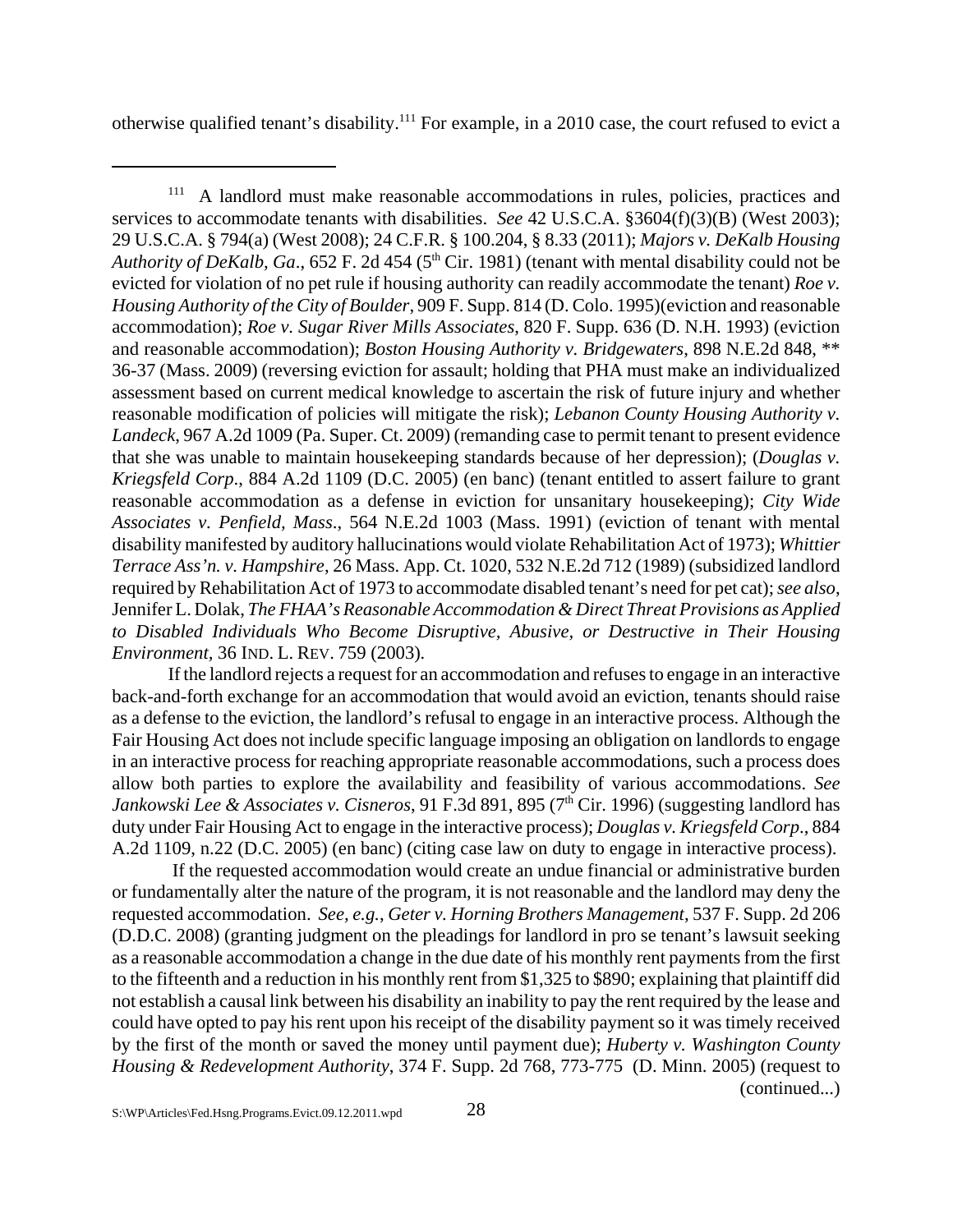tenant with

mental disabilities after a dispute over extermination for a bedbug infestation.<sup>112</sup> The tenant argued that he was entitled to an accommodation under the Fair Housing Act and both the trial court and appellate court agreed.113 Defending such evictions is discussed in some detail in an article in the September-October 2007 Clearinghouse Review.<sup>114</sup>

K. Evictions Premised on Criminal Activity or Drug-Related Criminal Activity.

See discussion in this outline at Section XII. In addition, defending such evictions is discussed in detail in an article in the May-June 2007 Clearinghouse Review titled *Wait A Minute: Slowing Down Criminal-Activity Eviction Cases to Find the Truth.115*

 $111$ (...continued)

<sup>112</sup> *See Rutland Court Owners, Inc. v. Taylor*, 997 A.2d 706 (D.C. 2010).

<sup>113</sup> *Id.*

114 Fred Fuchs, *Using the Reasonable Accommodation Provision of the Fair Housing Act to Prevent the Eviction of a Tenant with Disabilities*, 40 CLEARINGHOUSE REVIEW JOURNAL OF POVERTY LAW AND POLICY 272 (Sept.-Oct. 2007).

115 Lawrence R. McDonough & Mac McCreight, *Wait a Minute: Slowing Down Criminal-Activity Eviction Cases to Find the Truth*, 41 CLEARINGHOUSE REVIEW JOURNAL OF POVERTY LAW (continued...)

permit Section 8 voucher participant an indefinite extension of time to comply with recertification requirements was unreasonable because it would require the PHA to pay participant's rent, regardless of financial need); *Solberg v. Majerle Management*, 879 A.2d 1015, 1022-24 (Md. 2005) (tenant's imposition of conditions under which landlord could enter apartment to inspect that effectively precluded any inspection of the home for four years was unreasonable, and landlord was entitled to evict for breach of lease); *Andover Housing Authority v. Shkolnik*, 820 N.E.2d 815 (Mass. 2005) (request to delay eviction as accommodation for tenant's disability was not reasonable because tenant had shown no ability during pendency of the eviction to eliminate excessive noise that disturbed neighbors); *Assenberg v. Anacortes Housing Authority*, No. C05-1836RSL, 2006 U.S. Dist. LEXIS 34002 (W.D. Wash. May 25, 2006) (requests that a tenant be allowed to carry snakes throughout the premises without limitation and that he be allowed to use marijuana for medicinal purposes on the premises are not reasonable and thus may be rejected by the landlord).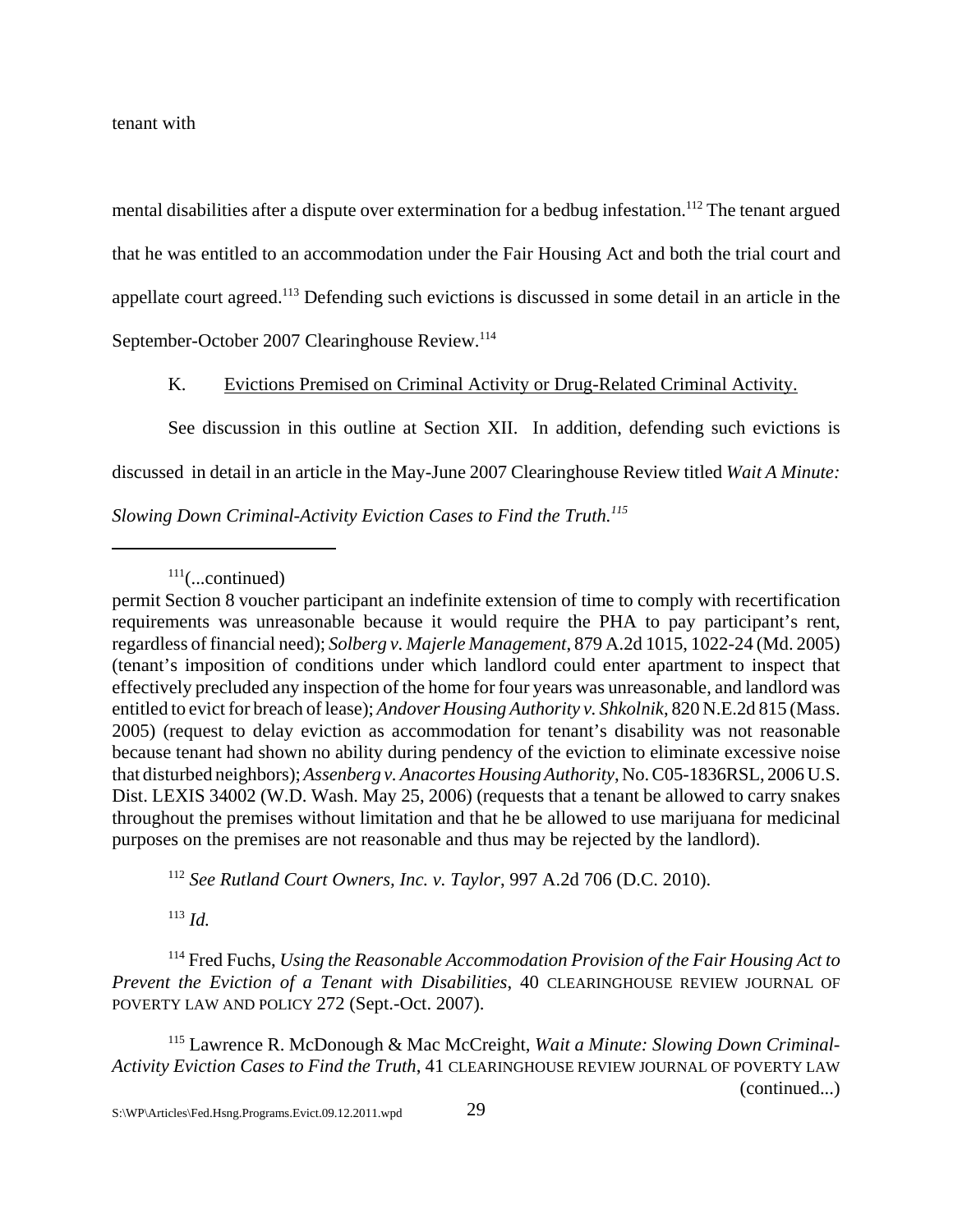# L. Eviction Defense When PHA or Owner Failed to Communicate with Designated Contact Person.

With the issuance of HUD Notice H-2009-13 and PIH-2009-36(HA)<sup>116</sup> on September 15, 2009, HUD implemented 42 U.S.C. § 13604 and directed PHAs to give applicants the opportunity to designate a individual or organization to facilitate contact and to assist in resolving issues arising during the tenancy.<sup>117</sup> With respect to existing tenants, HUD said PHAs "should provide" them the opportunity to provide contact information at the time of their next annual recertification.<sup>118</sup> HUD transmitted with the Notice Form HUD-92006 titled *Supplement to Application for Federally Assisted Housing* and mandated its use by PHAs and subsidized owners. Advocates should review the landlord's file to see whether the tenant was offered the opportunity to sign the form.

If a tenant has designated a contact person or organization and the PHA or subsidized owner fails to contact that person when a problem arises, the tenant should contend that the failure to comply estops the PHA or owner from evicting the tenant. Also, if the PHA or owner failed to offer the tenant an opportunity to designate a contact person, the tenant should assert that as a defense. Admittedly, this is plowing on new ground. Although failure to comply may not be a legal defense to eviction, the court may accept it as an equitable defense precluding the landlord from obtaining possession.

 $115$ (...continued) AND POLICY 55 (May-June 2007).

116 The notice is titled *Supplemental Information to Application for Assistance Regarding Identification of Family Member, Friend or Other Person or Organization Supportive of a Tenant for Occupancy in HUD Assisted Housing.* 

<sup>117</sup> *See generally* NATIONAL HOUSING LAW PROJECT, *New HUD Form May Improve Communication Between Tenants and Housing*, 40 HOUS. L. BULL. 19 (January 2010).

118 HUD Notice H-2009-13, Notice PIH-2009-36(HA), p. 4, at IV-D-3.  $S:\W{P\Afterticles\Fed.Hsng.Programs.Evict.09.12.2011.wpd}$  30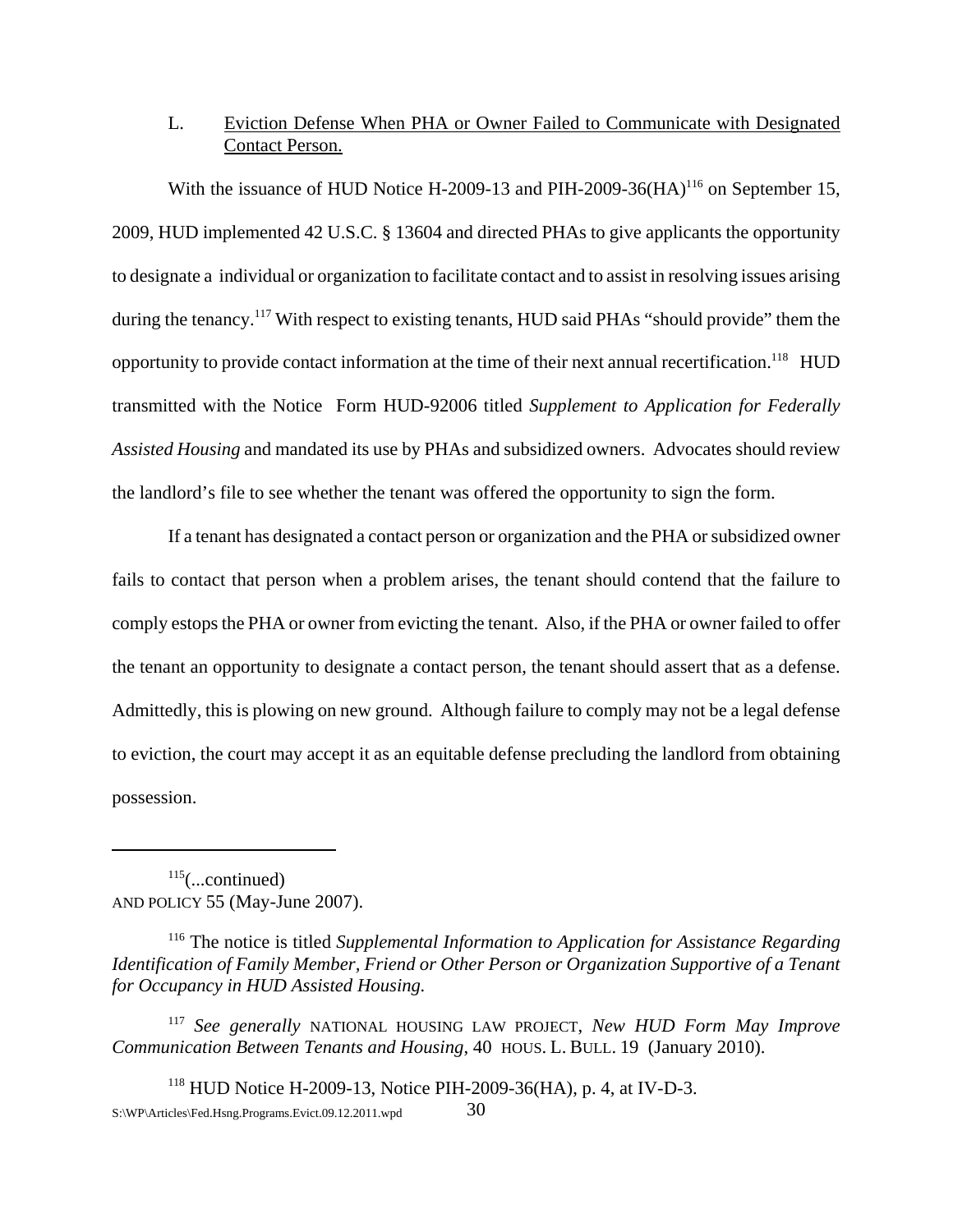**III. Evictions from Apartments with Rental Subsidy under Section 8 New Construction, Section 8 Substantial Rehabilitation, or Section 8 through State Housing Agencies.**

The eviction requirements differ ever so slightly for several of the federally subsidized housing programs.<sup>119</sup> These programs are Section 8 new construction<sup>120</sup>, Section 8 substantial rehabilitation,<sup>121</sup> Section 8 moderate rehabilitation,<sup>122</sup> Section 8 through state housing agencies,<sup>123</sup> and Section 8 new construction set aside for section 515 rural rental housing.<sup>124</sup> The previous discussion applies to evictions from apartments receiving rental subsidies under these programs, but this section of the article will identify the ever-so-slight differences in the eviction procedures from the rental programs discussed in Part B.

## A. Manner of Service of Notice of Lease Termination..

The eviction requirements for the Section 8 new construction program, Section 8 substantial rehabilitation program, and the Section 8 program through state housing agencies are identical.<sup>125</sup>

<sup>&</sup>lt;sup>119</sup> The regulations at 24 C.F.R. Part 247 do not apply to Section 8 project based assistance under the Section 8 new construction, Section 8 substantial rehabilitation, Section 8 through state housing agencies, and Section 8 moderate rehabilitation programs. *See* 24 C.F.R. § 247.2 (2011) (definition of *subsidized project* specifically excluding such apartment complexes from coverage under the regulations); *Handbook 4350.3* applies, except to the Section 8 moderate rehabilitation program. *Handbook 4350.3,* chp.1, at para. 1-2-B, Figure 1-1; at para 1-2-D.

 $120$  24 C.F.R. Part 880 (2011) (program regulations).

<sup>&</sup>lt;sup>121</sup> *Id.* at Part 881 (program regulations).

<sup>122</sup> *Id*. at § 882.401 - § 882.518 (program regulations); see also § 882.801 - § 882.810 (regulations for Section 8 moderate rehabilitation single room occupancy program for homeless individuals).

<sup>&</sup>lt;sup>123</sup> *Id.* at Part 883 (program regulations).

<sup>&</sup>lt;sup>124</sup> *Id.* at Part 884 (program regulations).

<sup>&</sup>lt;sup>125</sup> *Compare* 24 C.F.R. § 880.607 (2011) (Section 8 new construction eviction regulations) (continued...)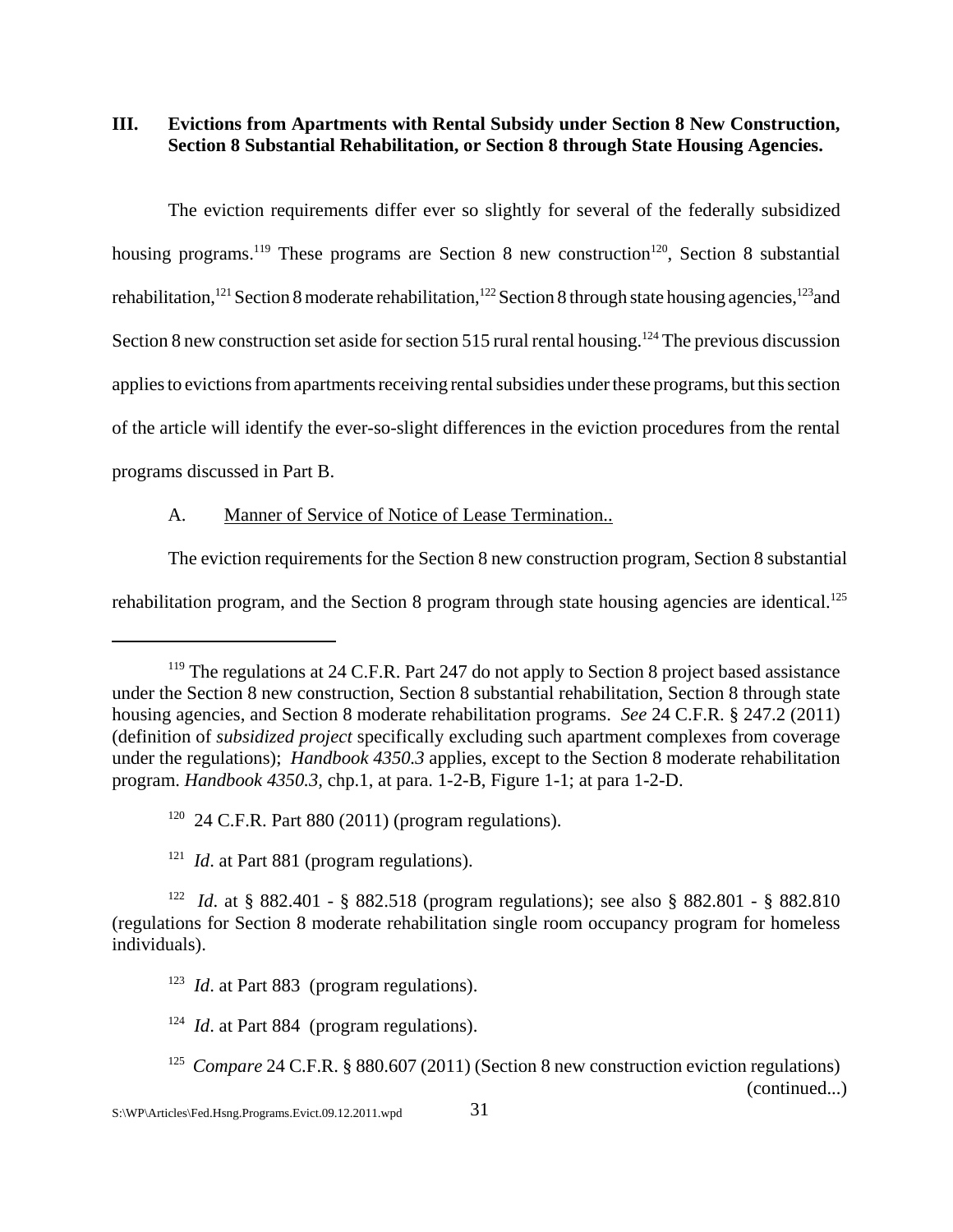Under these programs, the subsidized landlord is not required to serve the notice of proposed lease termination by both first class mail and delivery to the apartment.<sup>126</sup> The regulations require only that the owner give the family a written notice of proposed termination.<sup>127</sup> The manner of service is not specified. But, if the lease specifies the manner of service, then the subsidized owner must comply with the terms of the lease.

#### B. Contents of the Notice.

The notice of requirements as set forth in the regulations are slightly different from the notice requirements for evictions from the federally subsidized apartments discussed in Part B of this article.<sup>128</sup> The regulations for these three programs require only that the notice of proposed termination state the grounds, state the tenancy is terminated on a specified date, and advise the family that it has an opportunity to respond to the owner.<sup>129</sup> But, because HUD has made applicable to these programs the requirements of the notice set forth in Handbook 4350.3, the owner must also advise the tenant of the right to defend the eviction in court and give the tenant ten days to discuss the termination with the owner.<sup>130</sup> The regulations for these subsidized complexes do not address

<sup>129</sup> *Id.*, at § 880.607 (2011).

 $125$ (...continued)

*with* 24 C.F.R. § 881.601 (Section 8 substantial rehabilitation; applying § 880.607 by cross reference) *and* 24 C.F.R. § 883.701 (Section 8 through state housing agencies eviction; applying § 880.607 by cross reference). The eviction regulations for criminal activity, alcohol abuse, and drug-related criminal activity at 24 C.F.R. § 5.850 - 5.905 (2011) apply here also.

<sup>126</sup> See 24 C.F.R. § 880.607 (c)(2011); Handbook 4350.3, chp. 8, § 3, at para. 8-13-B-3, 4.

<sup>127</sup> See 24 C.F.R. § 880.607 (c)(2011)*.*

<sup>128</sup> *Compare* 24 C.F.R. Part 247 (2011) *with* 24 C.F.R. § 880.607 (2011).

<sup>&</sup>lt;sup>130</sup> *See Handbook 4350.3*, at chp.1, para. 1-2, Figure 1-1 (identifying programs subject to *Handbook*); at chp. 8, § 3, para. 8-13-B-2 (listing requirements of termination notice). S:\WP\Articles\Fed.Hsng.Programs.Evict.09.12.2011.wpd 32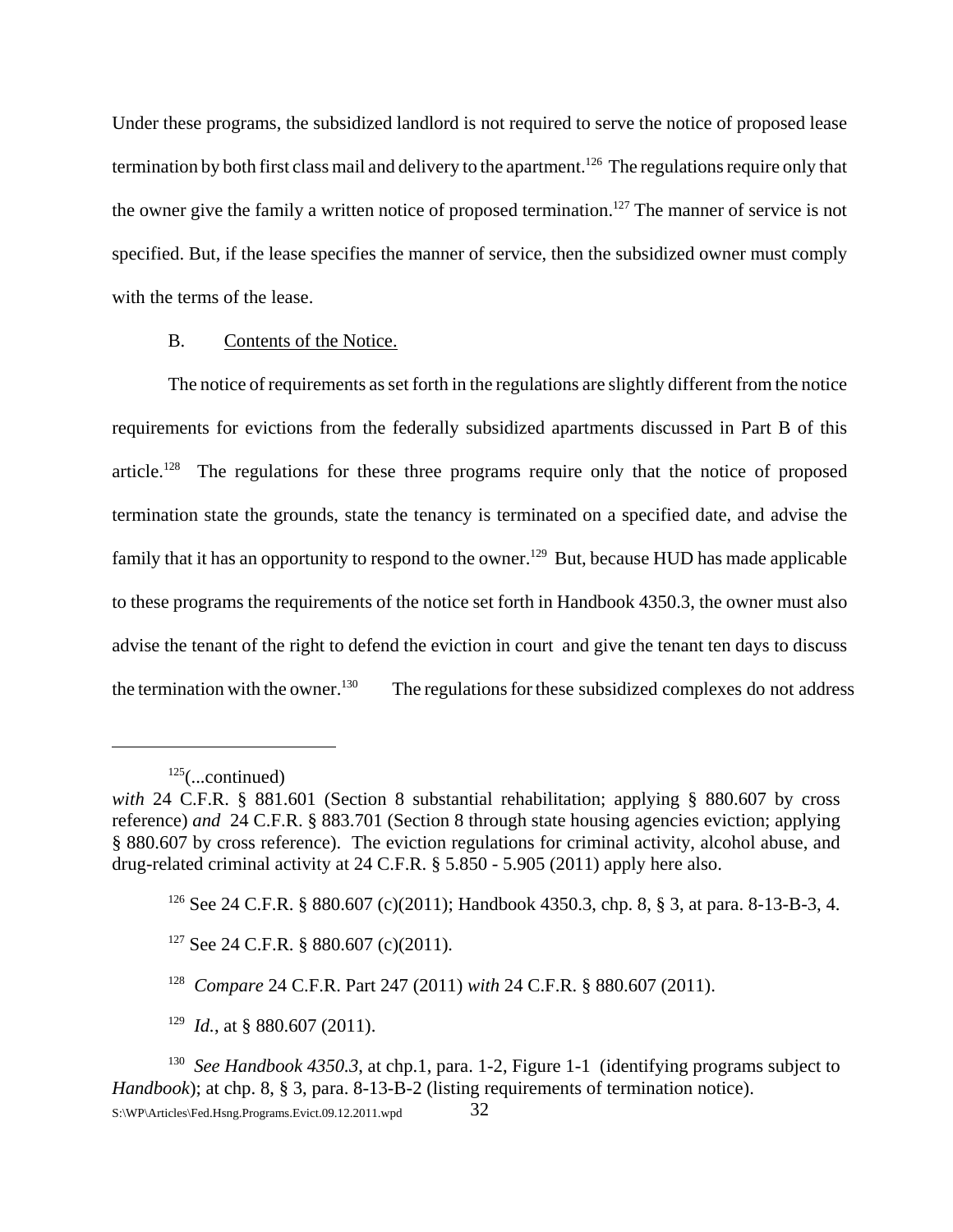the requirement of specificity in nonpayment of rent cases.<sup>131</sup> The termination notice must state the grounds, but there is no requirement that the notice state the dollar amount and the date of the computation.132 Thus, the lease and state law will control on the specificity question for nonpayment cases.

#### C. Landlord May not Rely on Any Grounds not Stated in Notice.

One final significant difference is that Section 8 new construction, substantial rehabilitation, and state agency properties may rely only on the grounds cited in the termination notice, and, unlike other subsidized owners, may not rely on grounds about which the owner had no knowledge at the time the owner sent the termination notice to the tenant.<sup>133</sup> This is a critical distinction in that such owners cannot add new grounds in the judicial proceeding without first serving the tenant with a new notice of lease termination for the new ground.

# IV. **Evictions from Apartments with Rental Subsidy under Section 8 Moderate Rehabilitation Program.**

### A. Grounds for Eviction.

Evictions from Section 8 moderate rehabilitation subsidized apartments are governed by procedures slightly different from the other programs described in the preceding parts if this article.<sup>134</sup>

<sup>132</sup> *See id.*

<sup>133</sup> Id. at § 880.607 (c) (3); Handbook 4350.3, chp. 8, § 3, at para. 8-13-B-5-b; *Ross v. Broadway Towers, Inc.*, 228 S.W.3d 113, 120-21 (Tenn. Ct. App. 2006), *cert denied*, 552 U.S. 1019 (2007).

134 *Compare* 24 C.F.R. § 882.511 (2011) (Section 8 moderate rehabilitation eviction regulations) *with* 24 C.F.R. Part 247 and 24 C.F.R. § 880.607. The regulations at 24 C.F.R. Part 247 and the handbook provisions in *Handbook 4350.3* do not apply to the Section 8 moderate rehabilitation program. *See* 24 C.F.R. § 247.2 (excluding from applicability Section 8 moderate rehabilitation apartments); *Handbook 4350.3*, chp.1, at para. 1-2-D (noting that Handbook does not (continued...)

<sup>131</sup> *See* 24 C.F.R. § 880.607 (2011).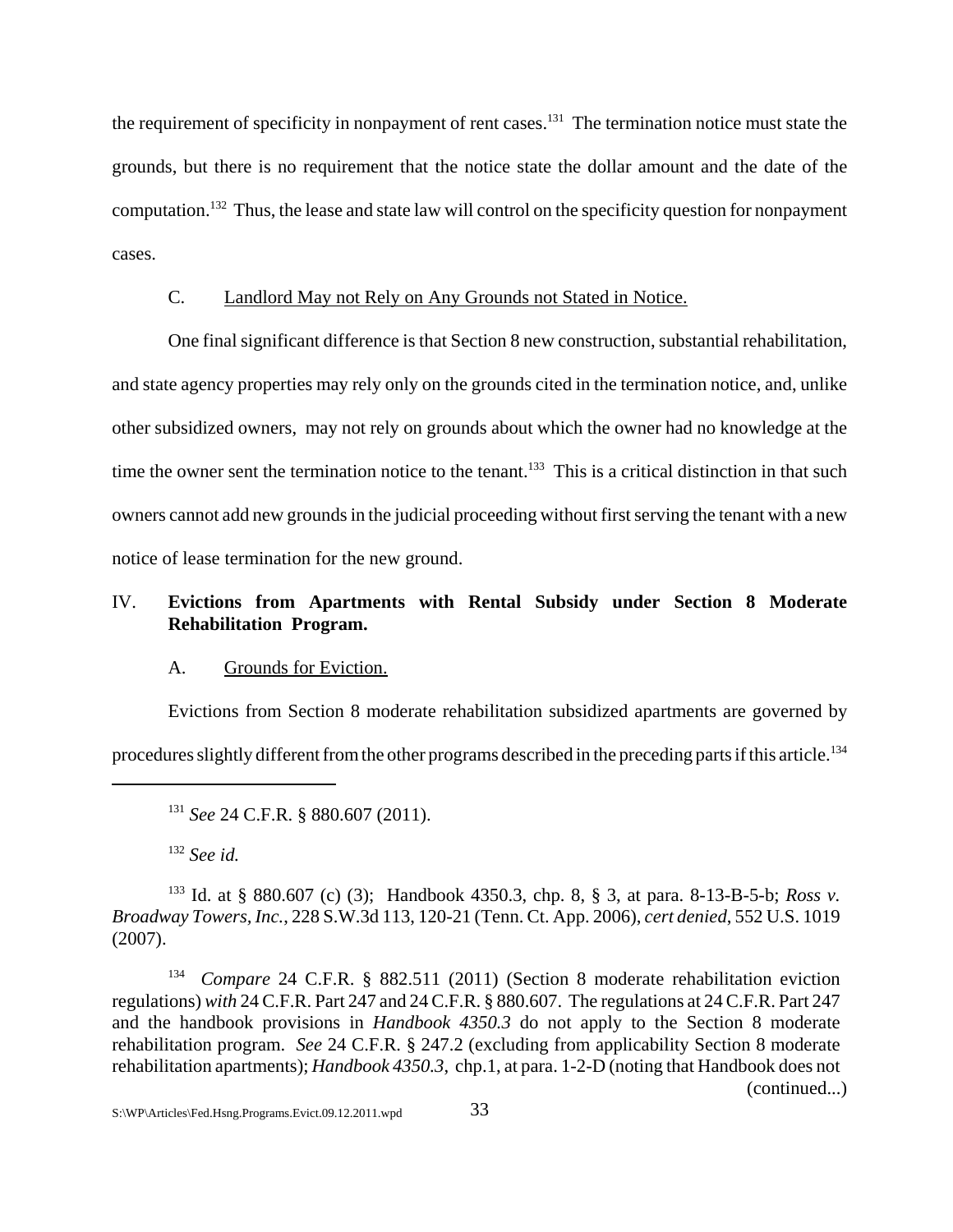First, the grounds on which the owner may terminate are different. The Section 8 moderate rehabilitation program owner may terminate for criminal activity, illegal drug activity, alcohol abuse, violation by the tenant of a condition of probation or parole imposed under federal or state law, fleeing by the tenant to avoid prosecution or confinement after conviction of a felony, violation of applicable federal, state, or local law, serious or repeated violations of the terms and conditions of the lease, or other good cause.<sup>135</sup>

The owner cannot evict for *material non-compliance*; rather, the owner must establish a violation based on one of the grounds described above.136 Similarly, the owner may evict for violation of federal, state, or local law but not for material failure to carry out obligations under any state landlord and tenant  $act.<sup>137</sup>$ 

### B. Time Period for Notice of Termination.

Second, the time period for the notice of termination is different. When the eviction is based on nonpayment of rent, the owner must give the tenant at least five working days notice of lease termination dating from date of the tenant's receipt of the notice. <sup>138</sup> When the eviction is based on an allegation of criminal activity, drug-related criminal activity, alcohol abuse, violation by the tenant of a condition of probation or parole imposed under federal or state law or fleeing to avoid prosecution or custody after conviction for a felony, a serious or repeated violation of the terms of

136 *See id.*

<sup>138</sup> *Id.* at § 882.511(d)(1)(i).

 $134$ (...continued)

apply to Section 8 moderate rehabilitation program). But the regulations on eviction for criminal conduct, drug-related criminal activity, and alcohol abuse do apply. *See* 24 C.F.R. § 5.850.

<sup>135 24</sup> C.F.R. § 882.511 (a), (b); § 5.858 - § 5.861 (2011).

<sup>137</sup> *Id.*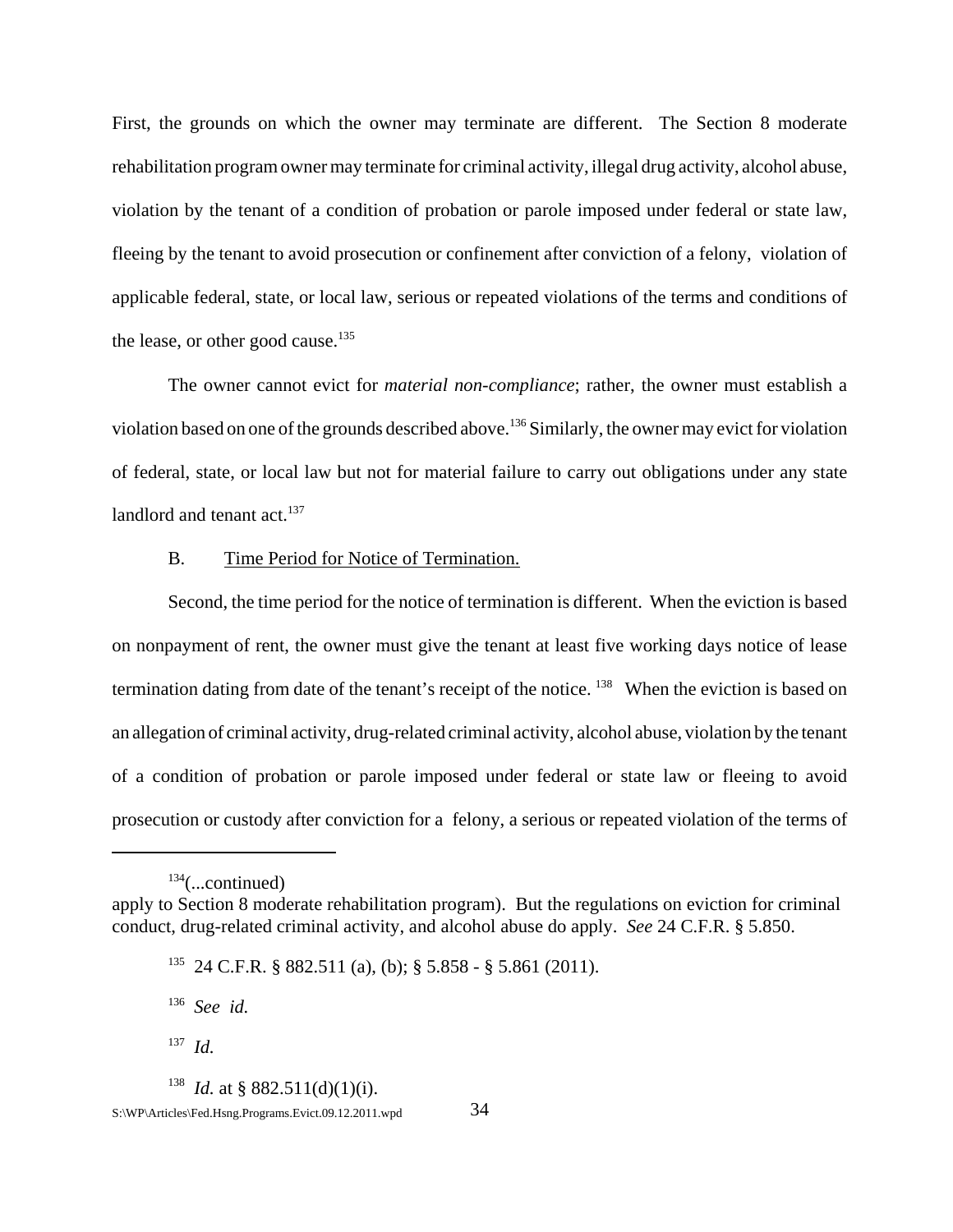the lease or violation of applicable federal, state, or local law, the date of termination must be in accordance with state and local law.<sup>139</sup> When the eviction is for other good cause, at least thirty days notice of termination is required.<sup>140</sup>

#### C. Contents of Notice of Termination.

Third, the notice requirements are different. The notice of termination must (1) state the reasons for the termination with the sufficient specificity to enable the family to prepare a defense and (2) advise the family that if a judicial proceeding for eviction is instituted, the tenant may present a defense.<sup>141</sup> The tenant is not entitled to meet to discuss the eviction.<sup>142</sup> Of course, if the lease gives the tenant a right to meet, then the landlord must comply with the lease. If the eviction is premised on nonpayment of rent, the termination notice must comply with the foregoing requirements; however, in nonpayment cases any state required notices may run concurrently with the notice required by the regulations.<sup>143</sup>

### D. Manner of Service of Notice of Termination.

Fourth, service requirements for the notice of termination differ from those for other subsidized housing. The notice of termination must be served either by mailing it to the tenant by

<sup>141</sup> *Id.* at § 882.511(d)(2)(i), (ii).

<sup>142</sup> *See id.* at § 882.511; Handbook 4350.3 at chp.1, para. 1-2 (Handbook does not apply to moderate rehabilitation program); *see generally Perry v. Royal Arms Apartments*, 729 F.2d 1081  $(6<sup>th</sup> Cir. 1984)$  (per curiam) (due process does not require an administrative hearing prior to eviction for tenants of Section 8 new construction when state law provides an adequate hearing).

 $143$  24 C.F.R. § 882.511(d) (3) (2011).

<sup>&</sup>lt;sup>139</sup> *Id.* at § 882.511(d)(1)(ii); § 5.851(b).

<sup>&</sup>lt;sup>140</sup> *Id.* at § 882.511(d)(1)(iii).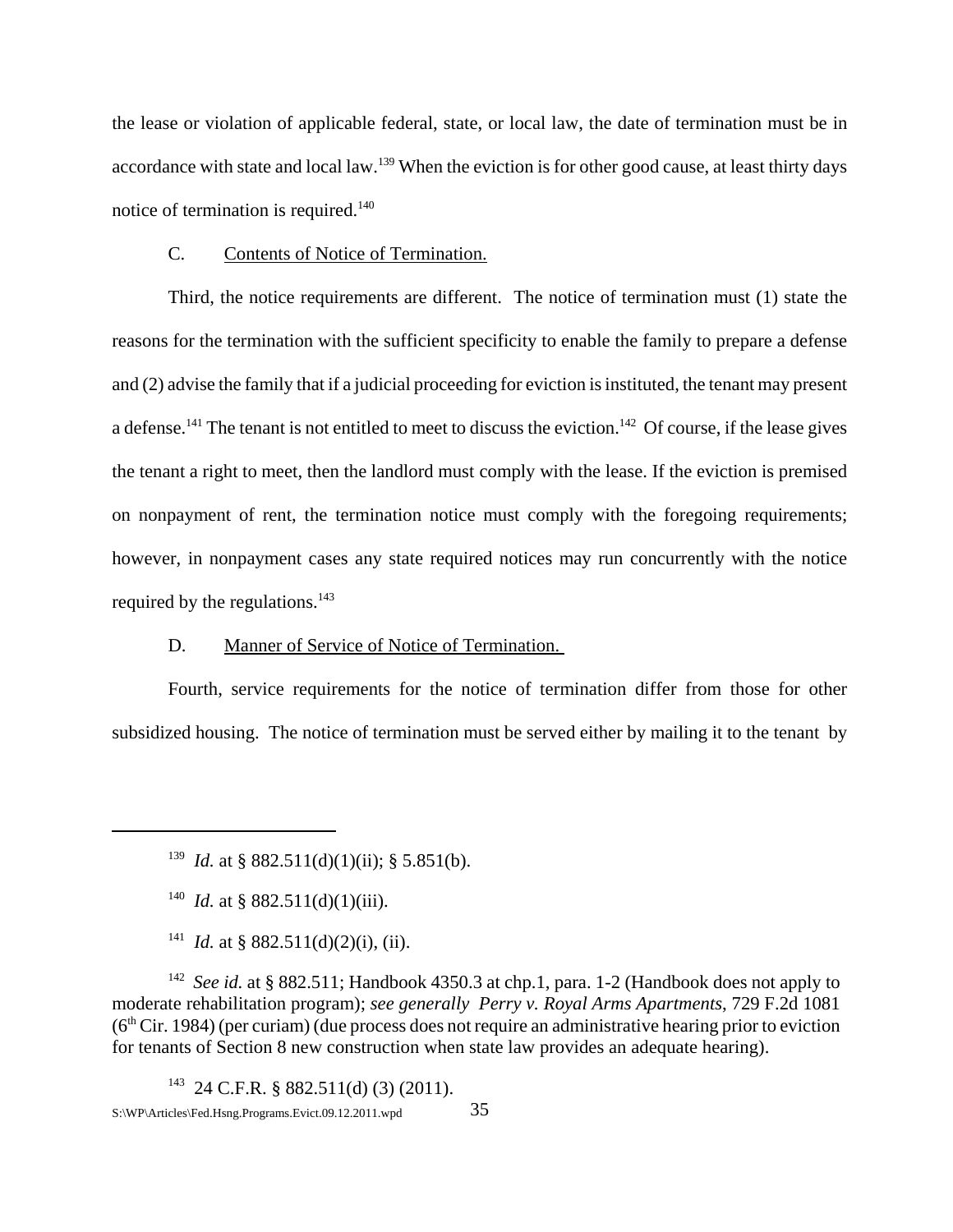first-class mail (return receipt requested) or by delivering a copy to the apartment.<sup>144</sup> The owner need not serve the notice by both first class-mail and by hand delivery.<sup>145</sup> Of course, again, if the lease requires service in other ways, the owner must also comply with the lease contract.

# **V. Evictions from Apartments Financed under Section 515 Rural Rental Housing Program and with Rental Subsidy under Section 8 New Construction for Section 515 Rural Rental Housing Program.**

## A. Grounds for Eviction.

The HUD regulations for owners of section 515 rural rental housing receiving a Section 8 subsidy state that the owner is responsible for evictions and that the owner may evict for the family's failure to sign consent forms for obtaining wage and claim information; for the family's failure to establish citizenship or eligible immigration status; and on the grounds set forth in 24 C.F.R. § 5.858, §5.859 and § 5.860.146

The Rural Housing Service has its own regulations on evictions.<sup>147</sup> In addition to the grounds identified in the preceding paragraph, the Rural Housing Service regulations permit owners to terminate the lease for criminal activity, alcohol abuse, material noncompliance with the lease or occupancy rules, and other good cause.148

145 *See id.*

147 *See* 7 C.F.R. § 3560.159 (2011) (interim final rule published at 69 Fed. Reg. 69032 (Nov. 26, 2004)). This rule on evictions replaces the previous long-standing Rural Housing Service regulation on lease termination and evictions set forth at 7 C.F.R. Part 1930, Subpart C, Exhibit B, at para. XIV (2004). *See* NATIONAL HOUSING LAW PROJECT, 35 HOUS. LAW BULL. 89, *New RHS Multi-Family Housing Regulations and Handbooks* (March 2005) (criticizing regulations and comparing the new regulations to previous regulations).

 $148$  7 C.F.R. §3560.159(a), (d) (2011). S:\WP\Articles\Fed.Hsng.Programs.Evict.09.12.2011.wpd 36

<sup>&</sup>lt;sup>144</sup> *Id.* at § 882.511(d) (2) (iii).

<sup>146</sup> *Id.* at § 884.216.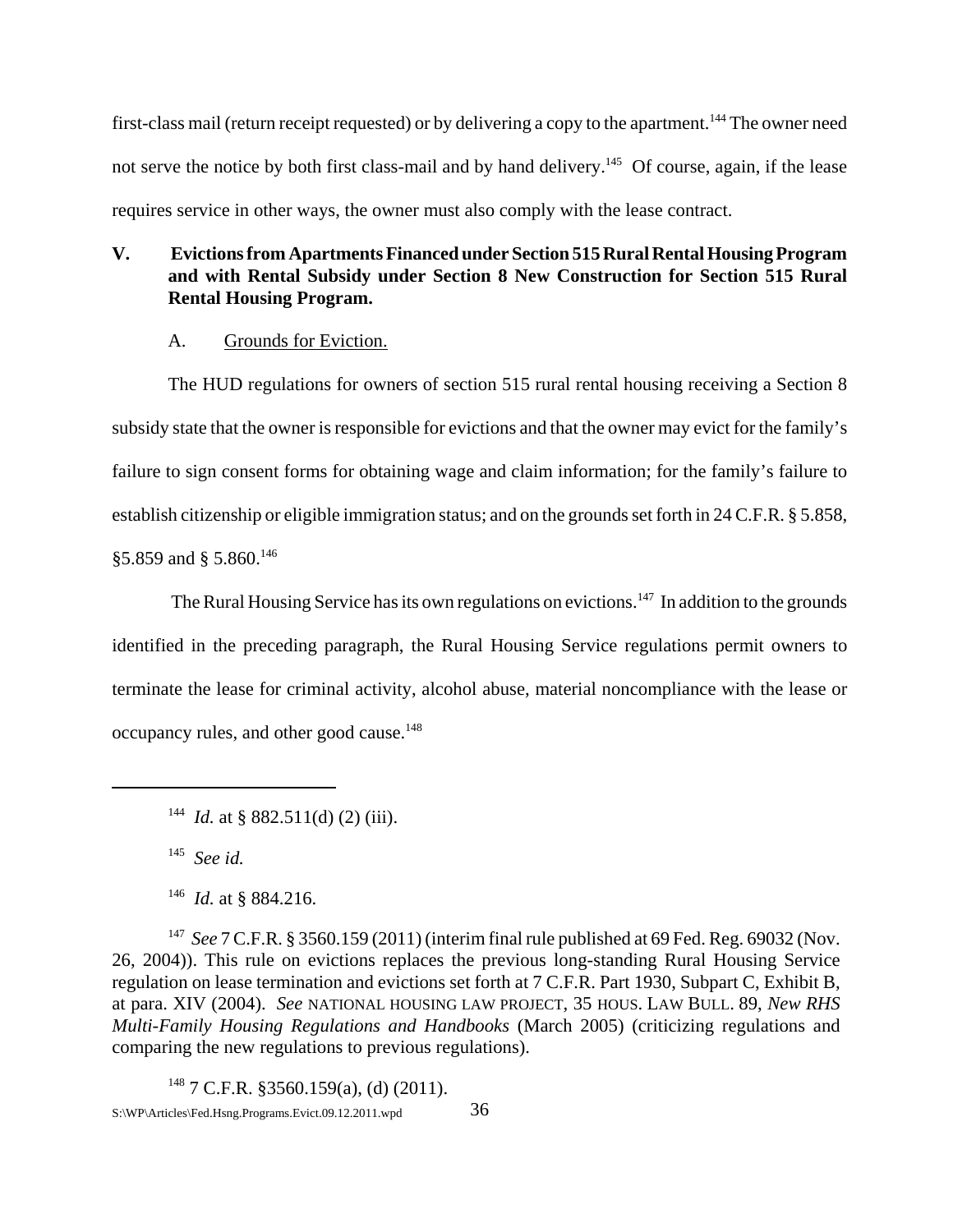*Material noncompliance* is defined as including substantial or repeated violations of lease provisions or occupancy rules; nonpayment or repeated late payment of rent or other financial obligations due under the lease or occupancy rules; or admission by the tenant or conviction for use, attempted use, possession, manufacture, selling, or distribution of an illegal drug when such activity occurs on the apartment complex premises by the tenant, household member, the tenant's guest, or any other person under the tenant's control at the time of the activity.<sup>149</sup>

*Good cause* is defined as including actions prohibited by state and local laws; actions by the tenant or household member resulting in substantial physical damage causing an adverse financial effect on the housing or the property of other persons; or actions by the tenant or household member which disrupt the livability of the housing by threatening the health and safety of other persons or the right of other persons to enjoyment of the premises and related facilities.<sup>150</sup> Expiration of the lease term is not sufficient ground for lease termination and eviction.<sup>151</sup>

### B. Opportunity to Cure Required Prior to Termination of Lease.

Section 515 owners may terminate the lease only if the owner has given the tenant written notice of the violation giving the tenant an opportunity to correct the violation.<sup>152</sup> The owner may terminate the lease for subsequent violations only when the "incidences related to the termination are documented and there is documentation that the tenant was given notice prior to the initiation of the

<sup>149</sup> *Id.*

<sup>150</sup> *Id.*

<sup>151</sup> *Id.* at § 3560.159(b).

152 *See* 7 C.F.R. § 3560.159(a) (2011). S:\WP\Articles\Fed.Hsng.Programs.Evict.09.12.2011.wpd 37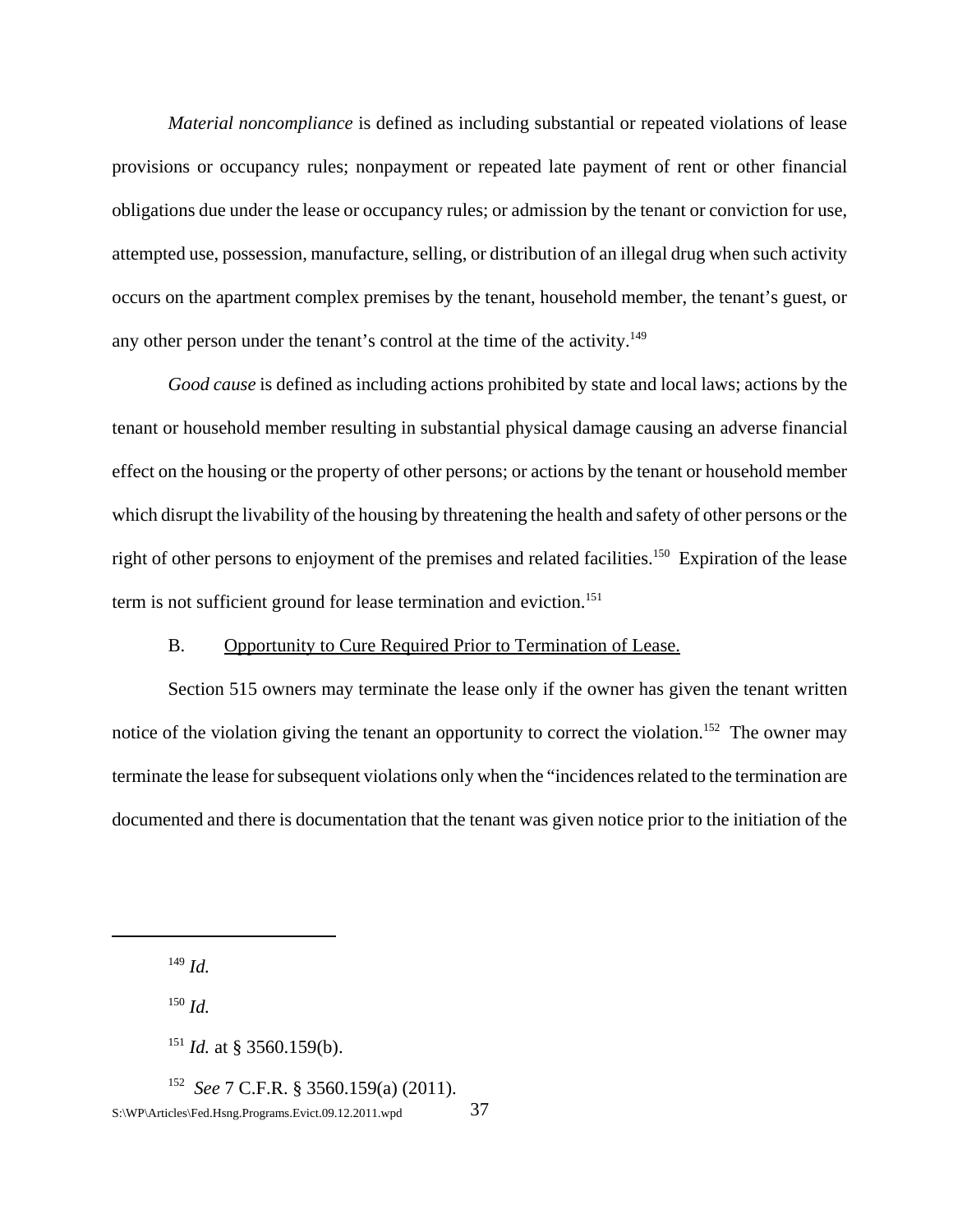termination action that their activities would result in occupancy termination."153 The regulations do not limit the right to cure to rent breaches. Thus, the right to cure applies to any lease violation.

#### C. Contents of Notice of Termination.

When terminating the tenant's occupancy in a § 515 complex, the owner must give the tenant a termination notice that includes the following information: (1) a specific date the lease will terminate; (2) a statement of the basis for the termination with specific reference to the provisions of the lease or occupancy rules that the owner alleges the tenant has violated; and (3) a statement explaining the conditions under which the owner may initiate judicial action to enforce the lease termination notice.<sup>154</sup>

In addition, if the § 515 complex has a project-based section 8 contract, as many do, the owner must comply with the notice requirements of HUD Handbook 4350.3.<sup>155</sup> Thus, the notice must also inform the tenant that he/she has ten days within which to discuss the termination of tenancy with the owner; that the owner may enforce the termination in court, at which time the tenant may present a defense; and that persons with disabilities have the right to request reasonable accommodations to participate in the hearing process.156

 The regulations include a special provision that if the occupancy is terminated because of conditions beyond the control of the tenant, such as required repairs, rehabilitation, or a natural disaster, the tenant is entitled to benefits under the Uniform Relocation Act and may request a letter

<sup>153</sup> *Id.*

<sup>154</sup> *Id.*

<sup>156</sup> *Id.* at chp. 8, § 3, para. 8-13-B-2 S:\WP\Articles\Fed.Hsng.Programs.Evict.09.12.2011.wpd 38

<sup>155</sup> *See Handbook 4350.3*, at chp. 1, § 1-2, Figure 1-1, *Programs Subject to this Handbook*; at chp. 8, § 3, para.8-13-B-2 (listing notice requirements).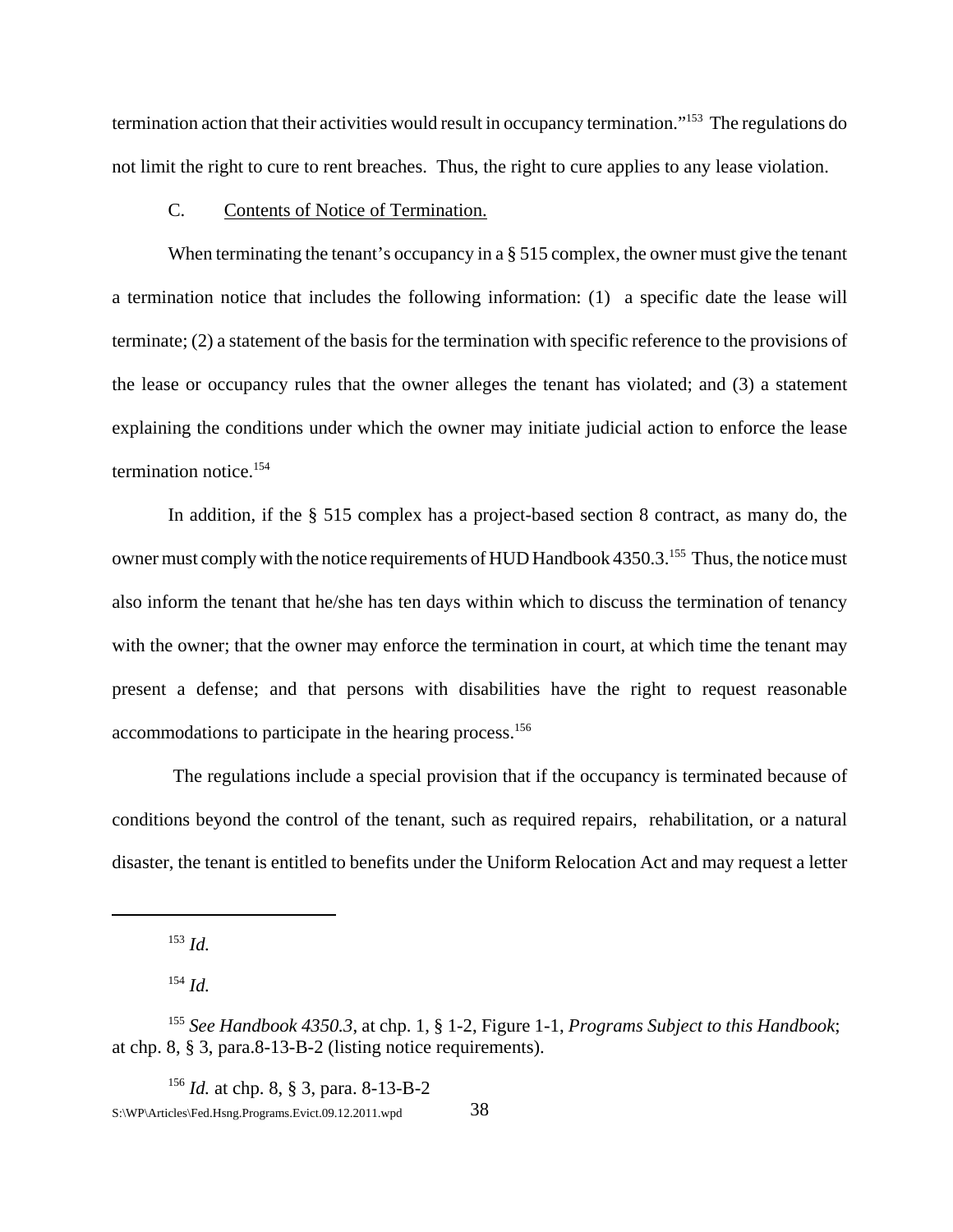of priority entitlement from the Rural Housing Service.157

### D. Manner of Delivery of Notice of Lease Termination.

 The regulations do not specify any requirements relating to the manner of the delivery of the notice of termination.<sup>158</sup> Thus, the lease and state law will determine the manner of delivery.<sup>159</sup> In addition, although the regulations do not give tenants a specific right to examine relevant documents, including the tenant's file, tenants should always request the file and cite to the tenant's right to review the file when the grievance procedure is applicable.<sup>160</sup> When the § 515 apartment complex has a § 8 contract in place, then the owner must permit tenants and their representatives to review the tenant's file.<sup>161</sup>

### E. Rural Housing Service Grievance Procedure Does Not Apply to Evictions.

Although tenants in section 515 rural rental housing have access to a tenant grievance procedure,162 the grievance procedure does not apply to "[l]ease violations by the tenant that would result in the termination of tenancy and eviction."163 But, if the § 515 owner has a § 8 contract in place, then, as previously noted, the tenant has the right to meet with the owner to discuss the

<sup>157</sup> 7 C.F.R. at § 3560.159(c) (2011).

<sup>158</sup> *See id.* at § 3560.159.

<sup>159</sup> *See Handbook 4350.3*, at chp. 8, § 3, para.. 8-13-B-4.

 $160$  7 C.F.R. at § 3560.160(g)(4) (2011).

<sup>161</sup> *See Handbook 4350.3*, chp. 4, § 3, at para. 4-22-E; chp. 5, § 3 at para. 5-23-C (effective June 29, 2007).

 $162$  7 C.F.R. at § 3560.160 (2011).

<sup>163</sup> *Id.* at § 3560.160(b)(2)(y). S:\WP\Articles\Fed.Hsng.Programs.Evict.09.12.2011.wpd 39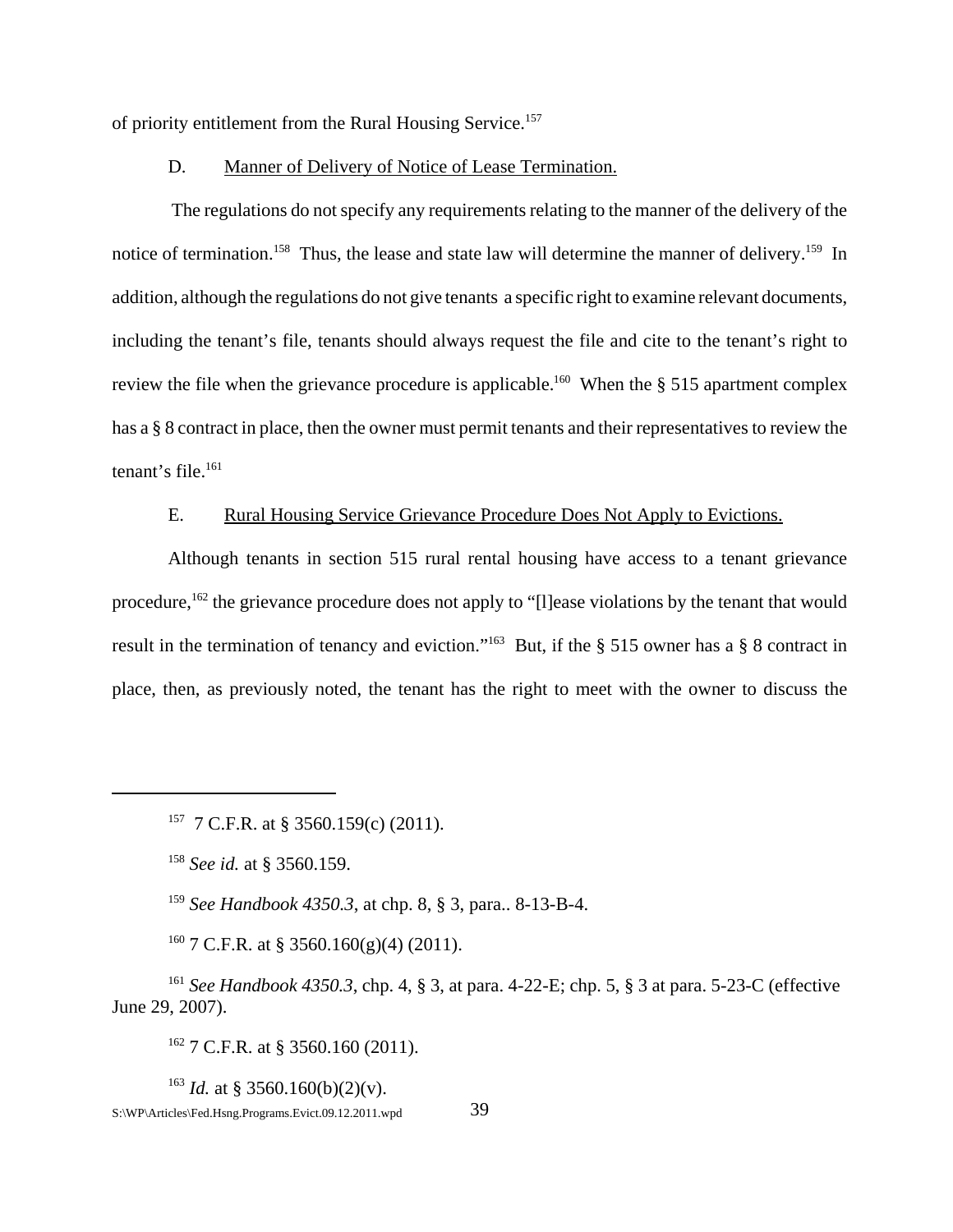proposed termination.164

 When the eviction results in part because of action or inaction on the part of the owner, the tenant should request a grievance hearing and contend that the owner's actions are grievable.<sup>165</sup> For example, if the owner attempts to evict for non-payment of rent in a case in which the owner refuses to reduce the tenant's rent after the tenant suffers an income loss, the tenant should contend that the owner's refusal to reduce the rent is grievable.166 Or, if the owner initiates an eviction motivated in part by illegal retaliation or discrimination for the tenant's exercise of rights, the tenant should invoke the grievance procedure.

# **VI. Evictions from Properties Funded through the HOME Investment Partnerships Program**. 167

Tenants living in housing assisted with HOME funds have two special statutory protections.<sup>168</sup> First, owners may not terminate the tenancy except for serious or repeated violation of the terms and conditions of the lease; for violation of applicable federal, state, or local law; or for other good cause.169 (HUD has added as an additional ground for termination the completion of the tenancy

<sup>164</sup> *Handbook 4350.3,* chp. 8, § 3, para. 8-13-B-2.

<sup>&</sup>lt;sup>165</sup> *See* 7 C.F.R. § 3560.160(b) (2011) (grievance and appeal procedure applies to an owner's action or failure to act that adversely affects the tenant).

<sup>&</sup>lt;sup>166</sup> *See id.* at § 3560.160(d) (acceptable reasons for filing a grievance may include the owner's violation of the lease or occupancy rules).

<sup>167 42</sup> U.S.C.A. § 12741 - 12756 (West 2005).

<sup>168</sup> *See* 42 U.S.C.A. § 12755(b) (West 2005); 24 C.F.R. § 92.253(c) (2011).

 $169$  42 U.S.C.A. § 12755(b).

 $S:\W{P\}$ Articles\Fed.Hsng.Programs.Evict.09.12.2011.wpd 40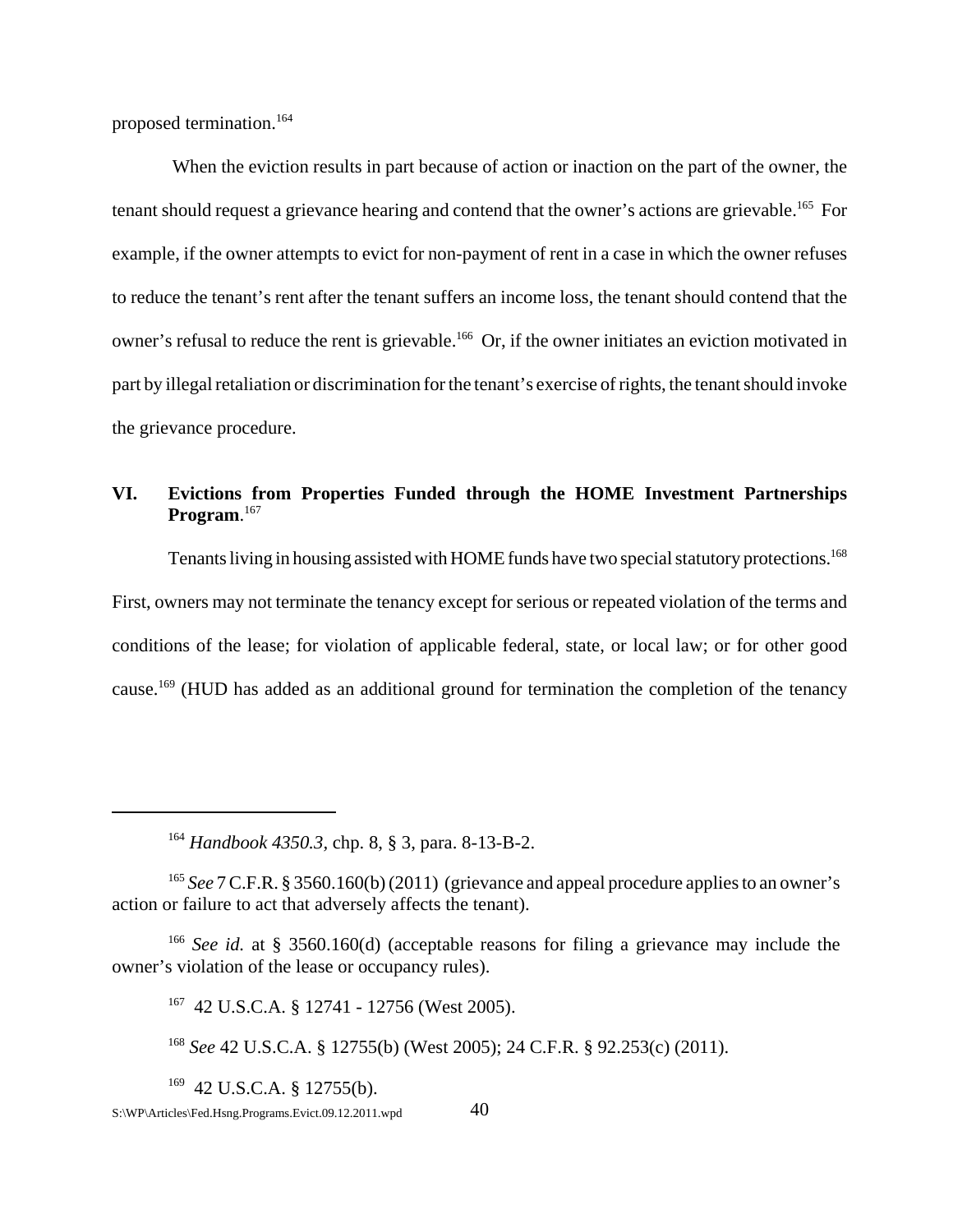period for transitional housing.170) Second, the owner must serve the tenant with at least thirty days written notice of tenancy termination, specifying the grounds for the termination.<sup>171</sup> The notice requirement does not differ for nonpayment of rent evictions and evictions premised on other grounds; at least thirty days notice is required.<sup>172</sup>

# **VII. Evictions from Shelter Plus Care Housing**<sup>173</sup> **and Supportive Housing Program.174**

The eviction requirements for Shelter Plus Care participants and Supportive Housing Program

participants are very similar.175 Shelter Plus Care participants enter into an occupancy agreement for

 $170$  24 C.F.R. § 92.253(c) (2011).

171 42 U.S.C. § 12755(b) (West 2005); 24 C.F.R. § 92.253(c)(2011).

<sup>172</sup> *See id.*

173 42 U.S. C.A. § 11403 - § 11407b (West 2005), repealed by Pub. L. 111-22, Div. B, § § 1001-1505 (May 20, 2009); 24 C.F.R. Part 582 (2010). **Important Note:** Congress repealed the Shelter Plus Care Housing Program statute on May 20, 2009. *See* Pub. L. 111-22, Div. B, § § 1001- 1505 (May 20, 2009), with the amendments effective the earlier of eighteen months after May 20, 2009, or the expiration of the three-month period beginning upon publication by HUD of final regulations for the statutory revisions. *See* 42 U.S.C.A. §11391 - 11407b (West Supp. 2011) (historical and statutory notes). The regulations on program terminations have not yet been revised, so they would still govern program terminations.

<sup>174</sup> The Supportive Housing Program was authorized by title IV of the Stewart B. McKinney Homeless Assistance Act, 42 U.S.C.A. § 11381 - § 11389 (West 2005 & Supp. 2011). **Important Note:** Congress substantially rewrote the statute in May 2009, including changing the heading of Part C from "Supportive Housing Program" to "Continuum of Care Program," with the amendments to take effect the earlier of eighteen months after May 20, 2009, or the expiration of the three-month period beginning upon publication by HUD of final regulations for the statutory revisions. *See* 42 U.S.C.A. § 11381 (West Supp. 2011) (historical and statutory notes). The regulations on program terminations set forth in 24 C.F.R. § 583.300(i) (2010), have not yet been revised, so they would still govern program terminations. As a further historical note, HUD published proposed rules in the Federal Register on July 20, 2004, that would have modified the regulations for the Supportive Housing Program. *See* 69 Fed. Reg. 43,488 (July 20, 2004) (to be codified in 24 C.F.R. Part 583). But, it never finalized those rules.

<sup>175</sup> *Compare* 24 C.F.R. § 582.320 (2010) (Shelter Plus Care) *with* 24 C.F.R. § 583.300(i) (2010) (Supportive Housing).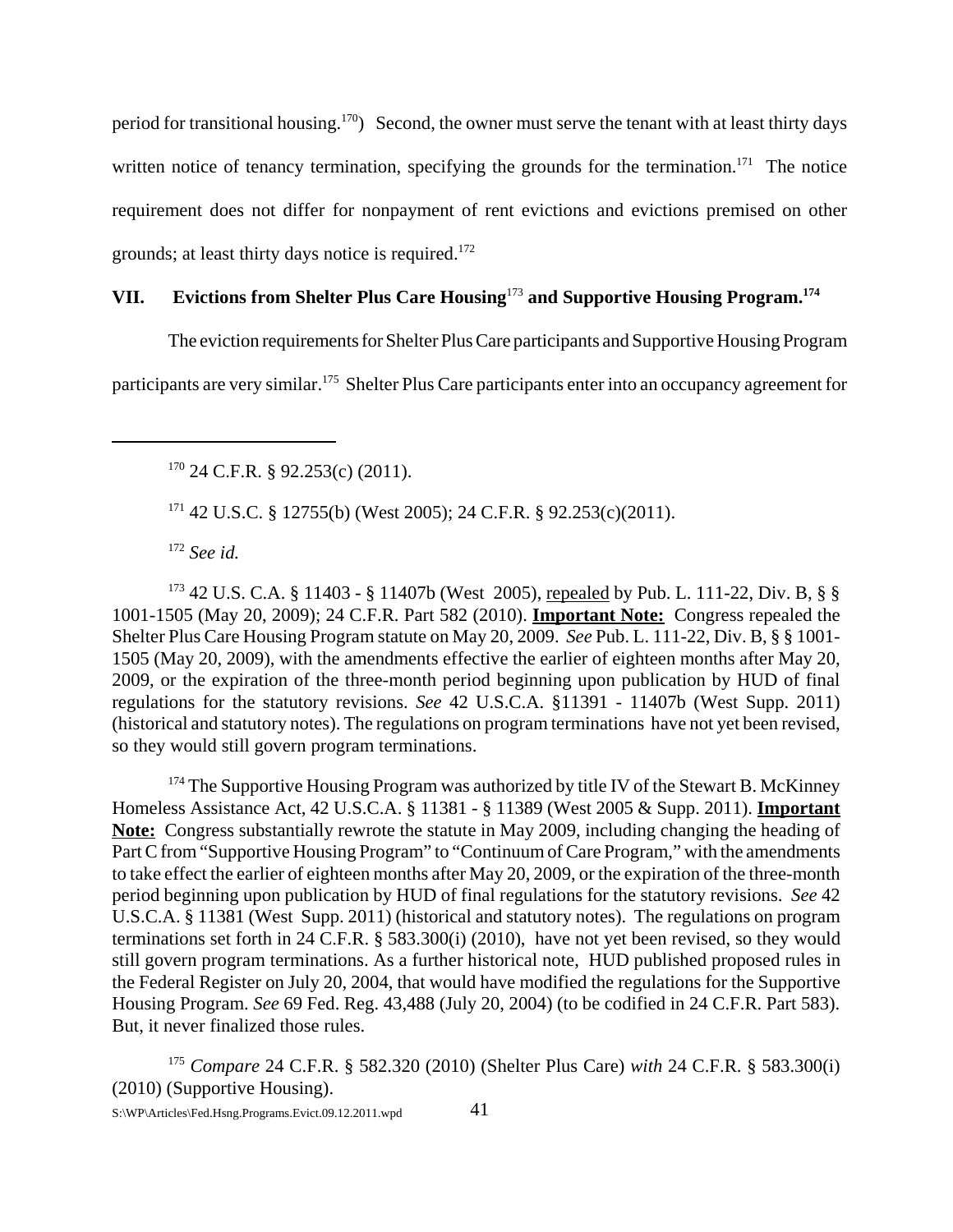a term of at least one month.<sup>176</sup> The occupancy agreement must be automatically renewable unless terminated upon prior notice by either party.<sup>177</sup> Shelter Plus Care recipients may terminate assistance to participants who violate program requirements or conditions of occupancy.<sup>178</sup> But, the landlord must "exercise judgment and examine all extenuating circumstances" to ensure that assistance is terminated only in the most severe cases. $179$ 

In a 2009 case from Illinois<sup>180</sup>, a tenant who was being evicted from housing receiving HOPWA funding for possession of illegal drugs in his apartment argued that the phrase "most severe case" precluded eviction because the quantity of marijuana found in his apartment was minimal.<sup>181</sup> The court rejected that argument ruling that illegal drug activity would constitute a "most severe case."<sup>182</sup>

In terminating assistance to a participant, the entity providing the housing and care must give the participant (1) written notice of the reasons for the termination, (2) an opportunity for the participant to appeal the decision to a person other than the person or a subordinate of the person who made or approved the termination, and  $(3)$  prompt written notice of the final decision.<sup>183</sup>

Supportive Housing recipients may terminate assistance to participants who violate program

<sup>177</sup> *Id.*

<sup>179</sup> *Id.*

180 *Garden View v. Fletcher*, 916 N.E.2d 554 (Ill. App. 2009).

<sup>181</sup> *Id.* at 562-63.

<sup>182</sup> *Id.*

183 24 C.F.R.§ 582.320(b) (2010). S:\WP\Articles\Fed.Hsng.Programs.Evict.09.12.2011.wpd 42

 $176$  24 C.F.R. § 582.315(a) (2010).

<sup>&</sup>lt;sup>178</sup> *Id.* at § 582.320(a).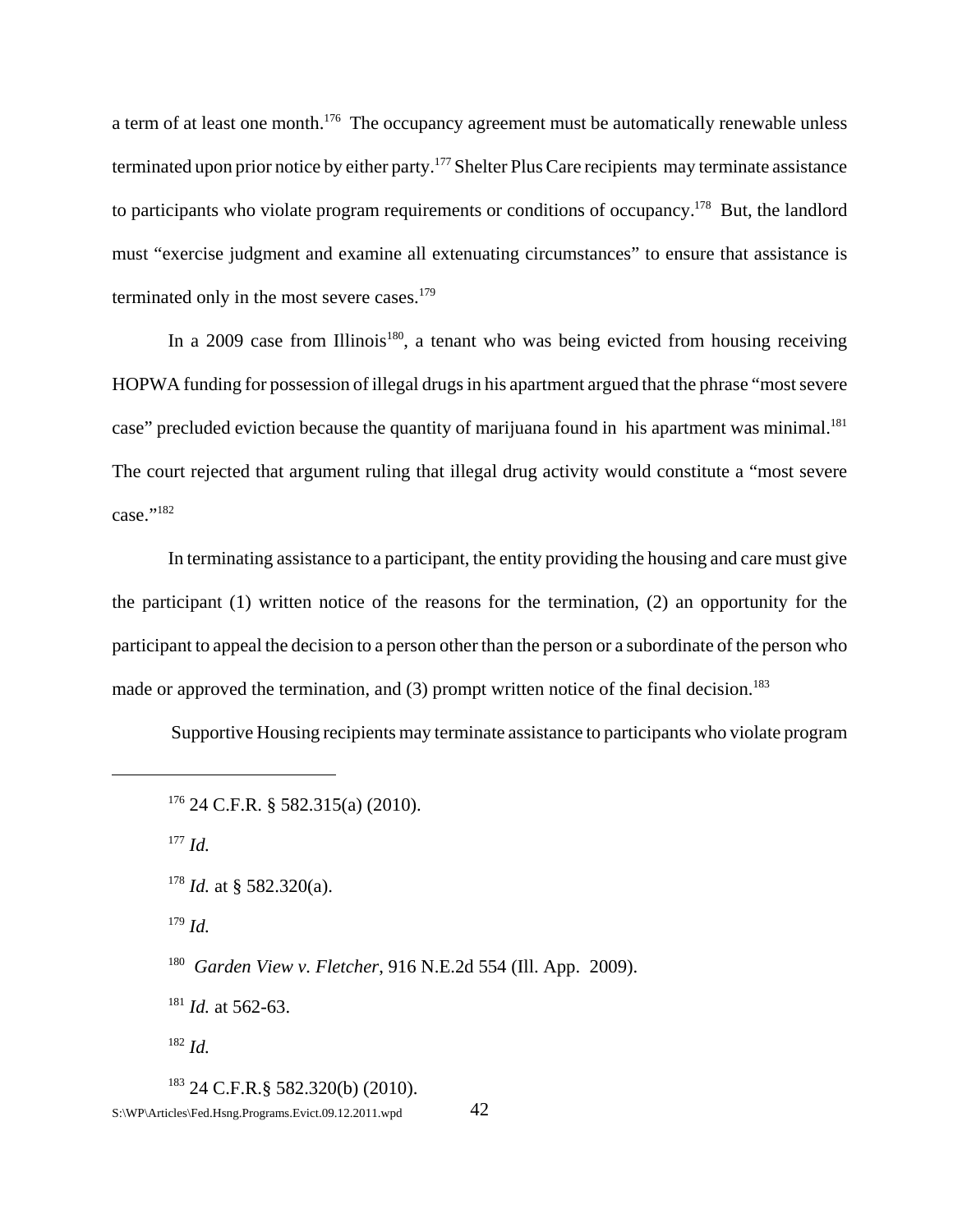requirements.<sup>184</sup> But, they are required to terminate assistance "only in the most severe cases."<sup>185</sup> Supportive Housing recipients, like Shelter Plus Care recipients, may terminate assistance only if they provide participants written notice, provide an opportunity for review by an impartial decisionmaker, and provide prompt written notice of the final decision.<sup>186</sup>

The regulations for the Shelter Plus Care Program do not require that the entity providing the shelter and care establish a tenancy. Rather, they speak in terms of an occupancy agreement.<sup>187</sup> Similarly, the Supportive Housing regulations speak of termination of housing assistance rather than in terms of termination of tenancy.<sup>188</sup> This has created some uncertainty whether a housing provider under these programs must utilize the state landlord-tenant eviction process to evict the participant.<sup>189</sup>

<sup>184</sup> *Id.* at § 583.300(i).

 $185$  *Id.* 

<sup>186</sup> *Id.*; *Vance v. Housing Opportunities Comm'n*., 332 F. Supp.2d 832 (D. Md. 2004).

<sup>187</sup> *See* 24 C.F.R. at § 582.315 (2010); *see generally, Burke v. Oxford House of Oregon Chapter V*, 137 P.3d 1278 (Ore. 2006) (holding that residents of halfway house were subject to state landlord-tenant act protections on evictions because the landlord had structured the lease arrangement to avoid application of landlord-tenant laws and under Oregon law had thus subjected itself to the laws).

188 24 C.F.R. § 583.300(i) (2010); *see* 69 Fed. Reg. 43,488 (July 20, 2004) (proposed rules) (to be codified in 24 C.F.R. Part 583). The proposed rules specifically state that housing providers are not required to create a landlord-tenant relationship with participants of that supportive housing, but participants will be entitled to notice of termination and an opportunity for review of the termination decision. Proposed § 583.325.

<sup>189</sup> *See Cotton v. Alexian Brothers Bonaventure House*, Nos. 02-C-7969 & 02-C-8437, 2003 U.S. Dist. LEXIS 16023 (N.D. Ill. Sept. 11, 2003). In *Cotton*, the housing grantee/landlord providing housing under the Housing Opportunities for People with AIDS Act, 42 U.S.C. § 12901 *et*. *seq*., claimed that the state forcible detainer act did not apply to an eviction of a participant because it did not have a landlord-tenant agreement with the participant. The district court ruled that it was unclear whether the forcible detainer statute applied and reconsidered and vacated an earlier opinion. *See id.* at \*7. *See also Serreze v. YWCA of Western Massachusetts*, Inc., 572 N.E.2d 581 (Mass. App. Ct. 1991) (holding that battered women living in transitional housing were protected (continued...)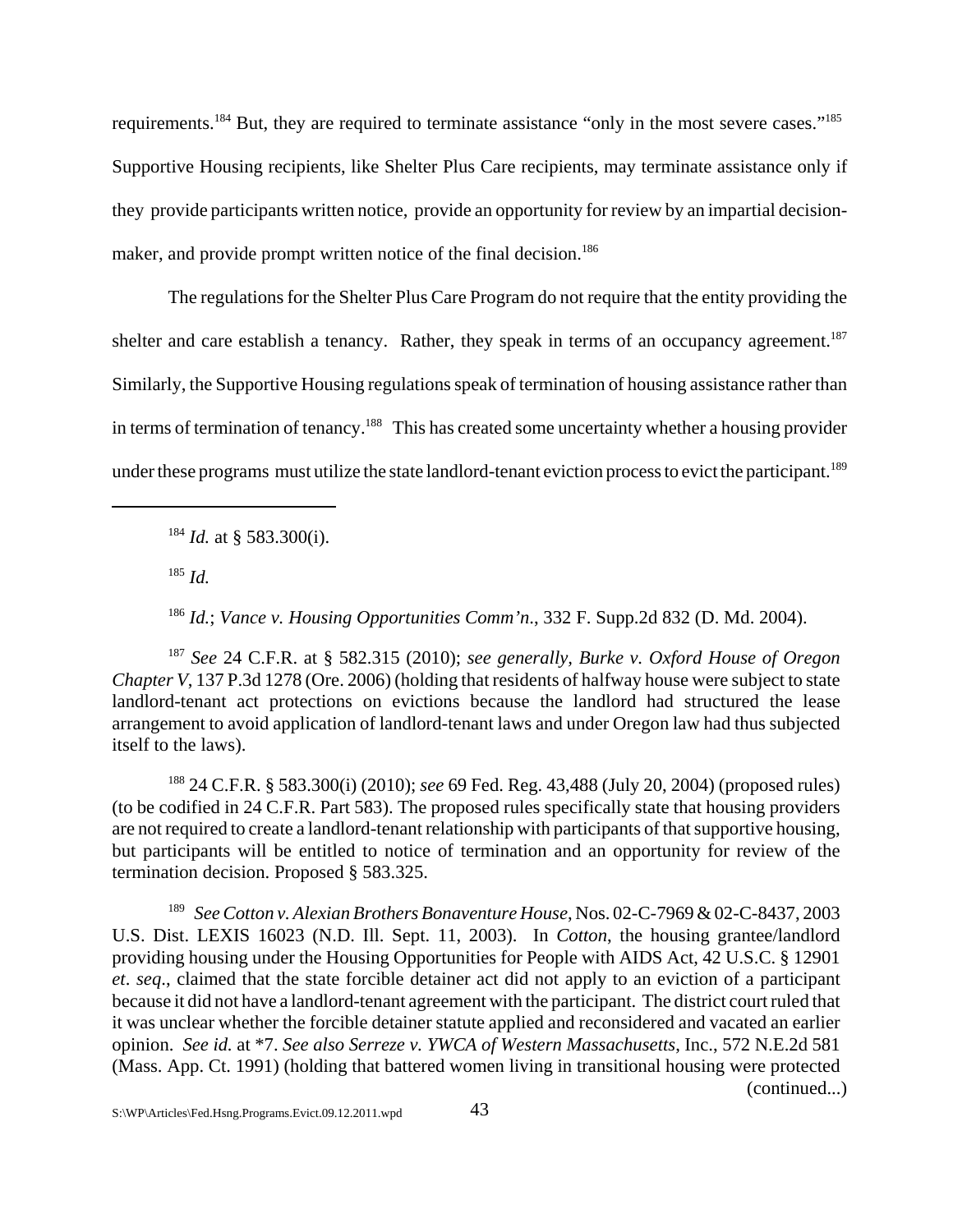Another issue is whether participants may lose their housing for failing to participate in required services.<sup>190</sup> If a participant fails to participate in required services, the provider may end the tenancy. But, such participants should surely have the protections of the judicial eviction process.

# **VIII. Evictions from Housing Funded through Housing Opportunities for Persons with AIDS ("HOPWA").191**

 The regulations for HOPWA speak in terms of termination of assistance rather than termination of tenancy.<sup>192</sup> This has created some uncertainty about whether the landlord must prove its case through the eviction process.<sup>193</sup> HOPWA recipients may terminate assistance to participants who violate program requirements or conditions of occupancy.<sup>194</sup> But, the grantee "must ensure that supportive services are provided, so that a participant's assistance is terminated only in the most severe cases."<sup>195</sup>

In a 2009 case from Illinois, a tenant who was being evicted from housing receiving HOPWA funding for possession of illegal drugs in his apartment argued that the court had to apply a higher standard than the terms of the lease to evict and that the landlord also had to show it provided

191 42 U.S.C.A. § 12901 - § 12912 (West 2005); 24 C.F.R. Part 574 (2010).

<sup>192</sup> *See* 24 C.F.R. §574.310(e)(2) (2010).

 $194$  24 C.F.R. § 310(e)(2)(i) (2010).

 $189$ (...continued)

under state landlord-tenant law from self-help eviction).

<sup>&</sup>lt;sup>190</sup> *See Angelo J. Melillo Center for Mental Health v. Denise B., 777 N.Y.S.2d 830 (N.Y.* Dist. Ct. March 1, 2004) (holding that a Shelter Plus Care Program provider may evict participants for failure to participate in treatment programs).

<sup>193</sup> *See* note 189 *supra.*

<sup>195</sup> *Id.*

S:\WP\Articles\Fed.Hsng.Programs.Evict.09.12.2011.wpd 44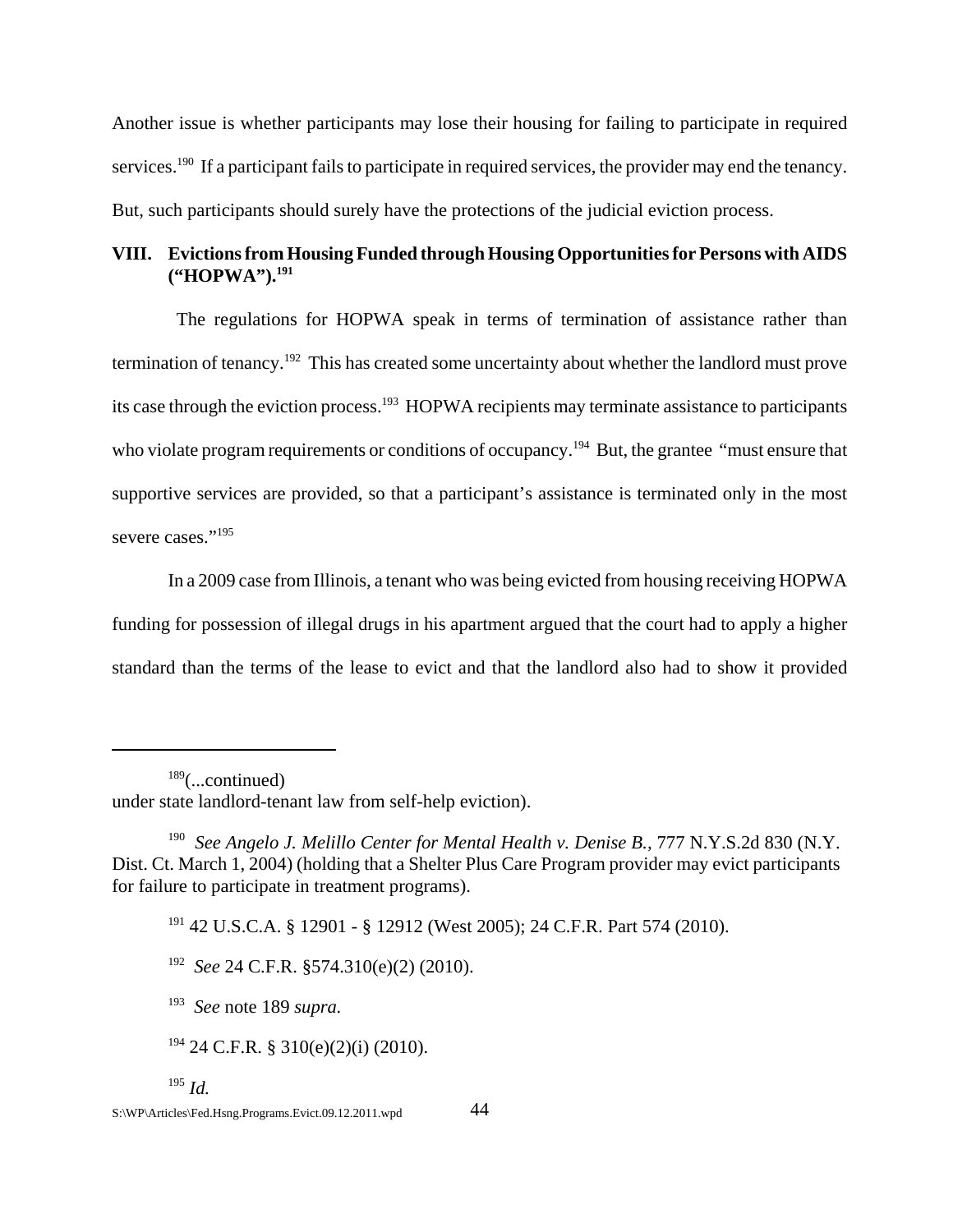supportive services to the tenant before terminating his tenancy.<sup>196</sup> The court rejected both of those arguments.<sup>197</sup> The tenant also contended that the phrase "most severe case" precluded eviction because the quantity of marijuana found in his apartment was minimal.<sup>198</sup> The court also rejected that argument, ruling that illegal drug activity would constitute a "most severe case."199

In terminating assistance to a participant, the entity "must provide a formal process that recognizes the rights of individuals receiving assistance to due process of law."<sup>200</sup> The grantee must give the participant (1) written notice containing a clear statement of the reasons for the termination, (2) an opportunity to a "review" of the decision in which the participant is given the opportunity to confront opposing witnesses, present written objections, and be represented by counsel before a person other than the persons or a subordinate of the person who made or approved the termination decision, and  $(3)$  prompt written notice of the final decision.<sup>201</sup>

 If a participant is evicted, he or she may seek to find housing assistance at another facility receiving HOPWA funding. In the decision from Illinois described above, the appellate court noted that the legislative history suggests that local programs make attempts to bring the person back into the program when termination occurs. $202$ 

### **IX. Evictions from Tax Credit Apartments.**

<sup>197</sup> *See id.*

<sup>198</sup> *Id.* at 562-63.

<sup>199</sup> *Id.*

<sup>200</sup> 24 C.F.R. § 574.310(e)(2)(ii) (2010).

<sup>201</sup> *Id.*

<sup>202</sup> *Garden View v. Fletcher*, 916 N.E.2d at 562.  $S:\W{P\} \text{Articles} \rightarrow \text{45}$ 

<sup>196</sup> *See Garden View v. Fletcher*, 916 N.E.2d 554, 559-62 (Ill. App. 2009).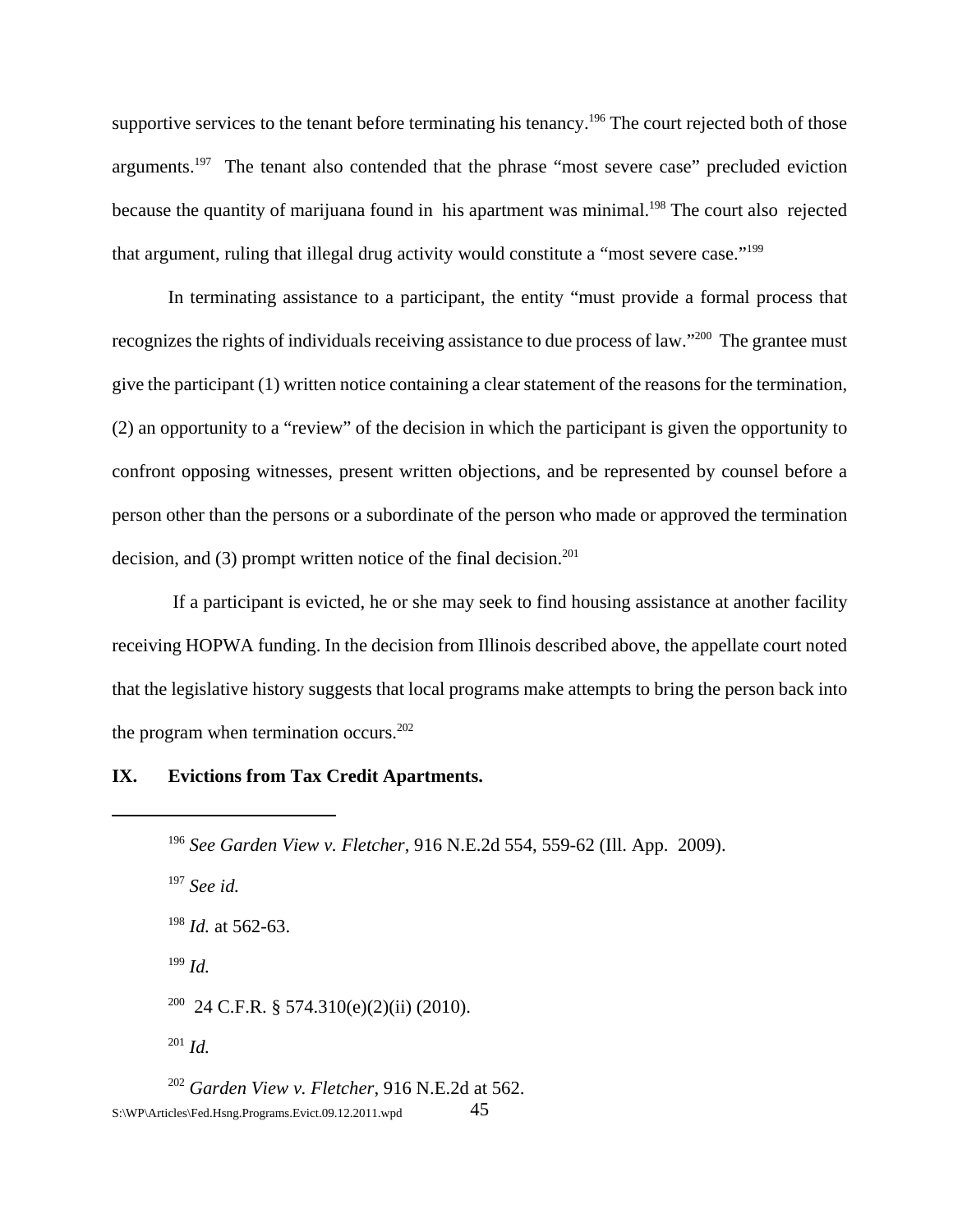Tax credit landlords may evict tenants and refuse to renew the lease at the end of the lease term only for good cause. <sup>203</sup> IRS, the federal enforcement agency for the tax credit program, first issued a revenue ruling in July 2004, notifying state tax credit agencies that tax credit landlords may evict tenants only for good cause, both during the lease term and at the end of the lease term.204 Prior to this ruling by the IRS, several state appellate courts had held that tax credit landlords must have good cause to terminate the tenancy of a tenant in a tax credit unit.<sup>205</sup> In its most recent guide for state agencies monitoring tax credits complexes for compliance, IRS gave the following guidance:

A lease to rent low-income housing is a contract. A lease contract expires at the end of the time period specified in the lease. At that time, the tenant surrenders the lowincome housing unit to the owner and the owner accepts it back. The owner and tenant may renew the contract (or enter into a new contract), thereby allowing the tenant to continue occupying the low-income unit, but the owner is not obligated to renew a lease or enter into a new one, and failure to do so does not, per se, constitute an eviction without good cause. **However, the owner must be prepared to demonstrate if challenged in state court that the nonrenewal of a lease is not a "termination of tenancy" for other than good cause under IRC § 42.**

The owner must provide the tenant with timely notice that the lease will not be

<sup>204</sup> Rev. Rul. 2004-82, at A-5, 2004-35 I.R.B. 350; Rev. Procedure 2005-37 (June 21, 2005); *see generally* NATIONAL HOUSING LAW PROJECT, *IRS Finally Clarifies Good Cause Eviction Protection for Tax Credit Tenants*, 34 HOUS. L. BULL. 208 (Oct. 2004); *Update on Good Cause Eviction Protections for Tax Credit Tenants*, 35 HOUS. L. BULL. 117 (April 2005).

<sup>205</sup> *See Carter v. Maryland Management Co.*, 835 A.2d 158 (Md. Ct. App. 2003); *Cimarron Village v. Washington*, 659 N.W.2d 811 (Minn. Ct. App. 2003); *Land Lease Apartment Management, LLC v. Stribling*, No. HWA30495, 2004 Conn. Super. LEXIS 2988 (Conn. Super. Ct. Sept. 8, 2004); Bowling *Green Manor Limited Partnership v. Kirk*, No. WD-94-125, 1995 Ohio App. LEXIS, at \*6-14 (Ohio Ct. App. June 30, 1995) (finding tenant had property interest in her tax credit apartment and owner's actions constituted government action); *Bowling Green Manor Limited Partnership v. LaChance*, No. WD-94-117, 1995 Ohio App. LEXIS 2767, at \*9-15 (Ohio Ct. App. June 30, 1995) (finding tenant had property interest in her tax credit apartment and owner's actions constituted government action)

<sup>&</sup>lt;sup>203</sup> 26 U.S.C. A. § 42 (h)(6)(E)(ii)(I) (West 2011); Rev. Rul. 2004-82, at A-5, 2004-35 I.R.B.350; Rev. Procedure 2005-37 (June 21, 2005); *see generally* Marc Jolin, *Good Cause Eviction and the Low-Income Housing Tax Credit*, 67 U. CHI. L. REV. 521 (2000) .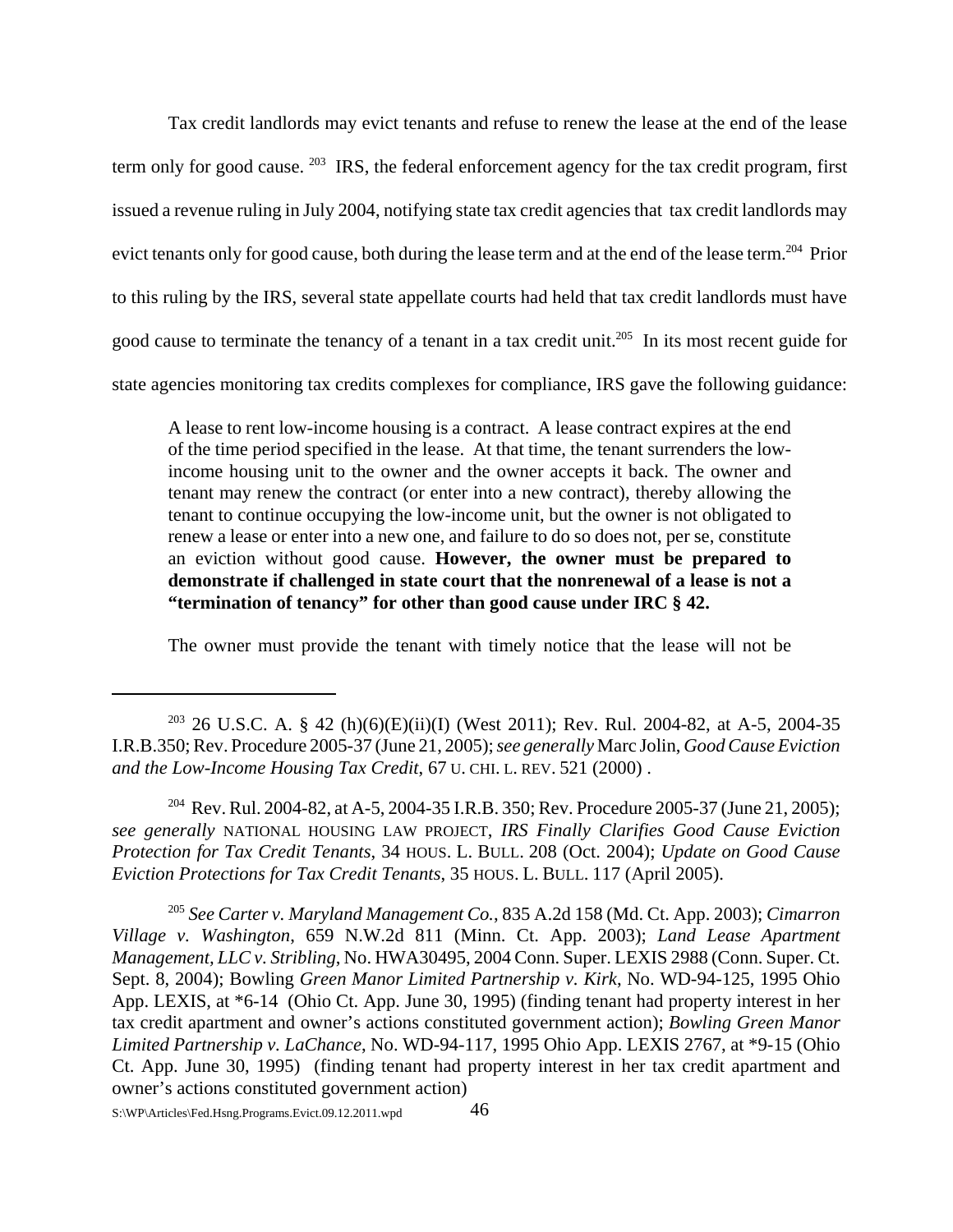renewed as required under state law.206

Notwithstanding the less than perfectly clear language of the paragraph, the critical sentence emphasized above does clearly state that an owner must prove good cause "if challenged in state court."

The IRS has not required, however, that tax credit landlord include good cause language in their lease agreements with tenants;<sup>207</sup> as a result, most tax credit tenants have no idea that their landlord can refuse to renew the lease only for good cause. Thus, advocates must be especially vigilant to identify tenants facing non-renewal evictions from tax credit complexes to ensure that their tenancy is terminated only for good cause.<sup>208</sup> Since good cause is required, it is implicit that the notice of lease termination state specific grounds for the termination or lease non-renewal.<sup>209</sup> The lease and state law will determine the required notice period, because neither the tax credit statute nor IRS regulations address this issue. Depending on the state law pleading requirements, it may be necessary to plead as an affirmative defense that good cause is required.

# **X. Evictions of Section 8 Housing Choice Voucher Program Tenants.210**

<sup>208</sup> See Virgin Islands Community Housing Limited Partnership v. Rivera, No. ST-07-CV-655, 2008 V.I. LEXIS 16, \*12-13 (Super. Ct. Dec. 24, 2008) (noting that the tenant had presented a "colorable claim that under the LIHTC regulations, she ... should not be evicted at the expiration of her lease, absent good cause")

<sup>209</sup> *See* cases cited at n. 205, *supra*.

<sup>206</sup> INTERNAL REVENUE SERVICE, *Guide for Completing Form 8823, Low-Income Housing Credit Agencies Report of Noncompliance or Building Disposition*, at chp. 26, "Tenant Good Cause Eviction and Rent Increase Protection" (updated March 22, 2011).

<sup>207</sup> *See* Rev. Procedure 2005-37 (June 21, 2005).

<sup>210</sup> *See* 42 U.S.C.A. § 1437f(o)(7) (West Pamph. Supp. 2010); 24 C.F.R. § 982.310 (2011); U.S.DEPT.OF HOUSING AND URBAN DEVELOPMENT, *Housing Choice Voucher Program Guidebook 7420.10G,* at chp.15, §15.2 (April 2001).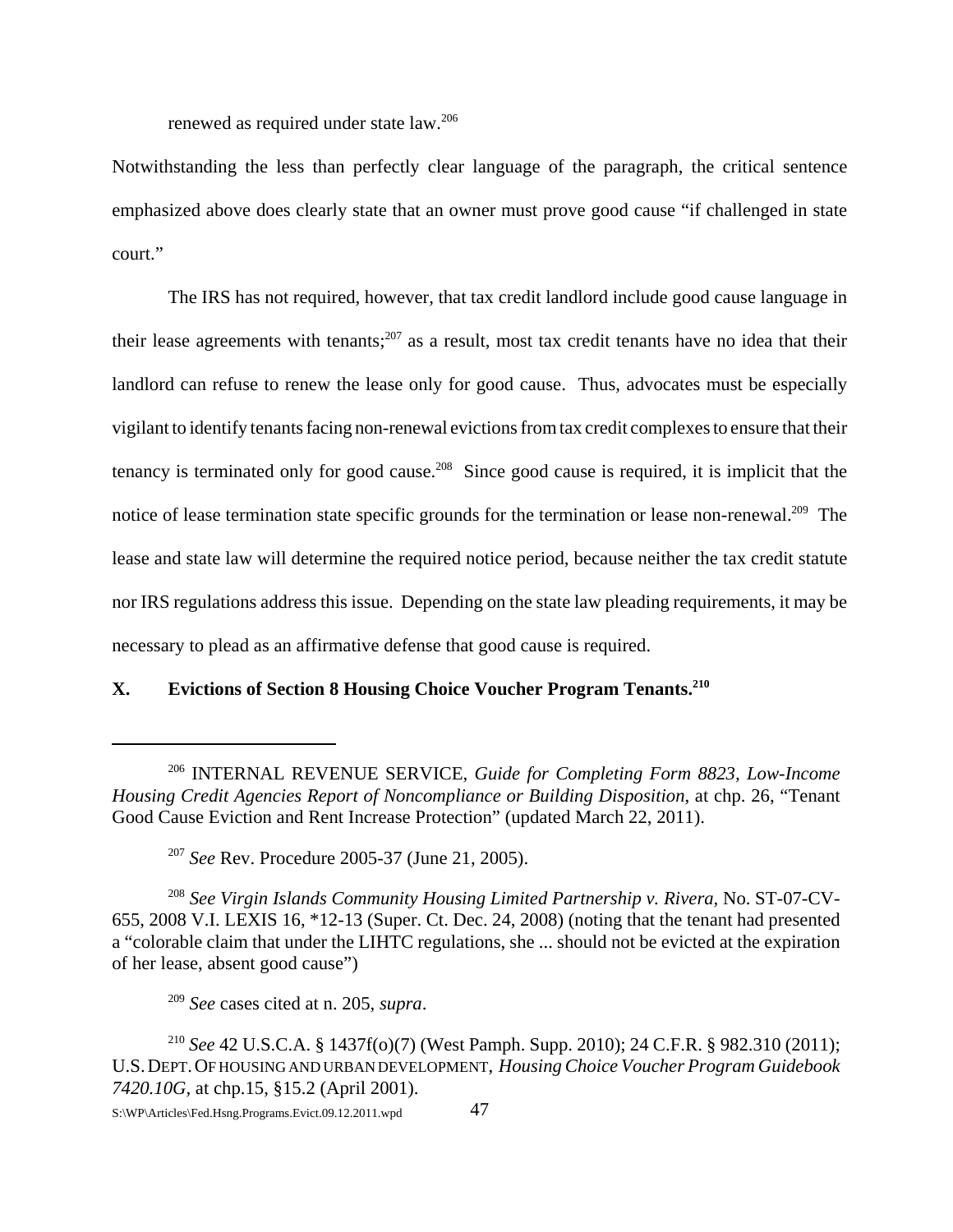### A. Grounds for Eviction.

 Evictions of Section 8 housing choice voucher tenants are the responsibility of the owner and not the public housing authority ("PHA") administering the program.<sup>211</sup> A landlord may evict during the initial lease term and any extension only on the following grounds: (1) serious or repeated violation of the terms and conditions of the lease; (2) violation of federal, state, or local which imposes obligations on the tenant in connection with the occupancy of the unit; (3) criminal activity by the tenant, household member, guest, or other person under the tenant's control that threatens the health, safety, or peaceful enjoyment of the premises by other residents or persons residing in the immediate vicinity; (4) violent criminal activity on or near the premises; (5) drug-related criminal activity on or near the premises; (6) alcohol abuse by the tenant or a household member that threatens the health, safety, or right to peaceful enjoyment of the premises by residents; (7) violation by the tenant or a household member of a condition of probation or parole imposed under federal or state law; (8) fleeing by the tenant to avoid prosecution or confinement after conviction of a felony; and (9) other good cause.<sup>212</sup> The landlord is not required to evict when the tenant has violated the lease; the regulations give the landlord the right to consider all the circumstances. $213$ 

During the first year of the lease term, the owner may not terminate the tenancy for *other good cause* unless the termination is based on something the family did or failed to do.<sup>214</sup> Thus, during the first year of the lease term, an owner may not terminate the tenancy on the grounds that the owner

 $211$  24 C.F.R. § 982.310 (2011).

<sup>212</sup> *See* 42 U.S.C.A. § 1437f(o)(7) (West Pamph. Supp. 2010); 24 C.F.R. § 982.310 (2011); U.S.DEPT.OF HOUSING AND URBAN DEVELOPMENT, *Housing Choice Voucher Program Guidebook 7420.10G,* at chp.15, §15.2 (April 2001).

 $213$  24 C.F.R. § 982.310(h) (2011).

<sup>214</sup> *Id*. at § 982.310(d)(2).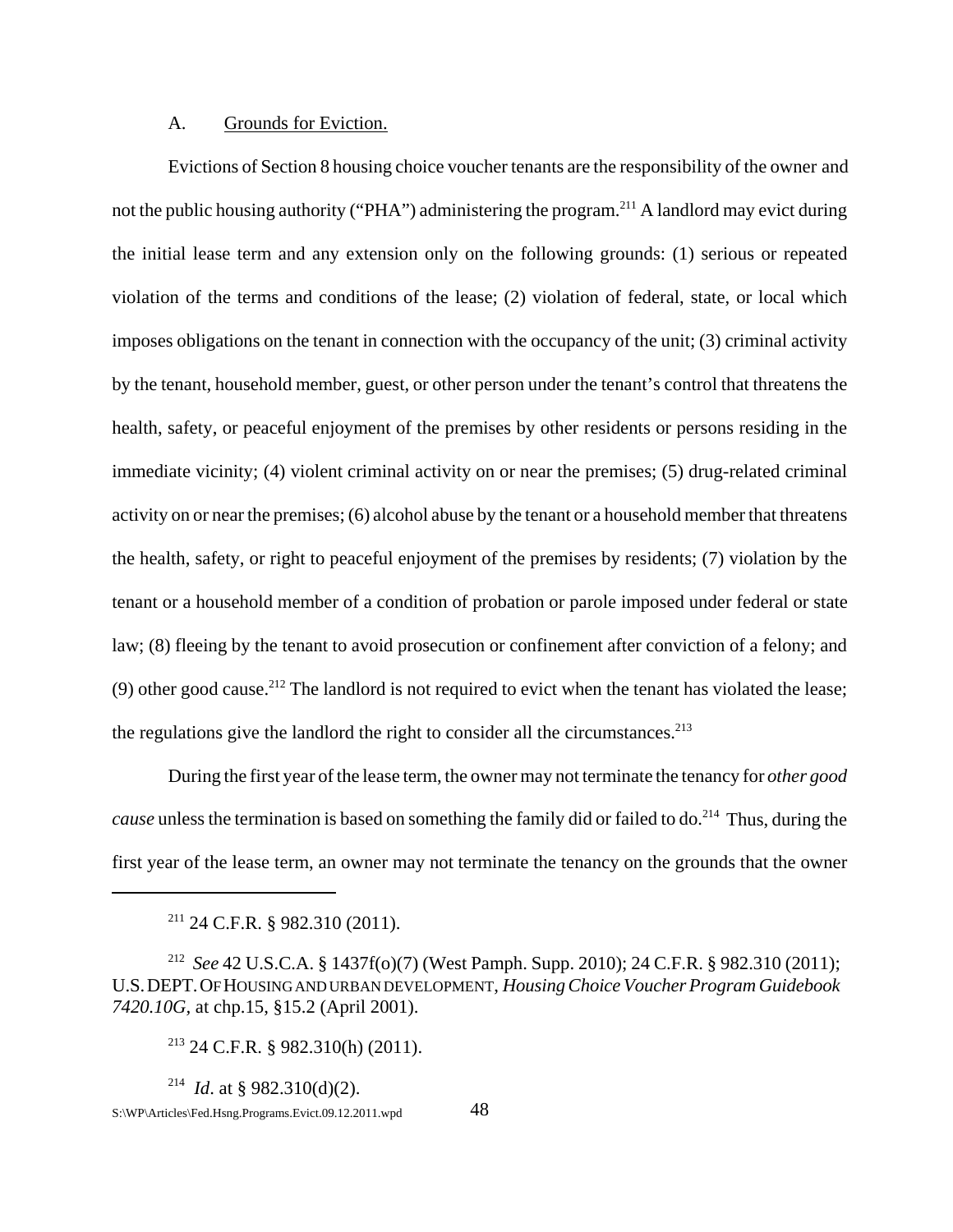desires to use the unit for personal or family use, for a purpose other than as residential rental unit, or for a business or economic reason such as a sale of the property, renovation of the unit, or a desire to rent the unit at a higher rental.<sup>215</sup> At the end of the lease term, however, an owner may terminate the tenancy or non-renew the lease without cause.<sup>216</sup> But an owner of a multifamily apartment complex who has prepaid the mortgage or opted out of a project-based Section 8 contract may not terminate the tenancy or non-renew the lease without cause of tenants living at the complex with enhanced vouchers.<sup>217</sup>

If the parties wish to continue the tenancy, it is not necessary that the landlord and the PHA sign a new housing assistance payments contract unless the landlord is changing lease terms governing payment for utilities or appliances or changing the lease provisions governing the term of the lease, or the family is moving to a new unit.<sup>218</sup> The owner must notify the PHA of any changes in the amount of the rent at least sixty days before any such changes go into effect.<sup>219</sup>

# B. Notice of Lease Termination and Right to Continued Participation in Section 8 Housing Voucher Program.

215 *Id.*

<sup>216</sup> *See* 42 U.S.C.A. § 1437f(o)(7) (West Pamph. Supp. 2010); 24 C.F.R. § 982.310 (2011); *In re Burch*, 401 B.R. 153, 158-160 (Bankr. E.D. Pa. 2008); *Pelham v. Formisano*, 782 N.Y.S.2d 898 (N.Y. S. Ct. 2004); *Carol Ricket & Associates v. Law*, 54 P.3d 91 (N.M. Ct. App. 2002; *Kane Realty, LLC v. Goss*, No. BRSP055613, 2004 Conn. Super. LEXIS 3860 (Conn. Super. Ct. Dec. 20, 2004). Of course, if the lease requires good cause to terminate at the end of the lease term, the landlord must show good cause. Of course, low income housing tax credit owners must have good cause to terminate the tenancy of a voucher holder. *See* discussion at § IX of this outline.

<sup>217</sup> *See* 42 U.S.C.A. § 1437f(t)(1)(B) (West Pamph. Supp. 2010); *Jeanty v. Shore Terrace Realty Ass'n.*, No. 03 Civ 8669 (BSJ), 2004 U.S. Dist. LEXIS 15773 (S.D. N.Y. Aug. 9, 2004) (holding that landlord who opted out of project-based Section 8 contract must accept enhanced voucher)

<sup>218</sup> *See* Form HUD-52641 (March 2000), at para. 15.b (Tenancy Addendum).

<sup>219</sup> *Id.* at para. 15.d.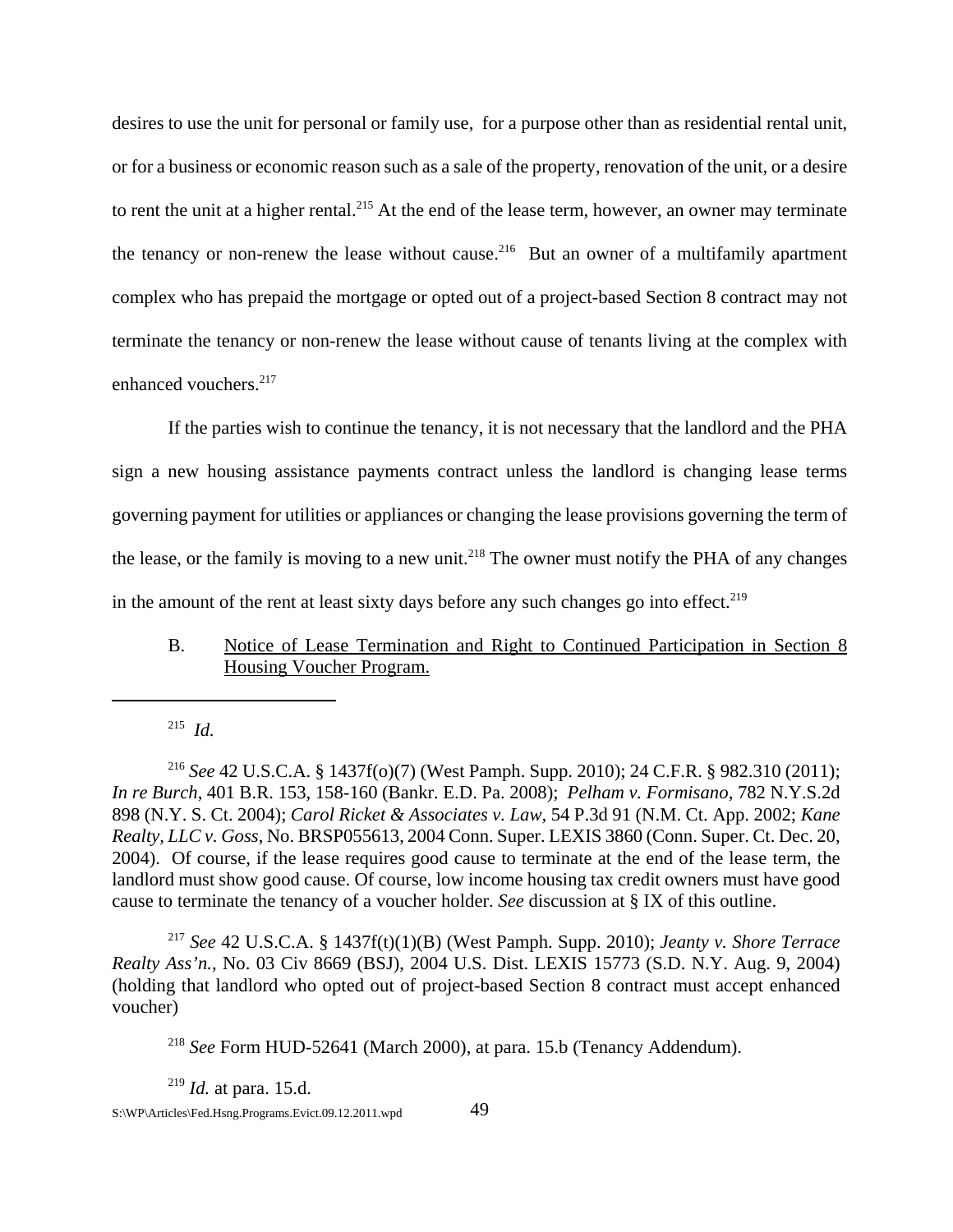The owner must give the tenant written notice specifying the grounds for eviction.<sup>220</sup> The tenancy does not terminate before the owner gives the notice, and the notice must be given at or before commencement of the eviction in court.<sup>221</sup> The notice giving the grounds for the eviction may be included in or combined with the notice to vacate or the court pleading filed to commence the eviction lawsuit.222 The requisite notice period is determined by the lease and state law, because the regulations do not address the issue.<sup>223</sup> The PHA plays no role in the eviction process, although the owner must give the PHA a copy of the notice to vacate or court complaint. 224 Failure of the landlord to provide a copy of the notice to the PHA is grounds for dismissal of the eviction suit.<sup>225</sup> Because the PHA is not involved in the eviction procedure, no state or government action is present.<sup>226</sup> The owner may only evict the tenant through the judicial process.<sup>227</sup>

All too frequently landlords will attempt to evict tenants because the PHA has not paid the

<sup>221</sup> 24 C.F.R. § 982.310(e)(1)(i) (2011).

<sup>222</sup> *Id.* at § 982.310(e)(1), (2).

223 *See id.* at § 982.310*; Wasatch Property Mgmt. v. Degrate*, 112 P.3d 647, 649-50 Cal/ 2005) (Section 8 landlord must comply with state notice requirements); *Gallman v. Pierce*, 639 F. Supp. 472, 476-78 (N.D. Cal. 1986).

<sup>224</sup> 24 C.F.R. at § 982.310(e)(2)(ii) (2011).

<sup>225</sup> *See Lamlon Develop. Corp. v. Owens*, 533 N.Y.S.2d 186, 189-191 (N.Y. Dist. Ct. 1988); *Santouse v. Scott*, HDSP137470, 2006 Conn. Super. LEXIS 1660 (Conn. Super. Ct. June 2, 2006).

<sup>226</sup> *Cf. Miller v. Hartwood Apartments, Ltd.*, 689 F.2d 1239 ( $5<sup>th</sup> Cir.1982$ ) (holding that the actions of a Section 8 New Construction apartment owner in evicting a tenant do not constitute either state or federal governmental action); *contra Anast v. Commonwealth Apartments*, 956 F. Supp. 797-99 (N.D. Ill. 1994) (finding government action on part of Section 8 Substantial Rehabilitation landlord in evicting tenant).

 $227$  24 C.F.R. § 982.310(f) (2011).  $S:\W{P\}$ Articles\Fed.Hsng.Programs.Evict.09.12.2011.wpd 50

<sup>220</sup> *See* 42 U.S.C.A. § 1437f(o)(7)(E) (West Pamph. Supp. 2010); 24 C.F.R. § 982.310(e) (2011).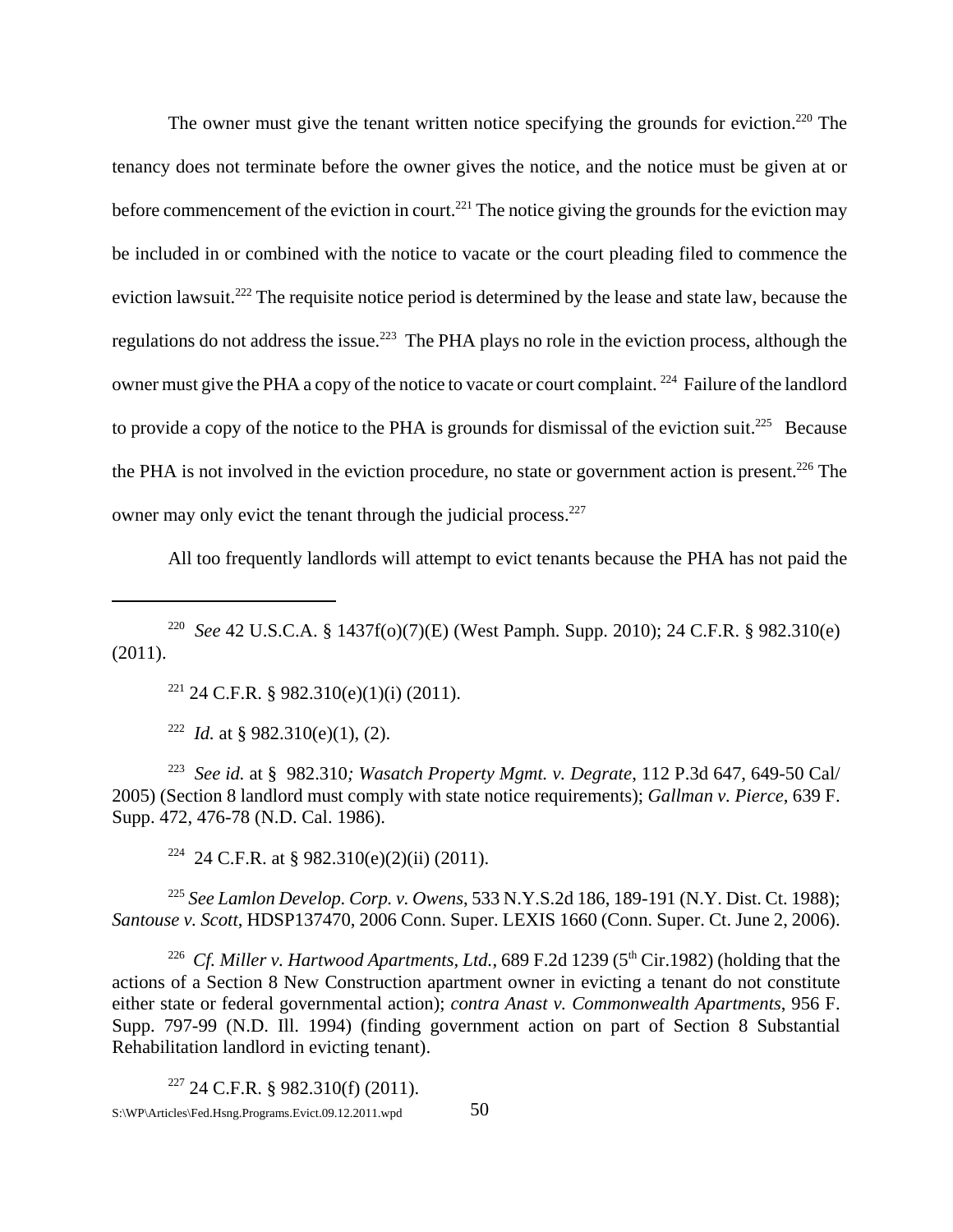housing assistance payment. The regulations are clear that nonpayment by the PHA is not grounds for termination of the tenancy by the landlord, and the owner may not terminate the tenancy during the term of the lease for nonpayment by the PHA.<sup>228</sup> Landlords may also refuse to make repairs, resulting in termination of the housing assistance contract by the PHA. When that happens, a landlord may seek to evict. In a 2010 case from New York, the court held that so long as the tenants paid their share of the rent, the landlord could not evict absent good cause.<sup>229</sup>

Section 8 participants have a property right in continued participation in the Section 8 Voucher Program.230 When the tenant is evicted for a serious violation of the lease, however, the PHA must propose termination of the family's participation in the Section 8 voucher program.<sup>231</sup> Although the regulations require termination when the tenant is evicted for a serious lease violation, they also permit the PHA to consider all the circumstances in deciding whether to terminate the

<sup>228</sup> *Id.* at § 982.310(b); *Soliman v. Cepeda*, 634 A.2d 1057 (N.J. Super. Ct. Law Div. 1993); *see Thirty LLC v. Omaha Housing Authority*, 771 N.W.2d 165 (Neb. Ct. App. 2009) (PHA entitled to recoup housing assistance payments from landlord who charged tenant a monthly side payment of \$103 in violation of the housing assistance payments contract); *Sunflower Park Apartments v. Johnson*, 937 P.2d 21 (Kan. Ct. App. 1997) (landlord not entitled to recover rent judgment against tenant for PHA's unpaid housing assistance payments); *Marant Apartments, LLC v. Baez*, 779 N.W.2d 725 (Wis. Ct. App. 2009) (unpublished) (ruling that tenant was not liable for PHA's rent share for months during which the unit failed housing quality standards).

<sup>229</sup> *See 1212 Grand Concourse LLC* v. Ynguil, 894 N.Y.S.2d 713 (N.Y. Civ. Ct. 2010). The court in this case is also influenced by a consent decree that limited the landlord's right to terminate the lease, so the opinion must be read carefully for its application in other jurisdictions.

<sup>230</sup> *See e.g.*, *Stevenson v. Willis*, 579 F. Supp. 2d 913, \*11-12 (N.D. Ohio 2008) ("Plaintiff's participation in the § 8 Housing Choice Voucher Program, administered by LMHA, is a property interest protected by the requirement of procedural due process.")*; see also Baldwin v. Housing Authority of Camden*, 278 F. Supp.2d 365, 377-80 (D. N.J. 2003) (finding that *applicants* for voucher program have property interest).

 $231$  24 C.F.R.§ 982.552(b)(2) (2011). S:\WP\Articles\Fed.Hsng.Programs.Evict.09.12.2011.wpd 51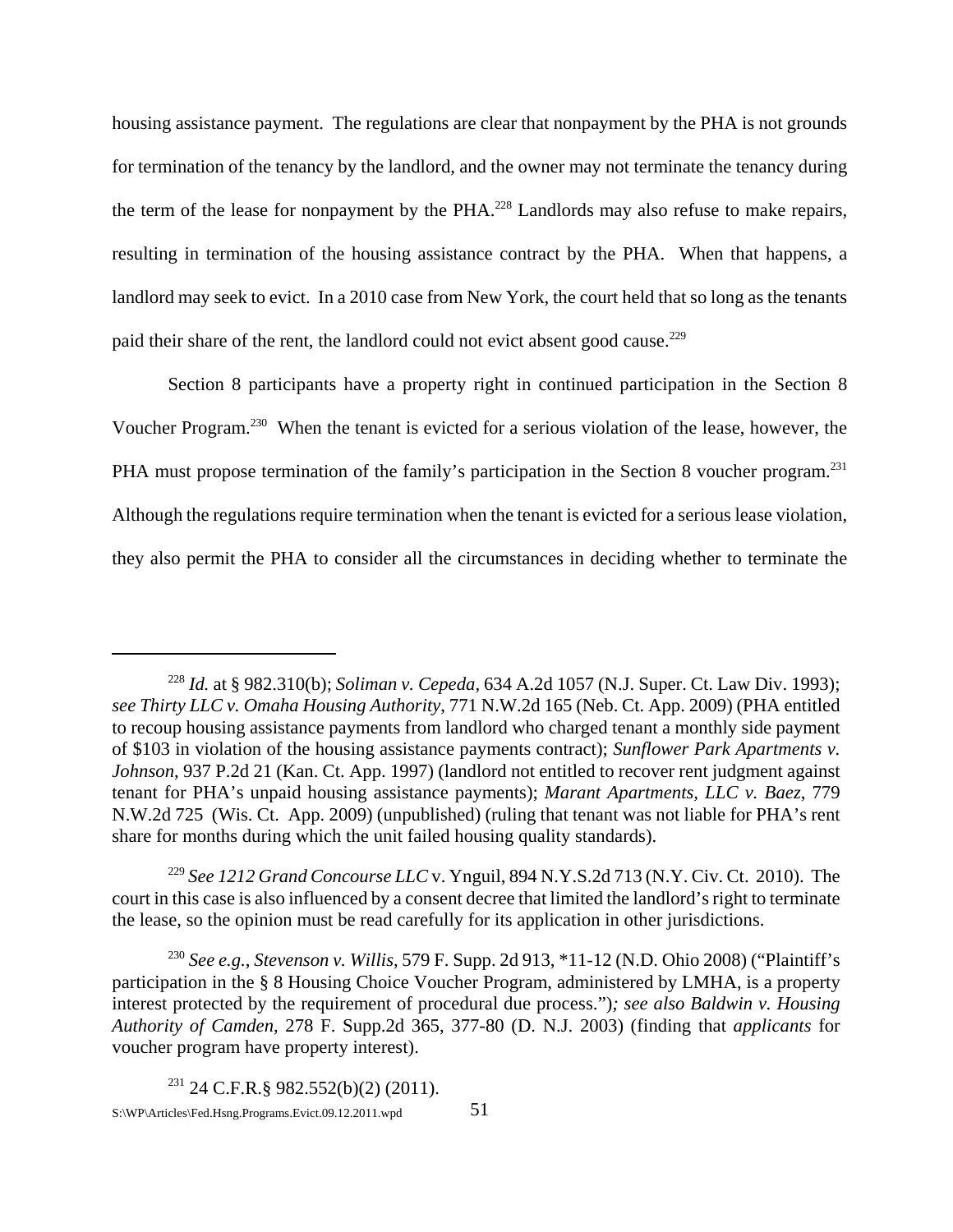family's assistance.<sup>232</sup> Thus, the PHA is obligated to propose termination of assistance, but it may decide, in considering the circumstances, not to terminate the assistance of a family that has been evicted for a serious lease violation.<sup>233</sup>

 An evicted family whose voucher assistance is not terminated is entitled to receive a voucher to locate another dwelling unit.<sup>234</sup> As previously noted, although a tenant may have been evicted, the PHA need not always terminate assistance.<sup>235</sup> In some case, the PHA may decide to continue assistance conditioned on the removal from the household of the household member responsible for the activity leading to the eviction.<sup>236</sup> Or, the PHA may condition continued assistance on completion of a supervised drug or alcohol rehabilitation program or other evidence of rehabilitation.237 If the family include a person with disabilities, the PHA decision is subject to consideration of a reasonable accommodation request.<sup>238</sup> Finally, the PHA's decision must be consistent with fair housing provisions of the  $law.^{239}$ 

In addition, in any number of circumstance, although the tenant may have been evicted, no

 $234$  24 C.F.R. § 982.314(b)(2) (2011).

<sup>235</sup> *Id.* at § 982.552(c)(2).

<sup>236</sup> *Id.* at § 982.552(c)(2)(ii).

<sup>237</sup> *Id.* at § 982.552(c)(2)(iii).

<sup>238</sup> *Id.* at § 982.552(c)(2)(iv).

<sup>239</sup> *Id.* at § 982.552(c)(2)(y).

<sup>232</sup> *Id.* at § 982.552 (c) (2).

<sup>&</sup>lt;sup>233</sup> The PHA must give the family notice and an opportunity for an administrative hearing; it may not simply terminate the tenant's participation following the eviction suit. 24 C.F.R. § 982.555(a)(1)(v)(2011); *Colvin v. Housing Authority of City of Sarasota*, 71 F.3d 864 (11th Cir. 1996).

S:\WP\Articles\Fed.Hsng.Programs.Evict.09.12.2011.wpd 52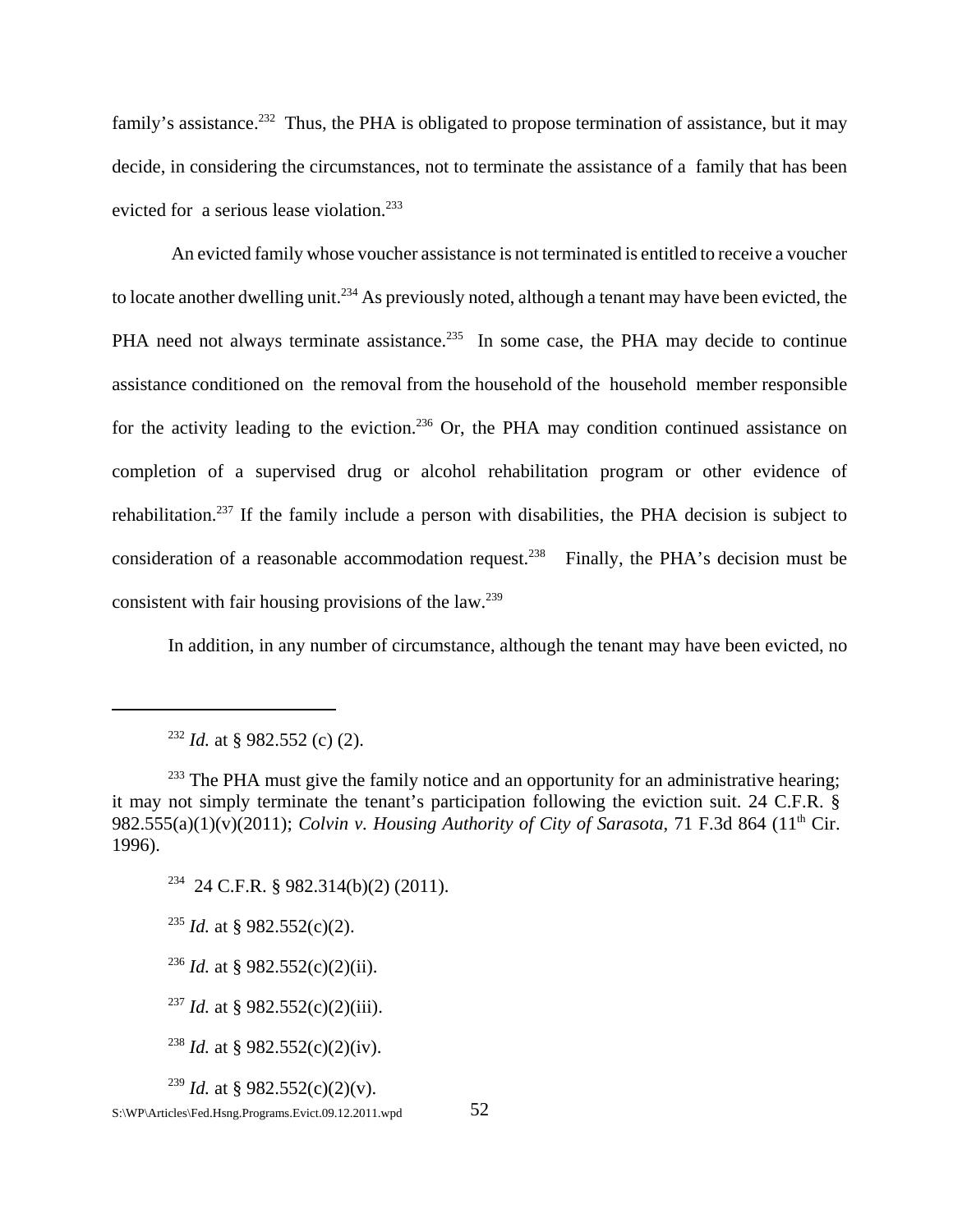basis may exist to terminate the voucher assistance.<sup>240</sup> For example, when the tenant has been evicted for holding over at the end of the lease term, that is not a serious lease violation for which a PHA should be able to terminate assistance.<sup>241</sup> Or, the landlord may have evicted for some other nonserious lease violation. Or, the family may have failed to answer an eviction lawsuit and the owner obtained a default judgment of eviction. In this case, the PHA should not be able to terminate assistance without proof at the termination hearing of the grounds supporting the eviction.<sup>242</sup> The eviction may have been without merit or the tenant may have had compelling defenses.<sup>243</sup> Because of the possible ramifications of an eviction on the tenant's voucher subsidy, the advocate must diligently discuss strategy choices with the tenant.

### **XI. Public Housing Evictions.**

The actions of a PHA constitute government action within the meaning of the fourteenth amendment,<sup>244</sup> and the due process and equal protection clauses of the fourteenth amendment apply

<sup>242</sup> *Cf. Housing Authority of Grant County v. Newbigging, 19 P.3d 1081 (Wash. Ct. App. 2001)* (setting aside default judgment in public housing eviction, finding that tenant had compelling defense to eviction).

<sup>240</sup> *See id.* at § 982.551, § 982.552, § 982.553 (identifying permissible grounds for termination of Section 8 voucher assistance).

<sup>&</sup>lt;sup>241</sup> *See id.* at § 982.551(e) ("The family may not commit any serious or repeated violation of the lease."); *Gray v. Allegheny County Hous. Auth.*, 8 A.3d 925 (Pa. Commw. Ct. 2010) (eviction may not constitute serious lease violation where landlord may have been partially responsible; remanding for further factual development of record ).

<sup>243</sup> *See id.*

<sup>&</sup>lt;sup>244</sup> See e.g., Caulder v. Durham Housing Authority, 433 F.2d 998, 1002 (4<sup>th</sup> Cir. 1970), cert. *denied*, 401 U.S. 1003 (1971); *Holmes v. New York City Housing Authority*, 398 F.2d 262, 264-65 (2d Cir. 1968).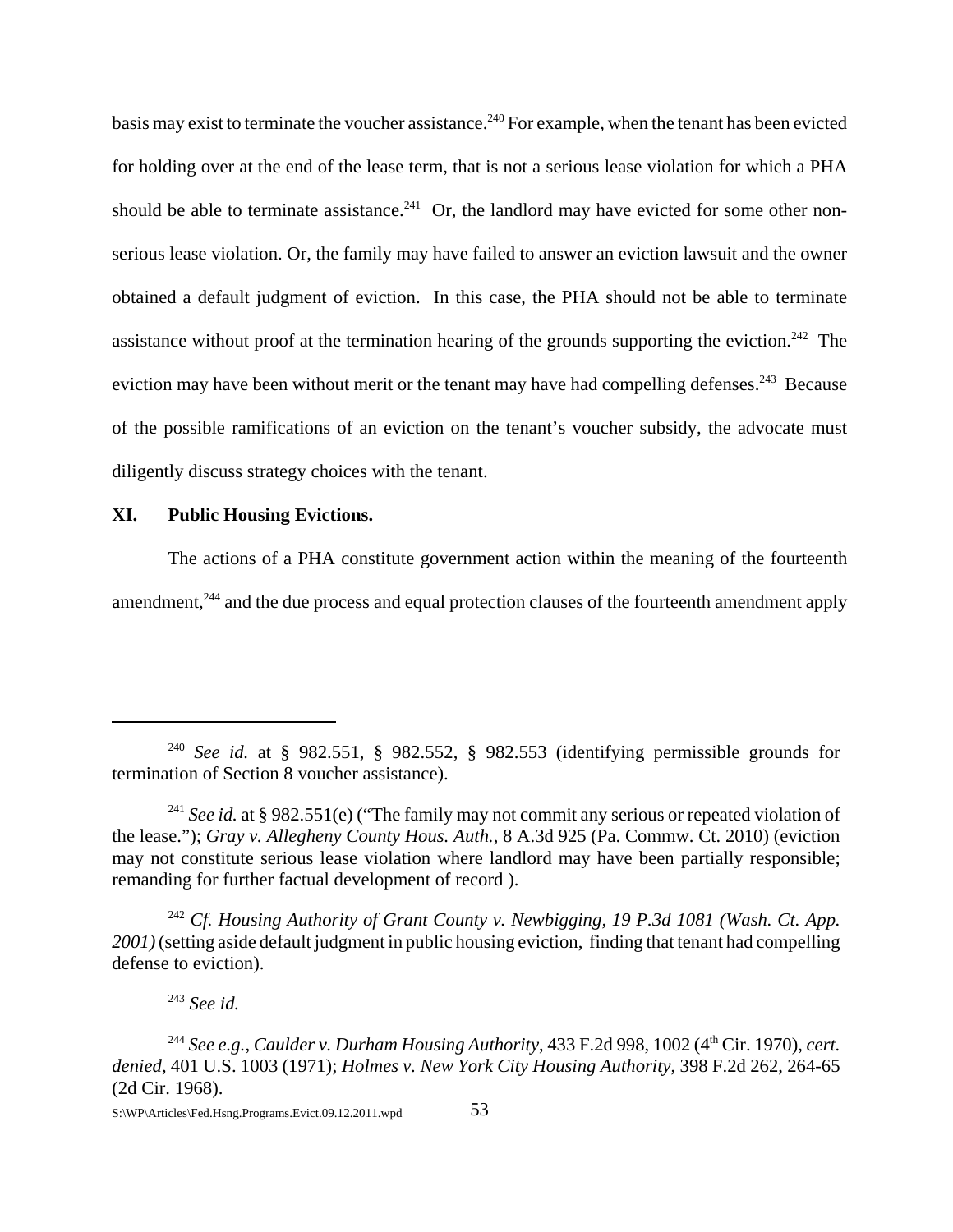to the action of the PHA.<sup>245</sup> Therefore, when a PHA acts arbitrarily, discriminates in its treatment of applicants or tenants, or deprives an applicant or tenant of a property right without notice or an opportunity for a hearing, potential due process and equal protections claims arise.246

#### A. Property Interest in Public Housing Apartment.

A tenant has a property interest in a public housing unit<sup> $247$ </sup> and may not be evicted except for serious or repeated violations of material terms of the lease or for other good cause.<sup>248</sup> Congress has codified the good cause protection by legislation that provides that PHAs may evict only for (1) serious or repeated violation of the terms or conditions of the lease; (2) other good cause; (3) criminal activity that threatens the health, safety, or right to peaceful enjoyment of the premises by other tenants; (4) drug-related criminal activity on or off the premises on the part of the tenant, any member of the household, or a guest or other person under the tenant's control; (5) violation by the tenant of a condition of probation or parole; (6) the tenant's action in fleeing to avoid prosecution or confinement after conviction for a felony;<sup>249</sup> or (7) alcohol abuse use that interferes with the health,

<sup>245</sup> *See Caulder*, *supra* note 244, 433 F.2d at 1002; *Holmes*, *supra* note 244, 398 F.2d at 264-65.

<sup>246</sup> *See e.g., Blatch v. Hernandez,* 360 F. Supp. 2d 595, 621-27 (S.D. N.Y. 2005) (finding due process violations in PHA's eviction procedures as applied to persons with mental disabilities).

<sup>247</sup> *Department of Housing and Urban Development v. Rucker*, 535 U.S. 125, 135 (2002) ("The Court of Appeals sought to bolster its discussion of constitutional doubt by pointing to the fact that respondents have a property interest in their leasehold interest, citing *Greene v. Lindsey*, 456 U.S. 444 (1982). This is undoubtedly true, and *Greene* held that an effort to deprive a tenant of such a right without proper notice violated the Due Process Clause of the Fourteenth Amendment.").

<sup>248</sup> *Caulder*, *supra* note 244, 433 F.2d at 1003-04; *Escalera v. New York City Housing Authority*, 425 F.2d 853, 861-64 (2d Cir.), *cert. denied*, 400 U.S. 853 (1970).

<sup>&</sup>lt;sup>249</sup> 42 U.S.C.A. § 1437d(<u>l</u>)(5), (6), (7), (9) (West Pamph. Supp. 2010). S:\WP\Articles\Fed.Hsng.Programs.Evict.09.12.2011.wpd 54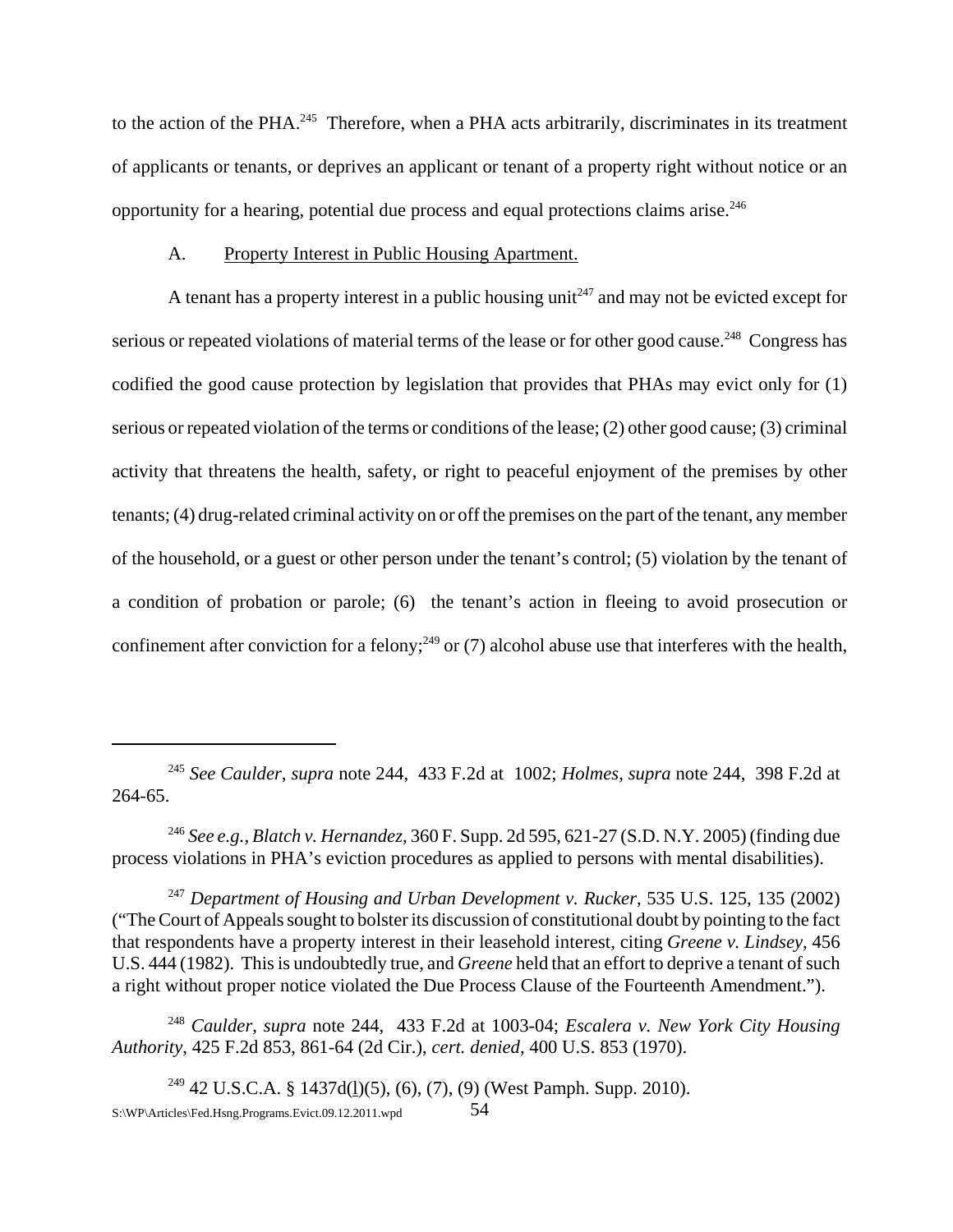safety, or the right to peaceful enjoyment of the premises by other tenants or illegal drug use.<sup>250</sup>

### B. Notice of Lease Termination.

In order to evict, a PHA must first serve the tenant with a notice of lease termination.<sup>251</sup> A notice to vacate required by state or local law may be combined with or run concurrently with a notice of lease termination.<sup>252</sup> The notice of lease termination must  $(1)$  state the specific grounds for termination; (2) inform the tenant of her right to make such reply as she may wish; (3) inform the tenant of her right to examine PHA documents relevant to the eviction; and (4) inform the tenant of the tenant's right to request a hearing in accordance with the PHA's grievance procedure when the PHA is required to afford the tenant an opportunity for a grievance hearing.<sup>253</sup>

When the PHA is not required to give the tenant an opportunity for a grievance hearing on the eviction, the notice of lease termination must additionally (1) state that the tenant is not entitled to a grievance hearing; (2) specify the judicial eviction procedure the PHA will use for eviction; (3) state that HUD has determined that the eviction procedure provides the opportunity for a hearing in court that contains the basic elements of due process as defined in HUD regulations; and (4) state whether the eviction is for criminal activity or drug-related criminal activity.<sup>254</sup>

The notice term depends upon the grounds for the eviction. In nonpayment of rent cases, the

<sup>253</sup> *Id.* at § 966.4(l)(3)(ii).

<sup>254</sup> *Id.* at § 966.4(1)(3)(y).

<sup>&</sup>lt;sup>250</sup> *Id.* at § 13662 (West 2005) (termination for alcohol abuse and illegal drug use).

<sup>&</sup>lt;sup>251</sup> 42 U.S.C.A. § 1437d(1)(4) (West Pamph. Supp. 2010) ; 24 C.F.R. § 966.4(1)(3) (2011); *New York City Housing Authority v. Harvell*, 731 N.Y.S.2d 919 (N.Y. App. Term. 2001).

<sup>&</sup>lt;sup>252</sup> 24 C.F.R. § 966.4(1)(3)(iii) (2011).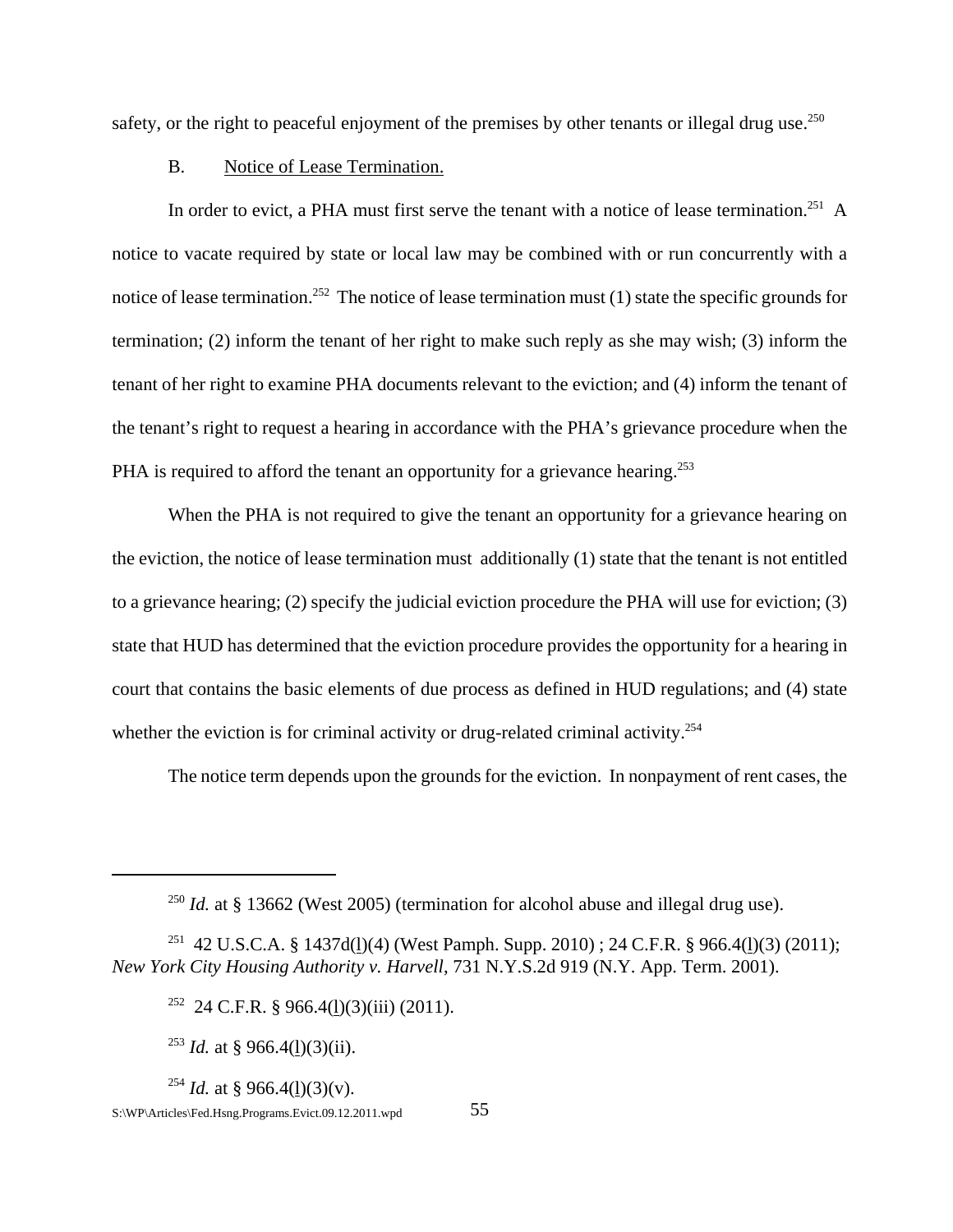PHA must give fourteen days notice of lease termination.<sup>255</sup> The PHA must give "a reasonable" period of time considering the seriousness of the situation (but not to exceed 30 days)*"* (1) when the health or safety of other tenants, PHA employees, or persons residing in the immediate vicinity of the premises is threatened; (2) if any member of the household has engaged in any drug-related criminal activity or violent criminal activity; or (3) if any member of the household has been convicted of a felony.256 In all other cases the PHA must give thirty days notice of lease termination, except that if state or local law allows a shorter notice period, that period applies.<sup>257</sup>

If a PHA attempts to evict for nonpayment of utility charges or repair charges, thirty days notice rather than fourteen days notice would be required, since the basis for the eviction is not nonpayment of "rent" but nonpayment of other charges. In addition, the PHA must also comply with any notice periods set forth in the lease.

The PHA must strictly comply with the notice requirements. PHAs frequently fail to detail the specific factual grounds for termination but simply state conclusory grounds such as "disturbance of neighbors" or "creation or maintenance of threat to health or safety of other tenants or PHA employees." Such notices are insufficient, because they are conclusory.<sup>258</sup> Similarly, notices that do not comply with the other requirements of the regulations are defective, and the PHA may not prevail

<sup>&</sup>lt;sup>255</sup> *Id.* at § 966.4(<u>l</u>)(3)(i)(A); *see also Community Development Authority of Madison v. Yoakum*, 481 N.W.2d 707 (Wis. Ct. App. 1992) (unpublished limited precedent op.) (PHA could not evict for late payment of rent based on fourteen day notice of termination claiming nonpayment of rent. Failure to pay rent and failure to pay rent on time are different things. Thirty days notice of termination would have been required for late payment of rent.).

 $256$  24 C.F.R. § 966.4(1)(3)(i)(B) (2011).

<sup>&</sup>lt;sup>257</sup> *Id.* at § 966.4(1)(3)(i)(c).

<sup>258</sup> *Escalera v. New York City Housing Authority*, *supra* note 248, 425 F.2d at 862. S: $\W{P\}$ Articles $\text{Fed.Hsng.Programs}$ . Evict.09.12.2011.wpd 56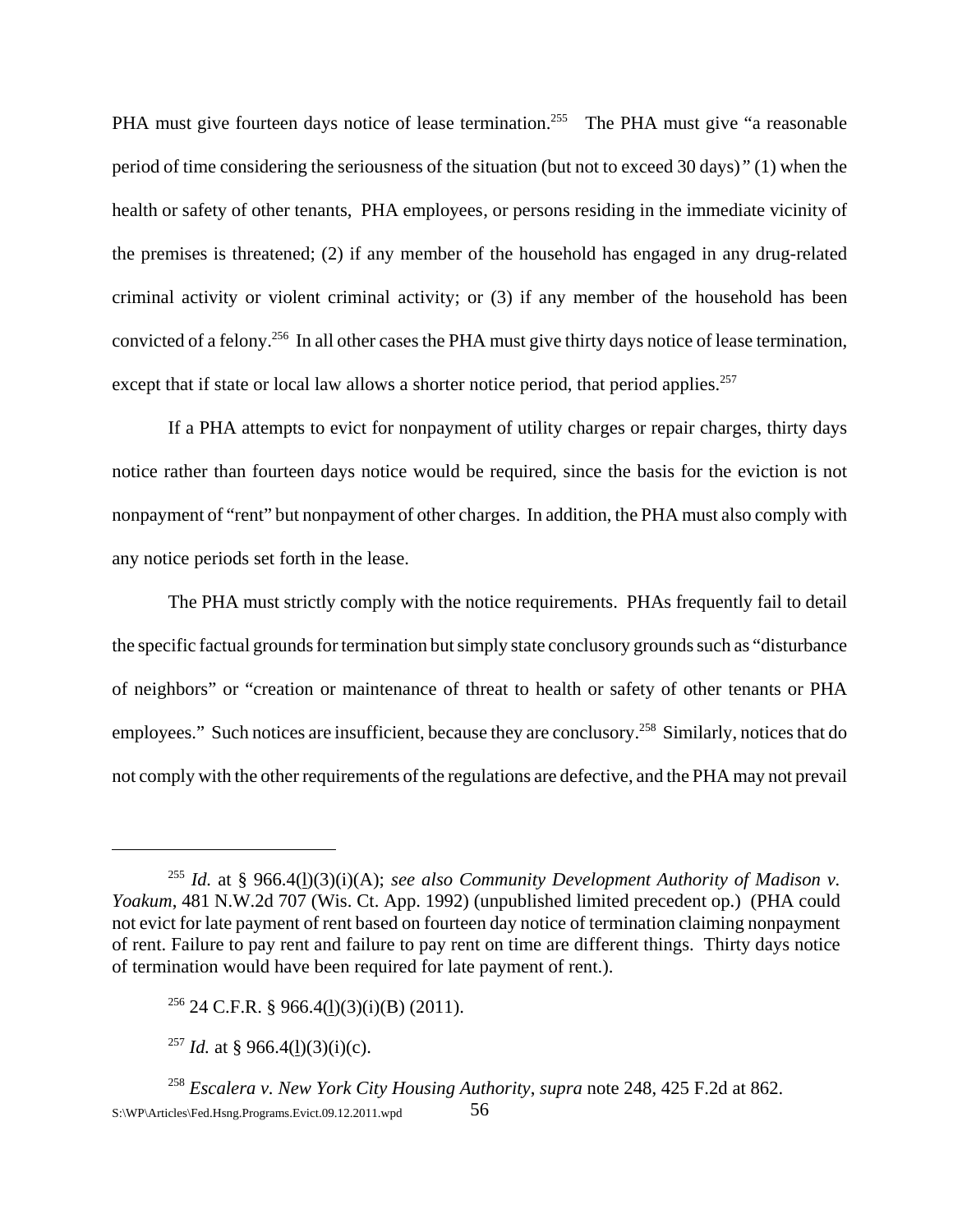in the eviction. $259$ 

### C. State Law Opportunity to Cure.

If state law provides an opportunity to cure a lease violation prior to eviction, the PHA must give the tenant such an opportunity to prior to filing an eviction suit.<sup>260</sup> PHAs will argue that a state law right to cure may not apply to evictions for drug related and violent criminal activity, since Congress has preempted such laws with the enactment of the statutes imposing strict liability on tenants for such conduct.<sup>261</sup> But, an appellate court in Kentucky recently held that a state law right to remedy a breach for alleged drug activity is not preempted by federal law when the lease incorporated the statute.<sup>262</sup> In that case, the PHA filed an eviction suit after it found crack cocaine in a room in the tenant's apartment where her nephew, who visited very other weekend, kept his belongings.263 The court concluded that state law provided the right to cure such a breach, and the tenant had remedied the breach by prohibiting her nephew from returning to her apartment.<sup>264</sup>

<sup>262</sup> *See Housing Authority of Covington v. Turner*, 295 S.W.3d 123 (Ky. Ct. App. 2009).

<sup>263</sup> *Id.* at 124.

<sup>264</sup> *Id.* at 128.

<sup>259</sup> *See, e.g., Housing Authority of Newark v. Raindrop*, 670 A.2d 1087 (N.J. Super. Ct. App. Div. 1996); *see also Corpus Christi Hous. Auth. v. Lara,* No. 13-07-00277-CV, 2008 Tex. App. LEXIS 5290, \*\*9-13 (Tex. App. – Corpus Christi July 17, 2008, no pet.).

<sup>260</sup> *See Housing Authority of City of Everett v. Terry*, 789 P.2d 745 (Wash. 1990) (en banc) (holding that public housing eviction and grievance regulations do not preempt state law cure provisions).

<sup>261</sup> *See*, *e.g*., *Scarborough v. Winn Residential L.L.P./Atlantic Terrace Apartments*, 890 A.2d 249 (D.C. 2006); *Hous. Auth. Of City of Norwalk v. Brown*, 19 A.3d 252 (Conn. App. Ct. 2011)*; but see Pratt v. District of Columbia Hous. Auth.*, 942 A.2d 656 (D.C. 2008) (holding that where eviction is sought based only on a lease provision that does not incorporate the statutory prohibition against criminal activity, the District of Columbia statute allowing tenants an opportunity to cure a lease violation is not preempted).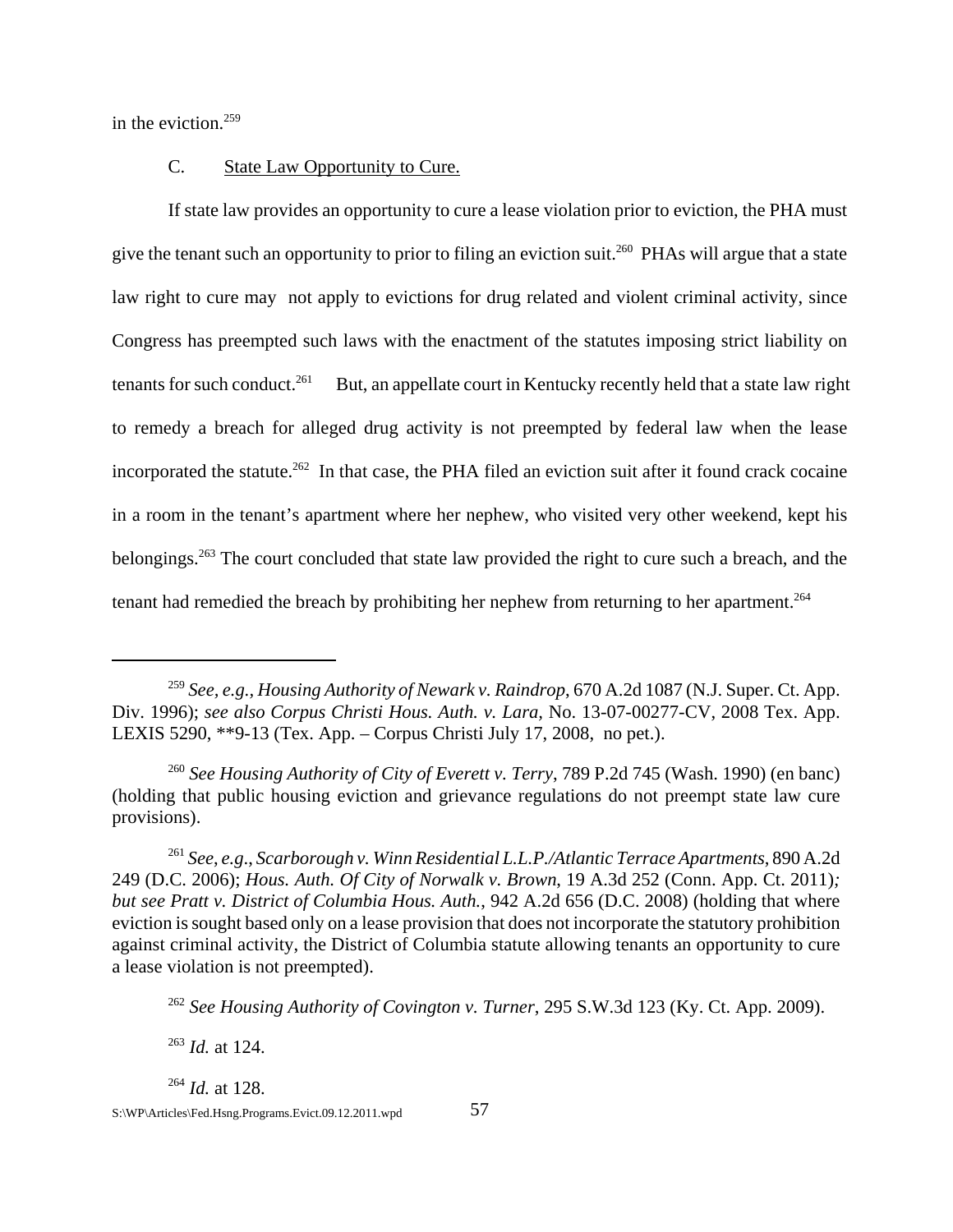If state law does not provide an opportunity to cure, the tenant should treat the period given in the notice of lease termination as a cure period and cure the lease violation.<sup>265</sup> Tenant omissions are capable of being cured – for example, the tenant pays the rent or the tenant signs the recertification paperwork. If state law also allows for cure of non-rent violations or is ambiguous, then the tenant should attempt to cure those violations by taking whatever steps can be taken to remedy the violation. That will set up the tenant's cure defense in court.

### D. Right to Administrative Grievance Hearing.

Tenants threatened with eviction have a right to avail themselves of the PHA grievance procedure, except in certain circumstances.266 The grievance procedure regulations create a right that may be enforced under 42 U.S.C. § 1983.<sup>267</sup> If a PHA refuses to grant the tenant a hearing on a proposed eviction subject to the grievance procedure, the tenant may either seek dismissal of the eviction<sup>268</sup> or sue affirmatively to enforce the right to a grievance hearing.<sup>269</sup>

 PHAs generally specify in their termination notices that the tenant must request the grievance hearing within a specified time period or the tenant loses the right to the hearing. Tenants may have

<sup>265</sup> *See Caro v. Housing Authority of the City of Austin*, 794 S.W.2d 901, 905-06 (Tex. App. – Austin 1990, writ denied) (indicating that the fourteen day notice of lease termination period may be a cure period but finding that federal law preempted any cure opportunity).

<sup>266 42</sup> U.S.C.A. § 1437d(k) (West Pamph. Supp. 2010); 24 C.F.R. § 966.51 (2011). Tenants will sometime settle a pending eviction with an agreement that the tenant will waive the right to a grievance hearing in the future on an eviction arising out of similar facts. Such agreements should be entered into with caution, because the courts are likely to enforce them when the tenant was represented by counsel. *See Whitfield v. Public Housing Agency of St. Paul*, No. 03-6096, 2004 U.S. Dist. LEXIS 24714 (D. Minn. Dec. 7, 2004).

<sup>267</sup> *Samuels v. District of Columbia*, 770 F.2d 184 (D.C. Cir. 1985).

<sup>268</sup> *See Housing Authority of Salt Lake v. Snyder*, 44 P.3d 724 (Utah 2002).

<sup>269</sup> *See Conway v. Housing Authority of City of Asheville*, 239 F. Supp. 2d 593, 597-99 (W.D. N. C. 2002).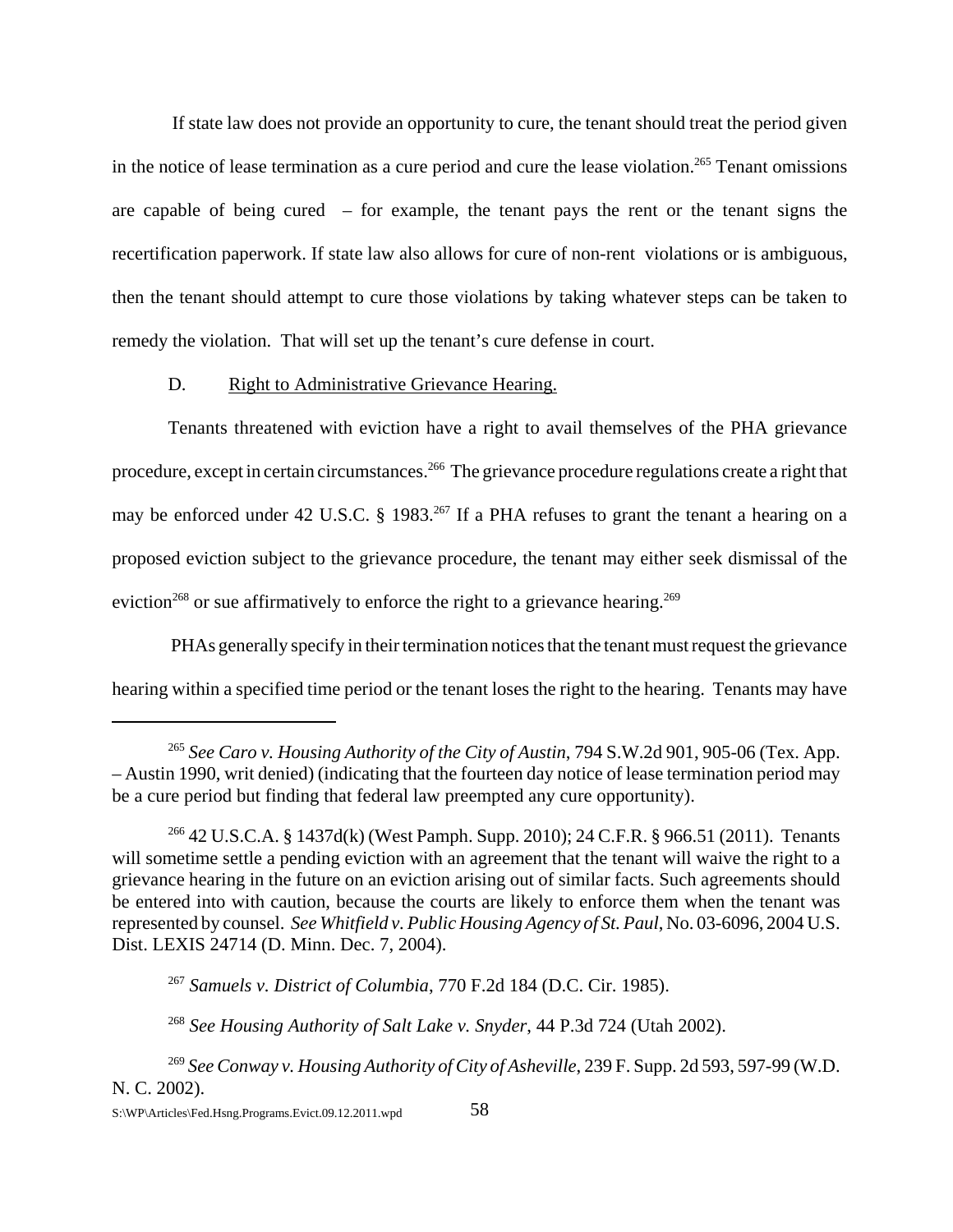defenses to the eviction when the PHA refuses to grant a hearing on the ground the request was untimely.<sup>270</sup>

#### 1. Exclusions From Grievance Procedure.

A PHA may exclude from the grievance procedure any grievance on an eviction based upon any criminal activity that threatens the health, safety or right to peaceful enjoyment of the premises of other tenants or employees of the PHA; any violent or drug-related criminal activity on or off the PHA premises; or any criminal activity that resulted in felony conviction of a household member.<sup>271</sup> Thus, an eviction premised on nonpayment of rent or other charges, tenant misconduct that is not criminal or drug-related, or tenant omissions is grievable.<sup>272</sup> Moreover, if the PHA has not incorporated by reference in the tenant's lease the information about the grievance procedure and exemptions, the PHA must then give the tenant an opportunity for a grievance hearing in all cases.<sup>273</sup> In addition, if the lease gives the tenant a right to a grievance hearing in more circumstances than

<sup>270</sup> *See, e.g.*, *Housing Authority of Danville v. Love*, 874 N.E.2d 893 (Ill. App. Ct. 2007). Here the PHA served the tenant with a thirty day notice of termination for failing to keep the apartment clean and free of trash. The termination notice gave the tenant ten working days to request a grievance hearing. The tenant requested a grievance hearing after the ten day period had expired but within the thirty day termination period. The court reviewed 42 U.S.C.  $\S 1437d(k)(2)$ and (*l*)(4) and read those provisions as entitling the tenant to a hearing if the tenant requests the hearing within the thirty day period. This case can be used in any eviction in which the tenant is served with a thirty day notice of termination, requests a grievance hearing after the deadline given in the notice but within the thirty day period, and the PHA denies the request as untimely.

<sup>&</sup>lt;sup>271</sup> 24 C.F.R. § 966.51 (a)(2)(i) (2011); *see Housing Authority of City of New Haven v. Deroche*, 962 A.2d 910-11 (Conn. App. Ct. 2009) (holding that tenant who was intoxicated and started a fire was not entitled to grievance hearing, because such conduct constituted criminal activity).

<sup>272</sup> *See, e.g., Conway supra* note 269, 239 F. Supp. 2d 593 (W.D. N. C. 2002).

<sup>273 24</sup> C.F.R. § 966.52(b) (2011); *Housing Authority of Salt Lake supra* note 268, 44 P.3d 724 (Utah 2002).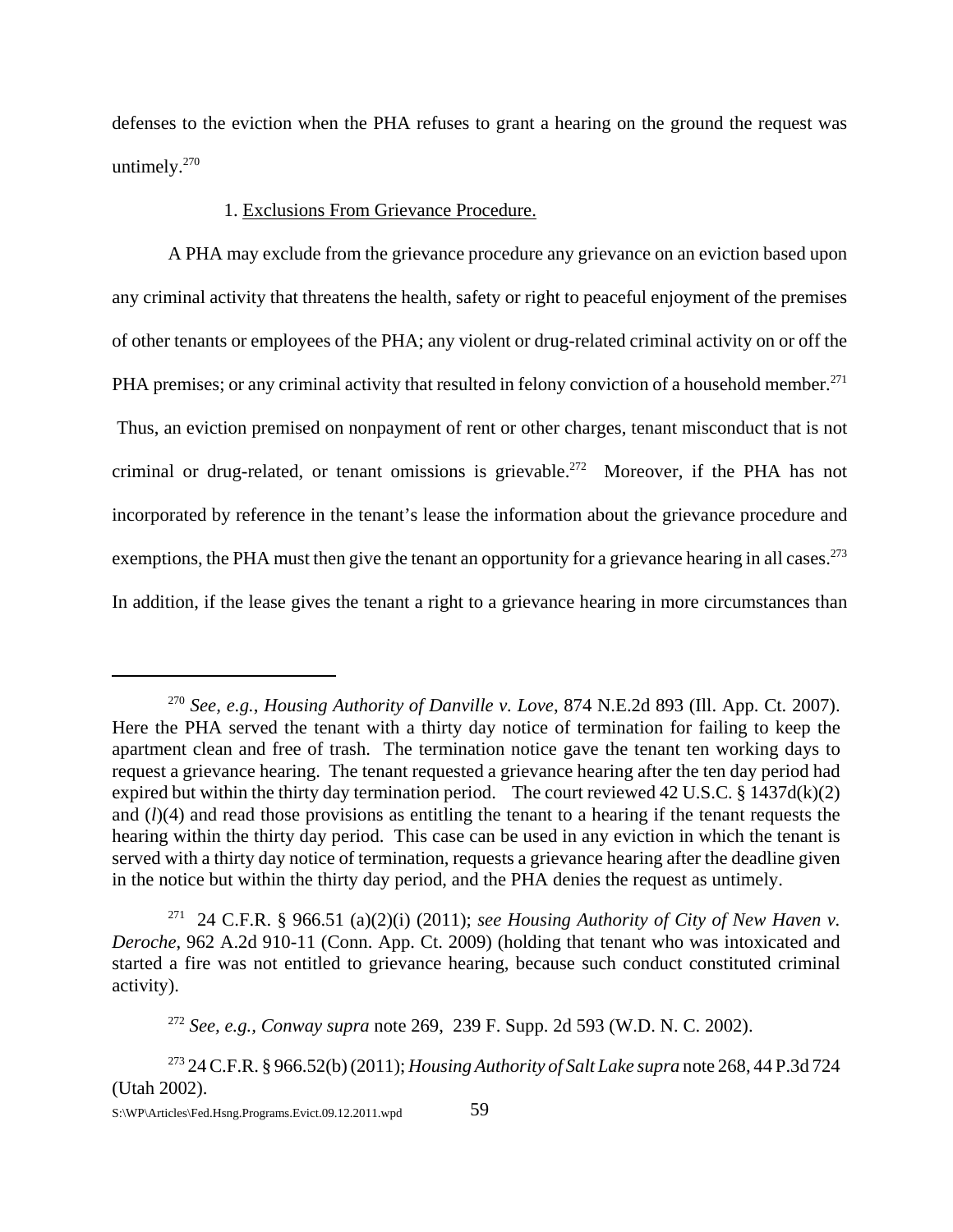required under the regulations, the tenant may enforce that contractual right to a grievance hearing.<sup>274</sup>

#### 2. Grievances and Nonpayment of Rent Evictions.

 In any grievance over the amount of rent which the PHA claims is due, the tenant must pay to the PHA the amount of rent the PHA states is due and payable as of the first of the month preceding the month in which the family's act or failure to act took place.<sup>275</sup> Thereafter, so long as the grievance is pending, the tenant is required to deposit the same amount of monthly rent in escrow.276

A tenant who complains of a rent redetermination must deposit the amount in dispute in escrow in order to be entitled to a grievance hearing.<sup>277</sup> The escrow deposit is not required, however, before the informal meeting required under the grievance procedure regulations; it is due prior to the formal hearing.278 Moreover, a PHA must waive the escrow requirement where required by the hardship exemption from the minimum rent requirement or the regulations on the effect of welfare reduction in calculation of family income.<sup>279</sup> The escrow requirement poses a problem for the tenant in those cases on nonpayment of rent after a decrease in income. In such a case, a tenant who has failed to pay the rent because of a decrease in income obviously will not be able to pay into escrow the amount the PHA claims is due. The best procedure in such a case is to pay the monthly rent the

<sup>278</sup> *Conway*, *supra* note 269, 239 F. Supp.2d 593, 599-600 (W.D. N.C. 2002).

 $279$  24 C.F.R. § 966.55(e)(2) (2011).  $S:\W{P\triangle}$ rticles\Fed.Hsng.Programs.Evict.09.12.2011.wpd 60

<sup>274</sup> *Housing Authority of Jersey City v. Jackson*, 749 F. Supp. 622, 634 (D. N.J. 1990).

 $275$  24 C.F.R. § 966.55(e) (2011).

<sup>276</sup> *Id.* at. § 966.55(e)(1).

<sup>&</sup>lt;sup>277</sup> *See Head v. Jellico Housing Authority*, 870 F.2d 1117, 1122-23 ( $6<sup>th</sup> Cir.$  1989) (holding that a tenant who complains of a rent redetermination must make an escrow deposit to receive a grievance hearing).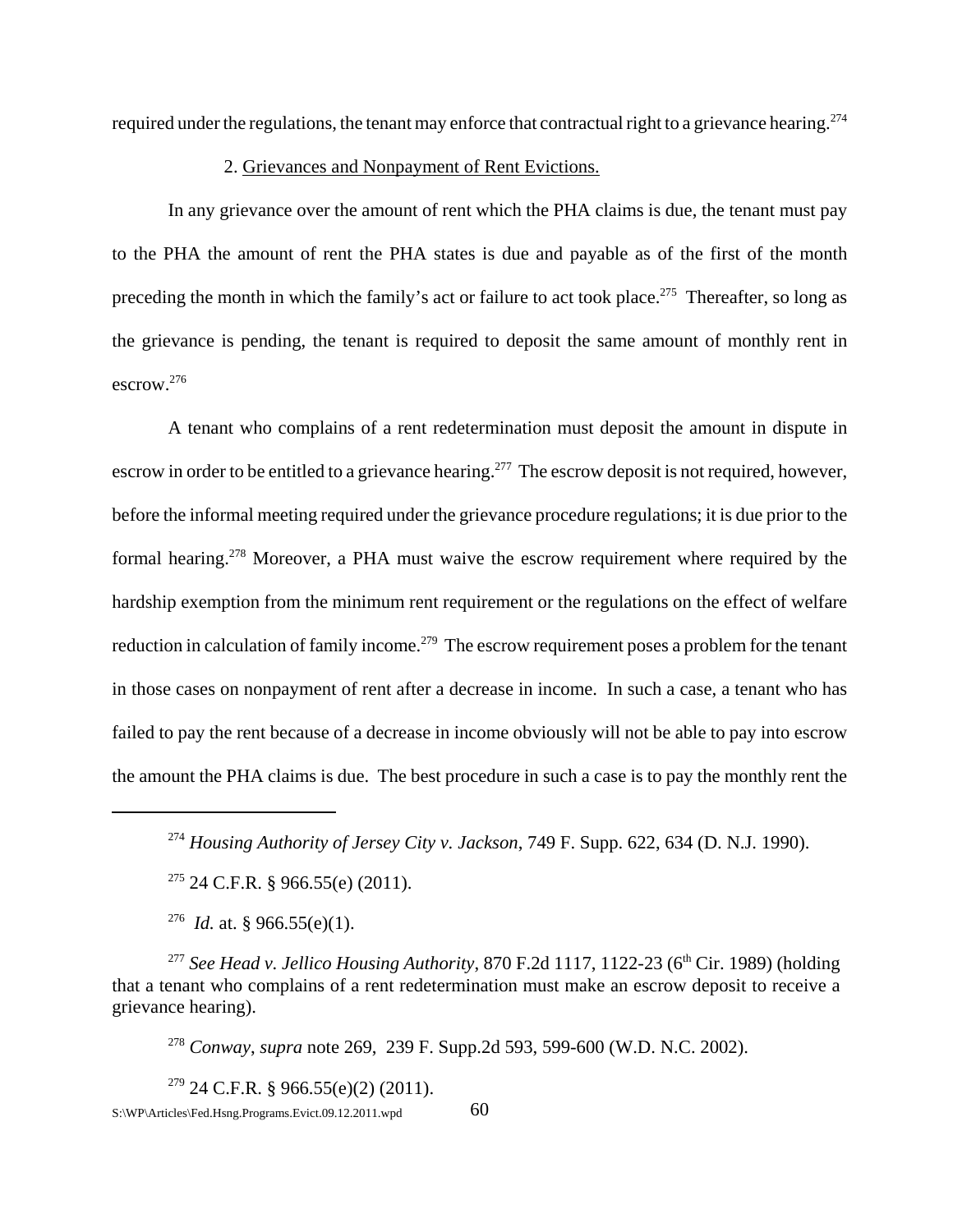tenant claims is correct into escrow and argue with the PHA that to require more would violate due process and the intent of the regulations.

#### 3. Grievance Hearing Procedural Rights.

The tenant has a right to copy all relevant PHA documents before the formal grievance hearing.<sup>280</sup> The tenant also has a right to representation by an advocate and has a right to a private hearing, unless a public hearing is requested.<sup>281</sup> The private hearing right can be extremely important in small communities where PHA Board members might be interested in attending the hearing as a way of influencing the hearing official. The tenant has the right to confront and cross examine adverse witnesses, but, interestingly, the PHA does not have the same right under the regulations.<sup>282</sup> Thus, a tenant may rely on written statements, but a PHA may not. The tenant has the burden of first showing an entitlement to the relief sought; the PHA must then sustain the burden of justifying the PHA action.<sup>283</sup> The tenant may at his expense arrange for a hearing transcript.<sup>284</sup> The PHA must provide reasonable accommodations for person with disabilities to participate in the hearing.<sup>285</sup>

- <sup>282</sup> *Id.* at § 966.56(b)(4).
- <sup>283</sup> *Id.* at § 966.56(e).
- $^{284}$  *Id.* at § 966.56(g).

<sup>280 42</sup> U.S.C.A. § 1437d(k) (3); § 1437d(l)(7) (West Pamph. Supp. 2011); 24 C.F.R. § 966.4(m), § 966.56(b) (2011).

<sup>&</sup>lt;sup>281</sup> 24 C.F.R. § 966.56(b)(2), (3) (2011).

<sup>285</sup> *Id.* at § 966.56(h); *Blatch v. Hernandez*, 360 F. Supp. 2d 595, 621-27 (S.D. N.Y. 2005) (finding due process violations in PHA's eviction procedures as applied to persons with mental disabilities); *see also Padilla v. Martinez*, 752 N.Y.S.2d 28 (N.Y. App. Div. 2002) (when it is clear tenant has a mental disability that renders her incapable of representing herself adequately at grievance hearing, the hearing violates due process).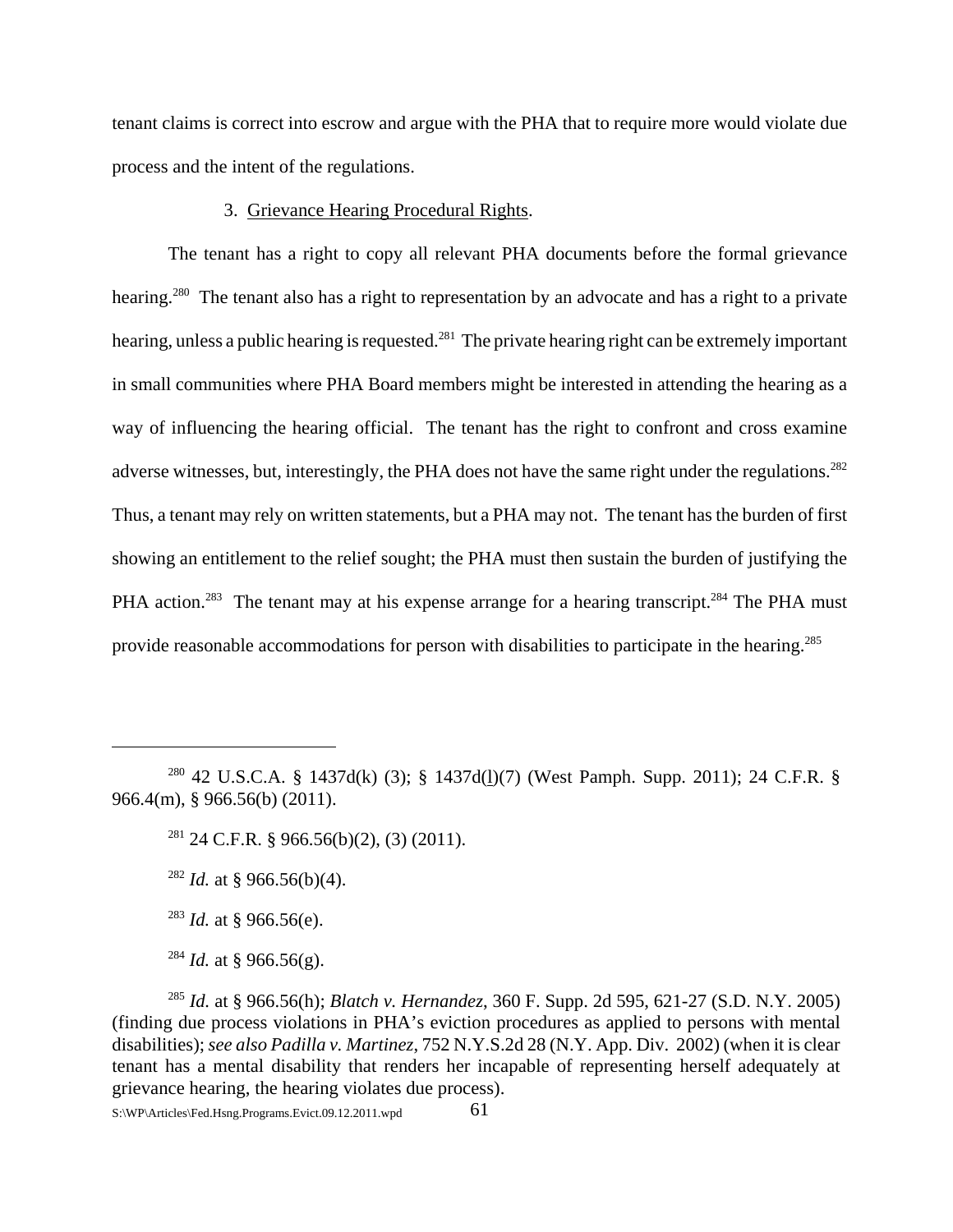The panel or hearing officer must prepare a written decision and give the tenant a copy.<sup>286</sup> The panel or hearing officer may order all necessary remedies, including equitable relief and money damages.<sup>287</sup> The decision is binding on the PHA, unless the PHA Board determines that (1) the grievance does not concern PHA action or failure to act in accordance with the tenant's lease and PHA regulations which adversely affect the tenant's rights, or (2) the decision of the hearing officer or panel is contrary to applicable law or regulations.<sup>288</sup> A PHA may not, however, nullify a hearing officer's decision simply because the PHA determines that it is not practicable or economical to implement.<sup>289</sup> A tenant who is unsuccessful in the grievance process is entitled to a de novo hearing in state court.<sup>290</sup>

### E. Evictions for Serious Lease Violations or Other Good Cause.

HUD has implemented the statutory grounds given by Congress as grounds for eviction.<sup>291</sup> HUD gives as examples of serious or repeated violations of material terms of the lease (1) failure to make payments due under the lease and (2) failure of the tenant to fulfill household obligations described at 24 C.F.R. 966.5(f).<sup>292</sup> HUD has also added as an additional ground for lease termination

 $290$  24 C.F.R. §966.57(c) (2011).

<sup>291</sup> *See* 24 C.F.R. § 966.4(f)(12); (l), (2), (5) (2011).

<sup>292</sup> *Id.* at § 966.4(1)(2)(i).

 $286$  24 C.F.R. § 966.57 (2011).

<sup>287</sup> *Samuels v. District of Columbia,* 650 S. Supp. 482 (D.D.C. 1986).

<sup>288 24</sup> C.F.R. § 966.57(b) (2011).

<sup>289</sup> *Samuels v. District of Columbia*, 669 F. Supp. 1133, 1143-44 (D.D.C. 1987).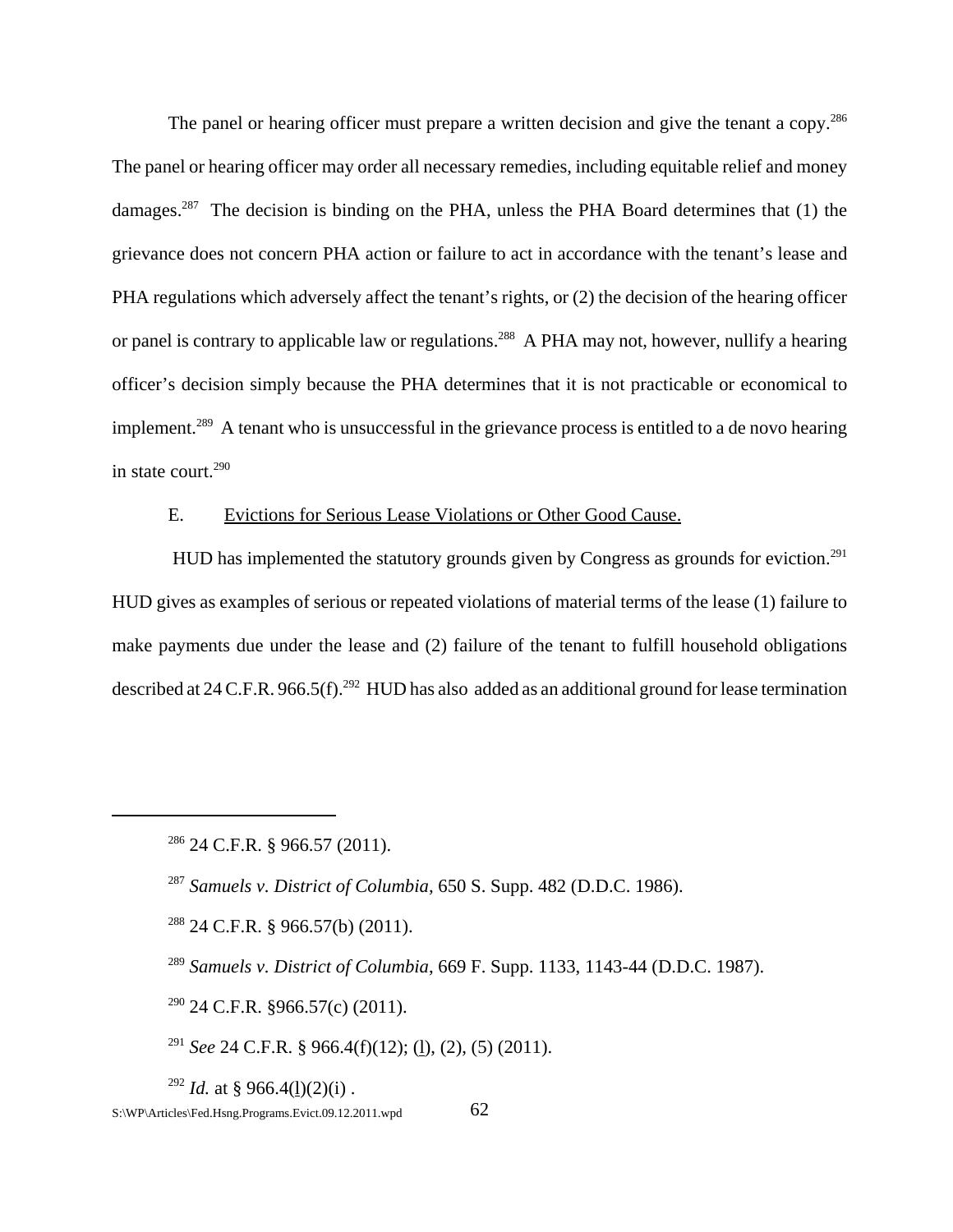having income in excess of the income limit for public housing.<sup>293</sup> HUD has defined *other good cause* as including (1) criminal activity or alcohol abuse, (2) discovery after admission of facts that made the tenant ineligible; (3) discovery of material false statements or fraud by the tenant in connection with an application or reexamination of income; (4) failure of a family member to comply with the community service requirements of 24 C.F.R. 960.600 - 960.609, but only as grounds for non-renewal at the end of a one year lease term; and (5) failure of the tenant to accept a revision to the lease duly adopted by the PHA.<sup>294</sup>

When tenants accidentally damage the premises, PHAs often file an eviction claiming the tenant committed a serious lease violation. One possible argument is that the damages were the result of an accident and not tenant negligence or intentional behavior.295 In the *House* case the trial court refused to evict the tenant for a fire in her apartment, finding it was the result of an accident rather than negligence on the part of the tenant. The appellate court upheld the judgment for the tenant, holding that the evidence supported the trial court's conclusion that the tenant had not negligently caused the fire and thus had not committed a serious lease violation.<sup>296</sup>

### F. Eviction for Discovery of Facts After Admission.

The right to evict a family for discovery of facts after admission that made the tenant ineligible is troubling. If the family provides truthful information during the application process, the

<sup>293</sup> *See* 69 Fed. Reg. 68791 (Nov. 26, 2004) (codified in the 2011 C.F.R. at 24 C.F.R. §  $966.4(1)(2)(ii)$ ). But a PHA may not evict a family for being over the income limit if the family currently receives the earned income disregard. 24 C.F.R. § 960.261(b) (2011).

 $294$  24 C.F.R. § 966.4(1)(2)(iii) (2011).

<sup>295</sup> *See Houston Hous. Auth. v. House*, No. 14-10-00574-CV, 2011 Tex. App. LEXIS 6569 (Tex. App. – Houston [14th. Dist.] Aug. 18, 2011, no pet. h.) (memorandum op.).

<sup>296</sup> *Id.* at \*14.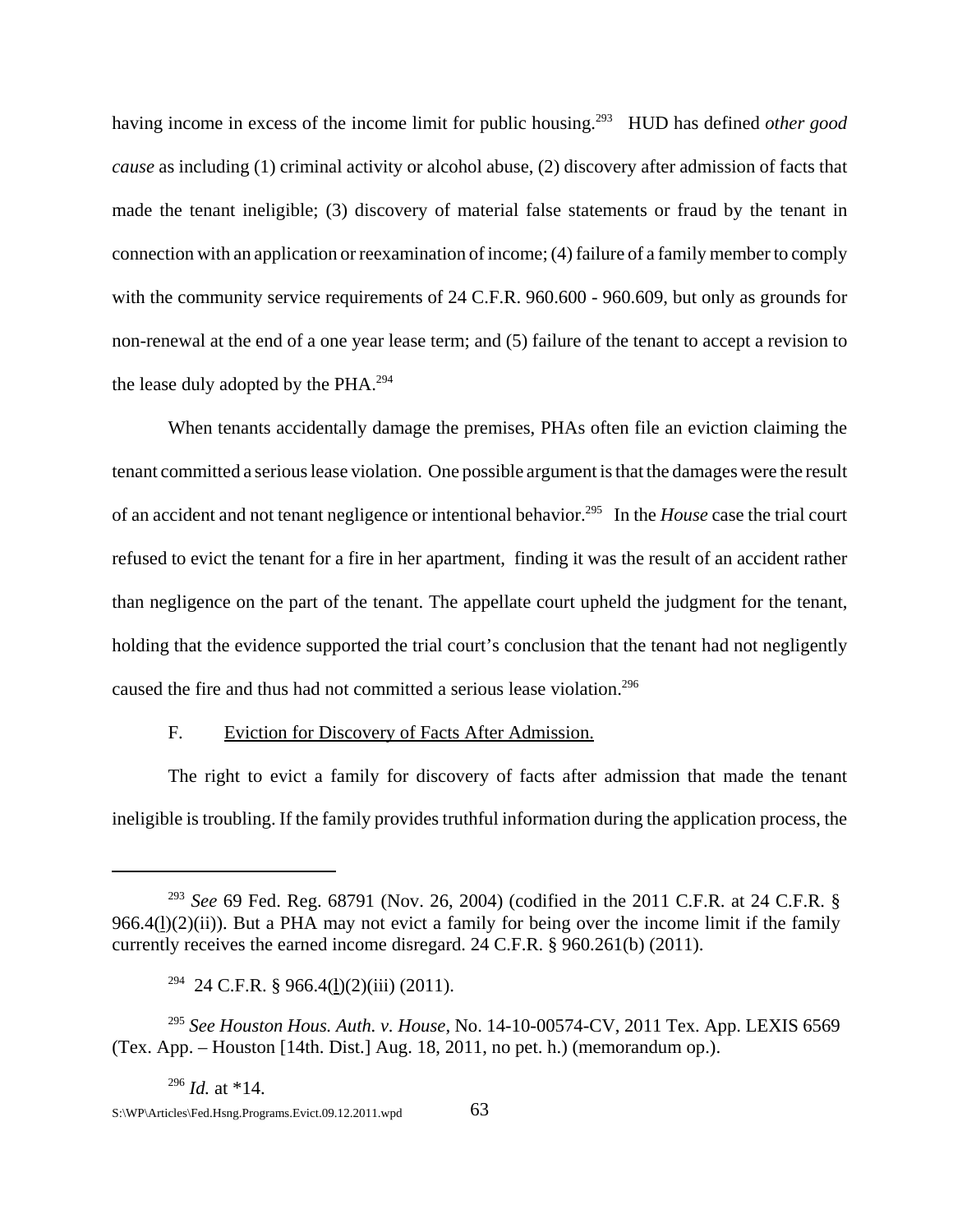PHA should not be able to evict the family if it later discovers information that makes the family ineligible.<sup>297</sup> Courts are likely to be sympathetic to equitable arguments in evictions based on information that the tenant truthfully provided during the application process.<sup>298</sup> But, if an applicant misrepresents his criminal history upon application, courts may are likely to uphold a subsequent eviction based on the criminal history that occurred prior to admission.<sup>299</sup>

### G. Eviction of Sex Offenders with Lifetime Registration Requirement.

Convicted sex offender cases are in a category of their own and can be distinguished from other cases in which information is discovered, because Congress has specifically prohibited sex offenders with a lifetime registration requirement from receiving federal housing assistance.<sup>300</sup> The ban applies only to sex offenders with lifetime registration requirements.<sup>301</sup> With respect to existing tenants, HUD has encouraged owners and PHAs to institute eviction proceedings if they discover for any admission after June 25, 2001 (the effective date of the regulations on screening for criminal activity) at the annual recertification that a tenant or household member has failed to disclose their sex offender registration status.<sup>302</sup> At least one court has upheld the eviction of a convicted sex

300 42 U.S.C. A. § 13663 (West 2005).

<sup>301</sup> *See id.*

<sup>297</sup> *See Bennington Housing Authority v. Bush*, 933 A.2d 207 (Vt. 2007) (holding that PHA had failed to prove that tenant had knowingly failed to reveal during the application process prior convictions for burglary and sale of controlled substance; reversing trial court judgment of eviction).

<sup>298</sup> *See id.*

<sup>299</sup> *See, e.g. Ross v. Broadway Towers, Inc.*, 228 S.W.3d 113, 121 (Tenn. Ct. App. 2006), *cert denied*, 128 S. Ct. 543 (2007).

<sup>302</sup> *See* HUD Notice H-2009-11, PIH-2009-35(HA), *State Lifetime Sex Offender Registration* (issued Sept. 9, 2009) (encouraging subsidized landlords and PHAs to screen for and evict registered sex offenders who were admitted after June 25, 2001); *see also*, HUD Notice H-2002-22, (continued...)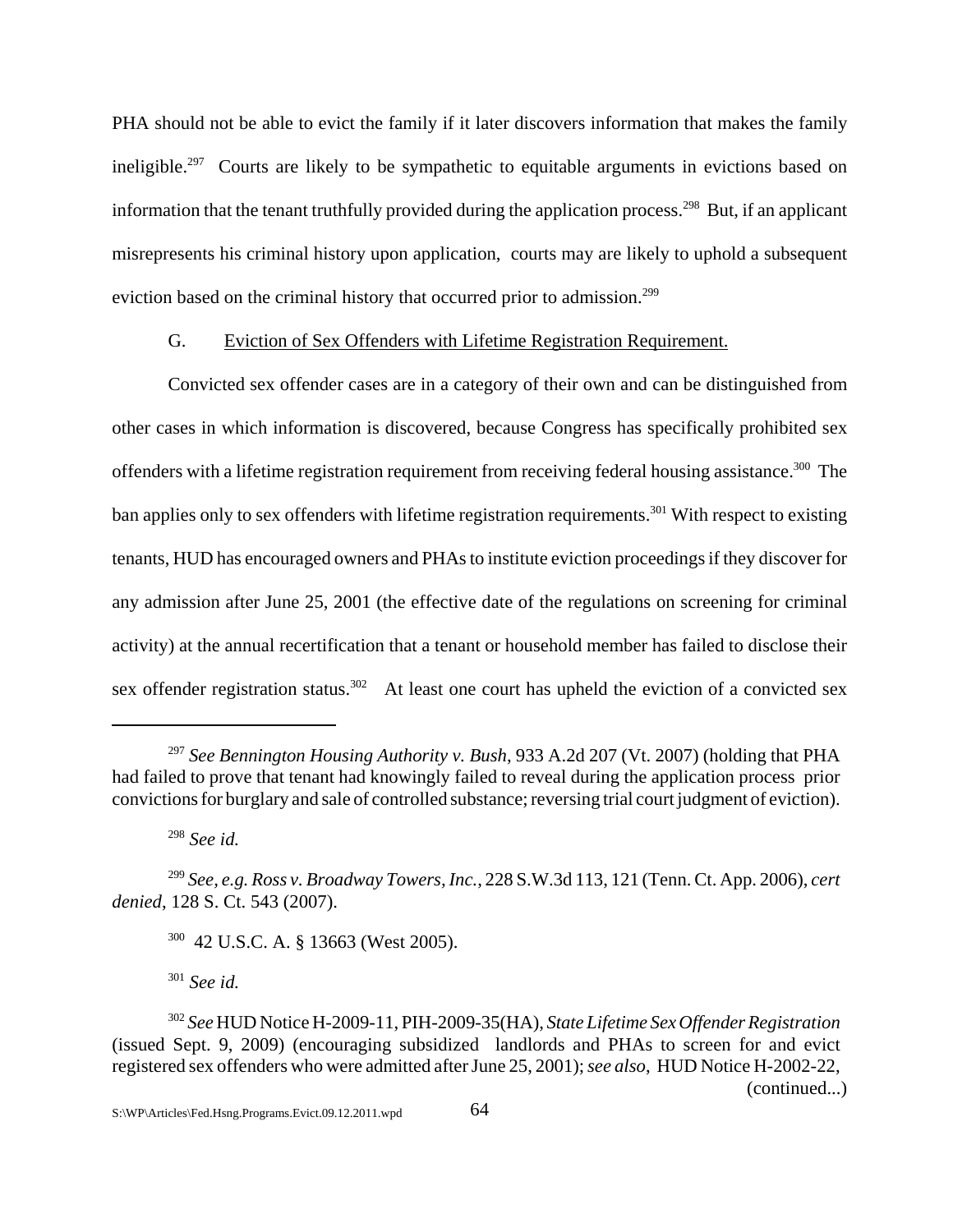offender who was convicted before moving into public housing.<sup>303</sup> In sum, if the person is not subject to a lifetime registration requirement, the ban does not apply. And, if the tenant was admitted prior to June 25, 2001, the person should not be subject to eviction on the basis of a lifetime registration requirement imposed prior to June 25, 2001.

## H. Nonpayment Evictions.

# 1. Substantive Defenses.

A public housing tenant may have many defenses in a nonpayment of rent case that a tenant living in privately owned housing does not have, because tenants have a legitimate claim that their rent not exceed the amount established by Congress.<sup>304</sup> One, the PHA may have incorrectly calculated the tenant's rent and may be overcharging the tenant. For example, the PHA may have overestimated anticipated income; failed to give the tenant all deductions to which the tenant is entitled under the law; or based the calculation on erroneous information from the tenant's

<sup>302(...</sup>continued)

*Screening and Eviction for Drug Abuse and Other Criminal Activity – Final Rule* (October 29, 2002) ("Households already living in Federally-assisted housing units are not subject to the provisions in the regulations at 24 C.F.R. 5.856.") (notice applies only to project-based section 8); NATIONAL HOUSING LAW PROJECT, *HUD Shifts Approach to Lifetime Registered Sex Offenders*, 39 HOUS. L. BULL. 257 (Oct. 2009).

<sup>303</sup> *See Archdiocesan Housing Authority v. Demming*s, No. 46157-5-I, 2001 Wash. App. LEXIS 2276 (Wash. Ct. App. Oct. 15, 2001) (upholding eviction of convicted sex offender who had been convicted before moving into public housing unit.).

<sup>304</sup> *See McGee v. Housing Authority of the City of Lanett*, 543 F. Supp. 607, 608 (M.D. Ala. 1982) (public housing tenants have a legitimate claim that they should receive the benefits of lowcost housing at the rental rate prescribed by Congress.)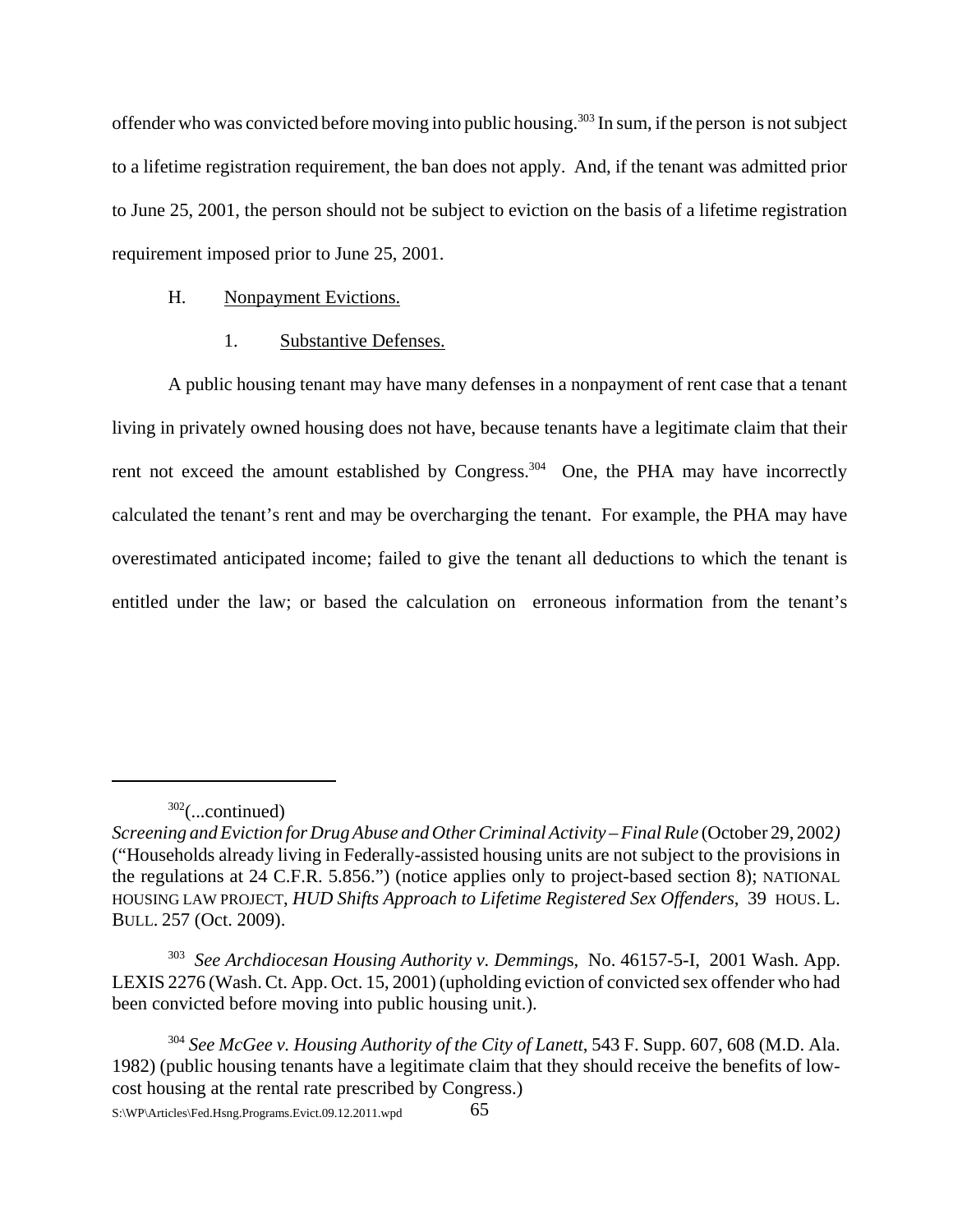employer.<sup>305</sup> Two, the PHA may have included income not actually received by the family.<sup>306</sup> For example, frequently PHAs include child support the family is not actually receiving. If the tenant is being overcharged, the tenant has a defense. Three, the tenant may have suffered a loss of earned income, disability benefits, child support, or other income and be entitled to a rent reduction. PHAs are required to reduce a family's rent when the family suffers an income loss.<sup>307</sup> Four, the PHA may have failed to reduce the tenant's rent following a reduction in the tenant's welfare grant.<sup>308</sup> The rent reduction should be retroactive to the month following the loss of income.<sup>309</sup> Five, the PHA may have illegally assessed the tenant for repair charges<sup>310</sup> that the PHA should pay or may have failed

<sup>305</sup> *See 42* U.S.C.A. § 1437a(b)(5) (West Pamph. Supp. 2010) ("adjusted income");24 C.F.R. § 5.609 (2011) (defining annual income); § 5.611 (defining deductions to annual income).

<sup>306</sup> *See* 42 U.S.C.A. § 1437a(b)(4) (West Pamph. Supp. 2010) ("any amounts not actually received by the family ... may not be considered as income. .."). One court has held that when child support payments are automatically deducted from social security benefits, the PHA must use the gross amount of the social security payment prior to the deduction in calculating rent, because the term "received" includes constructive receipt of benefits. *See Cincinnati Metropolitan Housing Authority v. Edwards,* 881 N.E.2d 325 (Ohio Ct. App. 2007).

<sup>307</sup> 24 C.F.R. § 960.257(b) (2011); *see Maxton Housing Authority v. McLean*, 328 S.E.2d 290 (N.C. 1985); *Housing Authority of St. Louis County v. Boone*, 747 S.W.2d 311, 314-16 (Mo. Ct. App. 1988) (holding that a remaining spouse is liable for future rent calculated upon the household's new income level).

<sup>308</sup> 24 C.F.R. 5.615 (2011). The PHA is required to reduce the tenant's rent because of a reduction in the welfare grant unless the welfare grant has been reduced because of welfare fraud or because of noncompliance with economic self-sufficiency requirements. *Id.* 

309 UNITED STATES DEPARTMENT OF HOUSING AND URBAN DEVELOPMENT, *Public Housing Occupancy Guidebook*, chp. 13, at para. 13.3 (June 2003) ("Rent decreases usually go into effect the first of the month following the reported change.").

<sup>310</sup> The PHA is required to pay for all repairs resulting from normal wear and use. 24 C.F.R. § 966.4(e)(3), (f)(10) (2011). A PHA may not assess a tenant for damages to the apartment unit without first finding fault on the part of the tenant, providing notice of the grounds for assessment, and notice of an opportunity to challenge the assessments. *Id.* at § 966.4(b)(4); *Chavez v. Santa Fe Housing Authority*, 606 F.2d 282 (10<sup>th</sup> Cir. 1979); *see also See Houston Hous. Auth. v. House*, No. (continued...)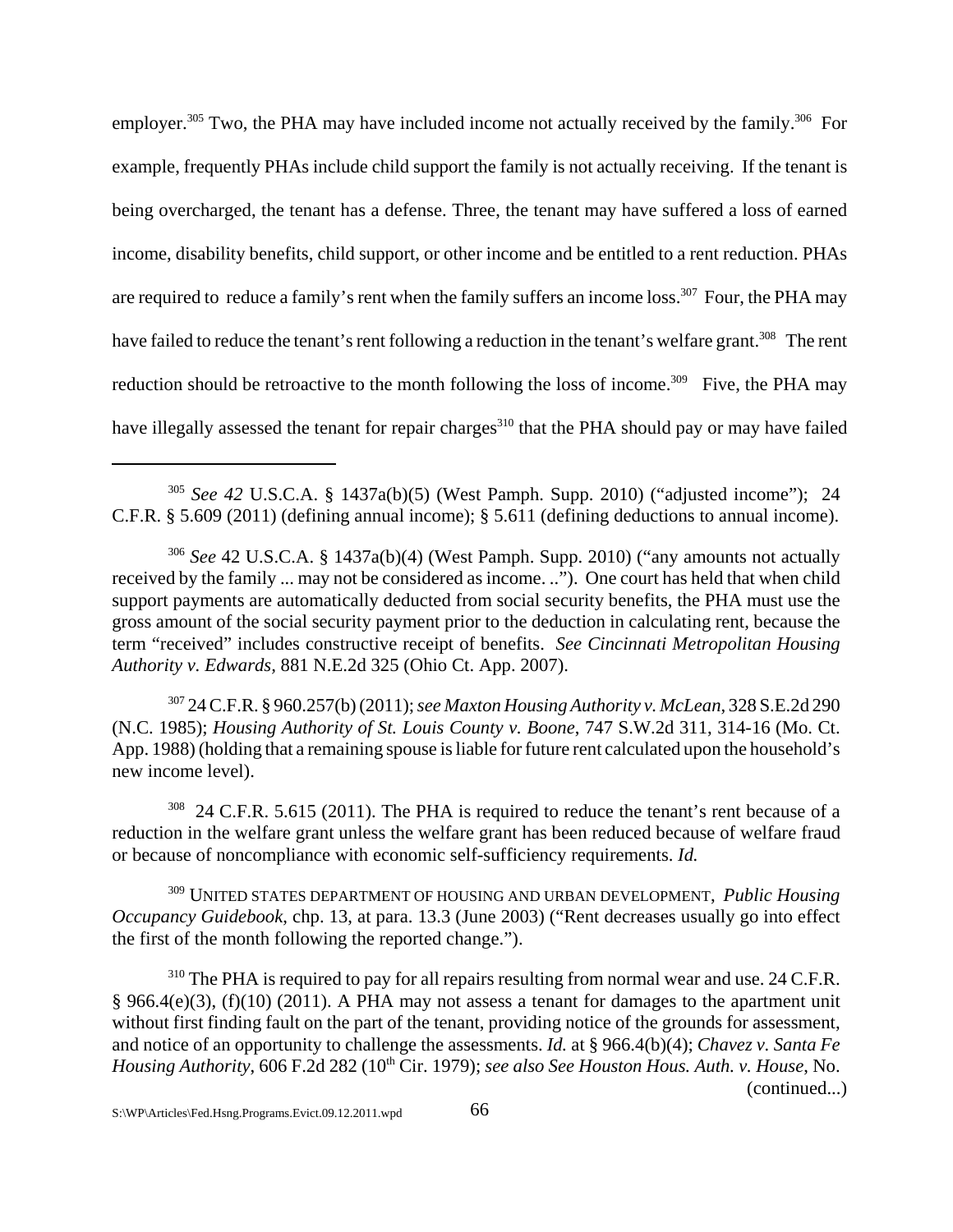to provide an adequate utility allowance.<sup>311</sup> Six, the PHA may have included maintenance charges as part of the rent payment, demanded payment of all or none, and then sued claiming nonpayment of rent.312

Tenants may also have defenses to nonpayment based on (1) the PHA's failure to give the tenant the earned income disregard;<sup>313</sup> (2) the PHA's failure to offer the tenant the choice between the flat rent and an income-based rent, resulting in the payment by the tenant of higher rent than the tenant would have paid with a flat rent; $314$  (3) the PHA's failure to offer the family the opportunity

<sup>312</sup> *See Lorain Metropolitan Housing Authority v. Noel*, No. 06CA009006, 2007 Ohio App. LEXIS 2640 (Ohio Ct. App. 2007) (finding PHA could not evict for nonpayment of rent when PHA had demanded full payment of rent and maintenance charges). If the PHA seeks to evict for late payment, it should give thirty days notice of lease termination, not fourteen days. *See Community Development Authority of Madison v. Yoakum*, 481 N.W.2d 707 (Wis. Ct. App. 1992) (unpublished limited precedent op.) (PHA could not evict for late payment of rent based on fourteen day notice of termination claiming nonpayment of rent. Failure to pay rent and failure to pay rent on time are different things. Thirty days notice of termination would have been required for late payment of rent.).

313 42 U.S.C.A. § 1437a(d) (West Pamph. Supp. 2010); 24 C.F.R. § 960.255 (2011). The earned income disregard is also applicable to families with a member who is a person with disabilities in the Housing Choice Voucher Program, HOME Investment Partnerships Program, Housing Opportunities for Persons with AIDS, and Supportive Housing Program. *See* 24 C.F.R. § 5.617 (2011).

 $310$ (...continued)

<sup>14-10-00574-</sup>CV, 2011 Tex. App. LEXIS 6569 (Tex. App. – Houston [14th. Dist.] Aug. 18, 2011, no pet. h.) (memorandum op.) (refusing to evict tenant for accidental fire).

<sup>&</sup>lt;sup>311</sup> The PHA must provide a utility allowance sufficient to approximate a reasonable consumption of utilities by an energy-conservative household of modest circumstances consistent with the requirements of a safe, sanitary, and healthful living environment. *Id.* at § 965.505(a). A tenant may also have a claim against a PHA under the lease for utility overcharges. *Nelson v. Greater Gadsden Housing Authority*, 802 F.2d 405, 408-09 (11<sup>th</sup> Cir. 1986). *See also Amone v. Aeiro*, 226 F.R.D. 677 (D. Hawaii 2005) (certifying class of disabled public housing tenants whose special needs require excess consumption of utilities in lawsuit challenging PHA's refusal to increase the allowance as a reasonable accommodation under Section 504).

<sup>314 42</sup> U.S.C.A. § 1437a(a)(2) (West Pamph. Supp. 2010); 24 C.F.R. § 960.253 (2011). S:\WP\Articles\Fed.Hsng.Programs.Evict.09.12.2011.wpd 67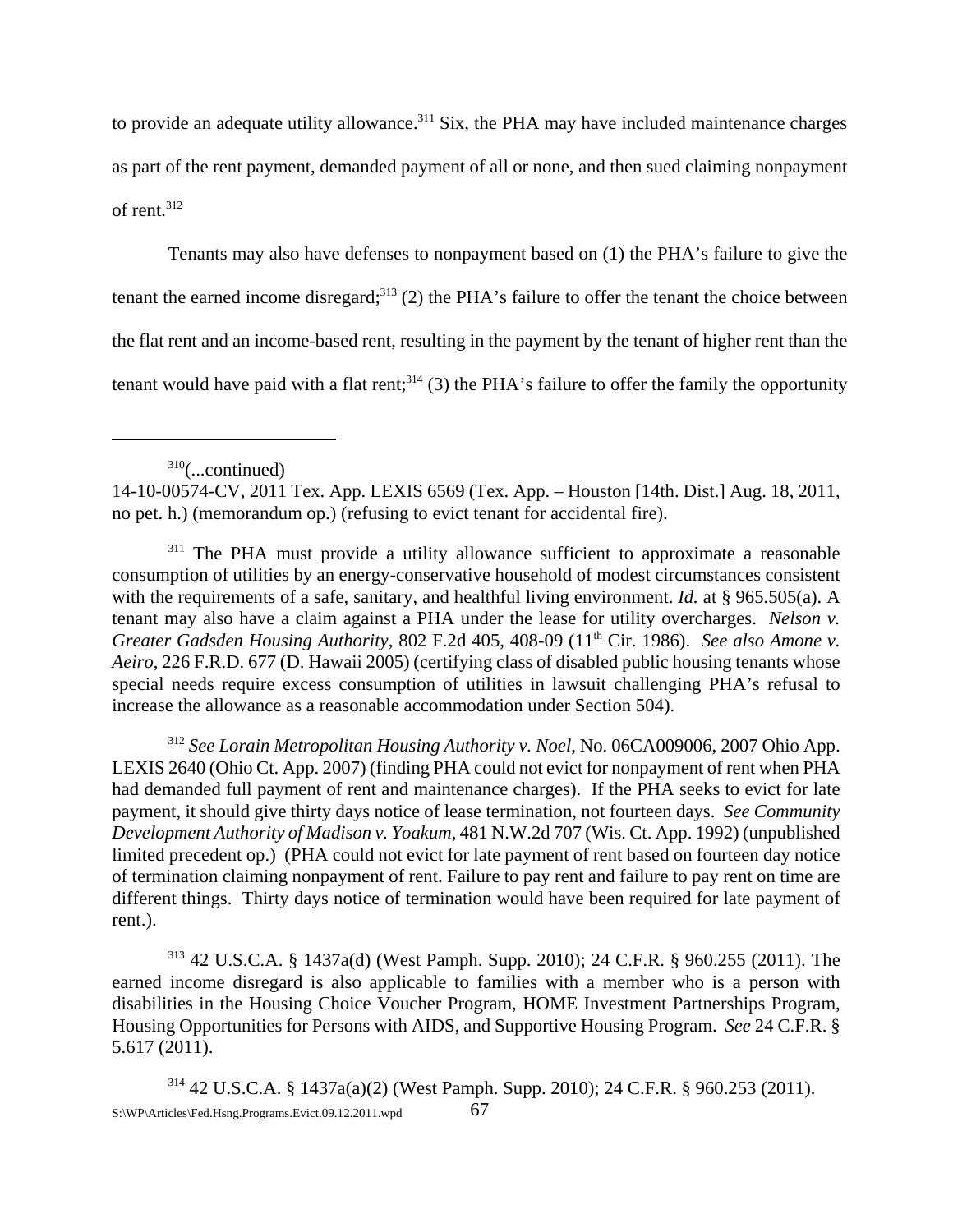to switch from a flat rent to an income-based rent because of a financial hardship; $315$  and (4) the PHA's failure to give a minimum rent tenant a hardship exemption from payment of the minimum rent.<sup>316</sup> Because the flat rent, earned income disregard, and hardship exemption from the minimum rent, and hardship exemption from the flat rent are all relatively new statutory protections enacted as part of the Housing Quality and Work Responsibility Act of 1998,<sup>317</sup> reported case law appears to be non-existent.

## 2. Hardship Exemption from Minimum Rent.<sup>318</sup>

The PHA must affirmatively notify a family of the hardship exemption from the minimum rent requirement.<sup>319</sup> Its failure to do so should be an affirmative defense to an eviction for nonpayment of the minimum rent. This is a fertile area for imaginative and assertive advocacy to ensure PHA compliance with federal law.

## 3. Evictions for Repeated Late Payments.

Some PHAs provide in their leases that the tenant may be evicted if the tenant pays rent late three or more times during a twelve-month period. At least one court upheld such a provision, ruling that three late payments during a twelve-month period can constitute a serious or repeated violation

317 Pub. L. No. 105-276, 112 Stat. 2461 (October 21, 1998) (flat rent, earned income disregard, and hardship exemption provisions codified in 42 U.S.C. § 1437a)

318 See discussion at section II-F in this outline.

<sup>315 42</sup> U.S.C.A. § 1437a(a)(2)(C) (West Pamph. Supp. 2010); 24 C.F.R. § 960.253(f) (2011). See discussion on the minimum rent and hardship exemptions at section II-F of this outline. Unlike subsidized owners who must set the minimum rent at \$25, PHAs may set the minimum rent at any amount between \$0 and \$50. *See* 24 C.F.R. § 5.630(a)(2) (2011).

<sup>316 42</sup> U.S.C.A. § 1437a(a)(3)(B); 24 C.F.R.§ 5.630(b). See discussion on hardship exemption from minimum rent in section II-F of this outline.

<sup>319</sup> UNITED STATES DEPARTMENT OF HOUSING AND URBAN DEVELOPMENT, *Public Housing Occupancy Guidebook,* chp. 13, at para. 13.1 (June 2003).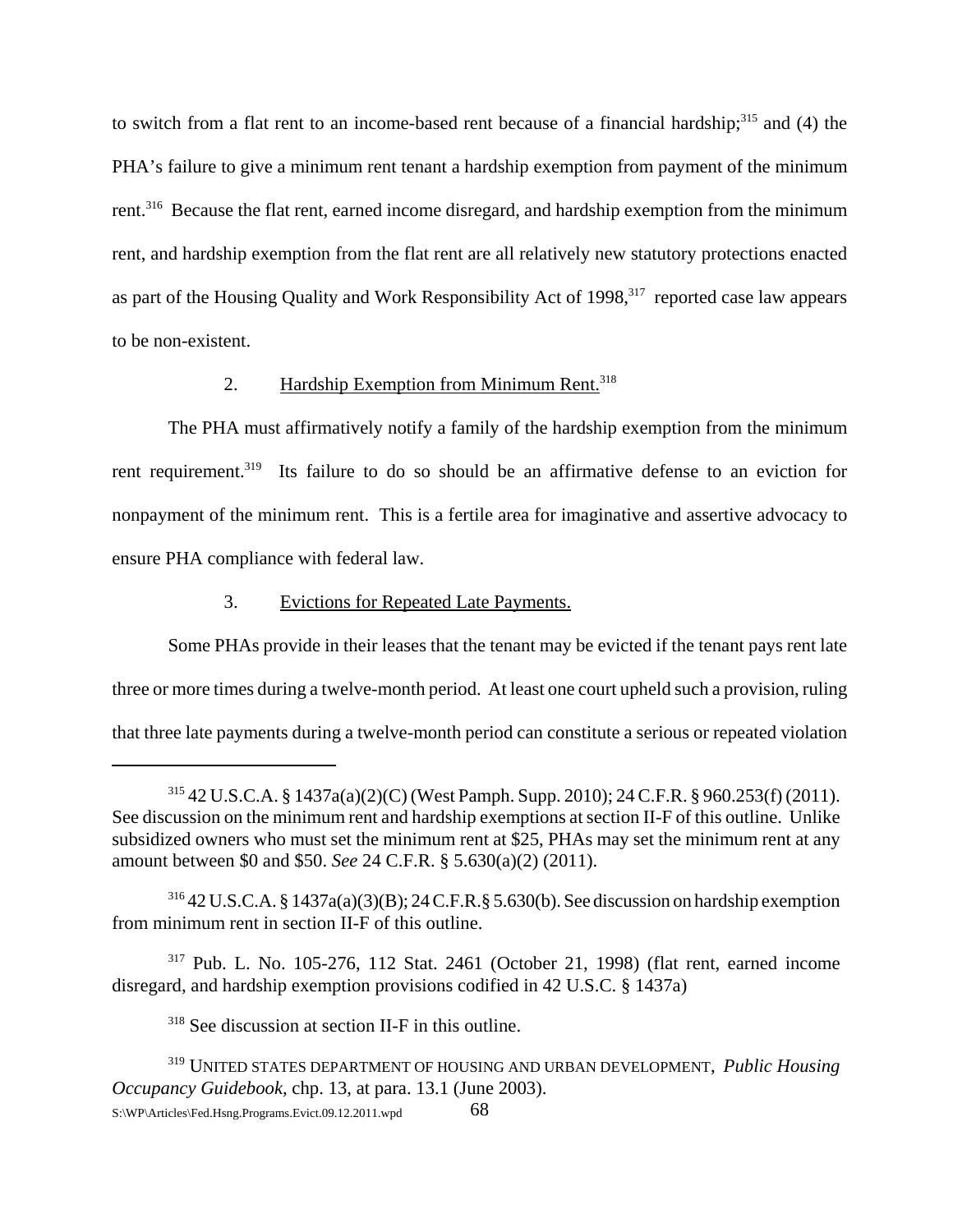of material terms of the lease.<sup>320</sup> In such a case, advocates should have the tenant testify on the reasons for the late payment. Even when the tenant's rent has been correctly calculated, family emergencies or other unexpected high expenses may have contributed to the late payment, and the court can apply equity to avoid the forfeiture. <sup>321</sup>

#### 4. Enterprise Income Verification (EIV) System.

Effective January 31, 2010, HUD began requiring PHAs to use its EIV System.<sup>322</sup> This is the program under which HUD reports to PHAs all income from all sources reported on all members of a subsidized household.<sup>323</sup> HUD has published a separate notice for the public housing program – Notice PIH 2010-19 (HA).<sup>324</sup> PHAs must promptly notify tenants of any adverse findings made on the basis of information they obtain through the EIV system and independently verify.<sup>325</sup> The tenant has the right to contest the findings and use the PHA grievance procedure to contest the findings.<sup>326</sup>

Notice PIH 2010-19(HA) provides that tenants must reimburse PHAs when charged less rent

<sup>323</sup> *See id.* at § 5.234.

<sup>326</sup> *See id.*

<sup>&</sup>lt;sup>320</sup> See Delaware State Hous. Auth./Clark's Corner v. Justice of the Peace Court 16, No. 07A-11-004-WLW, 2008 Del. Super. LEXIS 300, \*17-18 (Del. Super. Ct. August 8, 2008).

<sup>321</sup> *Cf. Bella Vista Apartments v. Herzner*, 796 N.E.2d 593 (Ohio Ct. Common Pleas 2003) (applying equity and refusing to evict tenant who moved in his wife and three children without getting approval from the subsidized landlord).

<sup>322</sup> *See* 24 C.F.R. 5.233 (2011).

<sup>324</sup> *See* UNITED STATES DEPARTMENT OF HOUSING AND URBAN DEVELOPMENT, *Administrative Guidance for Effective and Mandated Use of the Enterprise Income Verification (EIV) System*, Notice PIH 2010 - 19 (HA), issued May 17, 2010, extended by Notice PIH 2011-25 (HA) (expires on May 31, 2012).

 $325$  24 C.F.R. § 5.236(c) (2011).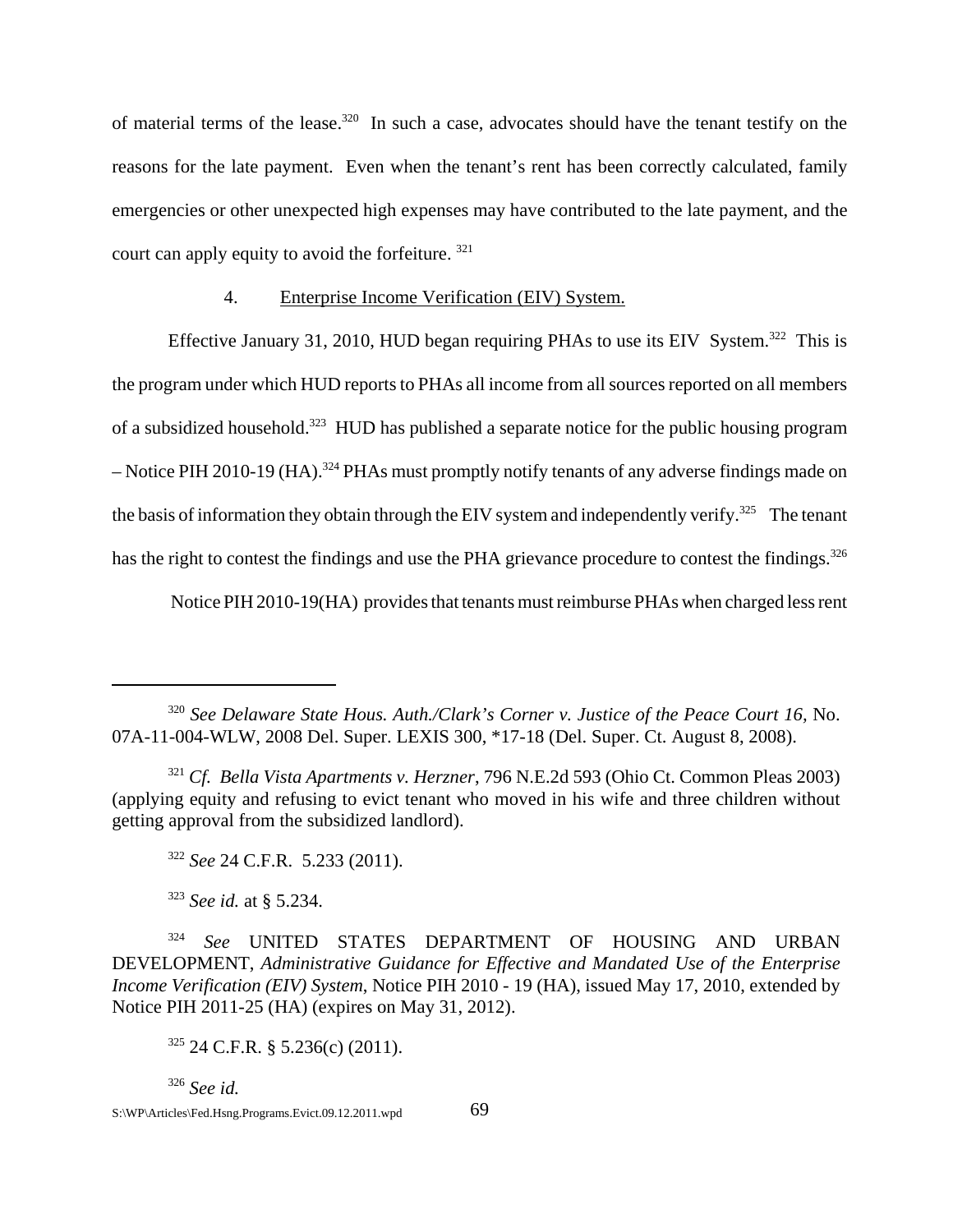than required by HUD's rent formula because of tenant failure to report income.<sup>327</sup> It further provides that if the tenant refuses to enter into a repayment agreement or fails to make payments, the PHA must terminate the tenancy.<sup>328</sup> But it does not mandate eviction when the tenant knowingly failed to report income.<sup>329</sup> With respect to repayment agreements, it provides that the monthly retroactive payment plus the amount of rent the tenant pays "should be affordable and not exceed 40 percent of the family's monthly adjusted income."330 When a PHA establishes a repayment agreement in violation of the requirements of Notice H 2011-21 and files an eviction suit for default, the tenant should assert the PHA's noncompliance with the Notice as a defense to the eviction suit.

5. Chapter 13 Bankruptcy.

Finally, filing Chapter 13 bankruptcy may be proper to stop an eviction.<sup>331</sup>

I. Evictions Premised on Criminal Activity or Drug-Related Criminal Activity.

 $327$  Notice PIH 2010-19 (HA), at para. 16 ( on p. 14).

<sup>328</sup> *Id.*

<sup>329</sup> *See id.*

 $330$  *Id.* (on p. 15).

<sup>331</sup> *See e.g., Stoltz v. Brattleboro Housing Authority (In re Stoltz)*, 315 F.3d 80 (2d Cir. 2002); *Brattleboro Housing Authority v. Stoltz (In re Stoltz)*, 197 F.3d 625 (2d. Cir. 1999; *Biggs v. Hous. Auth. of City of Pittsburgh*, *supra* note 75; *In re: Kelly*, 356 B.R. 899 (Bankr. S.D. Fla. 2006) (holding that a public housing tenant is entitled to remain in her apartment under § 525(a) even if she discharges, rather than cures, her prepetition rent default); *but see Housing Authority of New Orleans v. Eason*, 12 So.3d 970 (La. 2009) (holding that 11 U.S.C. §525(a) does not preclude eviction of tenant for breach of lease when tenant discharges pre-petition rent under Chapter 7 of the Bankruptcy Code). Use of Chapter 13 bankruptcy as a tool to defend evictions is a topic onto itself and beyond the scope of this article. The bankruptcy act effective October 17, 2005, provides that an eviction against a debtor involving residential property is not stayed if the landlord has obtained a final judgment for possession prior to the filing of the bankruptcy petition. See 11 U.S.C.A. § 362(b)(21) (West 2005). But, the stay should apply if the judgment is on appeal. *See id.* The eviction judgment may also be stayed in certain limited circumstances set forth in the statute. *Id.* § 362(*l*)(2).

 $S:\W{P\}$ Articles\Fed.Hsng.Programs.Evict.09.12.2011.wpd  $70$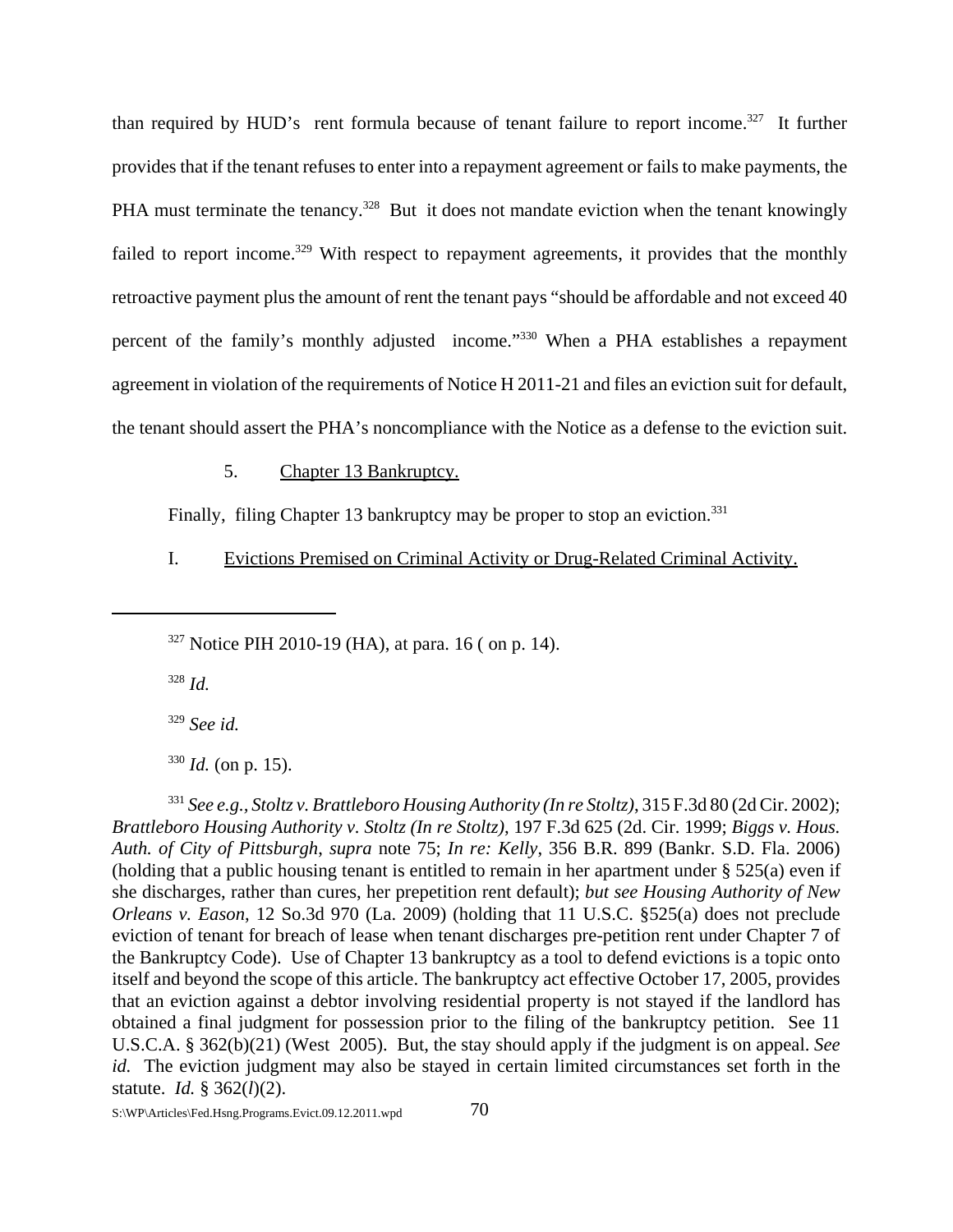See discussion at Section XII below. In addition, defending such evictions is discussed in detail in an article in the May-June 2007 Clearinghouse Review titled *Wait A Minute: Slowing Down Criminal-Activity Eviction Cases to Find the Truth.332*

S:\WP\Articles\Fed.Hsng.Programs.Evict.09.12.2011.wpd 71

<sup>332</sup> Lawrence R. McDonough & Mac McCreight, *Wait a Minute: Slowing Down Criminal-Activity Eviction Cases to Find the Truth*, 41 CLEARINGHOUSE REVIEW JOURNAL OF POVERTY LAW AND POLICY 55 (May-June 2007).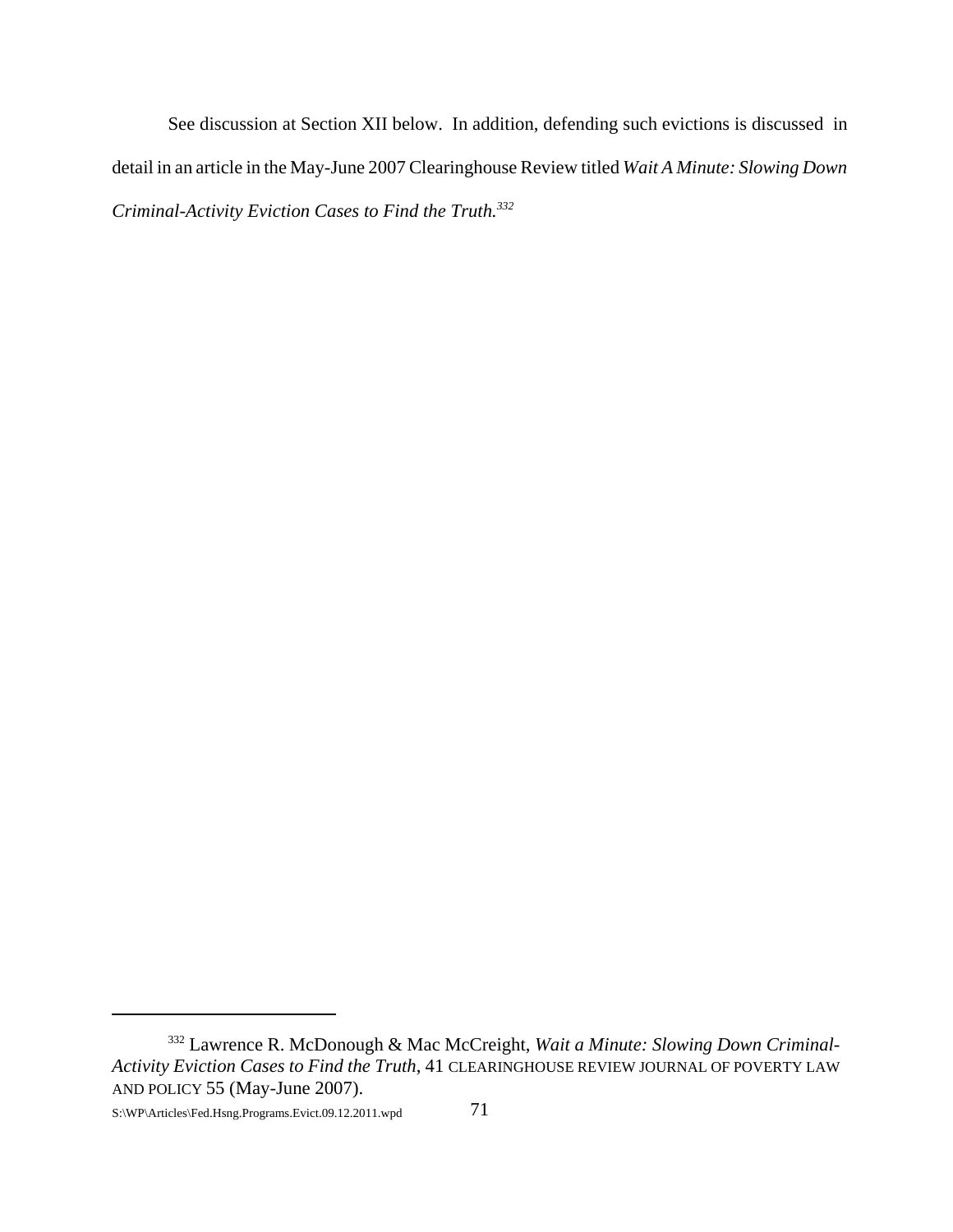**XII. Evictions Premised on Criminal Activity or Drug Related Criminal Activity of Household Members, Guests, or Other Persons Under Tenant's Control – Federally Subsidized Housing, Section 8 Housing Choice Voucher Program, and Public Housing.**

#### A Introduction.

This section of the article applies to evictions from federally subsidized housing, public housing, and the Section 8 Housing Choice Voucher Program. There is much to discuss, but this is only a very brief overview. In addition to a detailed discussion on defending such evictions in the National Housing Law Project Greenbook referenced at the very beginning of this article, an article in the May-June 2007 Clearinghouse Review titled *Wait A Minute: Slowing Down Criminal-Activity Eviction Cases to Find the Truth*<sup>333</sup> discusses the defense of such evictions in detail.

### B Public Housing.

Congress has mandated that PHAs use leases that provide for termination of tenancy for criminal activity<sup>334</sup> that threatens health, safety or right to peaceful enjoyment of the premises by other tenants, PHA employees, or other persons residing in the immediate vicinity of the premises, or any drug-related criminal activity **on or off** such premises, engaged in by the tenant, any member of the tenant's household, or any guest or other person under the tenant's control.<sup>335</sup>

<sup>333</sup> *Id.* 

<sup>&</sup>lt;sup>334</sup> Courts have held that actions of a minor that are defined as delinquent under state law can constitute criminal activity under the lease. *See Housing Authority v. Williams*, 784 A.2d 621, 625- 26 (Md. Ct. App. 2001); *Cincinnati Metropolitan Housing Authority v. Browning*, No. C-010055, 2002 Ohio App. LEXIS 155 (Ohio Ct. App. Jan. 18, 2002).

<sup>335 42</sup> U.S.C.A. § 1437d(l) (West Pamph. Supp. 2010) (emphasis added); 24 C.F.R. § 966.4(f)(11), (12),  $\S$  966.4(l)(2011). PHAs and owners must of course prove that the tenant or household member or guest engaged in drug related activity. In the context of the Sixth Amendment's confrontation clause, the United States Supreme Court held in 2009 that forensic analysts conducting tests must testify in court about their test results; lab sheets that identify a substance as a narcotic are not sufficient evidence. *See Melendez-Diaz v. Massachusetts*, 129 S. Ct. (continued...)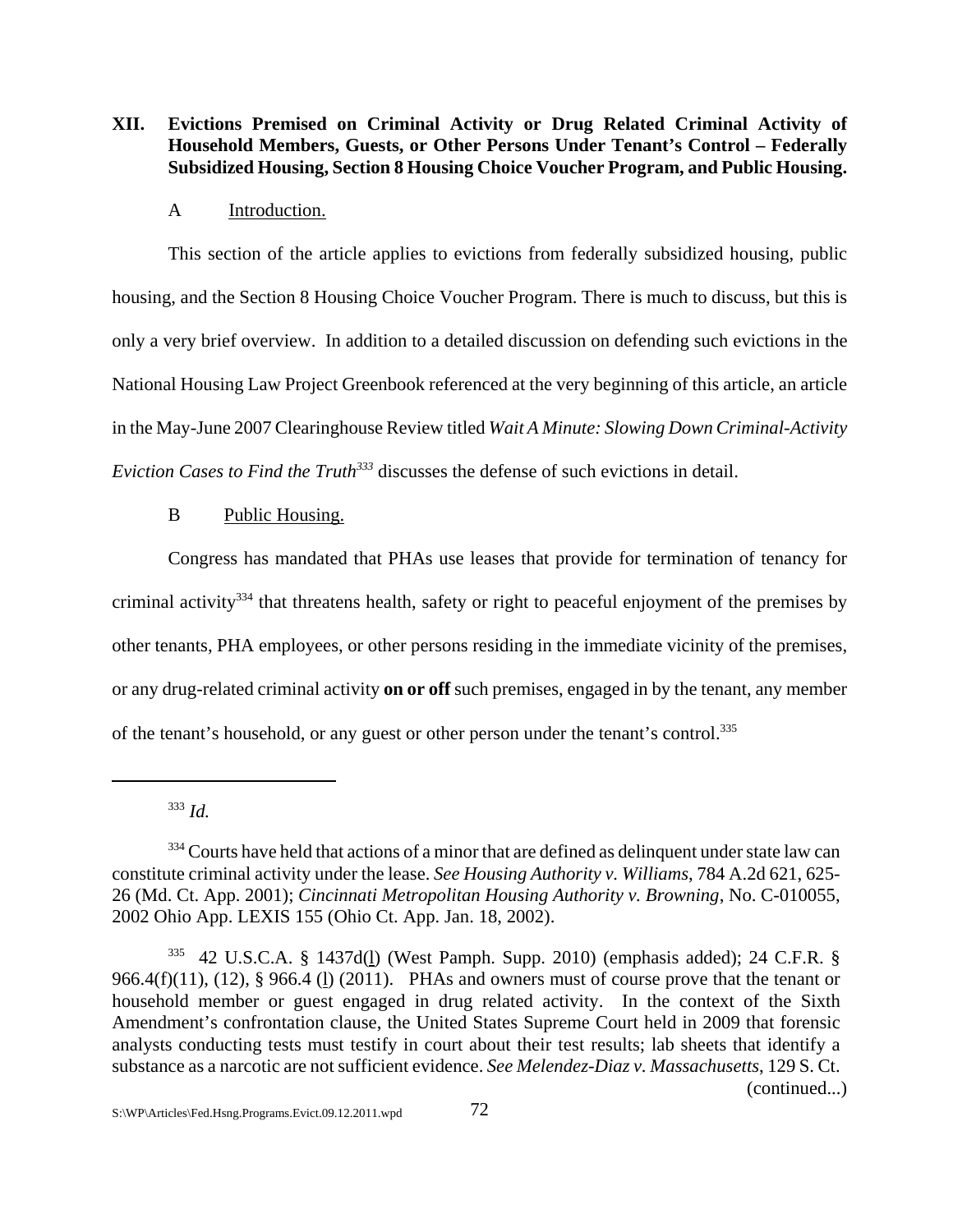# C. Multifamily Subsidized Apartments.

Congress has mandated that owners with project-based Section 8 contracts use leases that provide for termination of tenancy for any criminal activity that threatens health, safety, or right to peaceful enjoyment of the premises by other tenants; any criminal activity that threatens the health, safety, or right to peaceful enjoyment of their residences by persons residing in the immediate vicinity of the premises; or any drug-related criminal activity **on or near** such premises, engaged in by the tenant, any member of the tenant's household, or any guest or other person under the tenant's control.336

#### D. Section 8 Housing Choice Voucher Program.

Congress has mandated that PHAs require that Section 8 voucher owners use leases that provide for termination of tenancy for any criminal activity that threatens the health, safety, or right to peaceful enjoyment of the premises by other tenants; any criminal activity that threatens the health, safety, or right to peaceful enjoyment of their residences by persons residing in the immediate vicinity of the premises; or any violent or drug-related criminal activity **on or near** the premises, engaged in by the tenant, any member of the tenant's household, or any guest or other person under the tenant's control.337 These provisions are incorporated into the tenancy addendum that is part of

 $335$ (...continued)

<sup>2527 (2009).</sup> This case may be of some use in defending eviction lawsuits premised on alleged illegal drug activity.

<sup>336 42</sup> U.S.C.A. § 1437f(d) (West Pamph. Supp. 2010) (emphasis added); 24 C.F.R. § 5.850 - § 5.861 (2011).

 $337$  42 U.S.C.A. § 1437f(o)(7) (West Pamph. Supp. 2010) (emphasis added); 24 C.F.R. § 982.310 (2011).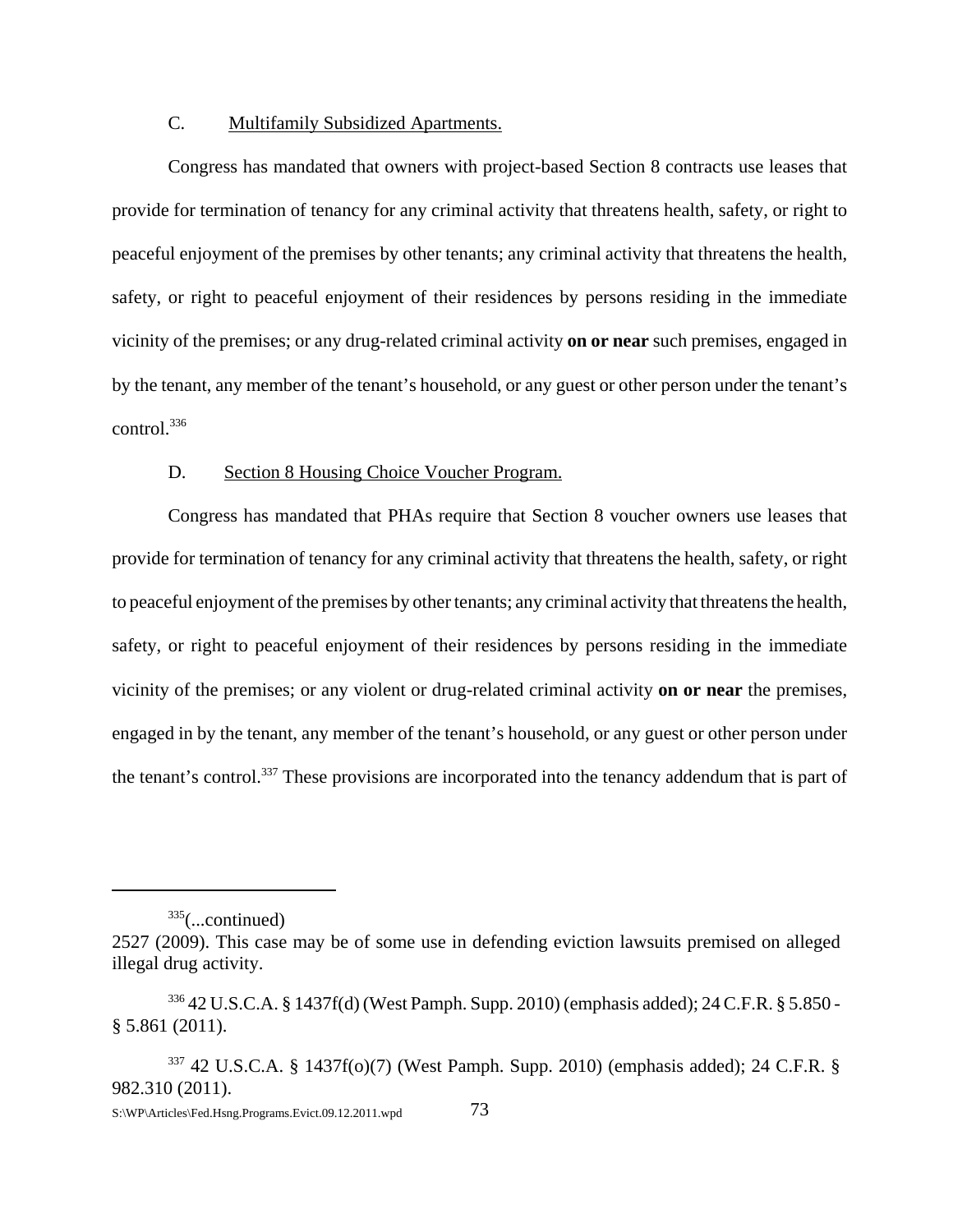the lease agreement and the housing assistance payments contract.<sup>338</sup>

### E. Proof of Criminal Activity or Drug-Related Criminal Activity.

#### 1. Standard Under the Regulations.

 The PHA and subsidized owner may evict the tenant regardless of whether the person accused of the illegal activity has been arrested or convicted; proof in the eviction case is based on a preponderance of the evidence standard and not the more exacting "beyond a reasonable doubt" standard required in a criminal case.<sup>339</sup> If a PHA intends to evict based on criminal activity as shown by a criminal record, it must provide the tenant and the subject of the record with a copy of the record before trial of the eviction.<sup>340</sup>

The HUD regulations create a potential problem on the proof required for a subsidized landlord (as distinguished from PHAs) to evict for illegal drug activity and criminal activity, because they direct that the landlord may evict "when you determine" and "if you determine" that such conduct is occurring.341 In a recent case, the Colorado Supreme Court addressed the proof standard and held that subsidized owners must prove by a preponderance of the evidence that a provision in the lease "was actually violated – not merely that the owner had reasonable grounds to believe it was violated."342 In the Colorado case, the Section 8 voucher landlord argued that she had a right to

<sup>338</sup> *See* 24 C.F.R. § 982.308(f) (2011).

 $339$  *Id.*, § 966.4(1)(5)(iii) (2011).

<sup>340</sup> *Id.* at § 966.4(1)(5)(iv).

<sup>341</sup> *See* 24 C.F.R. § 5.858 (2011) ("What authority do I have to evict drug criminals?"); 24 C.F.R. § 5.861 (2011) ( "What evidence of criminal activity must I have to evict?").

<sup>342</sup> *Miles v. Fleming*, 214 P.3d 1054, 1058 (Colo 2009); *see also Nealy v. Southlawn Palms Apartments*, 196 S.W.3d 386, 395 (Tex. App. – Houston [1<sup>st</sup>. Dist.], 2006, no pet.) (refusing to evict tenant when only proof was claim by owner that it had received two reports that tenant had exposed (continued...)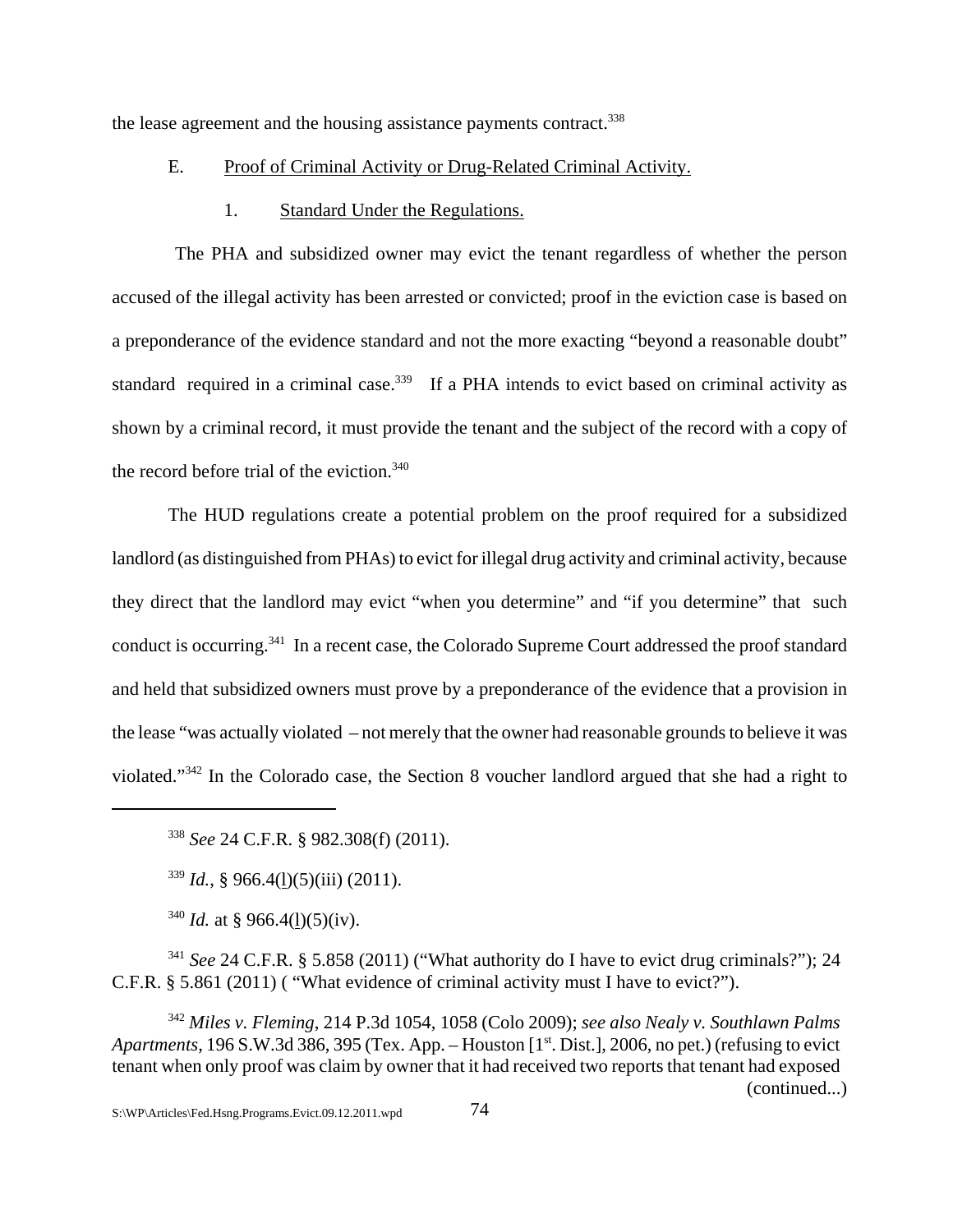terminate the lease if she merely showed that she had "reasonable grounds to believe that criminal activity was being conducted on the premises."343 The Colorado Supreme Court correctly rejected this argument.

# 2. Application of the Exclusionary Rule in Eviction Proceedings.

Tenants have argued in some cases that evidence of illegal drugs should be excluded in the eviction proceeding if seized in violation of the fourth amendment's prohibition against unreasonable searches and seizures.344 The Illinois appellate court held in the *Head* case that the exclusionary rule should not be extended to eviction lawsuits.<sup>345</sup> This appears to be the most recent appellate opinion discussing application of the exclusionary rule in eviction proceedings. This may be an appropriate defense with the right facts in different states.

## F. Evictions For Felonies and Criminal Activity Occurring Prior to Admission.

Although Congress mandated that PHAs use lease provisions allowing for eviction for criminal activity that threatens health, safety, or peaceful enjoyment of the premises by other tenants and drug-related activity, this does not permit a PHA to include language in the lease allowing for eviction if any family member is convicted of a felony.<sup>346</sup>

<sup>343</sup> *Id.* at 1058.

<sup>345</sup> *Id.*

 $342$ (...continued)

her buttocks on two occasions; noting that "reports are nothing more than allegations which this Court will not term as "good cause" for evicting a tenant in federally subsidized housing.");

<sup>344</sup> *See, e.g.*, *U.S. Residential Management and Development, LLC v. Head*, 922 N.E.2d 1 (Ill. App. Ct. 2009), *appeal denied without opinion*, 932 N.E.2d 1037 (2010).

<sup>346</sup> *See* 42 U.S.C.A. § 1437d(*l*)(2) (West Pamph. Supp. 2010) ("Each public housing agency shall utilize leases which – ...(2) do not contain unreasonable terms and conditions..."); *Cabrini-Green Local Advisory Council v. Chicago Housing Authority*, No. 96 C 6949, 2007 U.S. Dist. (continued...)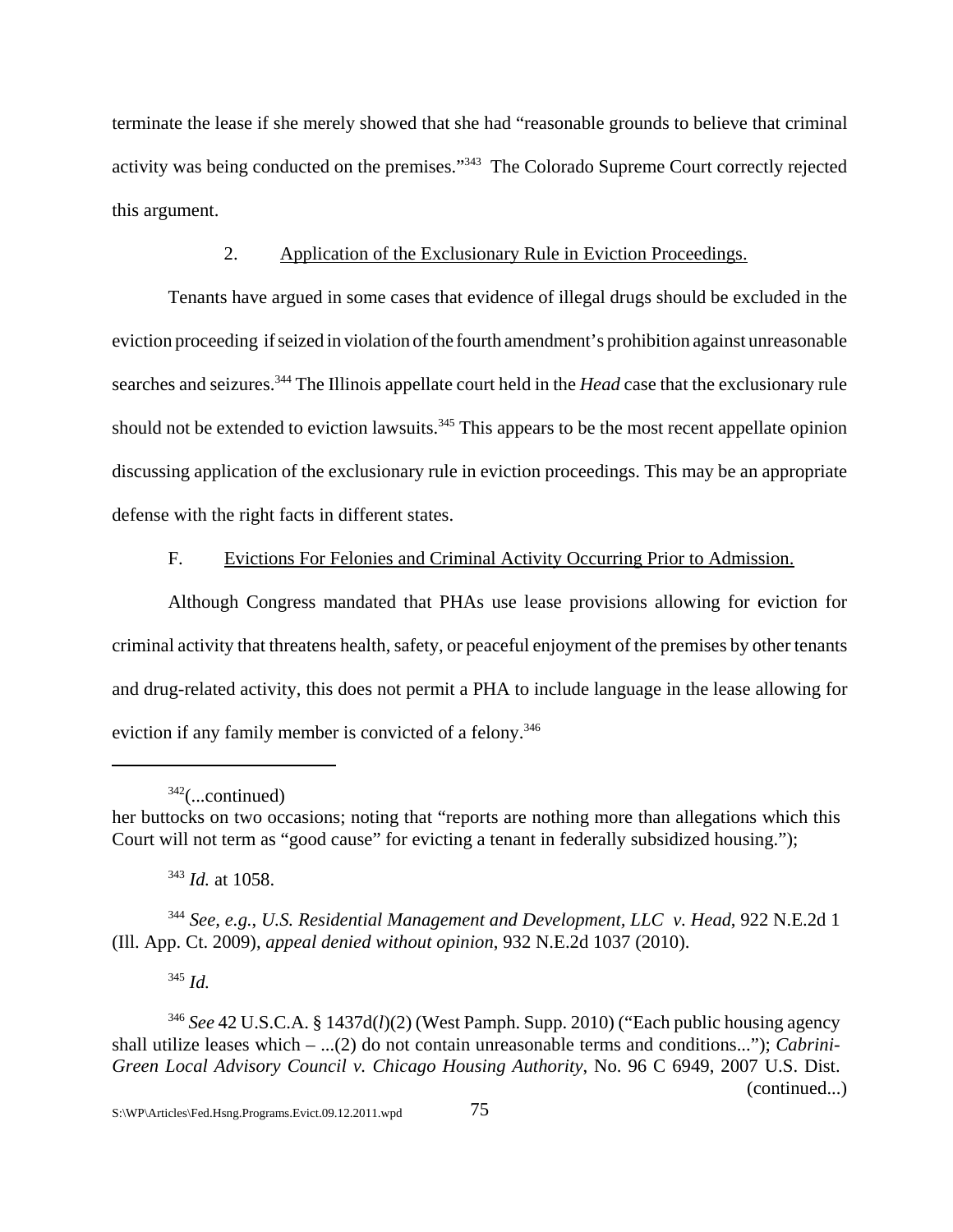Subsidized landlords and PHAs sometimes try to evict the tenant for criminal activity that occurred prior to admission to the apartment complex. But, as set forth above, the criminal activity must threaten the health, safety, or right to peaceful enjoyment of the premises by other residents.<sup>347</sup> One court concluded that an eviction by a subsidized landlord based on a felony forgery conviction occurring less than one- and one-half years before the PHA gave the tenant notice of termination adequately stated a claim for eviction for criminal activity.<sup>348</sup> Such reasoning is simply not persuasive. The court was likely influenced by the tenant's failure to reveal the conviction at the time of application. 349

# G. Eviction for Possession of Drug Paraphernalia.

Although drug-related criminal activity is grounds for eviction, possession of drug paraphernalia does not constitute "drug-related criminal activity" under the governing federal regulations.350 HUD defines *drug* for purposes of *drug-related criminal activity* as "a controlled

<sup>348</sup> *Ross v. Broadway Towers, Inc.*, 228 S.W.3d 113, 120 (Tenn. Ct. App. 2006), *cert denied*, 128 S. Ct. 543 (2007).

 $346$ (...continued)

LEXIS 6520 (N.D. Ill. Jan. 29, 2007) (striking PHA lease provision that permitted eviction upon conviction of any family member for a felony)*.*

<sup>347</sup> *See Wellston Housing Authority v. Murphy*, 131 S.W.3d 378 (Mo. Ct. App. 2004) (holding that tenant could not be evicted for guest's criminal activity that did not occur during term of tenant's lease).

<sup>349</sup> *See id.* at 121; *compare Bennington Housing Authority v. Bush*, 933 A.2d 207 (Vt. 2007) (holding that PHA had failed to prove that tenant had knowingly failed to reveal during the application process prior convictions for burglary and sale of controlled substance; reversing trial court judgment of eviction).

<sup>350</sup> *See* 24 C.F.R. § 5.100 (2011) (definitions of *drug* and *drug-related criminal activity*). S:\WP\Articles\Fed.Hsng.Programs.Evict.09.12.2011.wpd 76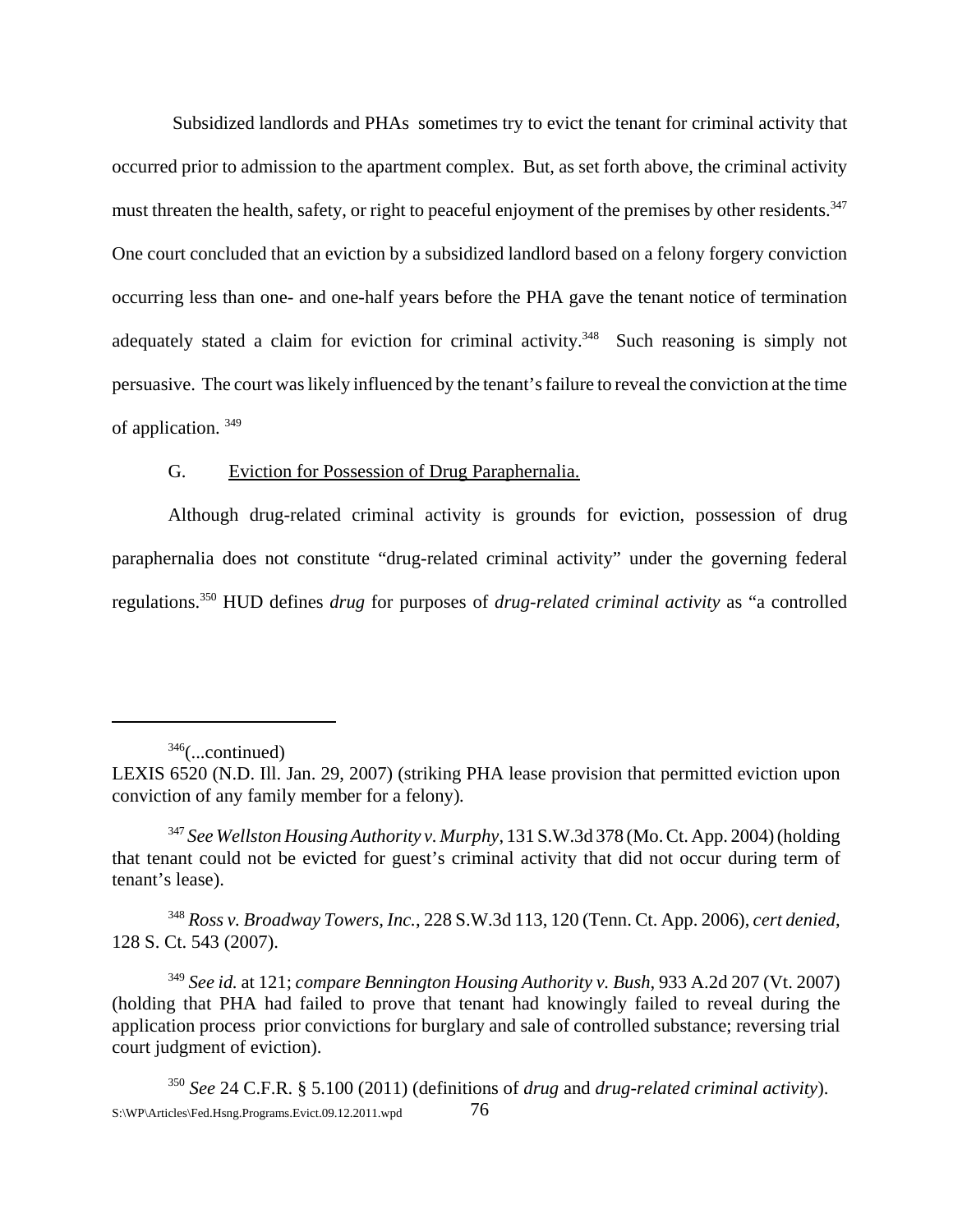substance defined in section 102 of the Controlled Substances Act (21 (U.S.C. 802)."351 Congress defined the term "controlled substance" as meaning "a drug or other substance, or immediate precursor, included in schedule I, II, III, IV, or V of part B of this subchapter."352 The referenced schedules do not include drug paraphernalia in the definition. Thus, a tenant caught with drug paraphernalia may not be evicted for allegedly engaging in drug-related criminal activity.

#### H. Guests and Other Persons Under Tenant's Control.

HUD has defined *guest* as meaning "a person temporarily staying in the unit with the consent of a tenant or other member of the household who has express or implied authority to consent on behalf of the tenant."353 HUD distinguishes *other person under the tenant's control* as a person, although not staying as a guest in the unit, is, or was as the time of the activity in question, on the premises because of an invitation from the tenant or other member of the household who has express or implied authority to so consent on behalf of the tenant.<sup>354</sup>

# 1. Supreme Court Decision in Department of Housing and Urban Development v. Rucker.

Following the enactment by Congress of the requirement of lease provisions allowing eviction without fault by the tenant, the courts struggled with the concept of the eviction of innocent tenants for action of household members or guests.<sup>355</sup> The United States Supreme Court resolved the

<sup>351</sup> *Id.*

<sup>352</sup> *See* 21 U.S.C.A. § 802 (West 1999 & Pamph. Supp. 2011).

<sup>353 24</sup> C.F.R. § 5.100 (2011) (definitions).

<sup>354</sup> *Id.*

 $355$  For a discussion of the various cases, see the following articles: Barclay Thomas Johnson, *The Severest Justice in not the Best Policy: The One-Strike Policy in Public Housing*, 10 JOURNAL (continued...)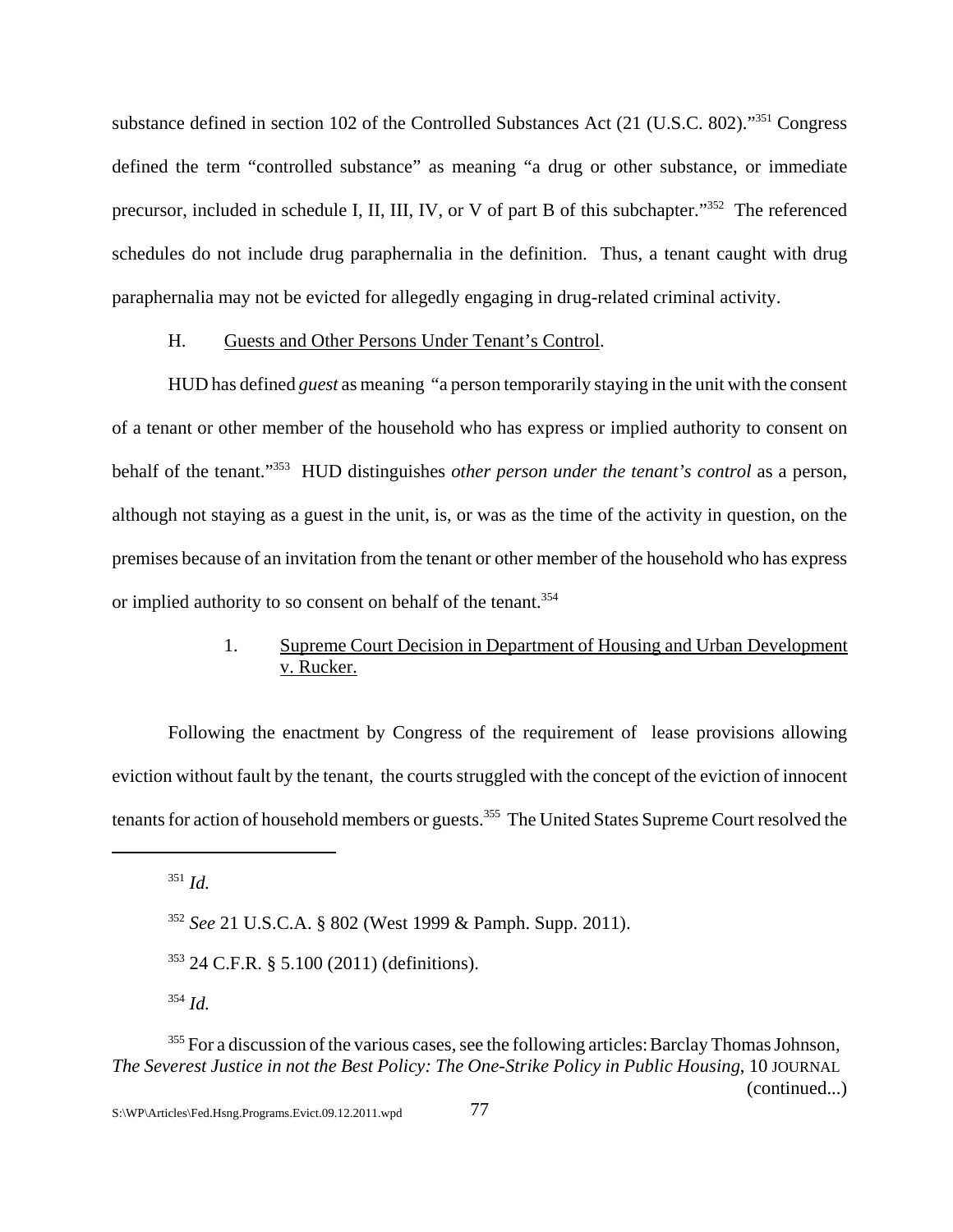constitutionality of the no-fault lease provision in *Department of Housing and Urban Development v. Rucker,356* holding that 42 U.S.C. §1437d(l)(6) "requires lease terms that give local public housing authorities the discretion to terminate the lease of a tenant when a member of the household or a guest engages in drug-related activity, regardless of whether the tenant knew, or should have known, of the drug-related activity."357 In so holding, the court reversed the Ninth Circuit decision in *Rucker v. Davis,*<sup>358</sup> *Rucker* is both sweeping and narrow. It is narrow in that it merely affirms the authority of Congress to require that PHAs (and by implication, subsidized landlords) use lease terms giving the PHA discretion to evict a tenant when a member of the household or a guest engages in drug-related activity, regardless of whether the tenant knew, or should have known, of the drug-related activity. It is sweeping in that the unrestrained exercise of that discretion can have devastating consequences on otherwise innocent poor families.<sup>359</sup>

 Given the unjust consequences that can flow from strict enforcement of such no-fault lease provisions, HUD fairly quickly sent out a letter to all PHAs after *Rucker* was decided*,* urging them to be "guided by compassion and common sense in responding to cases involving the use of illegal

<sup>357</sup> *Id.* at 136.

 $358$  237 F.3d 1113 (9<sup>th</sup> Cir. 2001) (en banc).

 $355$ (...continued)

OF AFFORDABLE HOUSING 234 (Spring 2001); Nelson H. Mock, *Punishing the Innocent: No-Fault Eviction of Public Housing Tenants for the Actions of Third Parties*, 76 TEX. L. REV. 1495 (May 1998).

<sup>356 535</sup> U.S. 125 (2002).

<sup>359</sup> *See Boston Housing Authority v. Garcia*, 871 N.E.2d 1073, 1080 (Mass. 2007) (finding that *Rucker* eliminated innocent tenant defense under Massachusetts law, but writing that "a housing authority should consider the circumstances presented by a tenant, or otherwise known to the housing authority, including the extent of the tenant's knowledge, or lack thereof, of the illegal drug activity and the tenant's ability to control or prevent the activity.")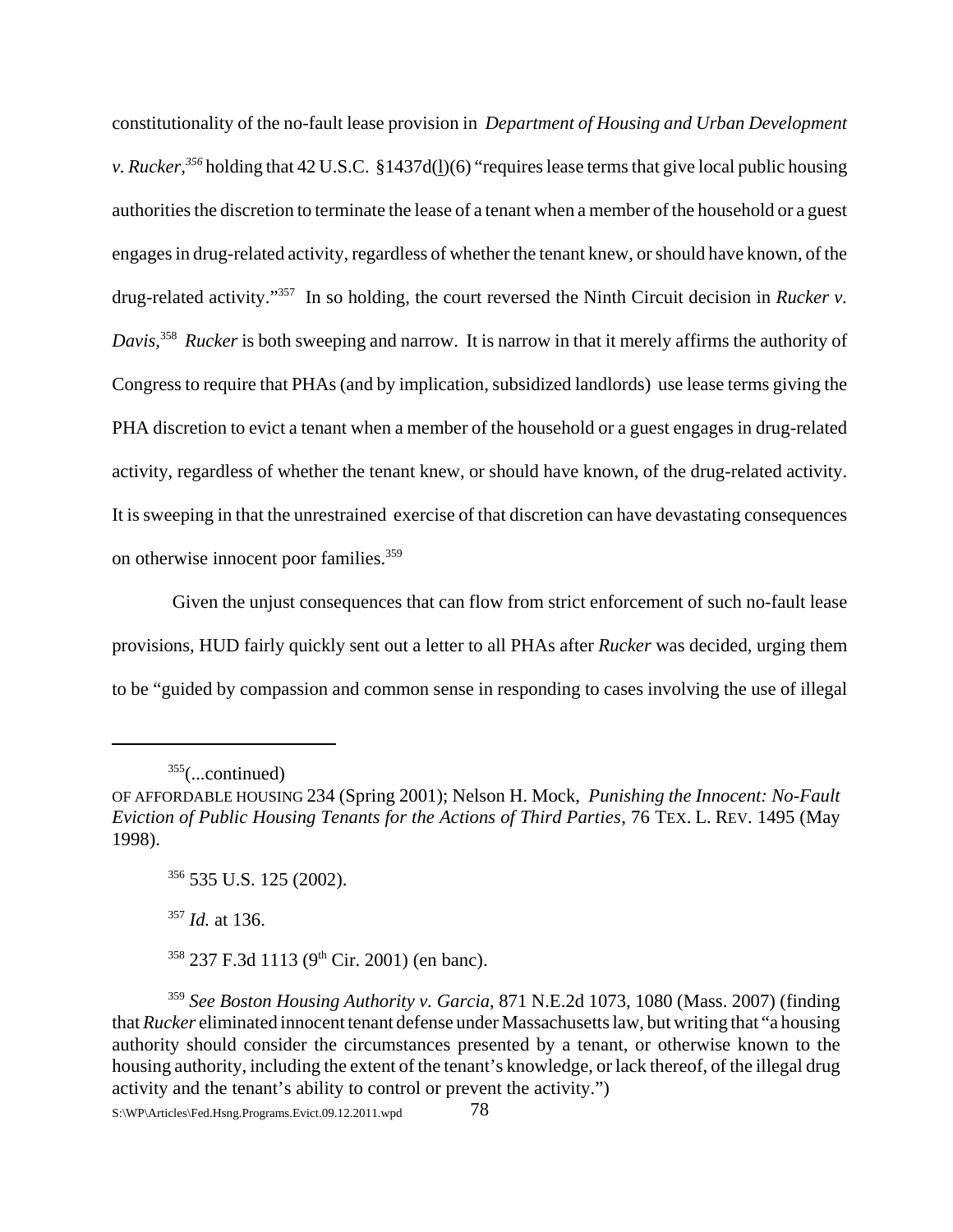drugs;"and to "[c]onsider the seriousness of the offense and how it might impact other family members;" and exhorting that "[e]viction should be the last option explored, after all others have been exhausted."360 Notwithstanding that directive, many PHAs pursue eviction regardless of the particular facts of the case and the resulting consequences for the family.<sup>361</sup>

# 2. PHAs and Owners Have Discretion not to Evict. Tenants may Assert Contract, State Law, and Common Law Defenses.

HUD regulations specifically give discretion to PHAs, project-based Section 8 landlords,

and Section 8 Housing Choice Voucher landlords on whether to proceed with eviction for activity of household members or guests.362 In addition, *Rucker* does not require the eviction courts to ignore legal or equitable defenses, such as waiver, illegal discrimination, failure to grant a reasonable accommodation under the Fair Housing Act, unclean hands, estoppel, and other defenses under the lease, state law, or common law. 363 Courts have held that *Rucker* does preempt state law right to

<sup>361</sup> *See generally* NATIONAL HOUSING LAW PROJECT, *Post-Rucker Decisions: Three Years Later,* 35 HOUS. L. BULL. 257 (November/December 2005).

362 24 C.F.R. § 966.4(l)(5)(vii) (public housing); § 982.310(h) (Section 8 Housing Choice Voucher Program); § 5.852 (project-based Section 8 landlords); *see Oakwood Plaza Apartments v. Smith*, 800 A. 2d 265, 267-71 (N.J. Super. Ct. App. Div. 2002) (recognizing that *Rucker* does not mandate eviction and remanding for Section 8 landlord to consider circumstances).

<sup>363</sup> *See* National Housing Law Project, *Sweetening the Pill of Rucker: Recent Decisions*, 49 Housing Law Bulletin (March 2011); s*ee e.g., Pratt v. District of Columbia Housing Authority*, 942 A.2d 656 (D.C. 2008) (holding that where eviction is sought based only on a lease provision that does not incorporate the statutory prohibition against criminal activity, the District of Columbia statute allowing tenants an opportunity to cure a lease violation is not preempted); *Cuyahoga Metropolitan Housing Authority v. Hairston*, 790 N.E.2d 828 (Ohio Cleveland Municipal Ct. 2003) (PHA waived right to evict tenant for possession of marijuana when it continued to accept tenant's rent for seven months after it became aware of the breach of lease); *Joseph v. Beaumont Housing Authority*,99 S.W.3d 765 (Tex. App.-- Beaumont 2003, no pet.) (PHA could not evict for conduct occurring prior to signing of new lease; *Gallatin Housing Authority v. Montesillo*, No. M2001- (continued...)

<sup>&</sup>lt;sup>360</sup> Letter from Mel Martinez, Secretary of the United States Department of Housing and Urban Development, dated April 16, 2002 (on file with the National Housing Law Project).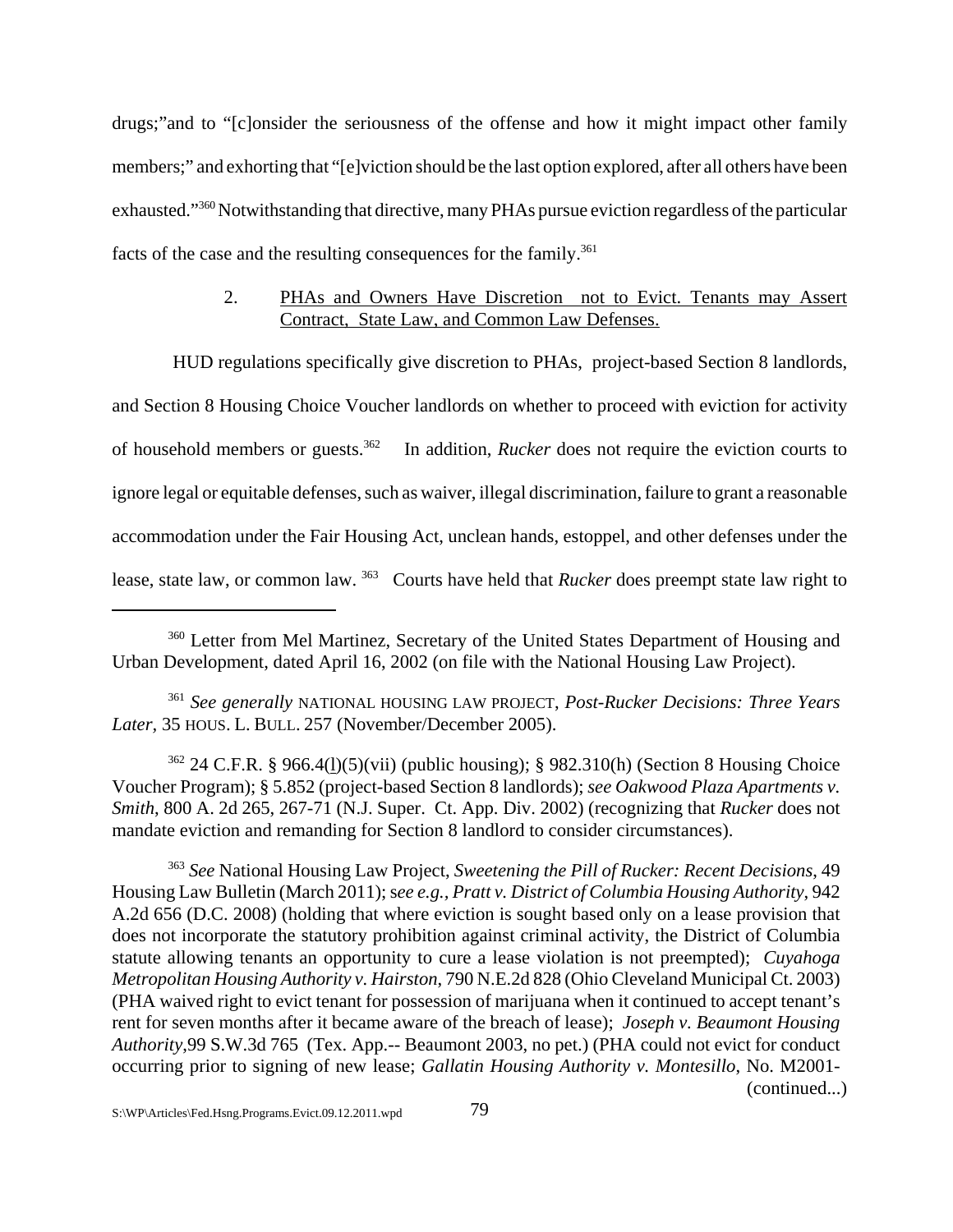cure provisions.<sup>364</sup> But an appellate court in Kentucky held that a state law right to remedy a breach for alleged drug activity is not preempted by federal law.<sup>365</sup> In that case, the PHA filed an eviction suit after it found crack cocaine in a room in the tenant's apartment where her nephew, who visited very other weekend, kept his belongings.<sup>366</sup> The court concluded that state law provided the right to cure such a breach, and the tenant had remedied the breach by prohibiting her nephew from returning to her apartment.367 In another post-*Rucker* case, an Ohio court held that the trial court had equity authority to refuse to evict an innocent tenant for the drug activity of a guest.<sup>368</sup>

In a case premised on alleged criminal activity, some possible resolutions to explore, depending on the facts, include the following. A PHA may be willing to settle an eviction based on criminal or drug-related conduct by a guest or a household member short of evicting the entire family. For example, it might agree to allow the family to remain in exchange for an agreement to bar the offending guest from the premises or an agreement that the responsible household member will

<sup>366</sup> *Id.* at 124.

<sup>367</sup> *Id.* at 128.

 $363$ (...continued)

<sup>02260-</sup>COA-R3-CV, 2002 Tenn. App. LEXIS 574 (Tenn. Ct. App. August 7, 2002)(unpublished) (PHA waived right to evict by signing new lease)*; Superior Housing Authority v. Foote*, 455 N.W.2d 679 (Wis. Ct. App. 1990) (unpublished limited precedent opinion) (PHA waived right to evict by signing new lease).

<sup>364</sup> *See*, *e.g*., *Scarborough v. Winn Residential L.L.P./Atlantic Terrace Apartments*, 890 A.2d 249 (D.C. 2006); *Hous. Auth. Of City of Norwalk v. Brown*, 19 A.3d 252 (Conn. App. Ct. 2011); *but see Pratt v. District of Columbia Hous. Auth.*, 942 A.2d 656 (D.C. 2008) (holding that where eviction is sought based only on a lease provision that does not incorporate the statutory prohibition against criminal activity, the District of Columbia statute allowing tenants an opportunity to cure a lease violation is not preempted).

<sup>365</sup> *See Housing Authority of Covington v. Turner*, 295 S.W.3d 123 (Ky. Ct. App. 2009).

<sup>368</sup> *See Cuyahoga Metropolitan Housing Authority v. Harris*, 861 N.E.2d 179 (Ohio Mun. Ct. 2006).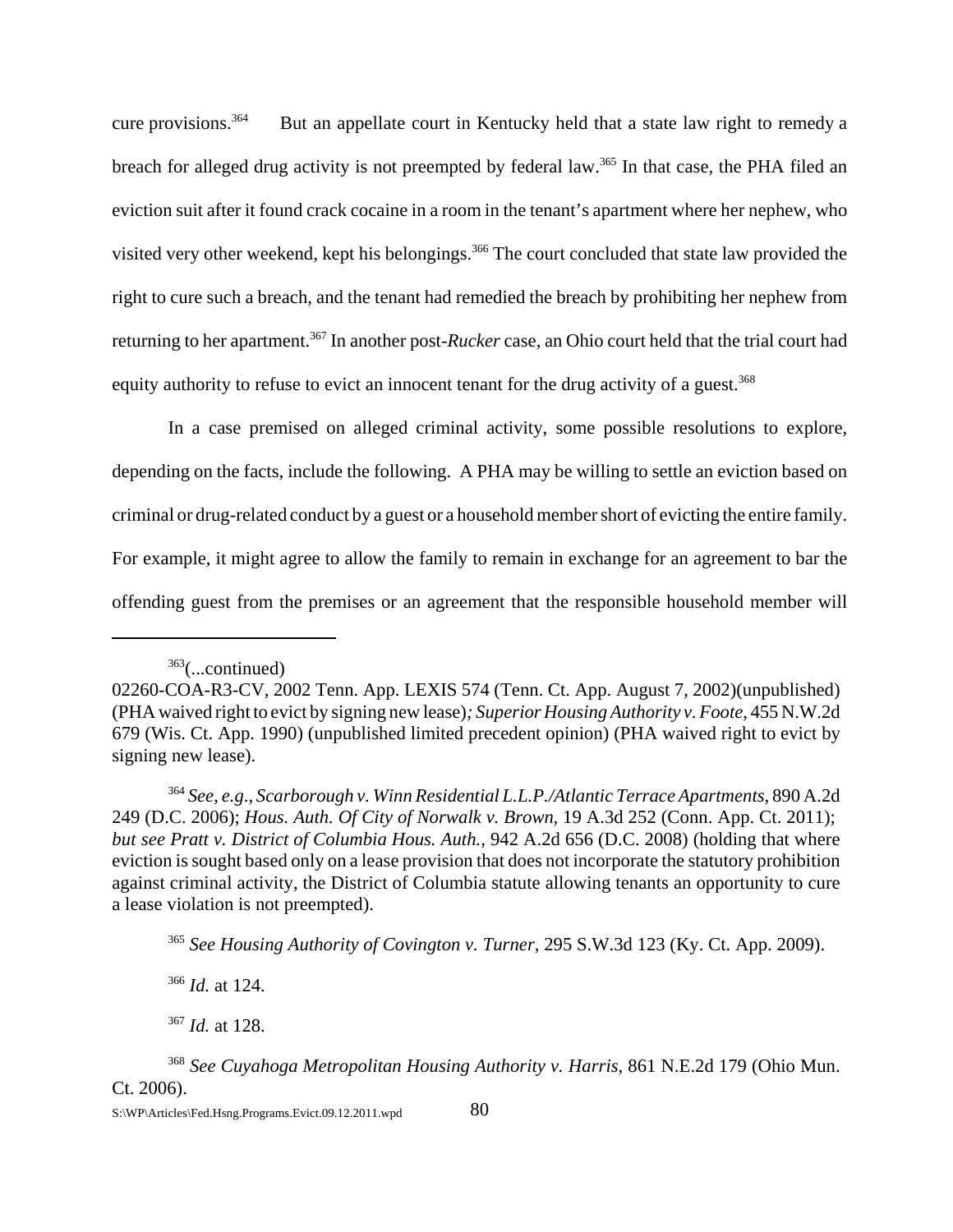move.<sup>369</sup> In a drug-usage eviction, the PHA might agree to allow the tenant to remain in exchange for an agreement that the offending household member will enter a drug rehabilitation program.<sup>370</sup> A PHA might also agree not to proceed with eviction in exchange for a lease probation agreement.<sup>371</sup>

# 3. Determination Whether Person Accused of Illegal Activity is Guest or Other Person Under Tenant's Control.

In defending evictions based on conduct by alleged guests, it is necessary first to determine whether the person of whose actions the PHA or landlord complains falls within the definition of a *guest* or *other person under the tenant's control*. The tenant's liability is different under the regulations, depending on whether the person was a guest or merely someone under the tenant's control at the time of the incident. For example, a project-based Section 8 landlord may evict a tenant for any drug-related activity *on or near* the premises by a *guest*, but if the person is not a guest but *a person under the tenant's control*, then the activity must have occurred on the premises.<sup>372</sup>

Similarly, a PHA may evict a tenant for a *guest's* drug-related criminal activity on or off the premises but may evict a tenant for the drug-related criminal activity of *a person under the tenant's control* only if the person engaged in the activity on the premises.<sup>373</sup> In addition, tenants may have defenses to an eviction on the basis that the offending conduct was not committed by a member of the tenant's household, guest or other person under the tenant's control.<sup>374</sup> Tenants may also not be

 $370$  *Id.* at § 966.4(<u>l</u>)(5)(vii)(D).

- <sup>371</sup> *See id.* at § 966.4(1)(5)(vii)(B).
- $372$  24 C.F.R. § 5.858 (2011).
- <sup>373</sup> *Id.* at § 966.4(1)(5)(i)(B).
- 374 *See Boston Housing Authority v. Bruno*, 790 N.E.2d 1121 (Mass. App. Ct. 2003) (finding (continued...)

 $369$  24 C.F.R. § 966.4(1)(5)(vii)(C) (2011).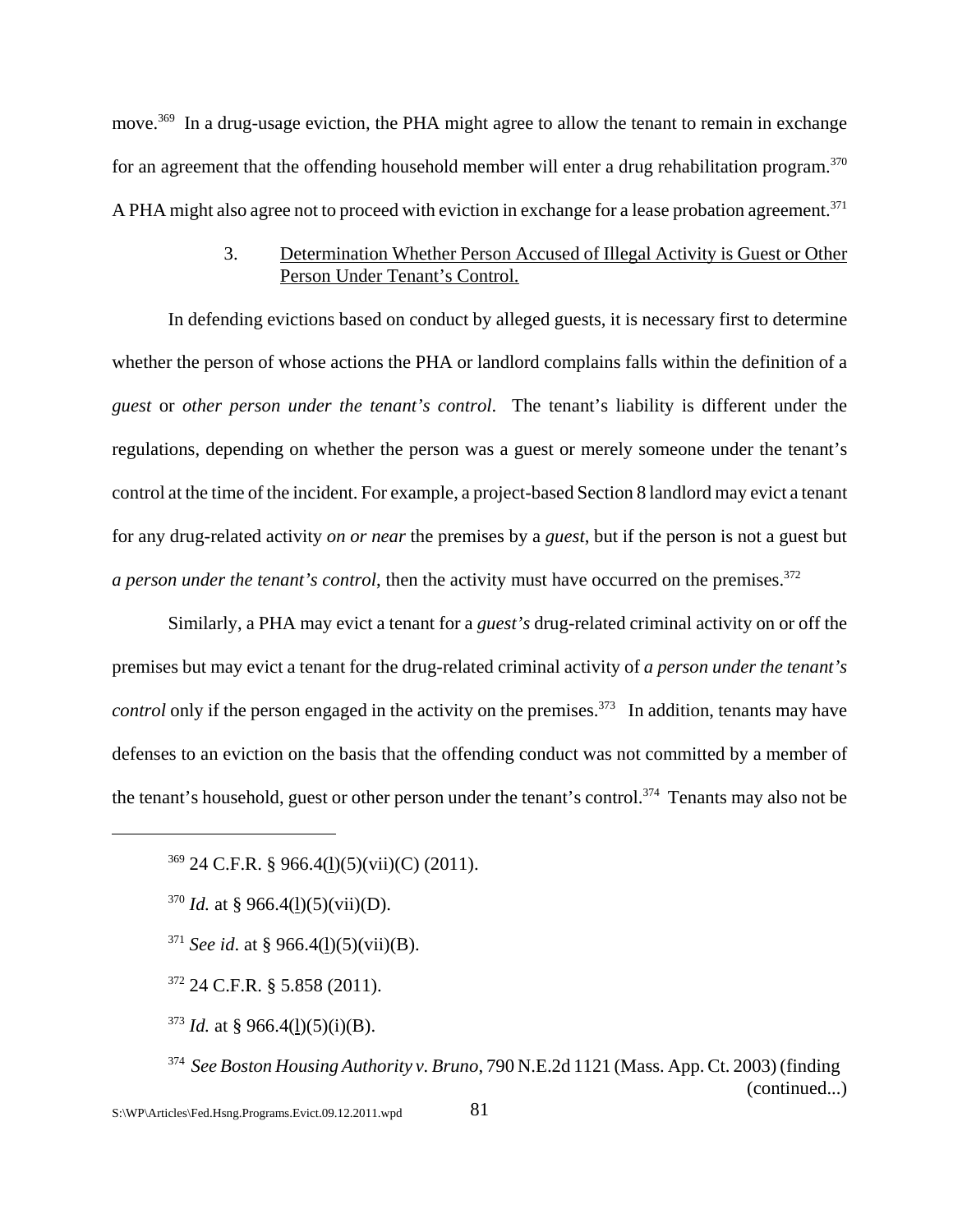evicted merely because a guest has a criminal record.<sup>375</sup> And, tenants with Section 8 vouchers or living in Project-based Section 8 may have defense based on the fact that the drug-activity did not occur near the premises.376

# I. Evictions Based on Domestic Violence, Dating Violence, or Stalking.

Tenants who are victims of domestic violence are protected from *Rucker* no-fault evictions with the enactment of amendments to the Violence Against Women Act (VAWA) signed into law on January 5, 2006.377 With the passage of that legislation, Congress prohibited public housing authorities, federally subsidized landlords with project-based Section 8 contracts, and Section 8 housing voucher landlords from evicting tenants who are victims of criminal activity directly related to domestic violence, dating violence, or stalking.<sup>378</sup> In addition, Congress specifically authorized covered landlords to bifurcate a lease in order to permit the victim to remain and to evict the

 $374$ (...continued)

public housing authority not entitled to evict tenant for drug activity of son because son was not a member of the household at the time he engaged in the activity).

<sup>375</sup> *Wellston Housing Authority v. Murphy*, 131 S.W.3d 378 (Mo. Ct. App. 2004) (holding that tenant could not be evicted for guest's criminal activity that did not occur during term of tenant's lease).

<sup>&</sup>lt;sup>376</sup> HUD gave this interpretation of "on or near" when it published the implementing federal regulations: "In general, this standard would cover drug crime in a street or other right of way that adjoins the project or building where a Section 8 unit is located." 60 Fed. Reg. 34660, 34673 (July 3, 1995).

<sup>377</sup> *See* Pub. L. No. 109-162, §§ 606, 607, 119 Stat. 2960 (2006) (codified at 42 U.S.C.A. § 1437d(*l*)(5) (West Pamph. Supp. 2010) (public housing); § 1437f(d) (1)(B)(ii), (iii) (West Pamph. Supp. 2010) (project-based Section 8 landlords); § 1437f(o)(7)(C), (D) (West Pamph. Supp. 2010) (Section 8 Housing Choice Voucher Program); 24 C.F.R. §§ 5.2001 - 5.2009 (2011); *see generally* NATIONAL HOUSING LAW PROJECT, *HUD Publishes Violence Against Women Act Interim Rule*, 39 HOUS. L. BULL. 7 (Jan. 2009).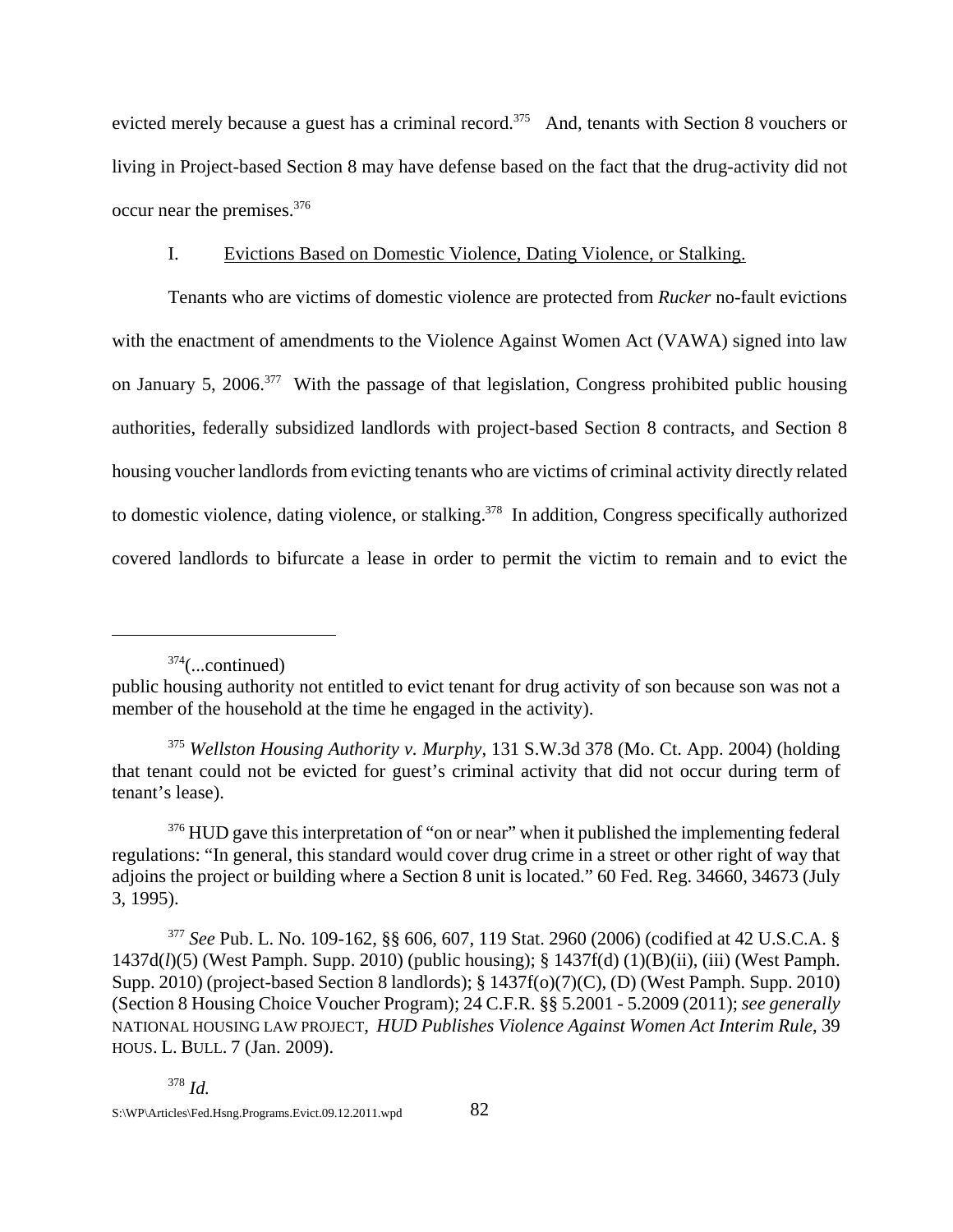perpetrator of the violence.<sup>379</sup>

HUD enacted an interim rule on the VAWA protections on November 28, 2008.<sup>380</sup> The regulations make it clear that an incident of actual or threatened domestic violence, dating violence, or stalking may not be construed as a serious or repeated lease violation by the victim for which the tenancy of the victim may be terminated. $381$  The interim regulations also provide that criminal activity directly related to domestic violence, dating violence, or stalking, engaged in by a member of the tenant's household or any guest or other person under the tenant's control, shall not be cause for termination of the tenancy if the tenant or immediate family member is the victim.<sup>382</sup>

 Under the statute and HUD's interpretation in the interim regulation, victims of domestic violence may self-certify that they are victims and must then be afforded the VAWA statutory protections from eviction.383 Form HUD-50066 for self-certification is currently available on HUD's website at: http://www.hud.gov/offices/adm/hudclips/forms/files/50066.doc

Self-certification is a powerful tool. Even if an individual is arrested and charged with domestic violence, he/she can self-certify that he/she is in fact the victim and obtain the protections of the Act.384 In the only reported case to date on the use of the VAWA protections, the court refused

<sup>379</sup> *Id.*

<sup>384</sup> *See id.*

<sup>380</sup> *See* 73 Fed. Reg. 72336 (Nov. 28, 2008) (interim rule effective December 29, 2008) (conforming HUD's regulations to the self-implementing statutory protections for victims of domestic violence)(codified generally at 24 C.F.R. § 5.2001 - § 5.2009 and in lease termination regulations for all section 8 programs).

<sup>381</sup> *See* 73 Fed. Reg. 72336, 72341, at § 5.2005 (codified in 24 C.F.R. at § 5.2005(a) (2011)).

 $382$  24 C.F.R. at § 5.2005(b) (2011).

<sup>383</sup> *Id.* at § 5.2007.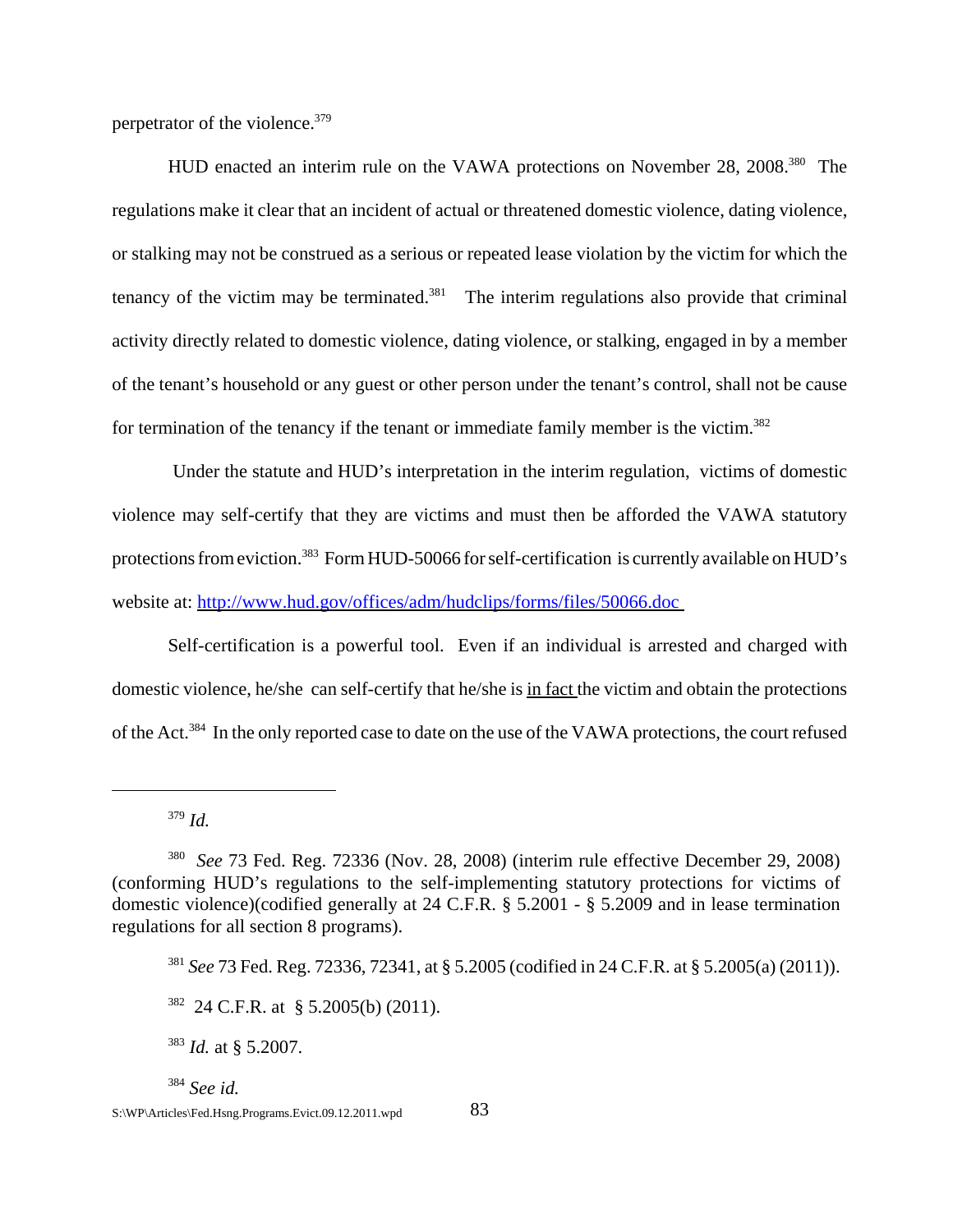to evict a tenant who alleged she had been the victim of domestic violence and not the aggressor as claimed by the landlord.<sup>385</sup> When the tenant has been a victim of domestic violence, this statutory protection should be pleaded as a defense to the eviction.

J. Defending Evictions with the Reasonable Accommodation Provision of the Fair Housing Act and Section 504 of the Rehabilitation Act of 1973.

See discussion in Section II-J of this outline.

K. Defending Evictions When PHA Failed to Communicate with Designated Contact Person.

See discussion in Section II-L of this outline.

### **XIII. Evictions from Project-Based Voucher Program Housing.**

Project-based voucher<sup>386</sup> tenants have slightly different protections from evictions.<sup>387</sup> The tenant-based housing voucher eviction regulations at 24 C.F.R. 982.310 generally apply with the exception of the provision allowing termination for a business or economic reason or desire to use the unit for an individual, family, or non-residential purpose.<sup>388</sup> The provisions at 24 C.F.R.  $\S$  5.858 -

<sup>385</sup> *See Metro North Owners, LLC v. Thorpe*, 870 N.Y.S.2d 768 (N.Y. Civ. Ct. 2008) (holding that section 8 voucher tenant was a victim of domestic violence and thus landlord could not terminate her tenancy for the incident of violence that had occurred).

<sup>386</sup> *See* 42 U.S.C.A. § 1437f(o)(13) (West Pamph. Supp. 2010); 24 C.F.R. Part 983 (2011) (program regulations). The regulation on evictions is set forth at 24 C.F.R. § 983.257 (2011). The regulations permit an owner, upon lease expiration, to refuse to renew the lease for good cause or to refuse to renew the lease without good cause. *See* 24 C.F.R. § 983.257(b) (2011). But, if the owner refuses to renew the lease without good cause, the public housing authority must provide the family with a tenant-based voucher, and the unit is removed from the HAP contract. *Id.*

<sup>387</sup> *See* 24 C.F.R. 983.257 (2011).

<sup>388</sup> *Id.* at § 983.257(a) (2011).

S:\WP\Articles\Fed.Hsng.Programs.Evict.09.12.2011.wpd 84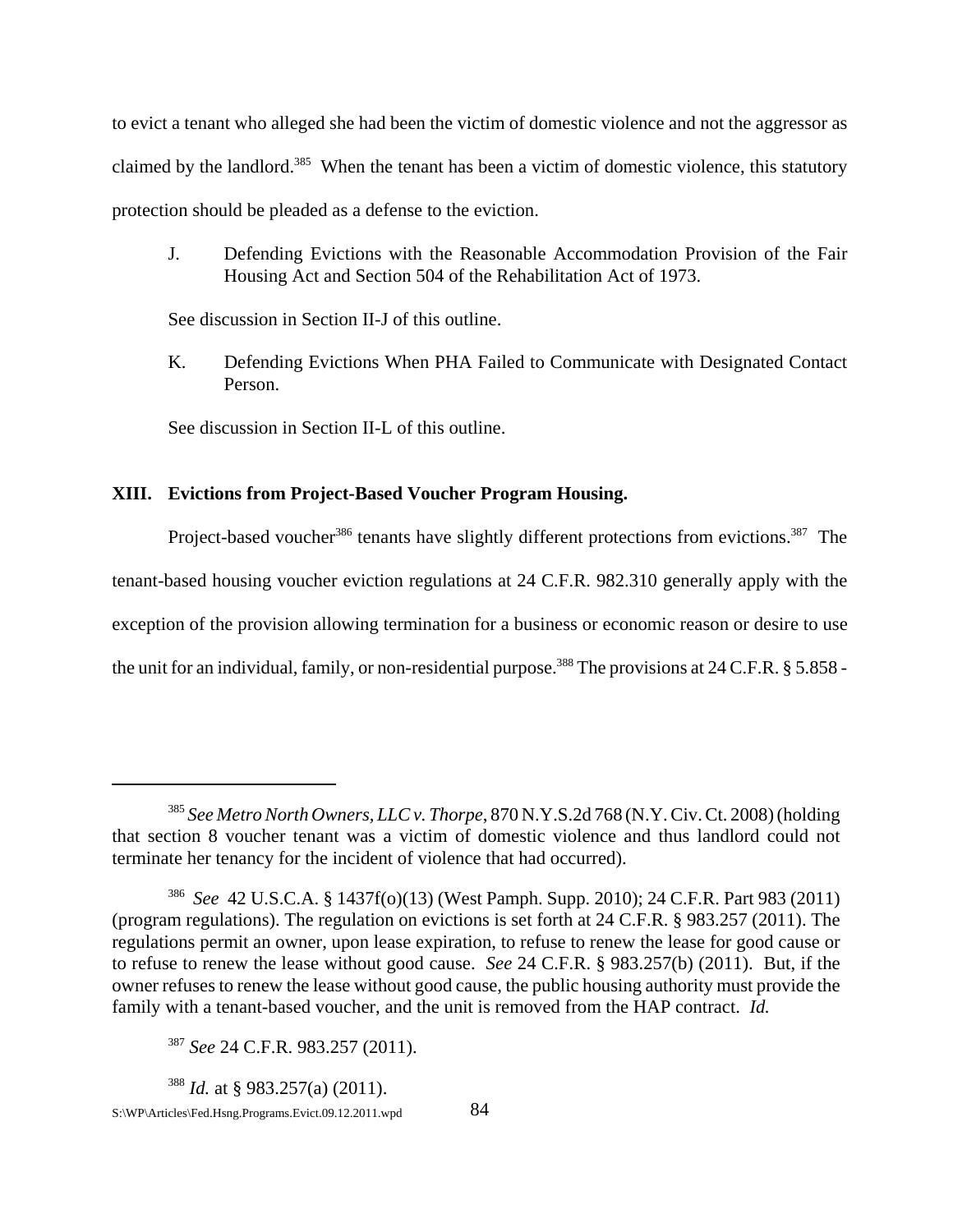§ 5.861 on eviction for drug and alcohol abuse also apply.<sup>389</sup> The regulations permit an owner, upon lease expiration, to refuse to renew the lease for good cause or to refuse to renew the lease without good cause.390 But, if the owner refuses to renew the lease without good cause, the public housing authority must provide the family with a tenant-based voucher, and the unit is removed from the housing assistance payments contract.<sup>391</sup> The landlord must comply with the tenant-based housing voucher notice provisions in terminating a tenancy.<sup>392</sup>

### **XIV. Conclusion.**

Tenants threatened with eviction who live in federally assisted or public housing or who rent with the assistance of a Section 8 voucher have much at stake.<sup>393</sup> Poor individuals and families and persons with disabilities are very vulnerable: a family emergency, a medical illness, a lost job, a grandson gone awry. This can happen to anyone. Homelessness and the hardships that accompany it are the consequences for a family that loses its housing. Evictions must be hard-fought to ensure the protections granted by Congress. Rights that exist "on the books" are meaningless without

<sup>389</sup> *Id.* 

<sup>391</sup> *Id.*

<sup>393</sup> *See, e.g.*, *Villas at Parkside Partners v. City of Farmers Branch,* No. 3:06-CV-2371-L, 2007 U.S. Dist. Lexis 36918, at \*31–32 (N.D. Tex. May 21, 2007) (threat of eviction if antiimmigrant ordinance enforced constitutes irreparable harm); *Garrett v. City of Escondido*, 465 F. Supp. 2d 1043, 1052 (S.D. Cal. 2006) (same); *Mitchell v. U.S. Department. of Housing and Urban Development*, 569 F. Supp. 701, 704–5 (N.D. Cal. 1983) (Clearinghouse No. 35,106) (scarcity of public housing constitutes irreparable harm sufficient to preliminarily enjoin eviction); *Bloodworth v. Oxford Village Townhouses*, 377 F. Supp. 709, 719 (N.D. Ga. 1974) (effective increase of 50 percent in housing costs may be tantamount to eviction or may impose substantial financial hardships on family sufficient to constitute irreparable harm); *Gwin v. Pyros*, No. 09-527, 2009 U.S. Dist. LEXIS 38489, \*4 (W.D. Pa. May 6, 2009) (enjoining eviction of tenant with disabilities because eviction would result in irreparable harm).

<sup>390</sup> *Id.* at § 983.257(b).

<sup>392</sup> *See id.* at § 983.257(a).